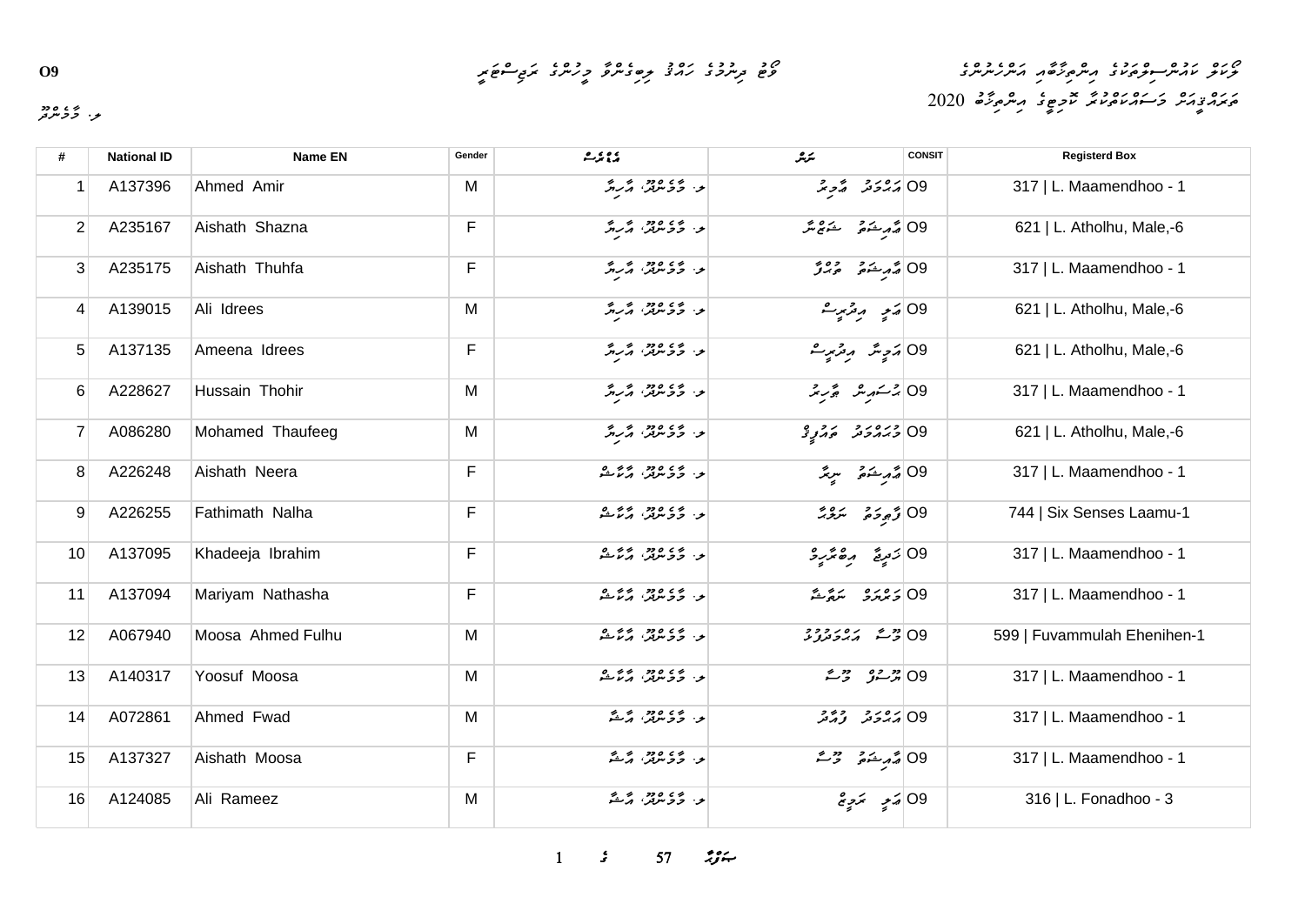*sCw7q7s5w7m< o<n9nOoAw7o< sCq;mAwBoEw7q<m; wBm;vB 2020*<br>*په پوهر وسوډيرونو لومو د موجو د مرمونه* 2020

| 17 | A234994 | Hassan Najaah            | M | ىق ئۇ ئەھەم بۇ ئە             | 09 كەسكەنتى سەنى بىر                                                                                                                                                                                                                                           | 317   L. Maamendhoo - 1   |
|----|---------|--------------------------|---|-------------------------------|----------------------------------------------------------------------------------------------------------------------------------------------------------------------------------------------------------------------------------------------------------------|---------------------------|
| 18 | A137397 | Ismail Najah             | M | ى ئەمەدە ئەش                  | 09  مرےد محمد علاقے جاتا ہے کہ محمد اللہ ک                                                                                                                                                                                                                     | 621   L. Atholhu, Male,-6 |
| 19 | A137364 | Abdul Azeez Abdul Rahman | M | أور وكالمرور والمحاصر والمحمد | $\begin{vmatrix} 0.98000 & 0.88000 & 0.88000 & 0.88000 & 0.88000 & 0.88000 & 0.88000 & 0.88000 & 0.88000 & 0.88000 & 0.88000 & 0.88000 & 0.88000 & 0.88000 & 0.88000 & 0.88000 & 0.88000 & 0.88000 & 0.88000 & 0.88000 & 0.88000 & 0.88000 & 0.88000 & 0.8800$ | 621   L. Atholhu, Male,-6 |
| 20 | A234978 | Ahmed Imran              | M | و. وە دە بەرە بەر             | 09 كەبردىق مەمەمگىتى                                                                                                                                                                                                                                           | 621   L. Atholhu, Male,-6 |
| 21 | A234980 | Aishath Zuhaa            | F | و. ووجود و وور                | 09 م <sup>ح</sup> مر شمر محمد محمد المحمد                                                                                                                                                                                                                      | 621   L. Atholhu, Male,-6 |
| 22 | A137328 | Aminath Gasim            | F | و. د و ده د ماه د د           | 09 أُمُّ جِسَعَ تَحْ سِنْرٌ                                                                                                                                                                                                                                    | 317   L. Maamendhoo - 1   |
| 23 | A234979 | Fathmath Naswaan         | F | ى ئەمەدە ئەھەم                | 09 ۇ <sub>ج</sub> وڭمۇ سەسىمىتىر                                                                                                                                                                                                                               | 317   L. Maamendhoo - 1   |
| 24 | A137426 | Mariyam Niswath          | F | و. گەن ھەم شەھەش              | 09 كەنگەر ھەر ھەمرى                                                                                                                                                                                                                                            | 621   L. Atholhu, Male,-6 |
| 25 | A137400 | Mohamed Niusad           | M | و. د د ده د مشوش              | 09 دُيرور د سر گور                                                                                                                                                                                                                                             | 621   L. Atholhu, Male,-6 |
| 26 | A099315 | Abdul Hameed Idhurees    | M | أوا وتحاويل أروء وتحالي       | 09 كەھەرگەرى بورىمىيە 20 كىل                                                                                                                                                                                                                                   | 317   L. Maamendhoo - 1   |
| 27 | A136826 | Adam Naseem              | M | و گەن ھەم كەرە ئەن            | 09 , گەنىۋە سىرسونى                                                                                                                                                                                                                                            | 317   L. Maamendhoo - 1   |
| 28 | A137268 | Aishath Fulhu            | F | و. ڈوس کروگر                  | 09 مەم شەھ ۋىز                                                                                                                                                                                                                                                 | 317   L. Maamendhoo - 1   |
| 29 | A136825 | Ali Waheedh              | M | و گەنگەن كەرگەنگە             | 09 کھيے ۔ توسیر پر                                                                                                                                                                                                                                             | 317   L. Maamendhoo - 1   |
| 30 | A232473 | Hassan Khaleel           | M | و گەن ھەر كەرگەنگە            | 09 يَرْسَسْ دَمِيوْ                                                                                                                                                                                                                                            | 621   L. Atholhu, Male,-6 |
| 31 | A124002 | Hawwa Idrees             | F | و گەھەدى كەرەپى               | 09 ئەۋۇ بەقرىيەت                                                                                                                                                                                                                                               | 317   L. Maamendhoo - 1   |
| 32 | A232475 | Hussain Haneef           | M | و گەن ھەر كەرگەنگە            | 09 يُرْسَمَ بِهِ بَرْسِيْرٌ                                                                                                                                                                                                                                    | 621   L. Atholhu, Male,-6 |
| 33 | A124228 | Idrees Ali               | M | و گەن ھەر كەن ھەم             | 09 مرمزموے میں کیے                                                                                                                                                                                                                                             | 317   L. Maamendhoo - 1   |

*2 sC 57 nNw?mS*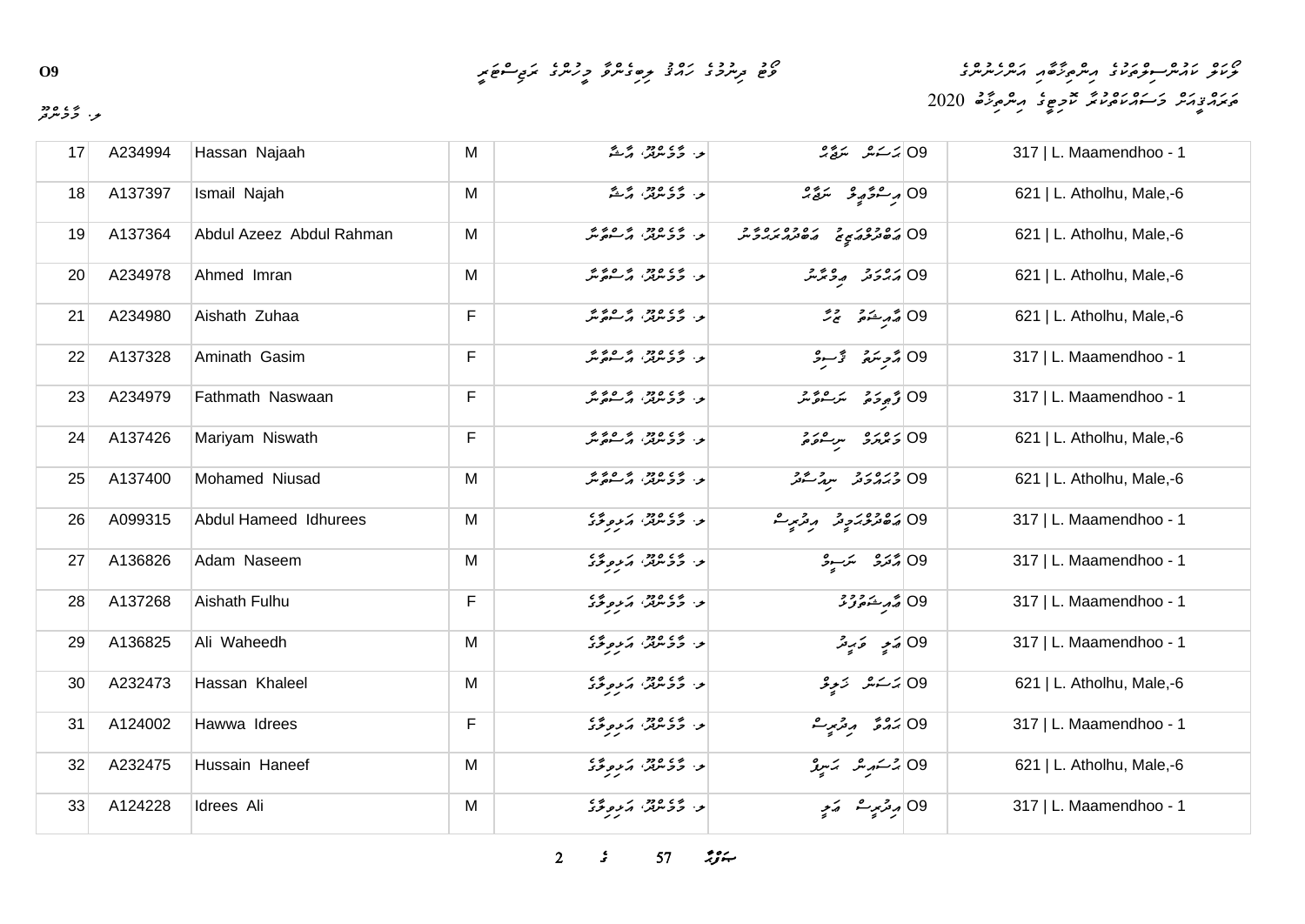*sCw7q7s5w7m< o<n9nOoAw7o< sCq;mAwBoEw7q<m; wBm;vB 2020*<br>*په پوهر وسوډيرونو لومو د موجو د مرمونه* 2020

| 34 | A232471 | Mariyam Hassan          | $\mathsf F$ | و گەھەدە كەبەلەم                                       | 09 كەندىرى بەسەيىر                         | 317   L. Maamendhoo - 1        |
|----|---------|-------------------------|-------------|--------------------------------------------------------|--------------------------------------------|--------------------------------|
| 35 | A038462 | Fathimath Abdul Rahmaan | $\mathsf F$ | والمحصوص كرونج                                         | 09 <i>ۋ<sub>ە</sub> جەمھەمەر مەركىتى</i> ر | 317   L. Maamendhoo - 1        |
| 36 | A137159 | Ahmed Hussain           | M           | والمحصوص كمنعر                                         | 09   كەبرى ئەسىر ئەسىر ئىككە               | 317   L. Maamendhoo - 1        |
| 37 | A137440 | Aishath Ameema          | $\mathsf F$ | والمحتجم فكالمروخ                                      | 09 مُ مِ شَمَعٌ مَ مِرْحِ دَ               | 317   L. Maamendhoo - 1        |
| 38 | A229059 | Hussain Ahmeem          | M           | والمحافظين كمافرق                                      | 09  يرسىرىقى ئەيمرىرى                      | 317   L. Maamendhoo - 1        |
| 39 | A137079 | Jameela Hussain         | $\mathsf F$ | والمحافظين وكمرقر                                      | 09] قے جو تھ جسکہ میں میں                  | 317   L. Maamendhoo - 1        |
| 40 | A137030 | Hawwa Idrees            | F           | والمحوضين كمنعوق                                       | 09 ئەۋىۋە مەقرىپە شە                       | 317   L. Maamendhoo - 1        |
| 41 | A137245 | Abdul Azeez Yoosuf      | M           | د ده ورو ده ده د<br>د ووسربر، پرسر <i>برد</i> و        | 09 كەھە <i>ترى يىلى بىر دە</i>             | 560   Hulhumale', Ehenihen - 8 |
| 42 | A356659 | Ahmed Iyaadh            | M           | و د وه ده ده ووه و                                     | 09 كەشەك ھەرگە بىر                         | 621   L. Atholhu, Male,-6      |
| 43 | A366251 | Aishath Reema           | F           | و د وه ده ده ووه و                                     | 09 مُ مِ شَمْ مِ مِرِدً                    | 317   L. Maamendhoo - 1        |
| 44 | A231352 | Aishath Warujina        | F           | و د وه ده ده ووه و                                     | 09 ۾ پرڪو - او تربي پٿر                    | 317   L. Maamendhoo - 1        |
| 45 | A137247 | Aminath Mizna           | F           | د ده وه د ه د د ده<br>د گرس                            | 09 مَّ حِ سَمَّۃٌ حِ تَحْ سَّرَ            | 317   L. Maamendhoo - 1        |
| 46 | A137246 | Fathimath Idrees        | $\mathsf F$ | د. دی ورد در ورد دره<br>د. و و سربر، پرسر <i>سربرد</i> | 09 زٌموحَهُ فَصَدِيبٌ                      | 317   L. Maamendhoo - 1        |
| 47 | A231361 | Hawwa Nihayath          | F           | و. وه وه ده ووه و                                      | 09 ئەۋۇ سېئەدە                             | 317   L. Maamendhoo - 1        |
| 48 | A081168 | Imad Yoosuf             | M           | و. ووهين كالمراكب                                      | 09 مەڭ ئۇ جۇ يىلىدۇ                        | 317   L. Maamendhoo - 1        |
| 49 | A231338 | Mariyam Nasheeda Yoosuf | F           | و به ۱۶۵۵ د ده ۶۶۶ و.<br>د ووسربر پرسرسربرد د          | 09 كەبگەر ئىكە ئىشىر ئىز قىز قىلغا ئ       | 317   L. Maamendhoo - 1        |
| 50 | A137244 | Yoosuf Ali              | M           | و وه وه د ه ووه و<br>و ووسربن پرسربروی                 | 09 پڙ شوچھ ڪچي                             | 317   L. Maamendhoo - 1        |

**3** *s* **57** *z***<sub>***i***</sub>c</del></sup>**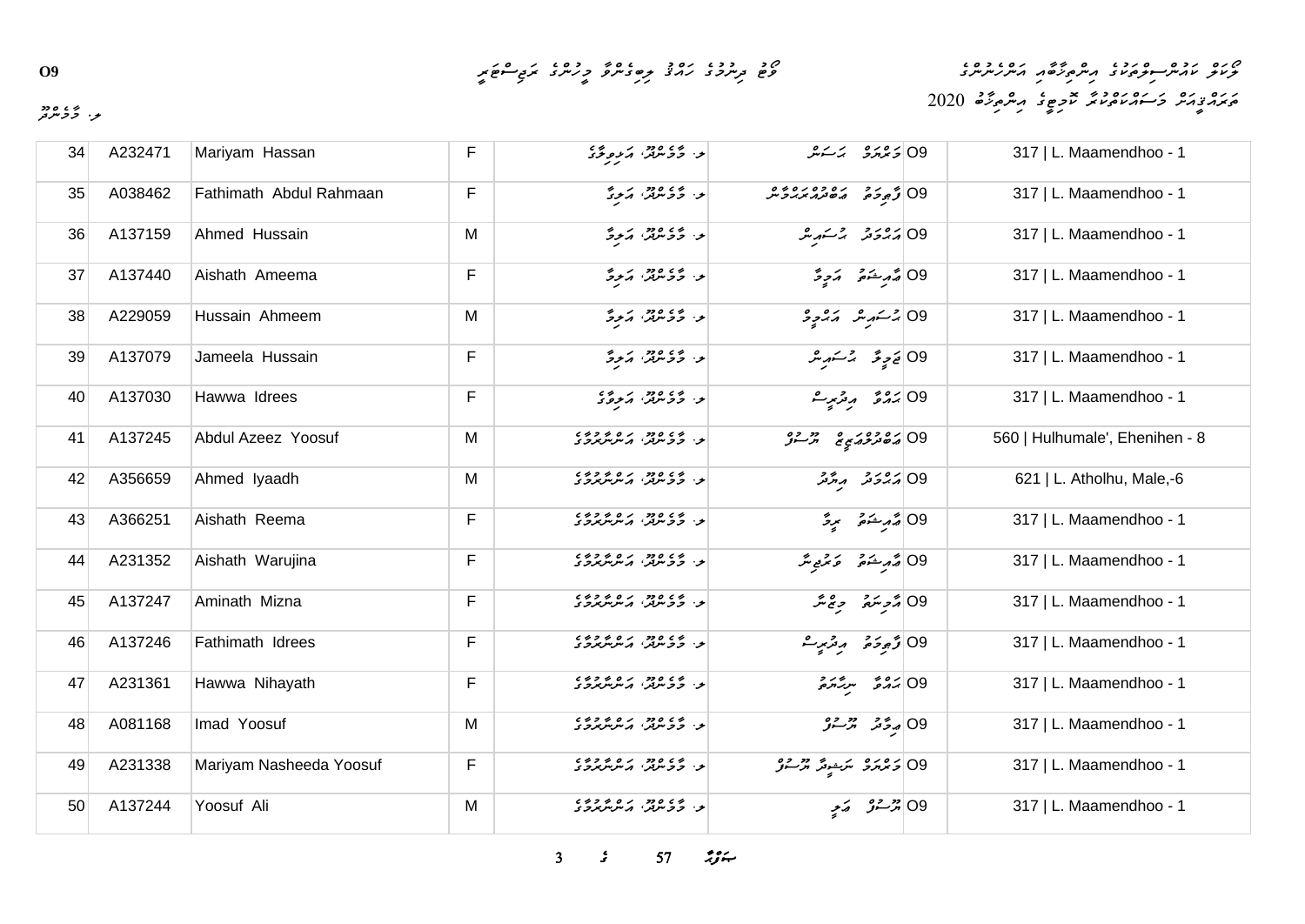*sCw7q7s5w7m< o<n9nOoAw7o< sCq;mAwBoEw7q<m; wBm;vB 2020*<br>*په پوهر وسوډيرونو لومو د موجو د مرمونه* 2020

| 51 | A137064 | Adam Saleem        | M            | والمحصوص برويج        | 09  مَمَرَدُ   مَدِدْ             | 317   L. Maamendhoo - 1   |
|----|---------|--------------------|--------------|-----------------------|-----------------------------------|---------------------------|
| 52 | A225787 | Afsha Adam Saleem  | F            | و. وه ودو. د دو       | 09 كۇڭ گەنگ سەرپى                 | 621   L. Atholhu, Male,-6 |
| 53 | A225774 | Amsha Adam Saleem  | F            | و. گاه دور درون       | 09 كەۋىشە كەترى سەمرى             | 317   L. Maamendhoo - 1   |
| 54 | A137133 | Abdulla Rasheed    | M            | ى ئەرەمەت ئەترىش      | 09 كەڭدىراللە كە <u>س</u> وتىر    | 621   L. Atholhu, Male,-6 |
| 55 | A228349 | Ahmed Raushan      | M            | و. ووجه و و و و       | 09 كەبرو ئەرگە ئىكەنگىر           | 621   L. Atholhu, Male,-6 |
| 56 | A137488 | Aishath Zameera    | F            | و. ۇەمەتەر ئەترىش     | 09 مُگهرِ مُشَمَّدٍ کَمَ حِرْمُدُ | 317   L. Maamendhoo - 1   |
| 57 | A137134 | Ameena Ibrahim     | F            | ى گەرەپ ئەگرىش        | 09 كەچ ئىر مەھ ئۇچى               | 317   L. Maamendhoo - 1   |
| 58 | A137484 | Fathimath Rasheeda | $\mathsf F$  | ى ۋە ھەر ئەگرىش       | 09 ۇجوڭمۇ - ئەخوش                 | 317   L. Maamendhoo - 1   |
| 59 | A228353 | Hawwa Sausan       | F            | و. ووجهته وويده       | 09 ئەشق سەزسىسى                   | 317   L. Maamendhoo - 1   |
| 60 | A137489 | Mariyam Nasheeda   | F            | و. گەن ھەر ئەترىش     | 09 كەنگەنگە سىنىسىنگە             | 317   L. Maamendhoo - 1   |
| 61 | A137020 | Mohamed Naseed     | M            | و. وی دور او دی       | 09  3، 25، كەبىرى كەرىپ           | 744   Six Senses Laamu-1  |
| 62 | A137035 | Ahmed Areef        | M            | و. وگاه ده برگار مرکز | 09 كەشكەقىر كەيدى                 | 317   L. Maamendhoo - 1   |
| 63 | A068723 | Ibrahim Hassan     | M            | و. ۇۇش كەرگە          | 09 مەھەر بۇ سىسىسى ئىسكىسى بىر    | 310   L. Gan - 3          |
| 64 | A068441 | Mohamed Areef      | M            | و. 35 مۇن كەيرىش      | 09  32,35 كەيدى                   | 82   N. Manadhoo - 2      |
| 65 | A137282 | Aishath Zareena    | $\mathsf{F}$ | و. گاه دود ده مه      | 09 م <i>گورڪوٽ تخ</i> مرينگر      | 621   L. Atholhu, Male,-6 |
| 66 | A137280 | Ali Rameez         | M            | و. ووسربو، ماه عصم    | 09 کی په ټرې چ                    | 317   L. Maamendhoo - 1   |
| 67 | A137281 | Ameena Hussain     | F            | و. و و ده ده عم       | 09 كەچ ئىگە بۇ شەمبەنلە           | 317   L. Maamendhoo - 1   |

*4 sC 57 nNw?mS*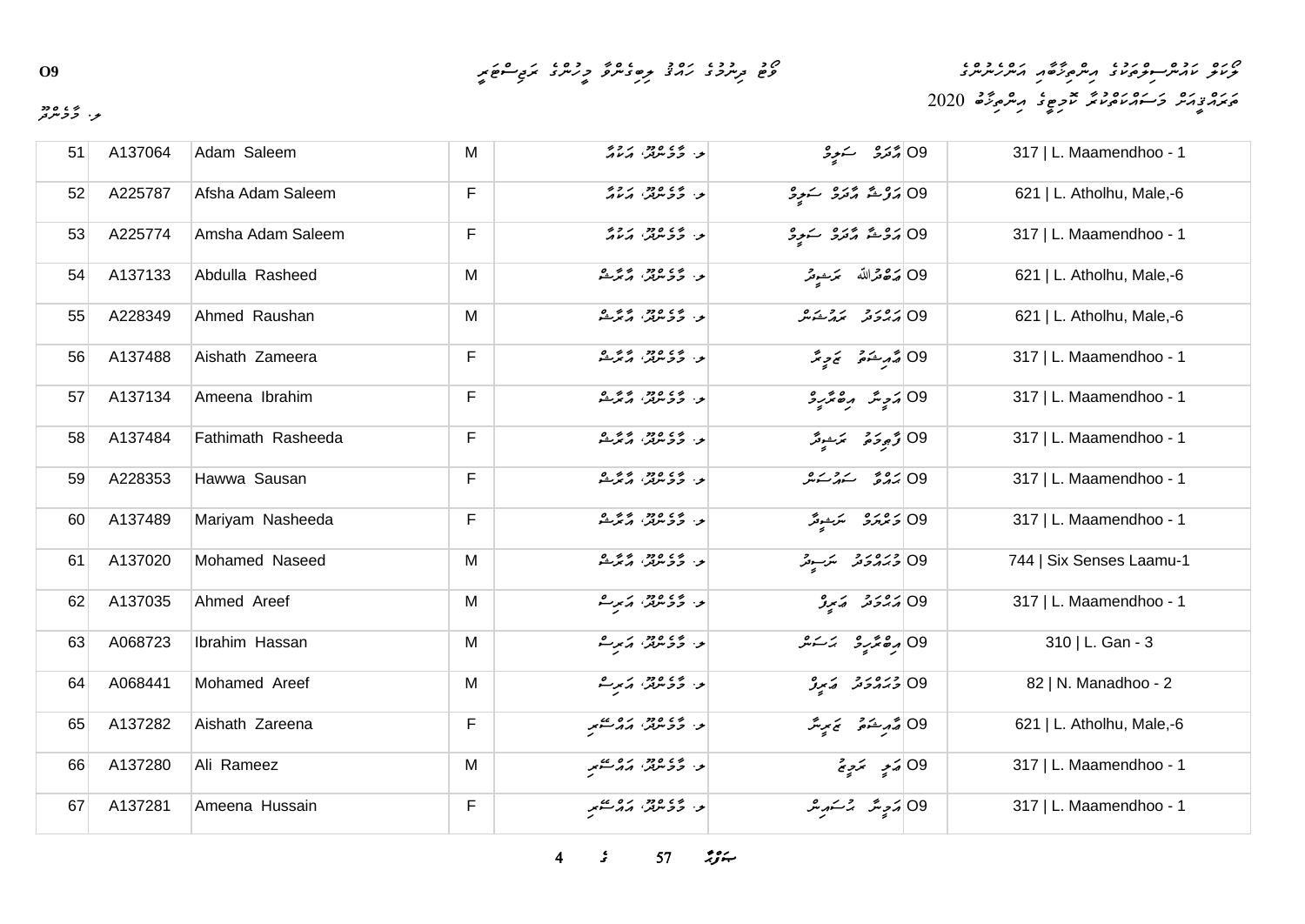*sCw7q7s5w7m< o<n9nOoAw7o< sCq;mAwBoEw7q<m; wBm;vB 2020*<br>*په پوهر وسوډيرونو لومو د موجو د مرمونه* 2020

| 68 | A137430 | Hassan Rameez    | M           | و. و و در ان به ان                                             | 09  كەسىكە ئەتمەيدى                  | 317   L. Maamendhoo - 1                  |
|----|---------|------------------|-------------|----------------------------------------------------------------|--------------------------------------|------------------------------------------|
| 69 | A119620 | Hussain Rameez   | M           | و. ووسربو، ماه عصم                                             | 09 برسىمبە ئىز ئېچە تە               | 621   L. Atholhu, Male,-6                |
| 70 | A232508 | Ismail Rameez    | M           | و. ووسربو، ماه عصم                                             | 09 مرڪو گھي جو پر                    | 621   L. Atholhu, Male,-6                |
| 71 | A232506 | Moosa Rameez     | M           | و. وه ده ده می                                                 | 09 تۇشقە ئىمزىقى                     | 438   Conrad Maldives Rangali Island - 1 |
| 72 | A140316 | Yoosuf Rameez    | M           | و. ووسربو، ماه عصم                                             | 09 تېر يىقتى ئىم ئىچ تى              | 621   L. Atholhu, Male,-6                |
| 73 | A232383 | Hassan Shavin    | M           | و ووسربو ده سي و و گ                                           | 09 كەسكەنلە ئىشمەر ش                 | 317   L. Maamendhoo - 1                  |
| 74 | A137264 | Hussain Shiyam   | M           | و. ووسطى مەسىم و ئ                                             | 09 جُسَم مِعْ سِيرَة حَمَّدَ         | 317   L. Maamendhoo - 1                  |
| 75 | A231986 | Ibrahim Saruvan  | M           | و. ۇۋىرى مەسىروتى                                              | 09 مەھگرىر ئىسكىمىتىر                | 317   L. Maamendhoo - 1                  |
| 76 | A235596 | Aishath Amaan    | F           | و. ووجه در ده و                                                | $09$ مَجْمَدِ شَمَعَ مَرَّدَ مَرَّ   | 463   Srilanka / Colombo - 4             |
| 77 | A235597 | Fathimath Suha   | F           | و. ۇوس بەر مەھ                                                 | 09 زٌموِدَمُ شَرَّ                   | 568   Villimale' Ehenihen - 3            |
| 78 | A137071 | Aminath Raziyya  | $\mathsf F$ | و. دی وو. د د د ده ه                                           | 09 مَّ حِسَمَةٌ سَمَسُورْ مَّ        | 317   L. Maamendhoo - 1                  |
| 79 | A225806 | Aminath Shara    | F           | ن ده ورو در دوره ورد و در دارد.<br>نور افزود سرد که در سورو در | 09 م <i>مَّح بِبَهُمْ</i> بِمَعَبَّر | 317   L. Maamendhoo - 1                  |
| 80 | A225804 | Hawwa Sura       | $\mathsf F$ | و. وه ورو د دوه و                                              | 09 كەشق شىتىر                        | 621   L. Atholhu, Male,-6                |
| 81 | A225805 | Mariyam Sheereen | $\mathsf F$ | و می وجود در دوه د<br>و گرگتری که سوپروی                       | 09 كەممىر ئىمى سىستىر شەربىر         | 317   L. Maamendhoo - 1                  |
| 82 | A137189 | Mohamed Razee    | M           | و. دمی وجود در دوده د                                          | 09   32,25 كم مگرسو                  | 317   L. Maamendhoo - 1                  |
| 83 | A137418 | Aishath Raheema  | F           | و. وه وده برده و                                               | 09 مُ مِ شَمْ مَ مَدَيدَةٌ           | 317   L. Maamendhoo - 1                  |
| 84 | A137120 | Aminath Ali      | F           | و وه وه دروه<br>و ووس                                          | 09 مٌحِ سَمَعٌ مَ مِ                 | 317   L. Maamendhoo - 1                  |

*5 sC 57 nNw?mS*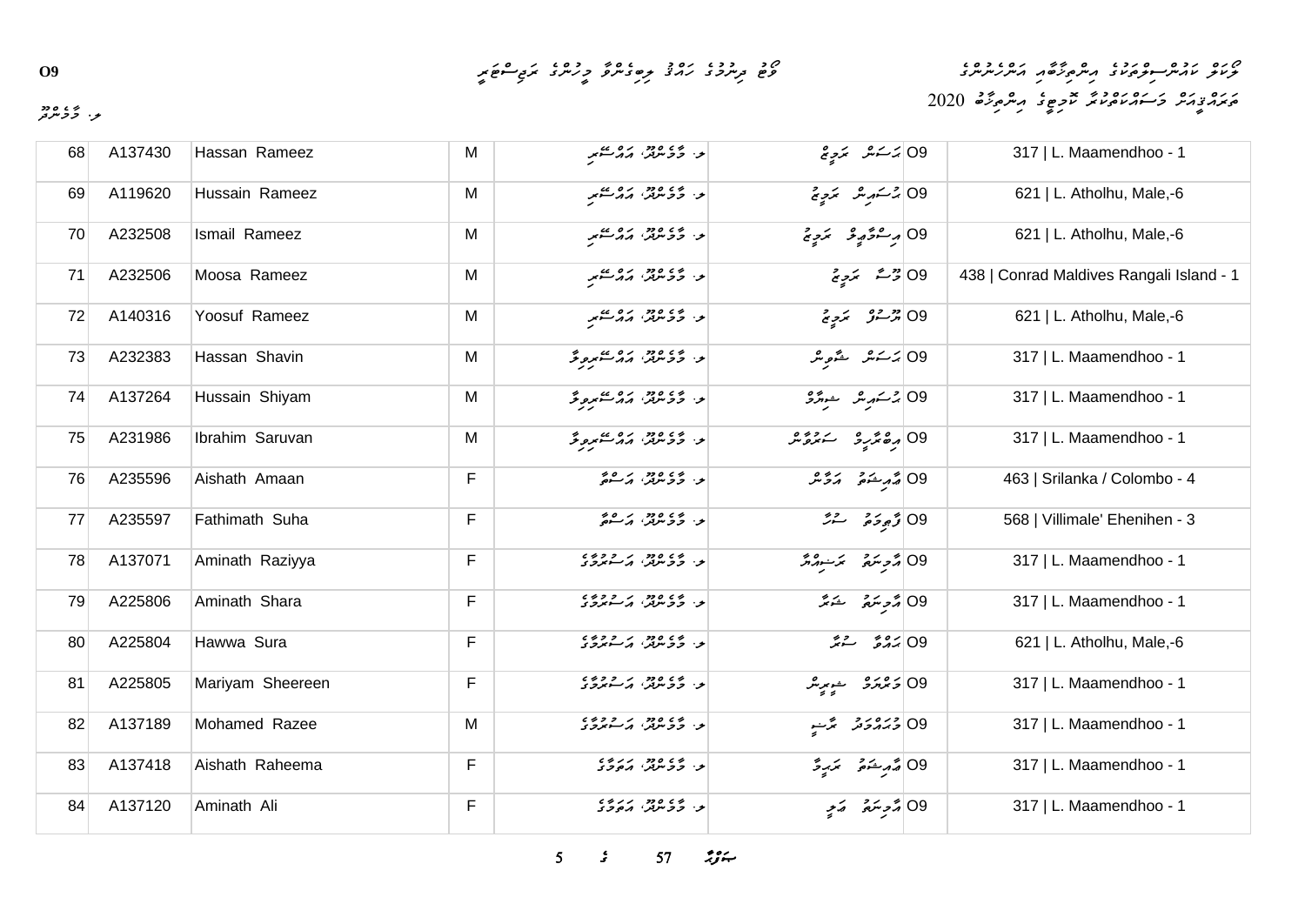*sCw7q7s5w7m< o<n9nOoAw7o< sCq;mAwBoEw7q<m; wBm;vB* م من المرة المرة المرة المرجع المرجع في المركبة 2020<br>مجم*د المريض المربوط المربع المرجع في المراجع المركبة* 

| 85  | A137121 | Fathimath Faheema | F           | و وه وود دروه<br>و وگرس                                   | 09 ۇ <sub>ج</sub> ودۇ تېرىۋ          | 317   L. Maamendhoo - 1   |
|-----|---------|-------------------|-------------|-----------------------------------------------------------|--------------------------------------|---------------------------|
| 86  | A137295 | Adam Ali          | M           | و. 3000 كەھەمدى                                           | 09 ۾ تنري ڪي تي                      | 317   L. Maamendhoo - 1   |
| 87  | A137044 | Aishath Ibrahim   | F           | و. وُوسِرْتُرُ، مَا مِرْدِ                                | 09 مۇم شۇم مەھمگەپە                  | 317   L. Maamendhoo - 1   |
| 88  | A137046 | Aishath Razeena   | $\mathsf F$ | و. د د د د د کام کرد                                      | 09 <mark>م</mark> ەم ئىسىم ئىسى ئىگە | 317   L. Maamendhoo - 1   |
| 89  | A121453 | Azwar Adam        | M           | و گروه که پر                                              | 09 كەينى كە ئەڭرى                    | 317   L. Maamendhoo - 1   |
| 90  | A137047 | Fathimath Adam    | $\mathsf F$ | و گروه که پر                                              | 09 زٌمودَ ۾ دُنرو                    | 317   L. Maamendhoo - 1   |
| 91  | A137045 | Zulaikha Ibrahim  | F           | و. 35 مريز، رکم مرد                                       | 09  جُحَمِرِ شَ مِرْهُ مَّرْرِدْ     | 317   L. Maamendhoo - 1   |
| 92  | A137233 | Fathimath Shamila | F           | و. گې ده ده ۱۵ کال                                        | 09 رُّجِوَةً صُّحِقَّ                | 317   L. Maamendhoo - 1   |
| 93  | A235454 | Absam Adam        | M           | و. گروه دوه                                               | 09 كەھ سۇ ئەممىر ئە                  | 621   L. Atholhu, Male,-6 |
| 94  | A137458 | Adam Hussain      | M           | و. گروه دوه<br>و. گرگرس                                   | 09 كەنىۋە جەسىمبەشر                  | 317   L. Maamendhoo - 1   |
| 95  | A235453 | Farish Adam       | M           | و. گې ده. ده وه                                           | 09 ۇىرىش گەترۇ                       | 621   L. Atholhu, Male,-6 |
| 96  | A137343 | Fauziyya Ahmed    | $\mathsf F$ | و. گې ده. ده ده                                           | 09 زَمَّ مِهْمٌ مَدْدَمْ             | 317   L. Maamendhoo - 1   |
| 97  | A230879 | Ibthisam Adam     | $\mathsf F$ | و. گەن ھەر دە                                             | 09 مەھىم ئىكى ئەترى                  | 621   L. Atholhu, Male,-6 |
| 98  | A100783 | Abbas Ahmed       | M           | و وه وده وروه<br>و ووسربر گرور                            | 09 كەشھەر بەردىر                     | 317   L. Maamendhoo - 1   |
| 99  | A137178 | Mohamed Latheef   | M           | و وه وده وروه<br>و ووسربر گروی                            | 09 دېم دېم د توپور                   | 317   L. Maamendhoo - 1   |
| 100 | A137183 | Zuhuriyyath       | F           | و. گەرەدە، گەرگە،                                         | 09 ىج 2 <i>بىر 8 ەڭرى</i>            | 317   L. Maamendhoo - 1   |
| 101 | A111453 | Aminath Siyana    | F           | و ده ده دو ده ده ده ده ده<br>و د گرمانل ه ه ماند و سوتر ن | 09 مُ حِسَمَهُ مُسِتَمَّد            | 621   L. Atholhu, Male,-6 |

*6 sC 57 nNw?mS*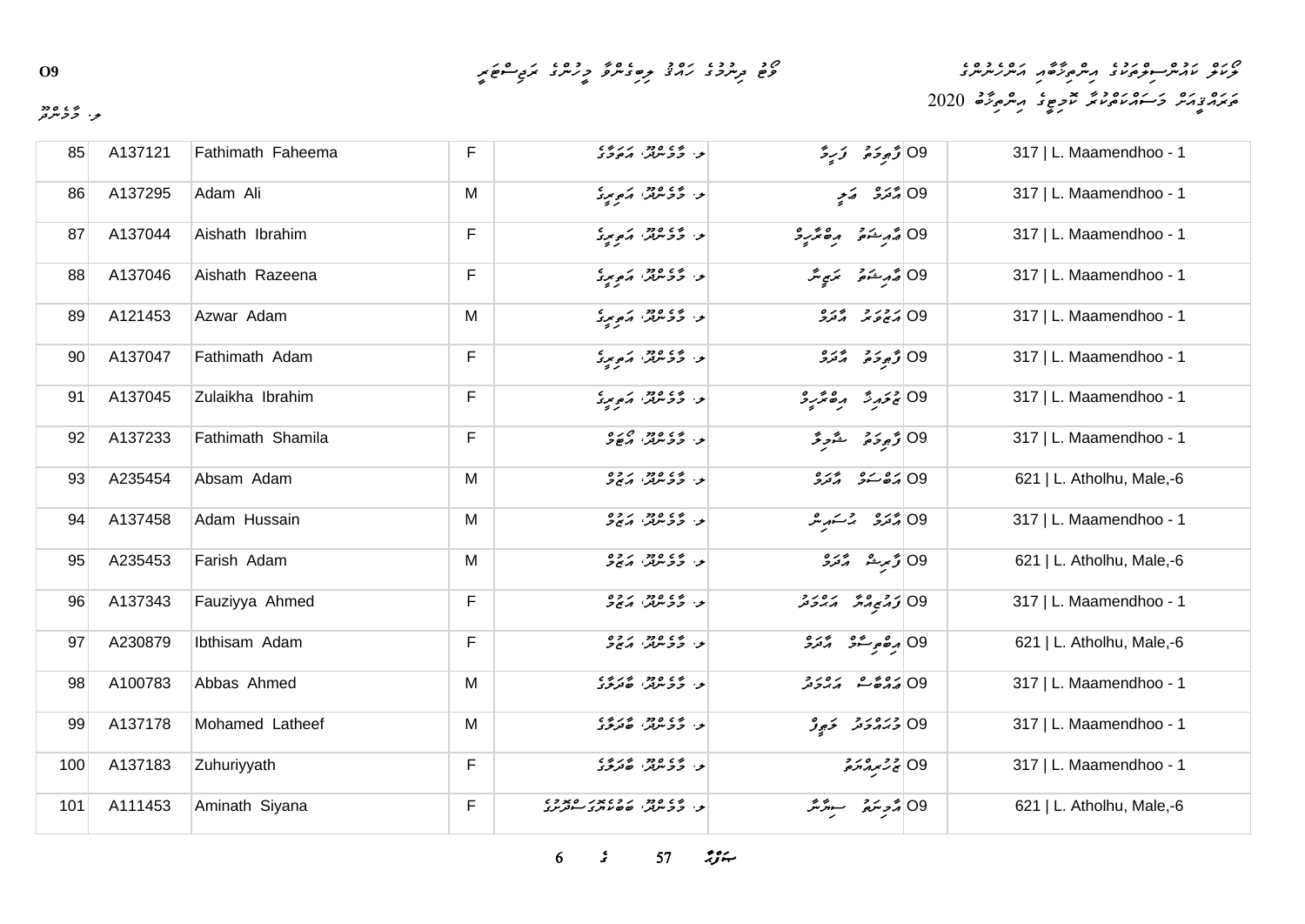*sCw7q7s5w7m< o<n9nOoAw7o< sCq;mAwBoEw7q<m; wBm;vB* م من المرة المرة المرة المرجع المرجع في المركبة 2020<br>مجم*د المريض المربوط المربع المرجع في المراجع المركبة* 

| 102 | A111451 | Fathimath Shifana    | F           |                                                        | 09 رٌجوحَۃ شرِرٌ مَّر               | 560   Hulhumale', Ehenihen - 8 |
|-----|---------|----------------------|-------------|--------------------------------------------------------|-------------------------------------|--------------------------------|
| 103 | A111452 | Fathimath Ziyana     | F           | و ده وه دوره دوره دوره دوره<br>د گرسربر، ه ه بری سوترس | 09 <i>ۇ<sub>ج</sub>وخۇ بې</i> رىگە  | 621   L. Atholhu, Male,-6      |
| 104 | A225601 | Hawwa Ziyadha        | F           | و ده وه دو دو دو ده وده<br>و د ورس ه ه ماری سوترس      | 09 كەممى ئەمگەنگە                   | 317   L. Maamendhoo - 1        |
| 105 | A125977 | Abdul Muhsin Mohamed | M           | و. ووجود ووورو                                         | $ 09\rangle$ مۇمۇر بۇ ئەسەس ئەرەبىر | 317   L. Maamendhoo - 1        |
| 106 | A231629 | Ahmed Muslih         | M           | و. وورو ووورو                                          | 09   پروتر وگرور                    | 454   Asseyri Jail - 1         |
| 107 | A032561 | Mariyam Ameena       | $\mathsf F$ | و. ووجود ووورو                                         | 09 5 يُرْيَرُ فَمَدِيثَر            | 621   L. Atholhu, Male,-6      |
| 108 | A231626 | Mohamed Mushfiq      | M           | و. ووسربر، مصور ور                                     | 09 ۇرۇرۇر قىشرۇ                     | 317   L. Maamendhoo - 1        |
| 109 | A231033 | Hawwa Rimaah         | F           | و. وه وده رو و و و و                                   | 09 كەممى ئەمەنىيە                   | 621   L. Atholhu, Male,-6      |
| 110 | A106834 | Moosa Ibrahim        | M           | و. صحيح وي د وي.<br>و. ووسيل كاربرو                    | 09 جيءَ په محمد پرو                 | 317   L. Maamendhoo - 1        |
| 111 | A032941 | Abdul Latheef Adam   | M           | و کام وہ در دی                                         | 09 كەھە <i>تەم كەنى</i> ر قىرى      | 621   L. Atholhu, Male,-6      |
| 112 | A011576 | Abdul Latheef Gasim  | M           | و. ووسرس مجروش                                         | 09 كەھىر كەمبۇ ئۇسۇ                 | 320   L. Kalaidhoo - 1         |
| 113 | A137310 | Aishath Asifa        | F           | و محومين ھەرومى                                        | 09 مُ مِسْدَمْ مُحْسِنٌ             | 621   L. Atholhu, Male,-6      |
| 114 | A137309 | Aminath Yasfa        | F           | و محمد معرض من ده د                                    | 09 أُمَّ جِسَعَهُ مَرْسُوَّرٌ       | 317   L. Maamendhoo - 1        |
| 115 | A233551 | Fathimath Nashfa     | F           | و. د وره ده دول د                                      | 09 زَّجِ دَمْ سَنَشْرَ              | 317   L. Maamendhoo - 1        |
| 116 | A137061 | Jameela Hassan       | $\mathsf F$ | و. د وره ده دوره                                       |                                     | 317   L. Maamendhoo - 1        |
| 117 | A137419 | Ahmed Jawaz          | M           | و. ووسين محمد الم                                      | 232/09                              | 621   L. Atholhu, Male,-6      |
| 118 | A232542 | Aminath Junier       | F           | و. ووسين ھەرور                                         | 09 أَمُّ حِسَمَةٌ فَيُسِيَّرُ       | 317   L. Maamendhoo - 1        |

*7 sC 57 nNw?mS*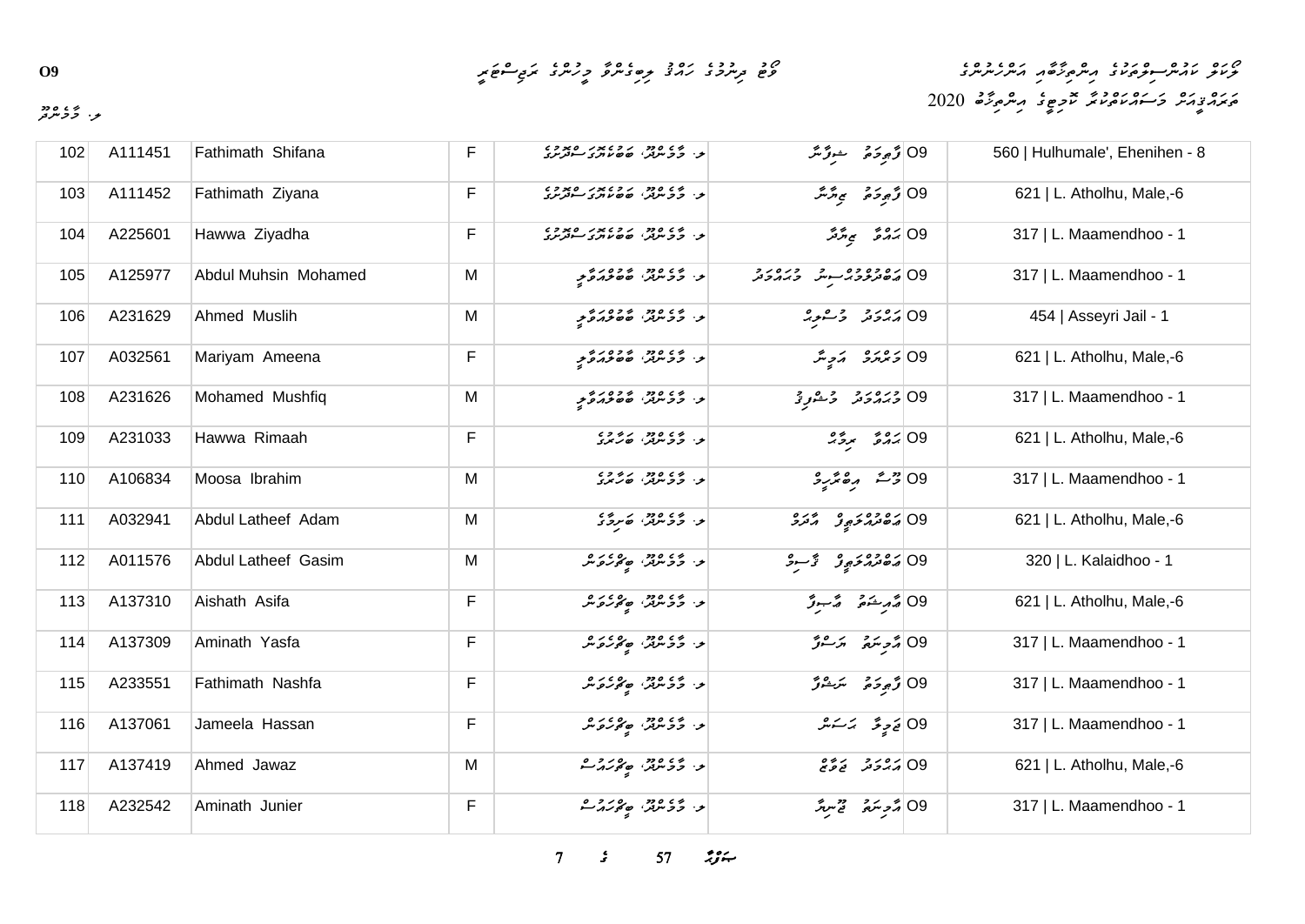*sCw7q7s5w7m< o<n9nOoAw7o< sCq;mAwBoEw7q<m; wBm;vB* م من المرة المرة المرة المرجع المرجع في المركبة 2020<br>مجم*د المريض المربوط المربع المرجع في المراجع المركبة* 

| 119 | A232543 | Fathmath Julee        | F            | و. د د سرمر، ھ محمد مرد           | 09 رٌموحَ مُ " فَيَ مِ           | 317   L. Maamendhoo - 1    |
|-----|---------|-----------------------|--------------|-----------------------------------|----------------------------------|----------------------------|
| 120 | A137283 | Husna Hussain         | F            | و. ووسين ھەرور                    | 09 يُرْسْدَّرْ بِرْسَهِ مِرْ     | 317   L. Maamendhoo - 1    |
| 121 | A137395 | Hussain Jawaz         | M            | و. ووسين ھەرور                    | 09 كەسىر بىر ئەقەمى              | 298   Th. Thimarafushi - 1 |
| 122 | A233930 | Ahmed Nisau           | M            | و. ووس و و و و و و و              | 09 كەبرى كىر سرىسىگە             | 317   L. Maamendhoo - 1    |
| 123 | A137491 | Aminath Areesha       | F            | و. ووسربر، ھەمرىسى                | 09 مَّ حِ سَمَّةٍ مَ مَبِيشَةٍ   | 317   L. Maamendhoo - 1    |
| 124 | A137493 | Fathimath Anooza      | $\mathsf F$  | و. ووسربر، ھەمرىسى                | 09 ز <sub>ىم</sub> ورۇ مەنترى    | 150   K. Thulusdhoo - 1    |
| 125 | A137492 | Hawwa Aneesa          | $\mathsf{F}$ | و. ووسربر، ھەممرىسى               | 09 كەمۇ كەيرىگە                  | 317   L. Maamendhoo - 1    |
| 126 | A137459 | Mariyam Abdul Rahman  | $\mathsf{F}$ | و. ووسربر، ھەمرىسى                | 09 كەيمەر ئەھەرمەر ئەرگە         | 621   L. Atholhu, Male,-6  |
| 127 | A137483 | Nishana Hameedh       | F            | و. د و سربر، ھ محمد سوھ           | 09 سرڪ سگر جو مگر                | 621   L. Atholhu, Male,-6  |
| 128 | A137304 | Aminath Aboobakuru    | F            | و. ووسرس ھ جو شور ؟               | $2222$ $2422$                    | 317   L. Maamendhoo - 1    |
| 129 | A312988 | Mariyam Nausha        | F            | و گرگور مرکز کورگر                | $09$ $59/209$                    | 317   L. Maamendhoo - 1    |
| 130 | A226709 | Aishath Seema Ibrahim | $\mathsf F$  | و. ووه وه وه و                    | 09 مەم شەم سوڭ مەھ ئرىر 3        | 318   L. Hithadhoo - 1     |
| 131 | A137406 | Asma Ibrahim          | F            | و. ووهين هرمز                     | 09 كەشىۋە بەھ ئەرىجە             | 621   L. Atholhu, Male,-6  |
| 132 | A126589 | Hussain Rasheed       | M            | و. ووه وه وه و                    | 09  2سَمْرِ مَرْ سَمَسِوْرٌ      | 317   L. Maamendhoo - 1    |
| 133 | A049584 | Ibrahim Thuththu      | M            | و به ووه وه وه و<br>و گرگرين هنرن | 09 <sub>مو</sub> ھ مُربِ و مورمو | 317   L. Maamendhoo - 1    |
| 134 | A137110 | Mariyam Aboobakuru    | F            | و. گەرەدە، ئەھلەر                 | 222222222222222                  | 317   L. Maamendhoo - 1    |
| 135 | A098434 | Moosa Naseem          | M            | و. ده وده وه وه و                 | 09 تۇنئە سىرسوتى                 | 317   L. Maamendhoo - 1    |

**8** *s* **57** *z***<sub>***i***</sub>c</del></sup>**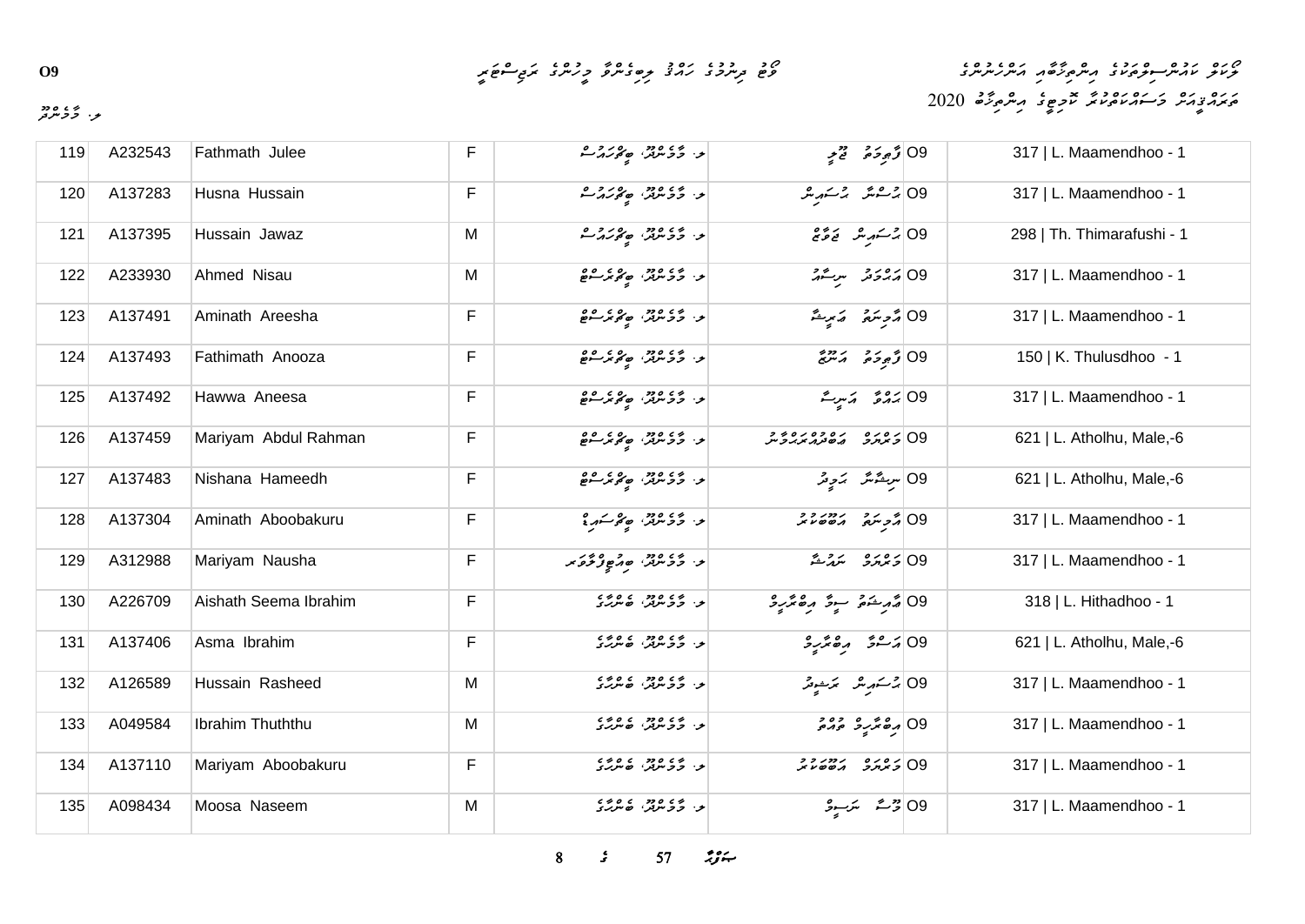*sCw7q7s5w7m< o<n9nOoAw7o< sCq;mAwBoEw7q<m; wBm;vB* م من المرة المرة المرة المرجع المرجع في المركبة 2020<br>مجم*د المريض المربوط المربع المرجع في المراجع المركبة* 

| 136 | A226704 | Nasma Ibrahim        | F | و وی وجود و ده ده<br>و وی سربر، ه سربر د | 09 ىزىــْدۇ بەھ ئەيرى                            | 621   L. Atholhu, Male,-6                          |
|-----|---------|----------------------|---|------------------------------------------|--------------------------------------------------|----------------------------------------------------|
| 137 | A137160 | Fauziyya Hussain     | F | و می ورد موجود و<br>د گرس موجود و        | 09 ۇرىم برىگە يەسكەبلىر                          | 317   L. Maamendhoo - 1                            |
| 138 | A114612 | Moosa Hussain        | M | و. ووسربر، ھۆھۈى                         | 09 قزمشہ بڑے ہر مگر                              | 621   L. Atholhu, Male,-6                          |
| 139 | A137137 | Ahmed Aboobakuru     | M | و کومرټر، صرحون                          | $22222$ $225$                                    | 317   L. Maamendhoo - 1                            |
| 140 | A228465 | Fathmath Layana      | F | و کومرټر، صرحون                          | 09 زَّەپەرَە ئەرتىر                              | 560   Hulhumale', Ehenihen - 8                     |
| 141 | A137139 | Hawwa Idrees         | F | و. ووسرير، صرصور                         | 09 كەشۇ بوشمېرىشە                                | 317   L. Maamendhoo - 1                            |
| 142 | A066580 | Ismail Zahid         | M | و. ووسرير، صرح وي                        | 09 م سىمۇ مۇ سىم بىر                             | 317   L. Maamendhoo - 1                            |
| 143 | A137380 | Khadheeja Ahmed      | F | و. ووسرير، صرصور                         | 09 كَتْمِيعٌ مَ يُرْكَمْ لَ                      | 560   Hulhumale', Ehenihen - 8                     |
| 144 | A124084 | Mareena Ahmed        | F | و د دورو ه شود د .<br>د د ورس            | 09 كەمپەنگە كەبرى كەر                            | 560   Hulhumale', Ehenihen - 8                     |
| 145 | A137421 | Moosa Mueez          | M | و. دورور، صرح دی                         | 09 تۇشقە ئەھمىي                                  | 560   Hulhumale', Ehenihen - 8                     |
| 146 | A137138 | Nasreena Ahmed       | F | و. ووسرس صرصور                           | 09   يزر_همبر بمثر از كار در كار در ايران كرد كه | 317   L. Maamendhoo - 1                            |
| 147 | A137355 | Adam Aleem           | M | و. وورود ودورو و                         | 09 م <i>مَّ</i> ترىخ ھەمبەر                      | 413   The Westin Maldives Miriandhoo<br>Resort - 1 |
| 148 | A235187 | Aminath Adheeba      | F | و. ووسربور ورور و.<br>من ووسربر، ھورمرے  | 09 أُمُّ جِسَمَةٌ مَسَرِّدَةٌ                    | 317   L. Maamendhoo - 1                            |
| 149 | A235185 | Hussain Azim         | M | و. وورورو ودروره                         | 09 يُرْسَمبِ مَّهْ مِنْ مِنْ الْمَدَّةِ فِي مِنْ | 391   Hulhudhoo - 3                                |
| 150 | A235189 | Ibrahim Anees        | M | و. ووهين محمد ور                         | 09 رەپرىر كەيرىش                                 | 453   Maafushi Jail - 2                            |
| 151 | A055698 | Mohamed Abdul Rahman | M | و. ووسربو، مورد ده                       | 09 جروبرج مقصر مرومي                             | 317   L. Maamendhoo - 1                            |
| 152 | A226109 | Aishath Riyasaa      | F | י כי המנק ברוג ס<br>תי כי תנתי סיביבת    | 09 گەرىشەقر - بىرىگە شە                          | 317   L. Maamendhoo - 1                            |

*9 s* 57 *f*<sub>3</sub> *s*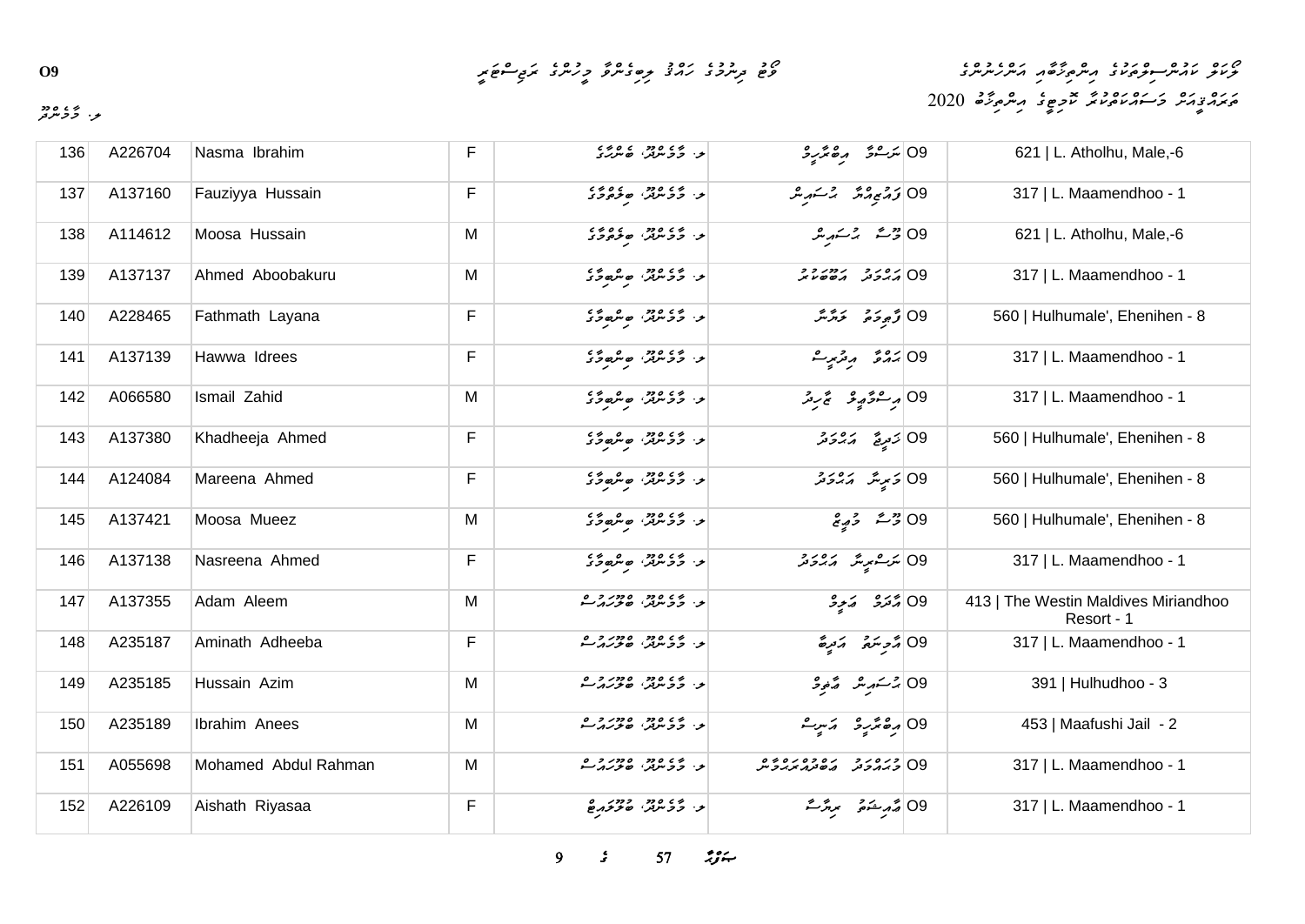*sCw7q7s5w7m< o<n9nOoAw7o< sCq;mAwBoEw7q<m; wBm;vB* م من المرة المرة المرة المرجع المرجع في المركبة 2020<br>مجم*د المريض المربوط المربع المرجع في المراجع المركبة* 

| 153 | A137092 | Fareeda Mohamed   | F | و گرس موتوره                                       | 09  تۇمپىتى ئەمەد تەر              | 317   L. Maamendhoo - 1        |
|-----|---------|-------------------|---|----------------------------------------------------|------------------------------------|--------------------------------|
| 154 | A137388 | Fathimath Rashida | F | و وه ورود و دور ه<br>و و و سربر المتوجه ه          | 09 <i>ۇ<sub>ج</sub>وخۇ بۇ</i> ھبۇر | 317   L. Maamendhoo - 1        |
| 155 | A137387 | Ismail Rasheed    | M | و گردس دور د                                       | 09 مەشگەر تىم تىرىشىر ئىس          | 317   L. Maamendhoo - 1        |
| 156 | A226105 | Mohamed Rasheed   | M | و. د ورور ودور ه                                   | 09  3,2,2% كَرَسُومْر              | 317   L. Maamendhoo - 1        |
| 157 | A226387 | Aishath Najila    | F | و وه وروم ورد و<br>و وگرېز هڅوگړنو                 | 09 مەم شىم ئىستىمى ئىستىم          | 560   Hulhumale', Ehenihen - 8 |
| 158 | A137106 | Ali Shareef       | M | و. وه ورو ورود و<br>و. وگرس                        | 09 کړم شمېرو                       | 317   L. Maamendhoo - 1        |
| 159 | A137263 | Fathimath Saeeda  | F | و وو ووو ووړ.<br>و ووس                             | 09 زَّجِرَةَ مَنْ سَهِتَر          | 317   L. Maamendhoo - 1        |
| 160 | A226389 | Hawwa Nuhaa       | F | و. ووسع دورو و                                     | 09 كەش <sup>ى</sup> مەر            | 317   L. Maamendhoo - 1        |
| 161 | A235134 | Ahmed Azim        | M | و. وه دوه به درسرو و د                             | 09 كەشكە قىلى قىلىنى ئىل           | 317   L. Maamendhoo - 1        |
| 162 | A137344 | Aishath Zeena     | F | و. د و هرو. ه د د ر د ه                            | 09 مەم شىم پېتىر                   | 317   L. Maamendhoo - 1        |
| 163 | A137345 | Badoora Hussain   | F | ن ده و ده ده در ده و د<br>نو د گرگترن کانگرس د     | 09 كەنترىگە كەسىرىكە               | 317   L. Maamendhoo - 1        |
| 164 | A137354 | Hariyya Idrees    | F | ن ده و ده ده در ده و د<br>نور وگوشهر، گانگوش د     | 09 ئىبروگە مەقرىپ                  | 317   L. Maamendhoo - 1        |
| 165 | A085499 | Hussain Mohamed   | M | ن ده ورود ده در ده و د<br>نور وگوشهر کانگرس د      | 09 يُرَ مَهر مَرْ وَيَدْوَمُرْ     | 317   L. Maamendhoo - 1        |
| 166 | A137346 | Mohamed Zameer    | M | و. گاگاه ده کار در ده                              | 09  32,25 شەرىر                    | 317   L. Maamendhoo - 1        |
| 167 | A137424 | Ahmed Ashraf      | M | و. گروهور سوه<br>د. گروهري صنعو                    | 09 كەشقىق كەشقىرى                  | 309   L. Gan - 2               |
| 168 | A137423 | Ibrahim Akram     | M | و. صحيح معروفي من المعروفي<br>حر. حر حر مركز، صريح | 09 مەھمىر ئەرەبرە                  | 317   L. Maamendhoo - 1        |
| 169 | A099192 | Khadeeja Ahmed    | F | و. گرگر مورد بره<br>د. گرگر موس                    | 09 كَتْمِيعٌ - مُكْرَكْتْر         | 317   L. Maamendhoo - 1        |

*10 s* 57  $23\div$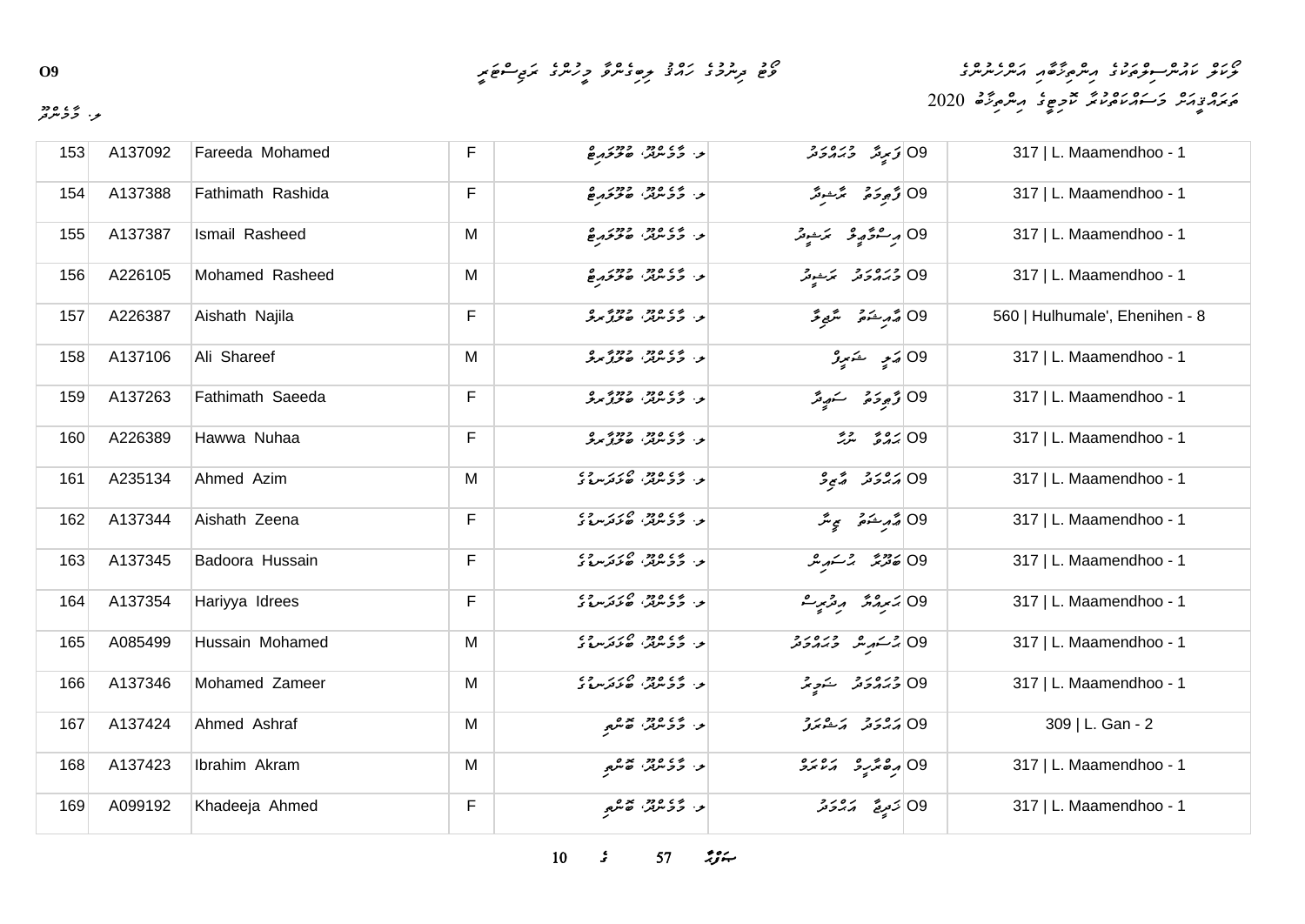*sCw7q7s5w7m< o<n9nOoAw7o< sCq;mAwBoEw7q<m; wBm;vB* م من المرة المرة المرة المرجع المرجع في المركبة 2020<br>مجم*د المريض المربوط المربع المرجع في المراجع المركبة* 

| 170 | A232577 | Mariyam Thooma      | $\mathsf{F}$ | و. وومريز، صرم                                                | 09 كەنگەر قەمۇ                 | 317   L. Maamendhoo - 1        |
|-----|---------|---------------------|--------------|---------------------------------------------------------------|--------------------------------|--------------------------------|
| 171 | A140402 | Salma Abdul Muhusin | F            | و. ووجه مده                                                   | $09 - 222$ $222 - 09$          | 317   L. Maamendhoo - 1        |
| 172 | A137157 | Mohamed Habeeb      | M            | ى ئۇي مەدەب مەمۇ                                              | 60 <sup>2</sup>                | 560   Hulhumale', Ehenihen - 8 |
| 173 | A137445 | Ahmed Faisal        | M            | و. ووه وده و وه                                               | 09 كەندى قەسكى                 | 621   L. Atholhu, Male,-6      |
| 174 | A120466 | Fathimath Armeena   | F            | و. ووه ودود عام و                                             | 09 ۇجۇڭر مەنزىرىتىر            | 621   L. Atholhu, Male,-6      |
| 175 | A342386 | Mariyam Shifa       | F            | و. گەن ھەر يەر ي                                              | $5 - 25.25$ 09                 | 560   Hulhumale', Ehenihen - 8 |
| 176 | A137361 | Moosa Ali           | M            | و. گې ده ده پېړه<br>و. گې سربر، لامريع                        | 09 فخرشہ کہ یو                 | 317   L. Maamendhoo - 1        |
| 177 | A137279 | Shareefa Ali        | $\mathsf F$  | و. ووجود عموم                                                 | 09 ڪيوڙ گيو                    | 317   L. Maamendhoo - 1        |
| 178 | A224902 | Aishath Sirani      | F            | و می وجود می ورس و و و د<br>من مرکز می کم سرفرس               | 09 گەرىشىقى سويگەيد            | 317   L. Maamendhoo - 1        |
| 179 | A137141 | Aminath Shakeeba    | F            | د می وجود می مرکز سره و و و د<br>موسی کوه کار می مرکز سره موس | $\frac{2}{3}$ مَجِسَمَ شَرِعًا | 317   L. Maamendhoo - 1        |
| 180 | A224905 | Fathimath Aroona    | F            | و می وجود می ورس و و و د<br>من موکو سربر انگریزی میرو مرد     | 09 زَّەپە ئەھرىتىگە            | 317   L. Maamendhoo - 1        |
| 181 | A137037 | Ishag Aboobakuru    | M            | و می وجود می ورس و و و د<br>من مرکز می کم سرفرس               | $09 - 22 - 09$                 | 317   L. Maamendhoo - 1        |
| 182 | A037666 | Mariyam Idrees      | F            | د می وجود می مرکز سره و و و د<br>موسی کوه کار می مرکز سره موس | 09 5 پروژو پروژمریشو           | 317   L. Maamendhoo - 1        |
| 183 | A075744 | Aslam Mukhuthar     | M            | و. د د ده بر مرکز                                             | 09 كەشكە ئەرەپىر               | 317   L. Maamendhoo - 1        |
| 184 | A137031 | Mariyam Hussain     | F            | و. د د ده پروترس                                              | 09 كەنگەر ئەسكەر ش             | 317   L. Maamendhoo - 1        |
| 185 | A066869 | Moosa Hussain       | M            | و. د د ده بر مرکز                                             | 09 قزمته برشهر مثر             | 744   Six Senses Laamu-1       |
| 186 | A225097 | Muss'ab Moosa       | M            | و کا کارود گانگویزین                                          | $23 - 22 = 09$                 | 621   L. Atholhu, Male,-6      |

 $11$  *s* 57  $23$   $-$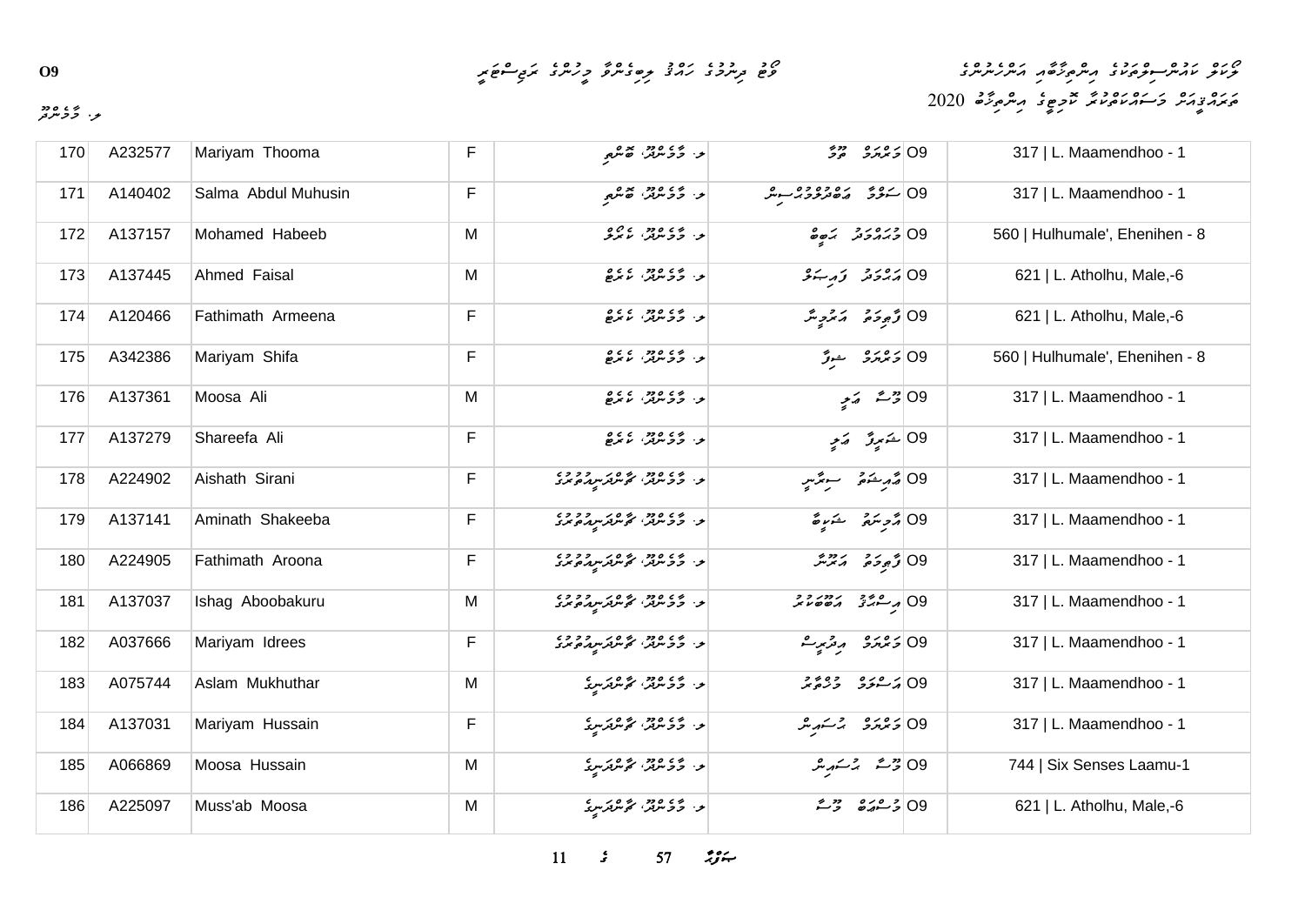*sCw7q7s5w7m< o<n9nOoAw7o< sCq;mAwBoEw7q<m; wBm;vB* م من المرة المرة المرة المرجع المرجع في المركبة 2020<br>مجم*د المريض المربوط المربع المرجع في المراجع المركبة* 

| 187 | A080120 | Abdulla Shareef    | M            | و. د د هر پروب                                    | 09 كەڭداللە ش <i>ەمب</i> ۇ        | 621   L. Atholhu, Male,-6 |
|-----|---------|--------------------|--------------|---------------------------------------------------|-----------------------------------|---------------------------|
| 188 | A137084 | Aishath Ali        | F            | و. گەن ھەر كەرگە                                  | 09 مەم شەتمەھ كەمچە               | 621   L. Atholhu, Male,-6 |
| 189 | A111301 | Habeeba Ali        | $\mathsf F$  | و. د د د دو. محموم د د                            | 09 كَتْھِنَّةٌ - مَدْمٍ           | 317   L. Maamendhoo - 1   |
| 190 | A052744 | Hussain Habeeb Ali | M            | و. د د دور نمود د د                               | 09 ترسكوبىل برَجِعة - مَاحِية     | 317   L. Maamendhoo - 1   |
| 191 | A137090 | Zulaikha Ali       | F            | و. د ورود نموده                                   | 09 كىخەر <sup>ى</sup> كەم         | 317   L. Maamendhoo - 1   |
| 192 | A226005 | Ali Naseem         | M            | و. ده وده پروپروه                                 | 09 كەيپ - سەسپەنى                 | 317   L. Maamendhoo - 1   |
| 193 | A226012 | Nameera Naseem     | F            | و . و و و د به ورو .<br>و . و و سربر . مح سره سرد | 09 يَمَعٍ بِمَّ - يَمَرِ بِمَوْ   | 317   L. Maamendhoo - 1   |
| 194 | A137433 | Fathimath Aroosha  | $\mathsf F$  | و به ۲۵ وه در دوه د<br>و گاه سربس ترماترو د       | 09 زُب <i>وِ دَمْ مَ</i> مُرْتُمُ | 317   L. Maamendhoo - 1   |
| 195 | A137422 | Ahmed Rasheed      | M            | و. دمی وجود در در د                               | 09 كەشكە قىم ئىسىمىتى ئىشل        | 621   L. Atholhu, Male,-6 |
| 196 | A137270 | Aminath Waheeda    | $\mathsf F$  | و. د ده ود د د د د                                | 09 مٌ حِسَمَۃٌ عَ بِہِ مَّ        | 317   L. Maamendhoo - 1   |
| 197 | A140336 | Fathimath Rasheeda | $\mathsf F$  | و. دمی وجود در در د                               | 09 زَّجِ دَمَّ سَنْ مِثْر         | 317   L. Maamendhoo - 1   |
| 198 | A363517 | Hawwa Rasheedha    | $\mathsf{F}$ | و گەن بەر دىر دىر ئ                               | 09 <i>مَہُمَّۃ مَنْجِ</i> مَّۃً   | 621   L. Atholhu, Male,-6 |
| 199 | A120353 | Ibrahim Shareef    | M            | و. وه ودو. ترس ور د                               | 09 رەپرىي ھەمرىر                  | 621   L. Atholhu, Male,-6 |
| 200 | A137271 | Mahmood Yoosuf     | M            | و. وه ودو. ترس ور د                               | $09$ $55.5$                       | 317   L. Maamendhoo - 1   |
| 201 | A232493 | Mariyam Rasheedha  | F            | و کام دو د د د د                                  | 09  5 يُرْيَرُوْ - يَرَشِيشُ      | 621   L. Atholhu, Male,-6 |
| 202 | A119663 | Moosa Naseem       | M            | و. چې وو. ترس وړ ،                                | 09 رُبْعہ سَرَبِ وَ               | 621   L. Atholhu, Male,-6 |
| 203 | A137476 | Yoosuf Rameez      | M            | و گەن ەدە كەس دەر ،                               | 09 تېرىشۇ ئىمرىي تى               | 621   L. Atholhu, Male,-6 |

 $12$  *s* 57  $23$   $\div$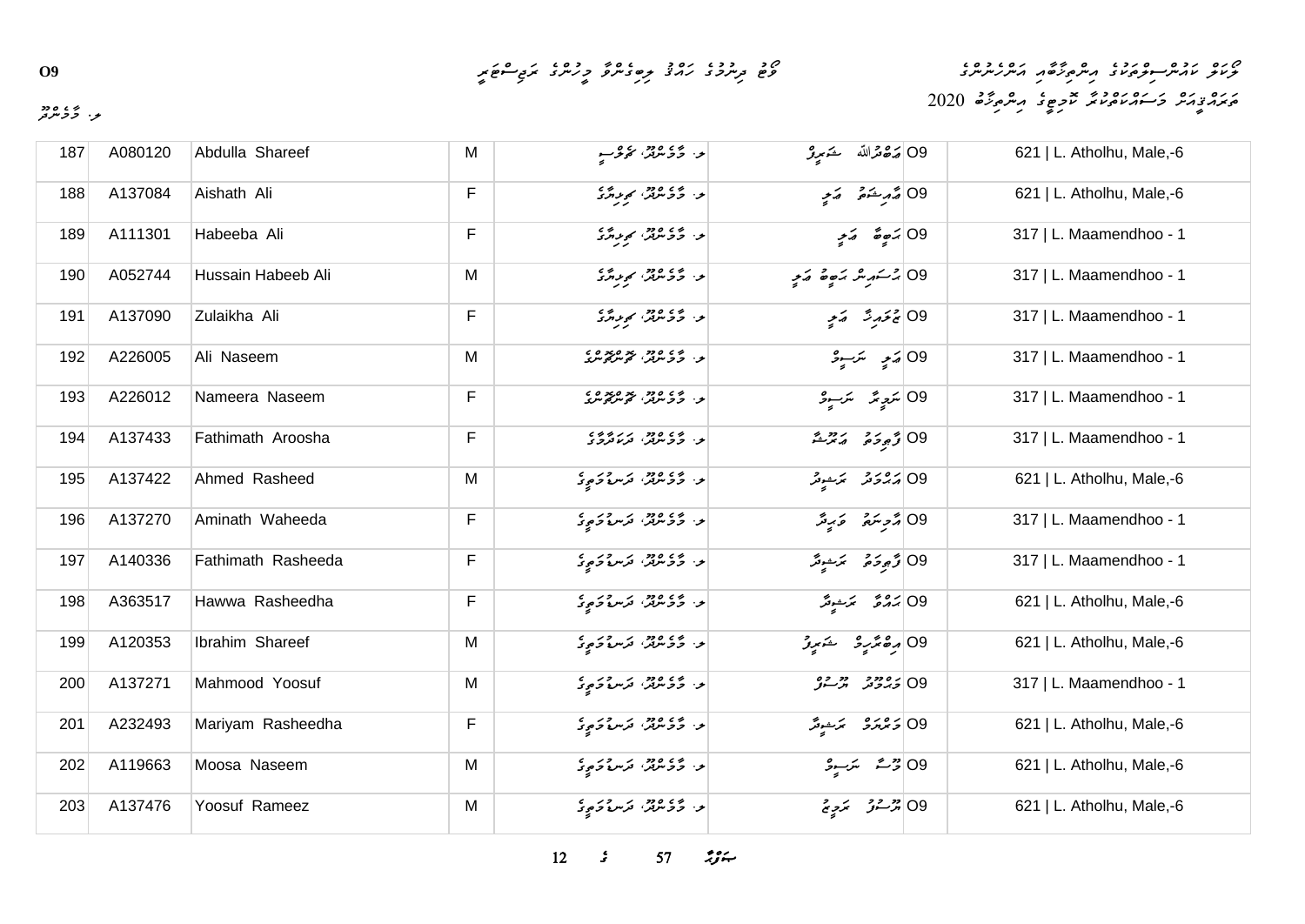*sCw7q7s5w7m< o<n9nOoAw7o< sCq;mAwBoEw7q<m; wBm;vB* م من المرة المرة المرة المرجع المرجع في المركبة 2020<br>مجم*د المريض المربوط المربع المرجع في المراجع المركبة* 

| 204 | A155725 | Ali Shameem          | M           | د. گرگرهڙ، ترڪو                                                                                                                               | 09  روپ اڪتوپار                                                                                      | 317   L. Maamendhoo - 1                  |
|-----|---------|----------------------|-------------|-----------------------------------------------------------------------------------------------------------------------------------------------|------------------------------------------------------------------------------------------------------|------------------------------------------|
| 205 | A137467 | Khadeeja Hussain     | $\mathsf F$ | و. گەن ھەدە يەر دە                                                                                                                            | 09 كَتَعْرِيقٌ - شُرْسَمْ مِسْرٌ                                                                     | 317   L. Maamendhoo - 1                  |
| 206 | A144952 | Mariyam Hussain      | F           | و. د وه و و و و و و                                                                                                                           | 09 كەنگەر ئەسكەر ش                                                                                   | 621   L. Atholhu, Male,-6                |
| 207 | A137462 | Saudiyya Hussain     | F           | و. گەن ھەدە يەدە ي                                                                                                                            | 09 كەھبەر مەسىر يەسكەر ش                                                                             | 317   L. Maamendhoo - 1                  |
| 208 | A137256 | Moosa Waheed         | M           | و : و و و و و و د و مرد و                                                                                                                     | 09 تۇشەھ ئەببەتمە                                                                                    | 317   L. Maamendhoo - 1                  |
| 209 | A225483 | Ahmed Nazeeh         | M           | و می وجود می وه بر وجود و ع<br>موسی کوچی کرد کرد که در است می شود و در ایران کرد کرد کرد که برای کرد که به کار کرد که ایران کرد که به کار کرد | 09 كەندى كىمى ئىكى ئىكىنى ئىكەن ئىكەن ئىكەن ئىكەن ئىكەن ئىكەن ئىكەن ئىكەن ئىكەن ئىكەن ئىكەن ئىكەن ئى | 419   Paradise Island Resort and Spa - 1 |
| 210 | A225495 | Aishath Nahma        | $\mathsf F$ | و می وجود می وی د وی<br>من مرکز می در می کرد کرد کرد و در می در می کنید و در می کنید و در می کنید و در می                                     | 09 مۇم شىم سىرىمىتى ئىل                                                                              | 317   L. Maamendhoo - 1                  |
| 211 | A373182 | Hussain Najaah       | M           | و می وجود می وه بر وجود و ع<br>موسی کوچی کرد کرد که در است می شود و در ایران کرد کرد کرد که برای کرد که به کار کرد که ایران کرد که به کار کرد | 09 يُرْسَمْهِ مَثَّى مَثَّةٍ مَّهُ مَثَّةٍ                                                           | 317   L. Maamendhoo - 1                  |
| 212 | A137413 | Idrees Abdulla       | M           | و وه وه در ورود ورود.<br>د ووسرس مهدری سومبردی                                                                                                | 09 م <i>ومڈمی<sup>رے</sup> کہ کھ</i> ار اللہ                                                         | 744   Six Senses Laamu-1                 |
| 213 | A137109 | Abdul Rahman Yoosuf  | M           | و. تحریری مرکز شده                                                                                                                            | 09 <i>ړه ده پره څو</i> پر پر ده                                                                      | 621   L. Atholhu, Male,-6                |
| 214 | A226549 | Ahmed Naamy          | M           | و. وگەن بولار دە ئ                                                                                                                            | 09 كەندى قىر ئىگە يە                                                                                 | 317   L. Maamendhoo - 1                  |
| 215 | A226517 | Ahmed Nawaz          | M           | و گەرەپە بېرى شى                                                                                                                              | 09 كەبرى ئور ئىرقى ئى                                                                                | 317   L. Maamendhoo - 1                  |
| 216 | A226434 | Aishath Abdul Rahman | $\mathsf F$ | و. ۶۶۵ وو. ۶۵ وو.                                                                                                                             | $09$ مُ مِ شَوْءِ مِنْ مُ مَعْ مِنْ مُرْمَدِ مِنْ مَرْدِ مِنْ                                        | 621   L. Atholhu, Male,-6                |
| 217 | A137102 | Arifa Abdul Rahman   | F           | و. ووه دور وه و                                                                                                                               | 09 مەمرىق مەھەمدە مەم                                                                                | 317   L. Maamendhoo - 1                  |
| 218 | A115724 | Fiyaz Yoosuf         | M           | و. د ده ده برور ده د                                                                                                                          | 09 رېژبج پر جوړ                                                                                      | 621   L. Atholhu, Male,-6                |
| 219 | A226546 | Mariyam Mifuza       | $\mathsf F$ | و. د ده ده برور ده د                                                                                                                          | 09 كەنگەر ئەرققى                                                                                     | 621   L. Atholhu, Male,-6                |
| 220 | A226510 | Mariyam Shahuza      | F           | و گەن ھەم دەر دە                                                                                                                              | 09 كەندىرى ھەرقى                                                                                     | 621   L. Atholhu, Male,-6                |

 $13$  *s* 57  $23$   $-$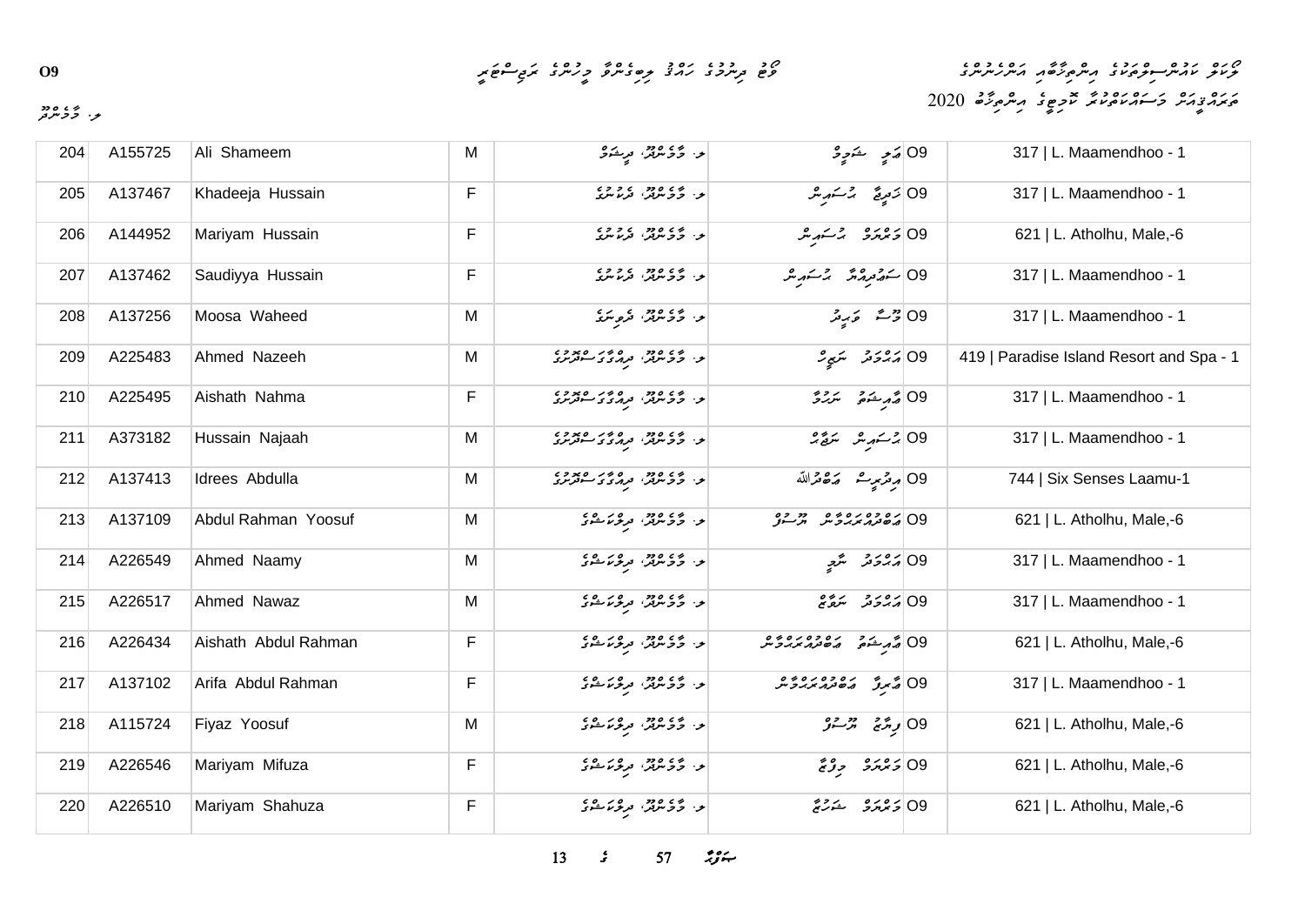*sCw7q7s5w7m< o<n9nOoAw7o< sCq;mAwBoEw7q<m; wBm;vB* م من المرة المرة المرة المرجع المرجع في المركبة 2020<br>مجم*د المريض المربوط المربع المرجع في المراجع المركبة* 

| 221 | A226544 | Mariyam Thama             | F            | ىن ئۇتۇش بېرتۇر شۇي                                          | $5.8$ $5.8$ $5.09$                                                                                             | 621   L. Atholhu, Male,-6    |
|-----|---------|---------------------------|--------------|--------------------------------------------------------------|----------------------------------------------------------------------------------------------------------------|------------------------------|
| 222 | A137359 | Nizar Abdul Rahman        | M            | و گەرەپە بولۇر دە                                            | 09 سرچ پر محصوم مردومر                                                                                         | 621   L. Atholhu, Male,-6    |
| 223 | A088985 | Sifaza Yoosuf             | F            | و گەرەپ بىرى شى                                              | $09 - 7$ $\frac{2}{3}$ $-109$                                                                                  | 317   L. Maamendhoo - 1      |
| 224 | A261441 | Adam Areef                | M            | و. وه ودو.<br>د. وگاه دول اورو شوتوی                         | 09 مَرْتَرَدُ - مَدِيْرٌ                                                                                       | 621   L. Atholhu, Male,-6    |
| 225 | A225591 | Ahmed Azeef               | M            | و. چې وو. پروشوتری                                           | 09 كەشكەتقى كەيپى ۋ                                                                                            | 621   L. Atholhu, Male,-6    |
| 226 | A225570 | Fathimath Hussain         | F            | و. ووه ده وو.<br>د ووسرس مروشه                               | 09 ۇمودۇ بۇسىرىش                                                                                               | 317   L. Maamendhoo - 1      |
| 227 | A130771 | Latheefa Adam             | F            | و. گەكەن تېرگوشەترى                                          | 09 كۇم <sub>ۇ</sub> گە م <i>گەنگ</i>                                                                           | 317   L. Maamendhoo - 1      |
| 228 | A225593 | Mariyam Azeefa            | F            | و. گەن ھەدە بەرگەن بەر                                       | 09 كەندىرى كەي ئ                                                                                               | 463   Srilanka / Colombo - 4 |
| 229 | A230124 | Abdul Rahman Humaid       | M            | و می وجود مده د ده د به ده د<br>د از گرمزانی از معرفی می کوی | 09 مەھەرمەم بىر بىر بىر                                                                                        | 317   L. Maamendhoo - 1      |
| 230 | A137472 | Aishath Zuhuda            | F            | و. ووهين ترس وه د د.<br>د گرس                                | 09 مەم شىم ئىم ئىمارلىقى<br>©0 مەم ئىس ئىمارلىق                                                                | 317   L. Maamendhoo - 1      |
| 231 | A137181 | Ali Usman                 | M            | و می وجود مده د ده د به ده د<br>د از گرانگران مرس            | 09 كەم ئەھمەم ئەر                                                                                              | 317   L. Maamendhoo - 1      |
| 232 | A229933 | Hussain Ziyaadh           | M            | د ده ده پره ده د ده.<br>د گرس در سربر ترس                    | 09 برڪوپىڭ بېرىنىڭە                                                                                            | 317   L. Maamendhoo - 1      |
| 233 | A137260 | Ahmed Shareef             | M            | ىق ئۇ ئۇرۇم دەرى ئ                                           | 09 كەشەك ئىس ئىس بىر ئىس بىر ئىس بىر ئىس بىر ئىس بىر ئىس بىر ئىس بىر ئىس بىر ئىس بىر ئىس بىر ئىس بىر ئىس بىر ئ | 317   L. Maamendhoo - 1      |
| 234 | A137258 | Hawwa Hussain             | $\mathsf{F}$ | و. گەرەپەر « ، ھ                                             | 09 كەشرق بەسكىرىش                                                                                              | 317   L. Maamendhoo - 1      |
| 235 | A063097 | Mohamed Arif              | M            | ى ۋە ھەدە ھەر                                                | 09 ديرو ديگر گهرو                                                                                              | 317   L. Maamendhoo - 1      |
| 236 | A231918 | Muhammadh Favaaz          | M            | و. ۇوس پەر « ي                                               | 09 دېرونه زوګړ                                                                                                 | 317   L. Maamendhoo - 1      |
| 237 | A231914 | <b>Risma Mohamed Arif</b> | F            | و. گەرەپەر دەرە                                              | 09 برىقۇ ئەيرە ئەر ئەبرۇ                                                                                       | 621   L. Atholhu, Male,-6    |

*14 sC 57 nNw?mS*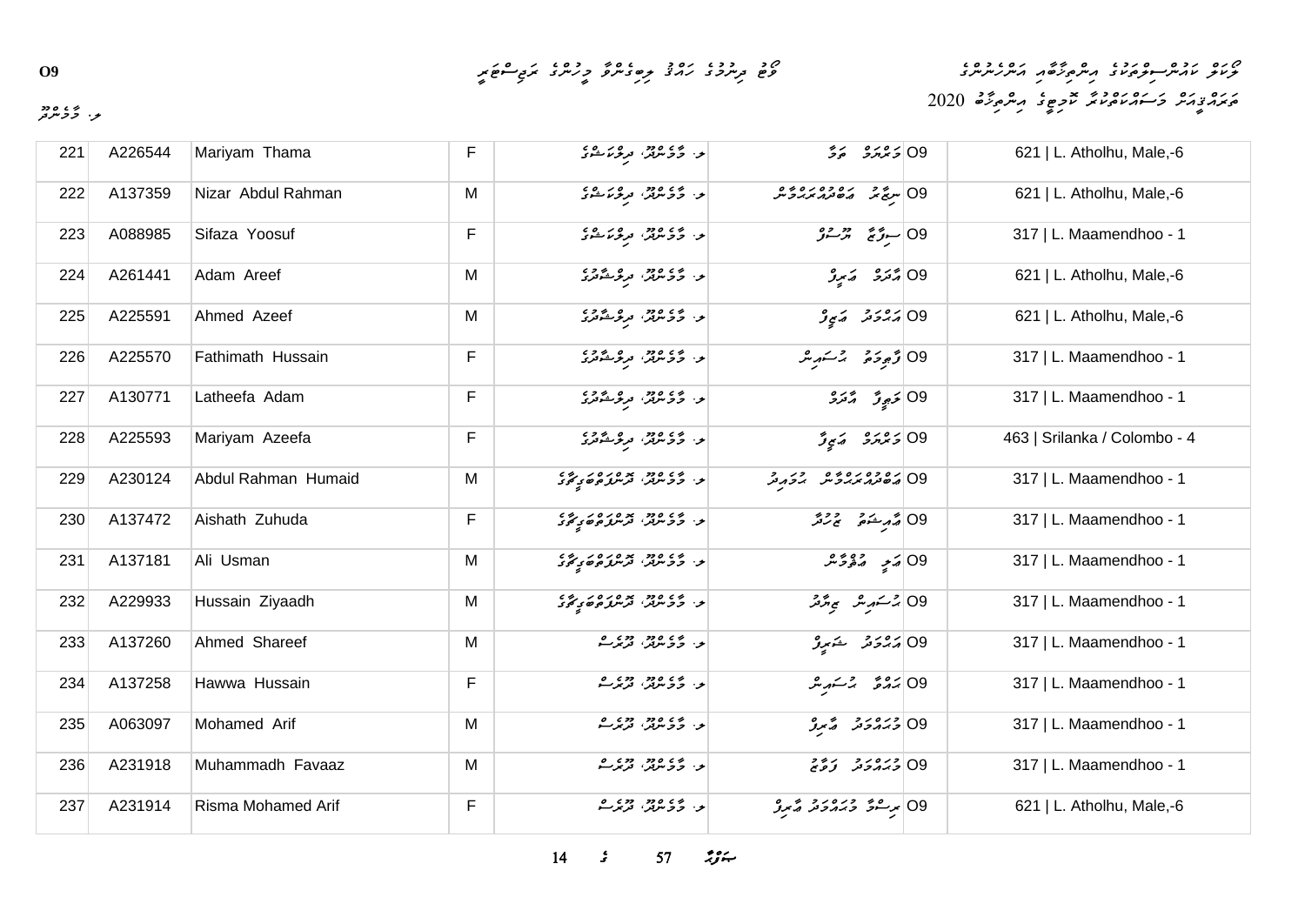*sCw7q7s5w7m< o<n9nOoAw7o< sCq;mAwBoEw7q<m; wBm;vB 2020*<br>*په پوهر وسوډيرونو لومو د موجو د مرمونه* 2020

| 238 | A137259 | Yoosuf Ali           | M            | و. څه موجو دوی ه                          | 09 ټر شو په په                          | 317   L. Maamendhoo - 1   |
|-----|---------|----------------------|--------------|-------------------------------------------|-----------------------------------------|---------------------------|
| 239 | A329840 | Aboobakuru Yamaam    | M            | و. ووهين تربروي                           | $25 - 2222$                             | 317   L. Maamendhoo - 1   |
| 240 | A230380 | Ahmed Aiham          | M            | و وه وه پروه و<br>و ووسربر تربروی         | $55.75$ $09$                            | 317   L. Maamendhoo - 1   |
| 241 | A230374 | Aminath Yumna        | $\mathsf{F}$ | و کام وہ پرویا<br>و گاڑ سربل تربروی       | 09 أُمُّحِ سَمَّعَ مِّرْحَسَّدَ         | 317   L. Maamendhoo - 1   |
| 242 | A061901 | Fathimath Aboobakuru | F            | و. گې ووه پوه ده د<br>و. گې سربر، تربرو د | $09$ $\frac{2222}{100}$ $\frac{22}{10}$ | 621   L. Atholhu, Male,-6 |
| 243 | A127728 | Ibrahim Aboobakuru   | M            | و. وه وه پروه و<br>و. ووسيل تربروي        | $109$ $1000$ $1000$                     | 317   L. Maamendhoo - 1   |
| 244 | A329847 | Ibrahim Yaman        | M            | و وه وه پروه و<br>و ووسربر تربروی         | 09 مەھ ئەبەر ئەرىمى                     | 317   L. Maamendhoo - 1   |
| 245 | A137196 | Khadeeja Aboobakuru  | F            | و. وه وه پروه و.<br>و. ووسرتر، تربروی     | 09 كَتْرِيعٌ مُقْصَمْ مُرْ              | 317   L. Maamendhoo - 1   |
| 246 | A137205 | Mohamed Aboobakuru   | M            | و. وه وه پروه و<br>و. ووسيل تربروي        | $22222$ $2222$                          | 317   L. Maamendhoo - 1   |
| 247 | A230377 | Mohamed Aleef        | M            | و. وه وه پروه و.<br>و. وگرسهن تربروی      | 09   32,25 كەمرى                        | 621   L. Atholhu, Male,-6 |
| 248 | A225665 | Aishath Naji Niyaz   | $\mathsf{F}$ | و. ۇۋىرلار، ئارتىرىرىكى                   | 09 قەرىشىق مىڭ سىترىمى                  | 317   L. Maamendhoo - 1   |
| 249 | A225666 | Aminath Naja Niyaz   | $\mathsf{F}$ | و. ڈوسریں مرس سر                          | 09 أَمَّ مِ سَمَّةً سِمَّتَ سَمَّةً     | 621   L. Atholhu, Male,-6 |
| 250 | A137042 | Mariyam Idrees       | F            | أو. ووهير وه وه وهي سره                   | 09 كەبرىزىق بەيرىمىيەتتە                | 317   L. Maamendhoo - 1   |
| 251 | A225667 | Mariyam Naaz Niyaz   | F            | و. 35مريز، ترسر سره                       | 09 كَرْمَرْدْ مَّرْجْ سِرَّجْ           | 317   L. Maamendhoo - 1   |
| 252 | A227122 | Abdulla Samees       | M            | و. ووسربر، روم د                          | 09 كەھەتراللە سىموگ                     | 317   L. Maamendhoo - 1   |
| 253 | A137399 | Ahmed Shareef        | M            | و. ووسربر، روم د                          | 09 كەشكەتقى سىكەمبىرتى                  | 317   L. Maamendhoo - 1   |
| 254 | A137126 | Aminath Ali          | F            | و گروهن روی د                             | 09 مٌحِسَمٌ مَعٍ                        | 317   L. Maamendhoo - 1   |

 $15$  *s* 57  $23$   $\div$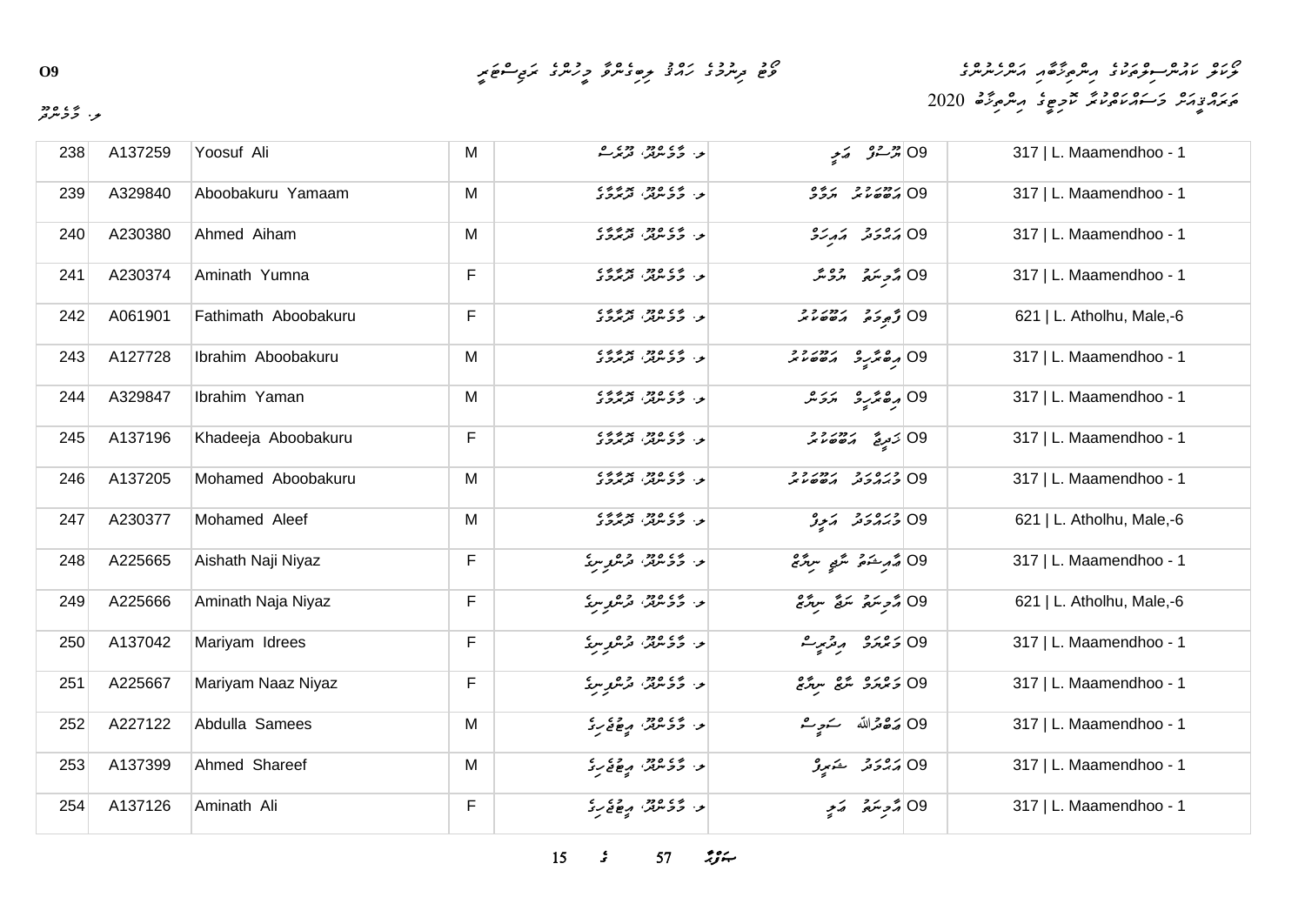*sCw7q7s5w7m< o<n9nOoAw7o< sCq;mAwBoEw7q<m; wBm;vB* م من المرة المرة المرة المرجع المرجع في المركبة 2020<br>مجم*د المريض المربوط المربع المرجع في المراجع المركبة* 

| 255 | A227126 | Hussain Sameekh       | M           | د. د د هم د محفظ برد  | 09  پرستمبر مرکز سکوپر    | 621   L. Atholhu, Male,-6 |
|-----|---------|-----------------------|-------------|-----------------------|---------------------------|---------------------------|
| 256 | A137130 | Ibrahim Sameer        | M           | و. د وه ده ده د د ک   | 09 مەھمگىيە ئەسكىمىتى _   | 317   L. Maamendhoo - 1   |
| 257 | A137129 | Saeeda Yoosuf         | F           | و. وومريز، روي و      | 09 ڪرپيگر گڏڪو            | 317   L. Maamendhoo - 1   |
| 258 | A137128 | Shareefa Yoosuf       | $\mathsf F$ | و. وه ودور وه و و ع   | 09 ڪيور پر سرو            | 317   L. Maamendhoo - 1   |
| 259 | A137127 | Yoosuf Ali            | M           | و. وه دوه ده وه و     | 09 ترقسفۇ ھەمپە           | 317   L. Maamendhoo - 1   |
| 260 | A235643 | Hawwa Muzuna          | $\mathsf F$ | و. ۇەھەدى كەررەپ      | 09 كەشرى ئىق ئىس          | 621   L. Atholhu, Male,-6 |
| 261 | A235645 | Hussain Mabrook       | M           | والمحصوص مركب         | 09 ير شهر محتصمها         | 317   L. Maamendhoo - 1   |
| 262 | A138697 | Khadeeja Abdul Rahman | $\mathsf F$ | والمحصوص مركب         |                           | 317   L. Maamendhoo - 1   |
| 263 | A138689 | Mohamed Hussain       | M           | و. د د وده عمر علم    | 09 دېرو د ته شهر ش        | 335   GDh. Thinadhoo - 1  |
| 264 | A231976 | Ahmed Visaam          | M           | و. ووجهتها المورث     | 09 كەندى قىر مەشكە        | 317   L. Maamendhoo - 1   |
| 265 | A232385 | Ali Maazin            | M           | و. د ورو. وووگ        | 09 کی په وی چینل          | 317   L. Maamendhoo - 1   |
| 266 | A137490 | Asima Ibrahim         | $\mathsf F$ | و. ووجه عوور          | 09 مٌ جوءٌ مِنْ مُرْبِرْد | 317   L. Maamendhoo - 1   |
| 267 | A232382 | Ibrahim Maaniu        | M           | و. وه وه وه وه و م    | 09 مەھمىر ئەسم            | 621   L. Atholhu, Male,-6 |
| 268 | A137485 | Mohamed Shiyam        | M           | و. ووجه ووور          | $5.5222$ $-2.5823$ $-2.5$ | 317   L. Maamendhoo - 1   |
| 269 | A334215 | Hawwa Hussain         | $\mathsf F$ | و. ووصيل، مؤمره مره   | 09 كەشرق بەسكىرىش         | 317   L. Maamendhoo - 1   |
| 270 | A137468 | Suhana Ahmed          | F           | و. ووجهيز، موسوس      | 09 لەيرىش ئەبروتىر        | 317   L. Maamendhoo - 1   |
| 271 | A226121 | Adam Saeed            | M           | و. ۱۵۶ موجود دره ده د | 09 ۾ تنرو ڪمپيش           | 744   Six Senses Laamu-1  |

 $16$  *s* 57  $23$   $\div$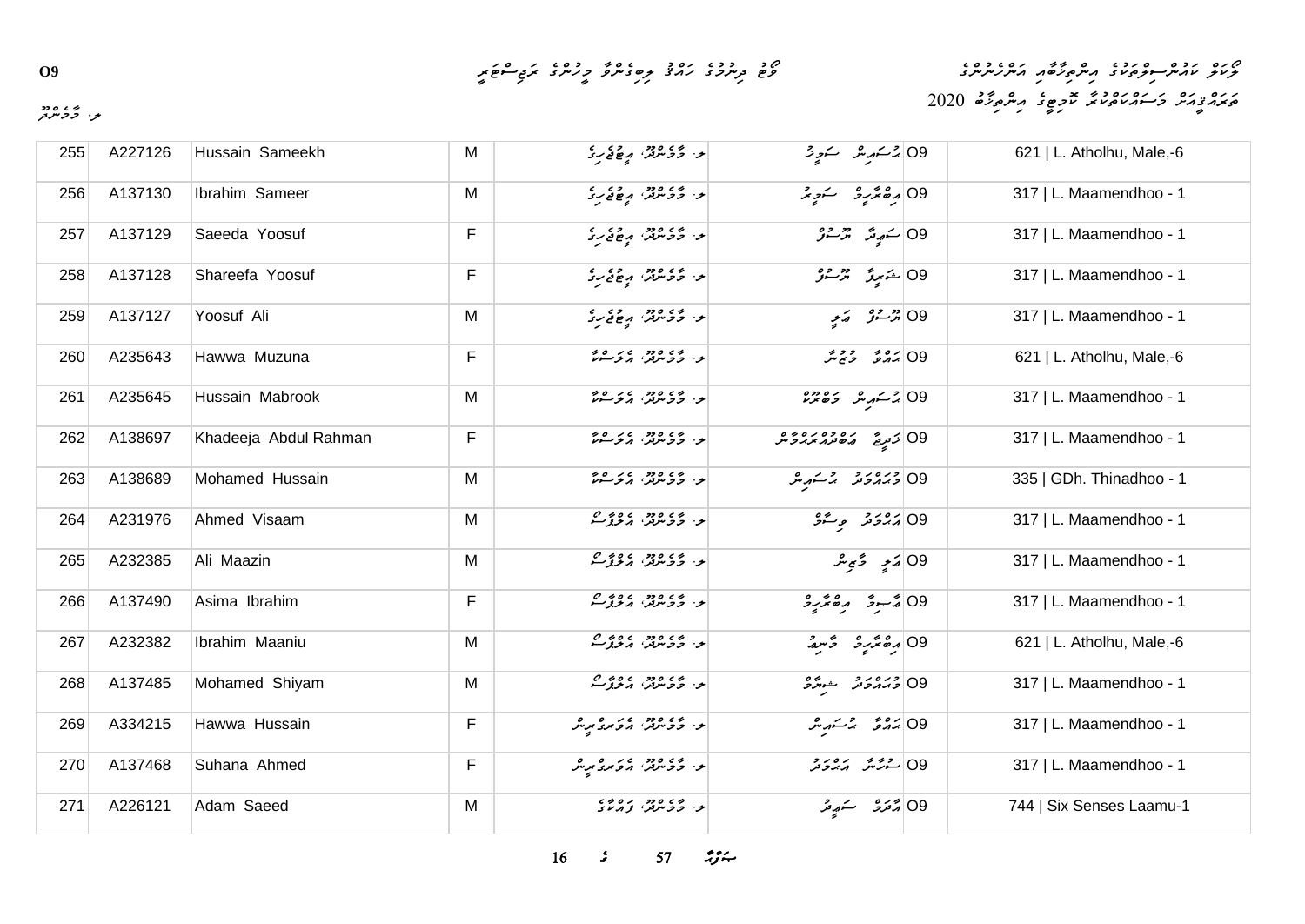*sCw7q7s5w7m< o<n9nOoAw7o< sCq;mAwBoEw7q<m; wBm;vB* م من المرة المرة المرة المرجع المرجع في المركبة 2020<br>مجم*د المريض المربوط المربع المرجع في المراجع المركبة* 

| 272 | A226125 | Aminath Shajan    | F           | والمحوصوص ومالات                                    | 09 گەج سَرَة مَسَسَسَر                         | 599   Fuvammulah Ehenihen-1 |
|-----|---------|-------------------|-------------|-----------------------------------------------------|------------------------------------------------|-----------------------------|
| 273 | A226130 | Fathimath Sujoom  | F           | والمحصوص وه والمحمد                                 | 09 زٌموِدَمُ سُنَيْرٌ                          | 317   L. Maamendhoo - 1     |
| 274 | A137098 | Moomina Idrees    | F           | و. گې دوه ره ده.                                    | 09  32 جونگر   مرتزمورگ                        | 317   L. Maamendhoo - 1     |
| 275 | A106354 | Aishath Rameeza   | $\mathsf F$ | و وه ده د دور و.<br>د گرمهن و برتره د نمی           | 09 م <sup>ۇ</sup> م ش <sup>ى</sup> رقى ئىرجىتى | 621   L. Atholhu, Male,-6   |
| 276 | A137136 | Aminath Shamsiyya | F           | و. د وه د د در پ                                    | 09 مُ حِسَمُ مِ سَوَّ حِيمَ مَنْ               | 317   L. Maamendhoo - 1     |
| 277 | A106198 | Fathimath Muneera | F           | و گوسرتر، و بروه د به د                             | 09 زَّەپەرَ ئۇ ئەرپىر                          | 308   L. Gan - 1            |
| 278 | A070891 | Fathimath Nadiya  | F           | و گروه و دور ده                                     | 09 <i>وَّجِ دَمْ</i> مُّسْرِمَّ                | 621   L. Atholhu, Male,-6   |
| 279 | A132483 | Hawwa Rameeza     | $\mathsf F$ | و وه ده د دور و.<br>د گرمهن و برتره د نمی           | 09 كەشرقى ئىزىرىتى                             | 317   L. Maamendhoo - 1     |
| 280 | A137392 | Ibrahim Rameez    | M           | و وه وه د وور وه.<br>د گرسهن و برتره د کرد          | 09 مەھمىر ئىسىم ئىچ                            | 317   L. Maamendhoo - 1     |
| 281 | A106197 | Mohamed Afeef     | M           | و وه ده د دور و.<br>د ووسرس و برتره د نړه           | 09 <i>\$ ئەۋدىتى مۇي</i> ۇ                     | 317   L. Maamendhoo - 1     |
| 282 | A136847 | Aishath Fareesha  | F           | ی وی وو بروه و بره و                                | 09 گەرىشكە كى ئورىشگە                          | 317   L. Maamendhoo - 1     |
| 283 | A137300 | Aminath Faruzana  | F           | و گەرەپ روپە رەھبى                                  | 09 گەج ئىرقى ئۇ ئوتتى ئىگە                     | 621   L. Atholhu, Male,-6   |
| 284 | A137301 | Fauziyya Ahmed    | F           | و ووسره دوه و دور                                   | 09 زَمَّ پر مَدْ دَمَدَ                        | 317   L. Maamendhoo - 1     |
| 285 | A065111 | Ali Abdul Rahmaan | M           | والمحاصرين وترش                                     | 09 كم موسوع مدة محمد المحمد المحمد             | 317   L. Maamendhoo - 1     |
| 286 | A137204 | Ahmed Riyaz       | M           | د ده ده د ه ده د دد د<br>د د درس                    | 09 كەبرى كەرگە بىر ئەشكە                       | 621   L. Atholhu, Male,-6   |
| 287 | A077921 | Aishath Azra      | F           | و کاما دو در در در دور دور<br>د گرگان کوستور مورد د | 09 گەرىشىق كەنىرىتىر                           | 621   L. Atholhu, Male,-6   |
| 288 | A137203 | Ali Shifaaz       | M           | د ده وه د در در دده<br>د ووسرس ز سومومور            | 09  ریم حوژی                                   | 621   L. Atholhu, Male,-6   |

 $17$  *s* 57  $23$   $\div$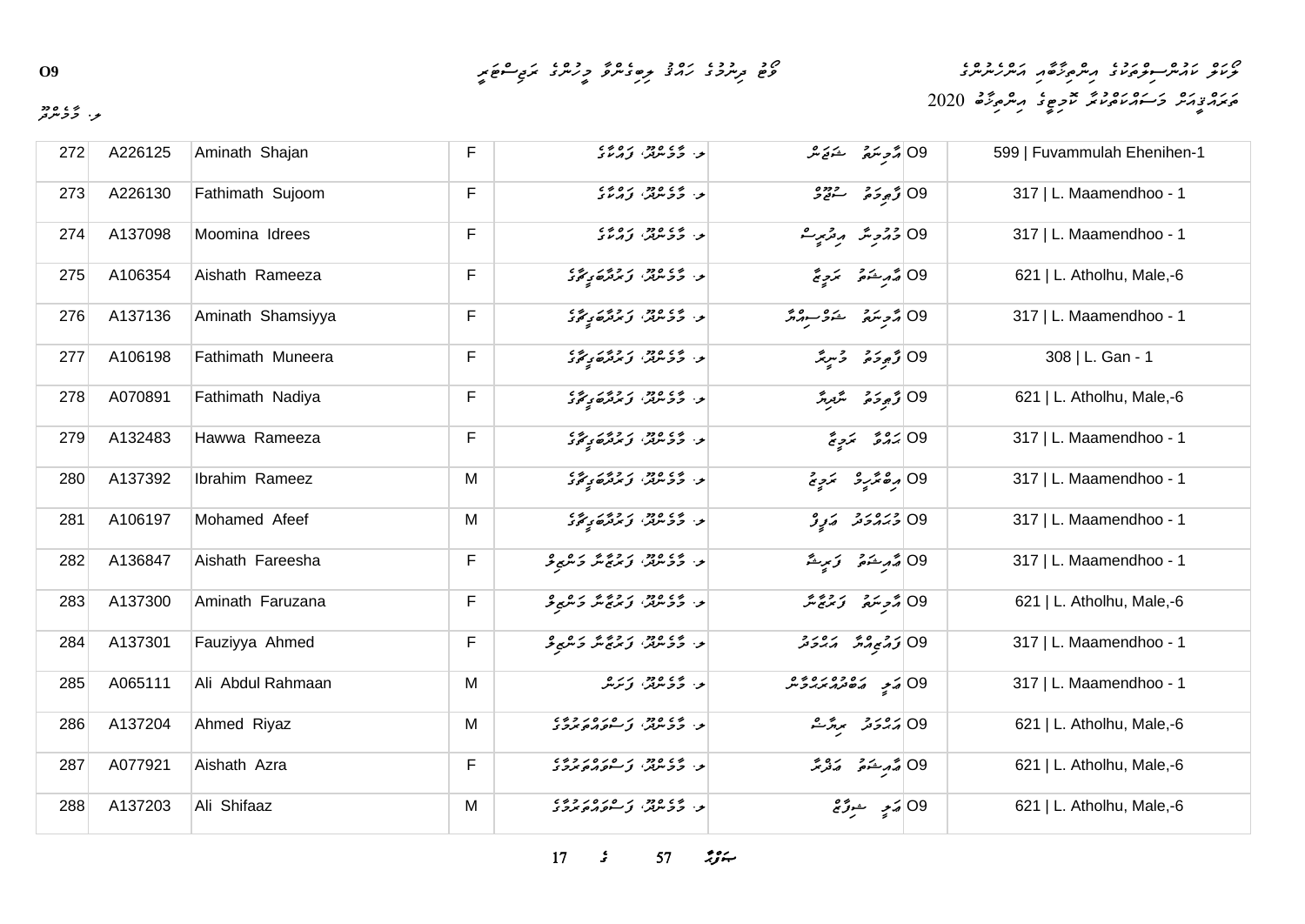*sCw7q7s5w7m< o<n9nOoAw7o< sCq;mAwBoEw7q<m; wBm;vB* م من المرة المرة المرة المرجع المرجع في المركبة 2020<br>مجم*د المريض المربوط المربع المرجع في المراجع المركبة* 

| 289 | A149777 | Hawwa Sireena        | F | و کارود د ه ده دود د                                     | 09 ئەۋۇ سومبەتر                 | 317   L. Maamendhoo - 1          |
|-----|---------|----------------------|---|----------------------------------------------------------|---------------------------------|----------------------------------|
| 290 | A230900 | Hussain Mahfooz      | M | و کار وو د در در دور<br>د کارس                           | 09 يرىتىمبە ئەرەبىي             | 621   L. Atholhu, Male,-6        |
| 291 | A230901 | Mafthooh Riyaz       | M |                                                          | 09 كۇۋەتتە بىر ئىگى             | 621   L. Atholhu, Male,-6        |
| 292 | A034846 | Sameema Abdul Rahman | F | و وه وده د ۱۵۷۵ ورو و.<br>و و و سربل کو سواره مرد د      | 09 كروڭ مەھىرمىدىگىر            | 317   L. Maamendhoo - 1          |
| 293 | A137070 | Aminath Rasheeda     | F | و کام وہ دو دو دی دی دی۔<br>د کام سربی کی جان سربرہ مربی | 09 گەج ئىكە - ئىكسىدىگە         | 317   L. Maamendhoo - 1          |
| 294 | A226625 | Fathimath Sama       | F | والمحافظة وكرمكو                                         | 09 ۇ <sub>جو</sub> رۇ شۇ        | 317   L. Maamendhoo - 1          |
| 295 | A106499 | Fauziyya Mohamed     | F | والمحافظة وكرمكو                                         | 09 נוליקול בגופני               | 316   L. Fonadhoo - 3            |
| 296 | A137124 | Mohamed Hafeez       | M | والمحصوص ورمزو                                           | 09 <i>ۇنەۋەتى بۇ بۇ</i>         | 317   L. Maamendhoo - 1          |
| 297 | A000869 | Adam Mohamed         | M | أور تحافزهن تورونتر                                      | 09 كەنىرى بەر بەر بەر           | 317   L. Maamendhoo - 1          |
| 298 | A137404 | Aishath Rusdhana     | F | والمحتج فبطل كربويتر                                     | 09 مۇم شەمۇر مىمى شەمۇرىتىر     | 317   L. Maamendhoo - 1          |
| 299 | A232627 | Ali Azmoon           | M | والمحصوص ورونتر                                          | 09 كەبىي كەمچى تۈش              | 435   Summer Island Maldives - 1 |
| 300 | A137296 | Aminath Waseema      | F | والمحتج فبطل كربابيتر                                    | 09 أَمَّ مِ سَمَّةً = قَ سِرَةً | 317   L. Maamendhoo - 1          |
| 301 | A137293 | Fathimath Idrees     | F | والمحصوص ورونتر                                          | 09 زٌموحَمْ پرمزمرِے            | 317   L. Maamendhoo - 1          |
| 302 | A137294 | Mariyath Majda       | F | والمحصوص ورونتر                                          | 09 <i>ۇمبەرة</i> دۇق            | 568   Villimale' Ehenihen - 3    |
| 303 | A156871 | Mohamed Waseem       | M | و گەھەم ۋىبوش                                            | 09 دُبَرْدْدَنْد كَرْسِرْدْ     | 317   L. Maamendhoo - 1          |
| 304 | A225919 | Aishath Nuha         | F | و. 3000 كوشر مرد د                                       | 09 مۇم شۇ مۇرمىتى ئىس           | 317   L. Maamendhoo - 1          |
| 305 | A225711 | Aishath Sama         | F | و د وه د د د د د د د د د<br>و د و و سربر و سرو د ترس     | 09 <i>مُّ مِ</i> شَعْرِ سَعَرَ  | 317   L. Maamendhoo - 1          |

 $18$  *s* 57  $23$   $\div$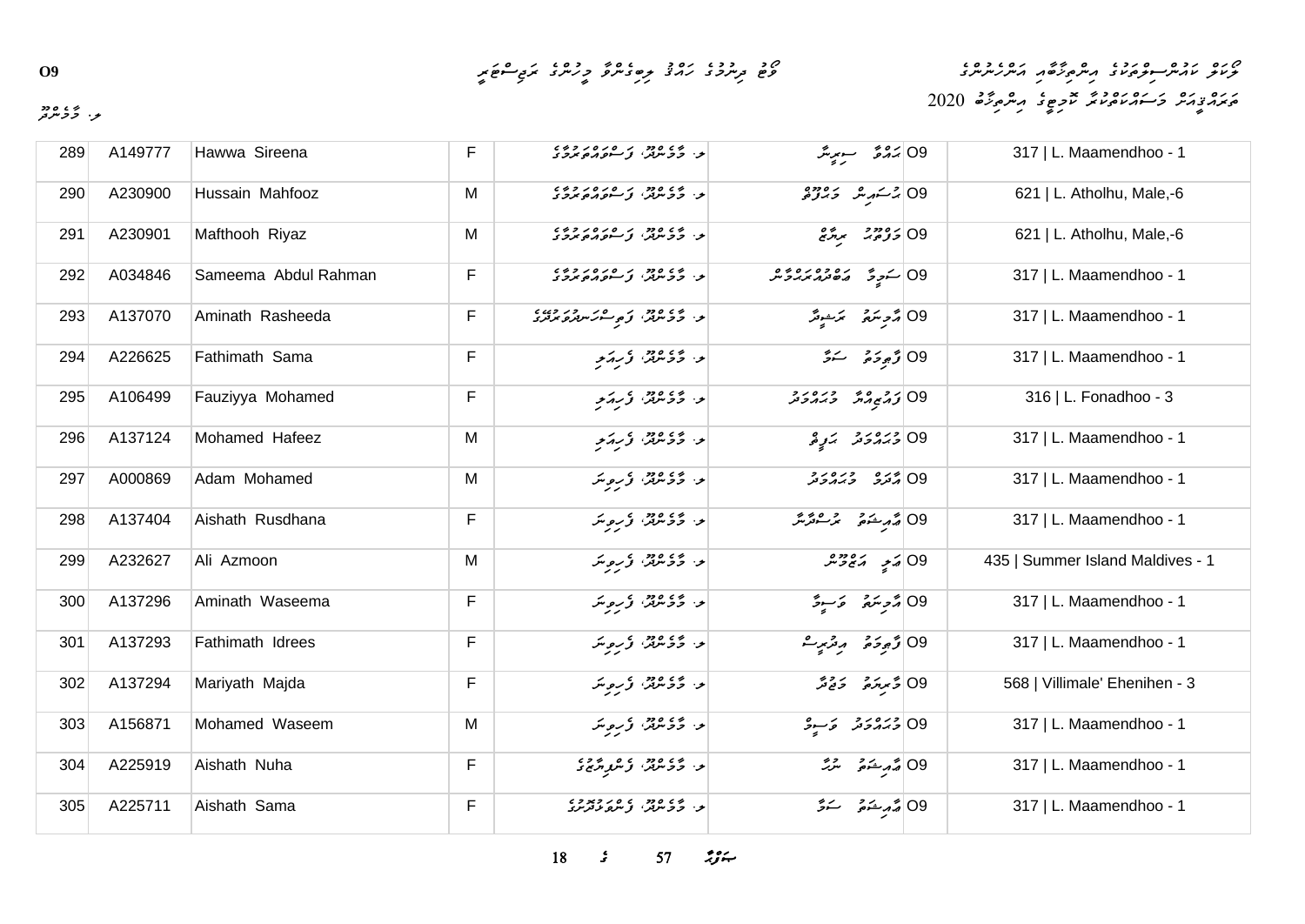*sCw7q7s5w7m< o<n9nOoAw7o< sCq;mAwBoEw7q<m; wBm;vB* م من المرة المرة المرة المرجع المرجع في المركبة 2020<br>مجم*د المريض المربوط المربع المرجع في المراجع المركبة* 

| 306 | A327415 | Aminath Nauma          | F            | و. ن <i>خ</i> ه مه دوه ده دوره در در در است.<br>من نخر در سربس از سره بر تر س | 09 أَمُّحِبَّعَةٌ مَنْ يَحْرُدُّ                             | 621   L. Atholhu, Male,-6 |
|-----|---------|------------------------|--------------|-------------------------------------------------------------------------------|--------------------------------------------------------------|---------------------------|
| 307 | A137065 | Hariyya Mohamed        | $\mathsf F$  | و می وجود می وروید و با<br>من افزار مرتبر از سروندس                           | 09 كىمبەم ئەمدە ئىس                                          | 317   L. Maamendhoo - 1   |
| 308 | A095761 | Idrees Mohamed         | M            | و وه وه و و و و و و و و و<br>و او و و سربر او سربو و ترس                      | 09  موټرىيەت ئەشرىقىد                                        | 317   L. Maamendhoo - 1   |
| 309 | A137057 | Kamana Idrees          | F            | و و و و و و و و د و و و و و و<br>و او و و ترتر او تر و لا ترترو               | 09   مَاحَسَد - مِا مِرْسِرِ سَ                              | 317   L. Maamendhoo - 1   |
| 310 | A225687 | Mariyam Mohamed        | F            | و وه وه و و و و و و و و و<br>و او و و سربر او سربو و ترس                      | 09 كەيمەر قەم ئەرەبىر                                        | 317   L. Maamendhoo - 1   |
| 311 | A137058 | Mohamed Adam           | M            | و می وجود و در ویو و د<br>من محرم شرقه از سرو دوسرد                           | 09 <i>ديرورو پره</i>                                         | 317   L. Maamendhoo - 1   |
| 312 | A373452 | Mohamed Shinan         | M            |                                                                               | 09 <i>3223 ئۇيىرىگە</i>                                      | 317   L. Maamendhoo - 1   |
| 313 | A136064 | Yoosuf Mohamed         | M            | و وه وه و و و و و و و و و<br>و او و و سربر او سربو و ترس                      | 09 تېر - <i>دې جره د تر</i>                                  | 621   L. Atholhu, Male,-6 |
| 314 | A111159 | Aboobakur Abdul Rahman | M            | و. وه ودو به وده ،                                                            |                                                              | 443   Niyama Maldives - 1 |
| 315 | A137382 | Ahmed Rasheed          | M            | و وه وود به دوه پا<br>و گرمانل و بروی                                         | 09 كەندى كىلى تىر ئىسىدىگە                                   | 317   L. Maamendhoo - 1   |
| 316 | A137230 | Aishath Moosa          | $\mathsf{F}$ | و. وه وده به دوه ،<br>و. ووس                                                  | 09 گەرىشقى قرىشە                                             | 317   L. Maamendhoo - 1   |
| 317 | A137231 | Fathimath Abdul Rahman | F            | و وه وود به دوه پا<br>و گرمانل و بروی                                         | $09$ $\frac{2}{3}$ $\frac{2}{3}$ $\frac{2}{3}$ $\frac{2}{3}$ | 317   L. Maamendhoo - 1   |
| 318 | A231318 | Hawwa Inaan            | $\mathsf F$  | و. گې ووه په ووه ،<br>و. گې مرد کومرد و                                       | 09 كەممۇر مەمگەش                                             | 317   L. Maamendhoo - 1   |
| 319 | A137383 | Mariyam Latheefa       | F            | و وه وود به دوه پا<br>و گرمانل و بروی                                         | 09 كەندىرى ئىمور                                             | 317   L. Maamendhoo - 1   |
| 320 | A137229 | Naseeha Abdul Rahman   | F            | و. وه وه ده دوه د<br>و. ووسربر، ژبروی                                         | 09 - شهر مقدم مدون                                           | 317   L. Maamendhoo - 1   |
| 321 | A076702 | Abdul Rahman Moosa     | M            | د. د د ده د و د د سور د د                                                     | 09 <i>ړه ده د بروڅ</i> ر وحت                                 | 317   L. Maamendhoo - 1   |
| 322 | A120543 | Ahmed Fayaz            | M            | و گەن دەھ بەيدە ئەرەپدە                                                       | 09   پروژنز کوچر شد                                          | 621   L. Atholhu, Male,-6 |

*19 s* 57 *i*<sub>s</sub> $\approx$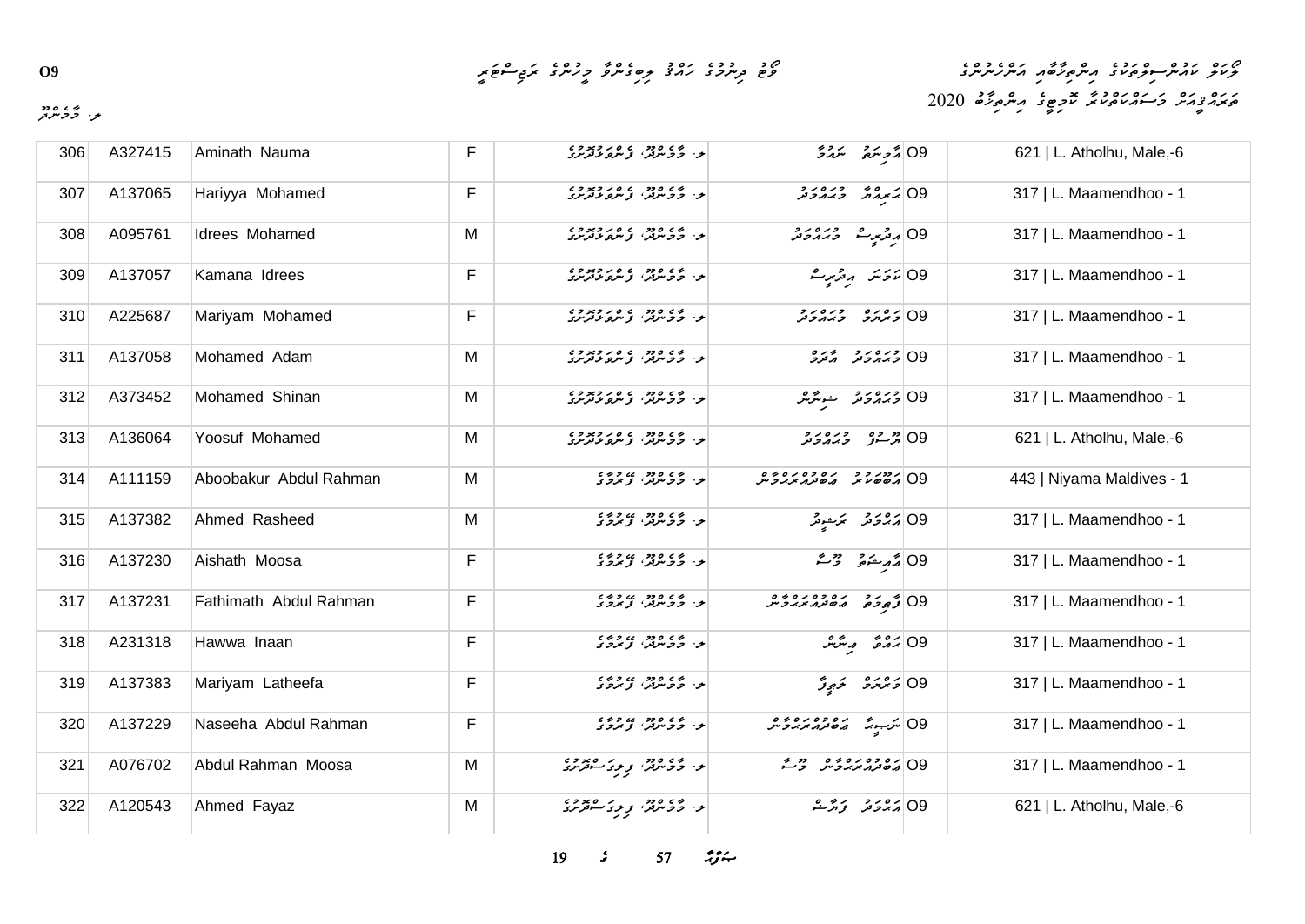*sCw7q7s5w7m< o<n9nOoAw7o< sCq;mAwBoEw7q<m; wBm;vB* م من المرة المرة المرة المرجع المرجع في المركبة 2020<br>مجم*د المريض المربوط المربع المرجع في المراجع المركبة* 

| 323 | A227018 | Aishath Seema        | F | و گرگورد. و پر معدده                            | 09 مُ مِ حَمَدٍ سِيحَ                           | 122   B. Eydhafushi - 2   |
|-----|---------|----------------------|---|-------------------------------------------------|-------------------------------------------------|---------------------------|
| 324 | A137113 | Fathimath Moosa      | F | و گاگاه دو وجه کاموره د                         | 09 رٌمودَمُ تَرْتَهُ                            | 317   L. Maamendhoo - 1   |
| 325 | A137114 | Hawwa Shaama         | F | و محومهن و در معدد د                            | $5 - 220$                                       | 317   L. Maamendhoo - 1   |
| 326 | A063399 | Ibrahim Shiyam       | M | در ۱۶۵ ورو<br>  در از قروندگر، او موتر سوتر مرد | $09$ مِنْ سَمْرِ وَ سَمِيرُو                    | 317   L. Maamendhoo - 1   |
| 327 | A227013 | Moosa Nasheed        | M | د کاکاروژ و در معدده                            | 09 فرَ مَنْ سَرَسُومَرُ                         | 317   L. Maamendhoo - 1   |
| 328 | A137248 | Abdul Hakeem Mohamed | M | و. د ده د و سره ده د                            |                                                 | 317   L. Maamendhoo - 1   |
| 329 | A137249 | Ahmed Nazeer         | M | و. 3000 وسرومور                                 | 09   كەشكە ئىگە ئىككى ئىككە ئىككە ئىككە ئىككە ئ | 744   Six Senses Laamu-1  |
| 330 | A231878 | Ali Nazeer           | M | و. 3000 وسرق 200                                | 09 کمیچ - سَمْدِیْر                             | 317   L. Maamendhoo - 1   |
| 331 | A231875 | Hawwa Nazuhathu      | F | و. 3000 وسرومور                                 | 09 كەشۇ سىي كىمى                                | 317   L. Maamendhoo - 1   |
| 332 | A137250 | Mariyam Yoosuf       | F | و. ووهين وسرورون                                | 09 <i>5 برورو پو</i> رو                         | 317   L. Maamendhoo - 1   |
| 333 | A231871 | Mohamed Nazeer       | M | و. 3000 وسرورون                                 | 09 دېم ترې ترې ترې                              | 317   L. Maamendhoo - 1   |
| 334 | A226613 | Ahmed Ihsan          | M | و. 3000 وسربردی                                 | 09 كەبرى قىر بەرگە ئىگە                         | 317   L. Maamendhoo - 1   |
| 335 | A137149 | Ali Sifag            | M | و. 3000 وسرمری                                  | 09 ھَي سوڙوُ                                    | 621   L. Atholhu, Male,-6 |
| 336 | A226601 | Aminath Aboobakuru   | F | و. ووصيل وسربروي                                | $2222$ $2422$ $2422$                            | 317   L. Maamendhoo - 1   |
| 337 | A137151 | Fathimath Ahmed      | F | أور ومحاورهما وبتربريزي                         | 09 ۇ <sub>ج</sub> وڭ مەركى                      | 317   L. Maamendhoo - 1   |
| 338 | A226602 | Fauziyya Aboobakuru  | F | و. 35 موفق وسربرمز                              | 09 נושות ומסטא                                  | 621   L. Atholhu, Male,-6 |
| 339 | A103513 | Hussain Aboobakur    | M | و محومتری و مرتبردی                             | $22222$ 2004                                    | 317   L. Maamendhoo - 1   |

 $20$  *s* 57 *n***<sub>s</sub>** $\frac{2}{3}$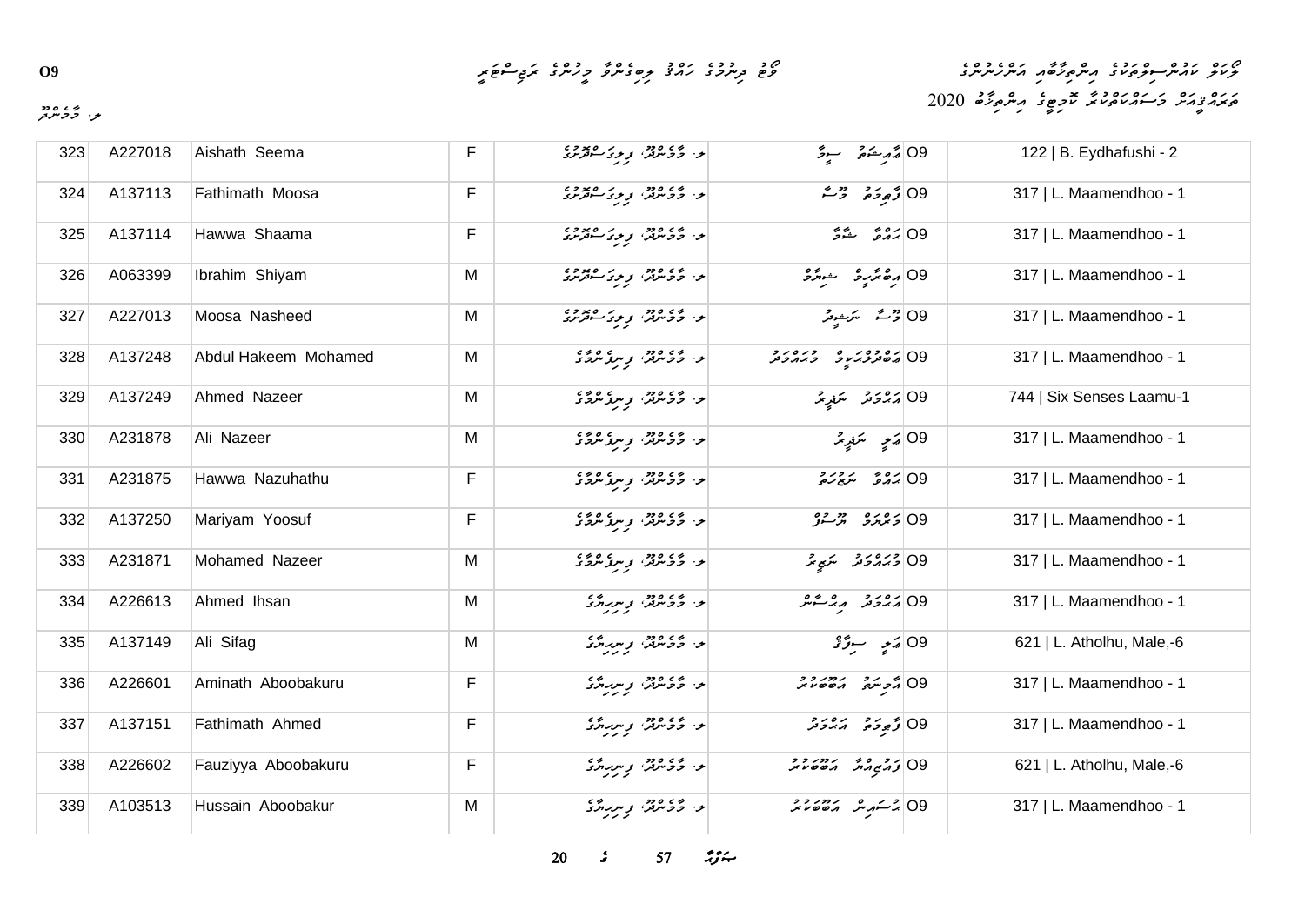*sCw7q7s5w7m< o<n9nOoAw7o< sCq;mAwBoEw7q<m; wBm;vB* م من المرة المرة المرة المرجع المرجع في المركبة 2020<br>مجم*د المريض المربوط المربع المرجع في المراجع المركبة* 

| 340 | A226607 | Mariyam Aboobakur   | F           | و. 35 مرکز، و سربرگری                                                                                            | 222222222200                                      | 621   L. Atholhu, Male,-6      |
|-----|---------|---------------------|-------------|------------------------------------------------------------------------------------------------------------------|---------------------------------------------------|--------------------------------|
| 341 | A092460 | Aishath Sothma      | F           | و گەھەم دەممىر                                                                                                   | $5\frac{2}{3}$ مَ مِسْرَحْمَة مِسْتَقِيحَة $\sim$ | 317   L. Maamendhoo - 1        |
| 342 | A224897 | Alfar Ali           | M           | و گەھەم دەچرىگەنگە                                                                                               | 09 پروژنر پرې                                     | 317   L. Maamendhoo - 1        |
| 343 | A047570 | Ali Idrees          | M           | و کامان وه ده د کامونگی به کامونگی به ایران می شود که در ایران کامونگی به کامونگی به کامونگی به کامونگی به کامون | 09 کړمو په مرتبو شو.                              | 317   L. Maamendhoo - 1        |
| 344 | A137051 | Hussain Faiz        | M           | و گەھەم دەممىر                                                                                                   | 09 ير سَمبر شهر رَمْ دِعْ                         | 317   L. Maamendhoo - 1        |
| 345 | A224895 | Nuzuhath Ali        | $\mathsf F$ | و گەھەم دەر                                                                                                      | 09 يترج تھ کھ جو                                  | 621   L. Atholhu, Male,-6      |
| 346 | A132558 | Ahmed Abdul Rahman  | M           | و. د ده ده و د د د                                                                                               | 09 ; ئەن ئەھەر ئەرگە ئە                           | 317   L. Maamendhoo - 1        |
| 347 | A401714 | Eema Ahmed          | $\mathsf F$ | و. ووه وهم و المعر                                                                                               | 09 مۇ ئەيمى ئەيم                                  | 317   L. Maamendhoo - 1        |
| 348 | A057567 | Adam Saeed          | M           | و. د د سربر و د بر بر                                                                                            | 09 ۾ تنرو ڪميرنر                                  | 317   L. Maamendhoo - 1        |
| 349 | A137171 | Habeeba Abdul Samad | $\mathsf F$ | ى ۋەس ۋە ئىگ                                                                                                     | 09 كەھ ئەھىر مەرد                                 | 317   L. Maamendhoo - 1        |
| 350 | A228455 | Hussain Shammaakhu  | M           | ىن ۇەھەرى ۋىرگ                                                                                                   | 09 يُرَسَمهِ مَدْ عَمَدْ تَحْرَ                   | 317   L. Maamendhoo - 1        |
| 351 | A137368 | Mohamed Waheed      | M           | ى ۇەھەر ۋەي                                                                                                      | 09 دُبَرْدْدَنْدْ كَلِيسْ                         | 317   L. Maamendhoo - 1        |
| 352 | A228444 | Yoosuf Sunah        | M           | و. ووجهين وي ه                                                                                                   | 09 تېر - دې گېږي.                                 | 560   Hulhumale', Ehenihen - 8 |
| 353 | A137158 | Gasim Easa          | M           | و. گرگور وه در ده د                                                                                              | 09 ٿُر ۾ پُ                                       | 317   L. Maamendhoo - 1        |
| 354 | A137156 | Jameela Easa        | $\mathsf F$ | و. وه وه وه دروه.<br>و. ووسيس وملاور                                                                             | 09] تے پے قسم پر ش                                | 317   L. Maamendhoo - 1        |
| 355 | A137477 | Abdul Ahad Hussain  | M           | و. ووجه وروء                                                                                                     | 09 كەھىر ئەككەر بىر كىرىگر                        | 621   L. Atholhu, Male,-6      |
| 356 | A233110 | Aishath Moonisa     | F           | و. گې ووه وره و                                                                                                  | 09 قەرشقىق قۇسرىگە                                | 317   L. Maamendhoo - 1        |

 $21$  *s* 57  $294$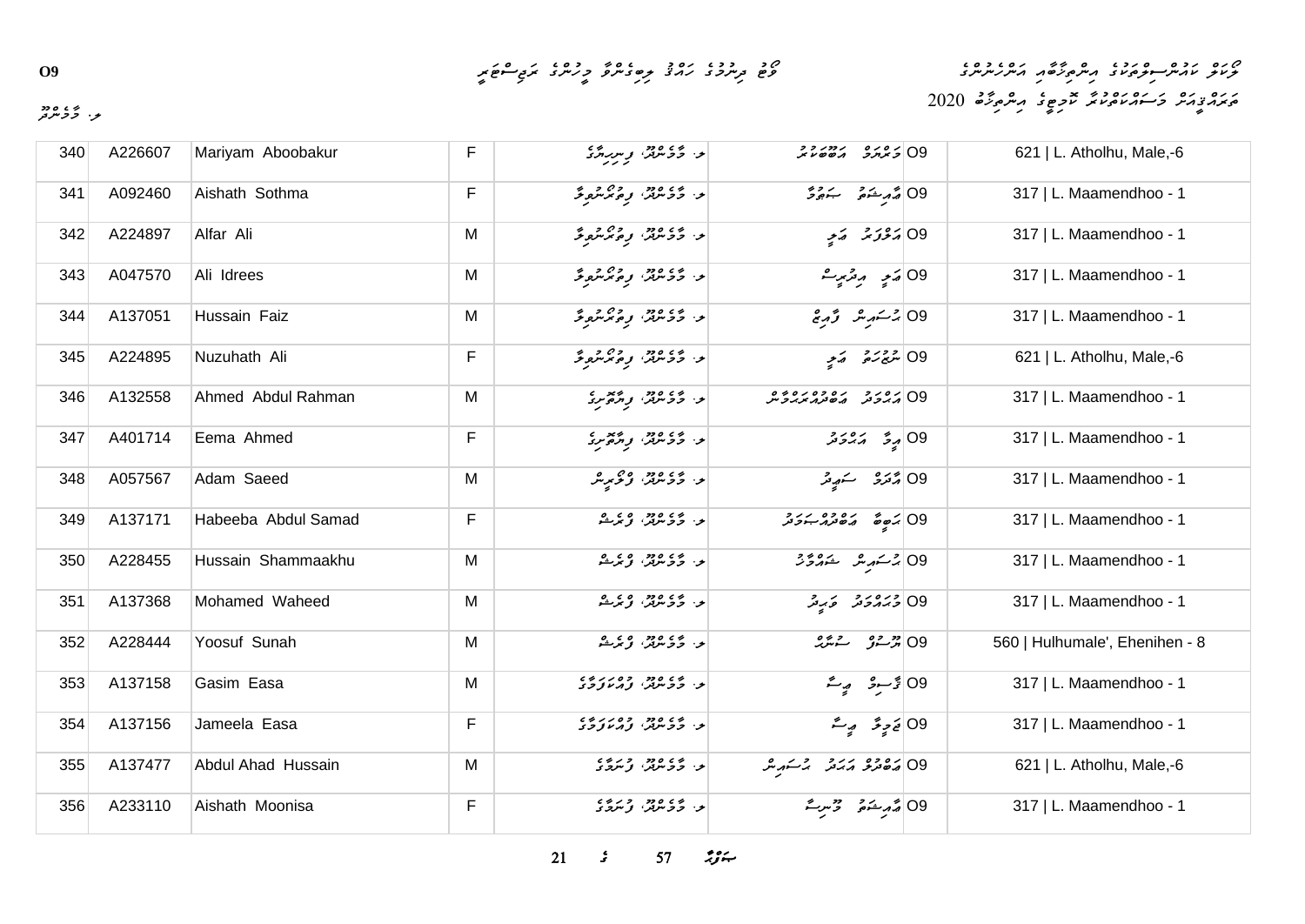*sCw7q7s5w7m< o<n9nOoAw7o< sCq;mAwBoEw7q<m; wBm;vB* م من المرة المرة المرة المرجع المرجع في المركبة 2020<br>مجم*د المريض المربوط المربع المرجع في المراجع المركبة* 

| 357 | A137292 | Fathimath Abdul Rahman | F           | و. 30 مجر وروء                                             | $O9$ $\frac{2222}{3}$ $O9$                                                                | 317   L. Maamendhoo - 1   |
|-----|---------|------------------------|-------------|------------------------------------------------------------|-------------------------------------------------------------------------------------------|---------------------------|
| 358 | A138827 | Siththi Nasira         | F           | والمحصوص ورداءا                                            | 09 سورمو گرسونٹر                                                                          | 317   L. Maamendhoo - 1   |
| 359 | A092984 | Hussain Gasim          | M           | و. گەن ەدەر ، ، ەەب                                        | 09 ير شهر علي علي عليه عليه الس                                                           | 317   L. Maamendhoo - 1   |
| 360 | A137211 | Fathimath Ali          | F           | و و و وو د دره و د د<br>و و و سربل و سربر برو د            | 09 ڙَجِوَتَهُ گَيَ جِ                                                                     | 317   L. Maamendhoo - 1   |
| 361 | A137208 | Sanfa Aboobakuru       | F           |                                                            | $2222$ $-209$                                                                             | 317   L. Maamendhoo - 1   |
| 362 | A137212 | Shakeeba Aboobakuru    | F           |                                                            | $2222$ $242$                                                                              | 317   L. Maamendhoo - 1   |
| 363 | A137210 | Zulaikha Aboobakuru    | F           | ے میں وجود اس کرے گئے۔<br>اس اور اس کوئی اس کو کا کام کر ک | $2222$ $242$                                                                              | 317   L. Maamendhoo - 1   |
| 364 | A137143 | Ahmed Rasheed          | M           | والمتحصوص ووالمعاهدة                                       | 09   كەشكە كىم ئىس كىشىر ئىس كىشىر ئىس                                                    | 317   L. Maamendhoo - 1   |
| 365 | A228398 | Aishath Ikuram         | $\mathsf F$ | و. ووسين المعده و و المعدا                                 | 09 مۇم شۇ مەترى                                                                           | 317   L. Maamendhoo - 1   |
| 366 | A138883 | Ali Rasheed            | M           | والمتحصوص محاوره عرون                                      | 09 کھ پر سمگھر                                                                            | 621   L. Atholhu, Male,-6 |
| 367 | A119824 | Fathimath Shahsiyath   | F           | والمتحر مرور مهم والمحرج من المحرج والمحر                  | $\frac{3}{2}$ ۇچۇم شكۇسو <i>مەدى</i>                                                      | 621   L. Atholhu, Male,-6 |
| 368 | A137144 | Yoosuf Moosa           | M           | و. د د وره موړه ده د                                       | $23$ $22$ $09$                                                                            | 317   L. Maamendhoo - 1   |
| 369 | A137471 | Abdul Samad Umar       | M           | و. گاه دو وه په کله کا                                     | 09 <i>مەھەرگە خەرقى</i> ر مە <i>خ</i> ك                                                   | 317   L. Maamendhoo - 1   |
| 370 | A137428 | Abida Abdul Samad      | F           | والمحمومين وه مرده                                         | $109$ $\frac{2}{3}$ $\frac{2}{3}$ $\frac{2}{3}$ $\frac{2}{3}$ $\frac{2}{3}$ $\frac{2}{3}$ | 317   L. Maamendhoo - 1   |
| 371 | A230127 | Aboobakuru Hisham      | M           | والمحمومين وه مرده                                         | 222200                                                                                    | 744   Six Senses Laamu-1  |
| 372 | A230122 | Aminath Sabeena        | F           | و. گاه دو وه په کله کا                                     | 09 مُ مِ سَعَ مَصِعَر                                                                     | 317   L. Maamendhoo - 1   |
| 373 | A137167 | Fathimath Usman        | F           | و. ووسربر، وه مهرم                                         | 09 زٌموِدَ مَنْ مَدْوَسْر                                                                 | 317   L. Maamendhoo - 1   |

 $22$  *s* 57  $23$   $\div$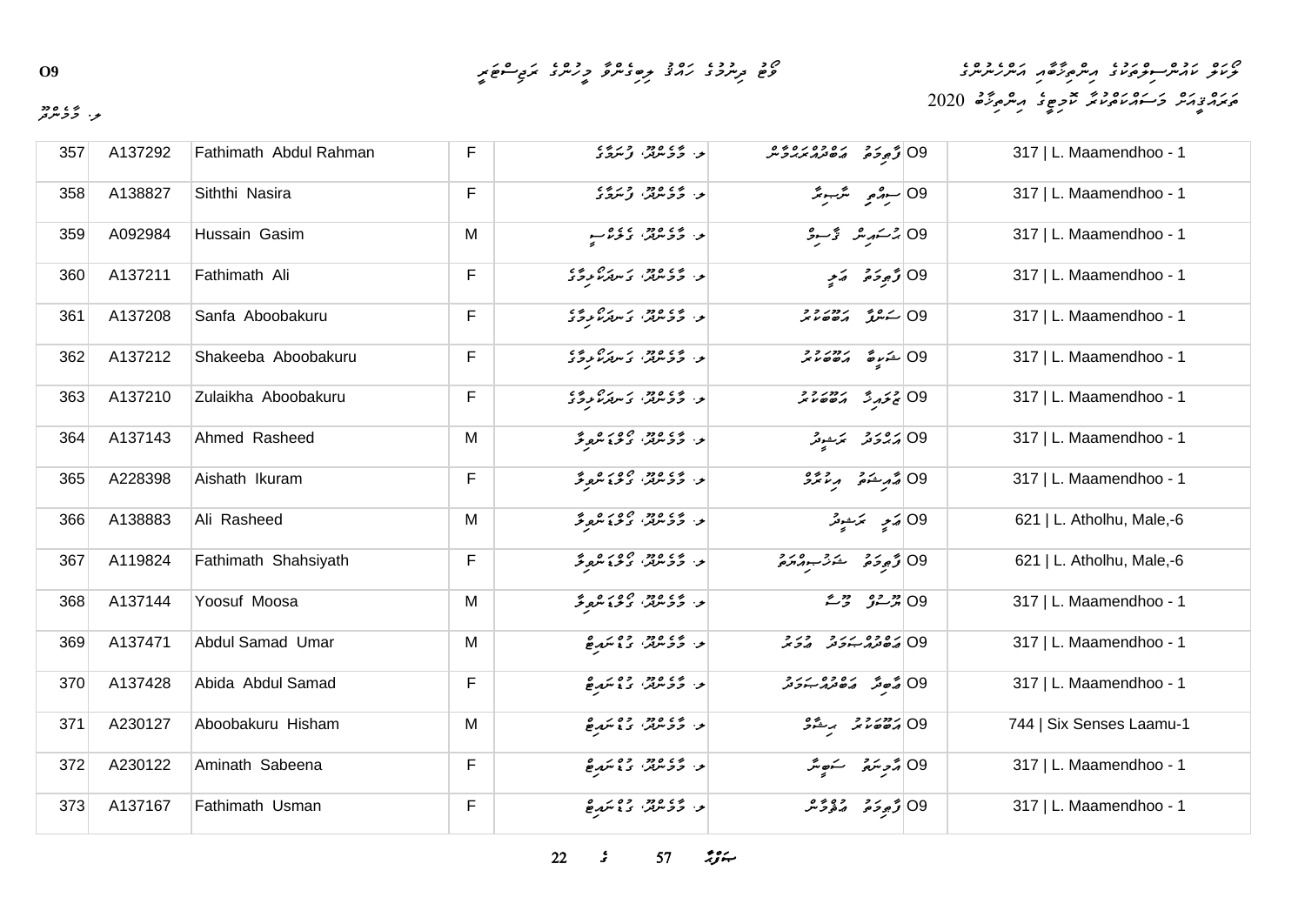*sCw7q7s5w7m< o<n9nOoAw7o< sCq;mAwBoEw7q<m; wBm;vB* م من المرة المرة المرة المرجع المرجع في المركبة 2020<br>مجم*د المريض المربوط المربع المرجع في المراجع المركبة* 

| 374 | A137168 | Mariyam Abdul Samad | F            | والمحمد ومنهم والمعالم                                                                                                                                                                                                          | $09$ $5.50$ $6.80$ $7.5$ $09$           | 317   L. Maamendhoo - 1        |
|-----|---------|---------------------|--------------|---------------------------------------------------------------------------------------------------------------------------------------------------------------------------------------------------------------------------------|-----------------------------------------|--------------------------------|
| 375 | A127729 | Usman Abdul Samad   | M            | و. گاه دو وه ترماه                                                                                                                                                                                                              | 09 رُوْحُ شَر رُوْمِرْ جُرَمْ           | 244   ADh. Hangnaameedhoo - 1  |
| 376 | A235633 | Ajufan Hussain      | M            | و. 35 مرير، 3 برسربراز ع                                                                                                                                                                                                        | 09 كەنى ئۇنىڭ باشىرىنىڭ بە              | 621   L. Atholhu, Male,-6      |
| 377 | A137052 | Aminath Saleema     | F            | و. ووسري ومرسمان                                                                                                                                                                                                                | 09 مٌ مِ سَوَءٌ سَوِءٌ                  | 317   L. Maamendhoo - 1        |
| 378 | A347926 | Anjal Hussain       | F            | و. ووهين ومرسد و                                                                                                                                                                                                                | 09 كەشقۇ بەسىر ش                        | 454   Asseyri Jail - 1         |
| 379 | A130815 | Hussain Hassan      | M            | و و و سربر او در د ه<br>د و و سربر او مرس                                                                                                                                                                                       | 09 يرىسىمە كەسىر                        | 317   L. Maamendhoo - 1        |
| 380 | A225486 | Ahmed Fazeel        | M            | و. ووسربر، ويروم ه                                                                                                                                                                                                              | 09 كەشەك قەمچى بىر                      | 335   GDh. Thinadhoo - 1       |
| 381 | A137438 | Ali Abdulla         | M            | و. ووسربر، ويروم و                                                                                                                                                                                                              | 09 <i>مَنْجِ    مَەڤْمَ</i> اللّه       | 317   L. Maamendhoo - 1        |
| 382 | A225493 | Aminath Faseeha     | F            | و. ووسربر، ويروم و                                                                                                                                                                                                              | 09 مَّ حِسَمَۃٌ وَسِيَّتُہُ             | 621   L. Atholhu, Male,-6      |
| 383 | A225488 | Fathimath Fazeeha   | $\mathsf{F}$ | و گروه وي در ه                                                                                                                                                                                                                  | 09 ۇ <sub>ج</sub> وڭۇ كېمى <sup>گ</sup> | 317   L. Maamendhoo - 1        |
| 384 | A225480 | Mohamed Fazeeh      | M            | و. گاه دو مصدر ه                                                                                                                                                                                                                | 09 دېم دېم توپور                        | 621   L. Atholhu, Male,-6      |
| 385 | A121481 | Abdulla Waheed      | M            | و وه ورو ورد ده وه ده و د و د و د و د و د و د انداز و د انداز و د انداز و د انداز و د انداز و د انداز و د اندا<br>د انداز و د انداز و انداز و د انداز و د انداز و د انداز و د انداز و د انداز و د انداز و د انداز و د انداز و د | 09 كەھەراللە     كەبوتر                 | 317   L. Maamendhoo - 1        |
| 386 | A130504 | Ahmed Waheed        | M            | و و و ور ويرد و د ع<br>و گرگترنتر و گرگوسرو و                                                                                                                                                                                   | 09 كەشەك قىرىتى                         | 560   Hulhumale', Ehenihen - 8 |
| 387 | A137104 | Aminath Zunaira     | F            | و وه ورود ورد ورود و دي.<br>و وگرسرتن و وگوسرتری                                                                                                                                                                                | 09 مُّحِسَمُ مِنْ مَمْدِيمٌ             | 317   L. Maamendhoo - 1        |
| 388 | A137103 | Dhiyana Abdulla     | F            | و وه ورو ديد وو .<br>و ووسيس د وگوسرو .                                                                                                                                                                                         | 09 مرتز م <i>ر مرگ مر</i> کند           | 317   L. Maamendhoo - 1        |
| 389 | A124086 | Fathimath Nazma     | F            | و وه ورود ويرد وو ،<br>و ووسرټر، د وگوسرور                                                                                                                                                                                      | 09 زً <sub>ّم</sub> وِدَة مَرَّة دُّ    | 317   L. Maamendhoo - 1        |
| 390 | A125958 | Hawwa Ali           | F            | و وه ورو ورد ده وه ده و د و د و د و د و د و د انداز و د انداز و د انداز و د انداز و د انداز و د انداز و د اندا<br>د انداز و د انداز و انداز و د انداز و د انداز و د انداز و د انداز و د انداز و د انداز و د انداز و د انداز و د | 09 كەممى كەمپ                           | 317   L. Maamendhoo - 1        |

 $23$  *s* 57 *n***<sub>3</sub>**  $\frac{1}{2}$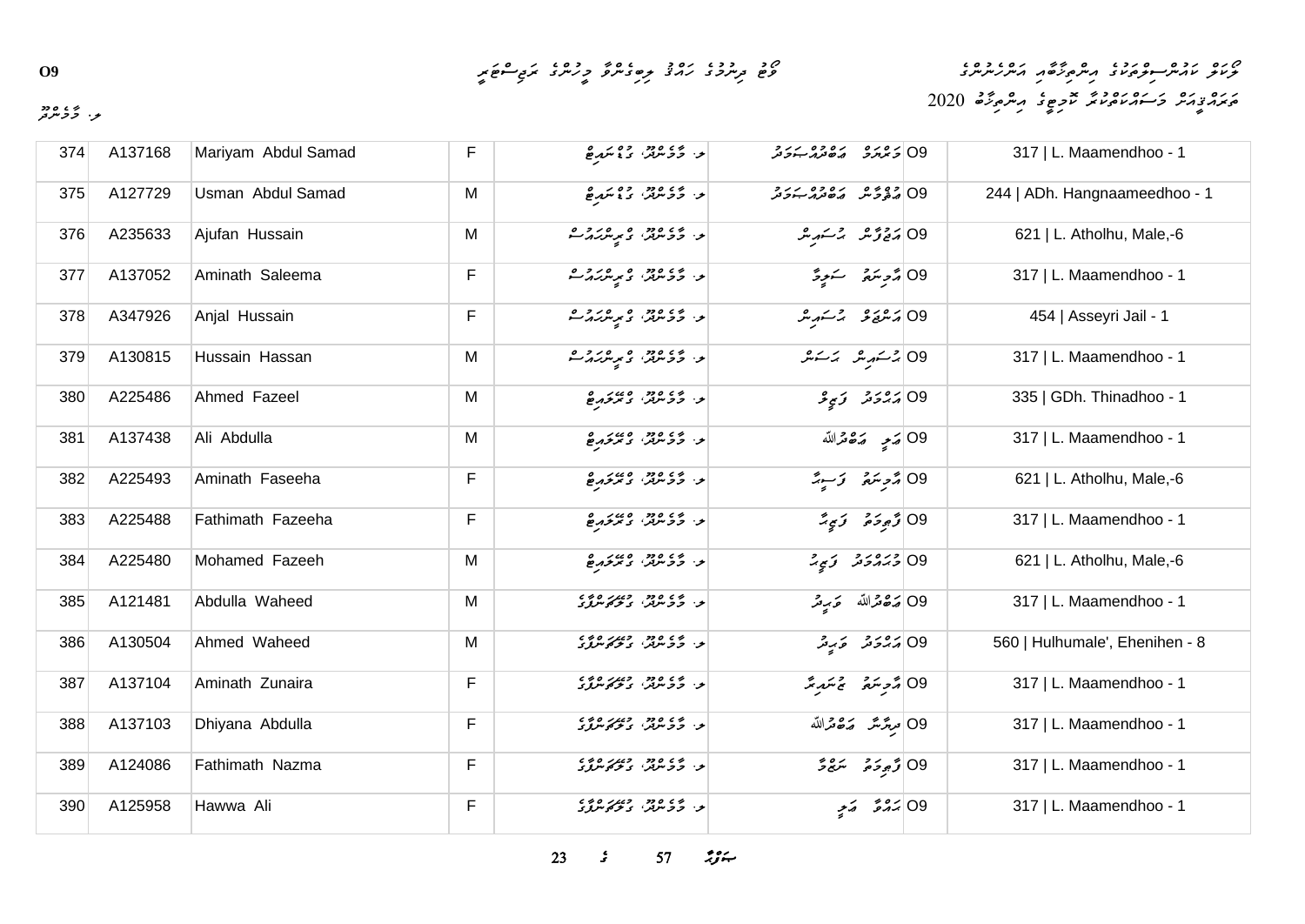*sCw7q7s5w7m< o<n9nOoAw7o< sCq;mAwBoEw7q<m; wBm;vB* م من المرة المرة المرة المرجع المرجع في المركبة 2020<br>مجم*د المريض المربوط المربع المرجع في المراجع المركبة* 

| 391 | A226567 | Hawwa Ansaam       | F           |                                                                                                                                                                                                                                 | 09 كەشۇ كەشرىئىۋ                                                                                     | 621   L. Atholhu, Male,-6 |
|-----|---------|--------------------|-------------|---------------------------------------------------------------------------------------------------------------------------------------------------------------------------------------------------------------------------------|------------------------------------------------------------------------------------------------------|---------------------------|
| 392 | A086430 | Ibrahim Waheed     | M           | و وه وه ورد وه ده.<br>د ووسربر د وگوسرور                                                                                                                                                                                        | 09 مەھمگىيى ئىقلىقى                                                                                  | 316   L. Fonadhoo - 3     |
| 393 | A226565 | Mohamed Aksham     | M           | و وه ورو ورد وه وه و.<br>و و و سربر و <del>و ک</del> و سرو و                                                                                                                                                                    | 09 <i>دېم ده ده</i> شو                                                                               | 744   Six Senses Laamu-1  |
| 394 | A070036 | Mohamed Waheed     | м           | و وه ورو ورد ده وه ده و د و د و د و د و د و د انداز و د انداز و د انداز و د انداز و د انداز و د انداز و د اندا<br>د انداز و د انداز و انداز و د انداز و د انداز و د انداز و د انداز و د انداز و د انداز و د انداز و د انداز و د | 09 دېم پروتر کابان                                                                                   | 317   L. Maamendhoo - 1   |
| 395 | A137105 | Naila Abdulla      | F           | و وه ورود ويرد وو ،<br>و ووسرټر، د وگوسرور                                                                                                                                                                                      | 09 <i>مُثَّمِدَةً مُذَهَّدُ</i> اللَّهُ                                                              | 317   L. Maamendhoo - 1   |
| 396 | A137165 | Gasim Abdul Rahman | M           | د ده ده دره ده ده ده.<br>د گرسهن د گرسهه سر                                                                                                                                                                                     | $09$ $\frac{200000}{2}$ $-2$                                                                         | 317   L. Maamendhoo - 1   |
| 397 | A393402 | Hawwa Maazina      | F           | ۲ ک ۲۵ وو - ۲۶ ووړ ۲۵ کړ<br>مو - د <del>د</del> سربي - د مخر سربي سر <del>ب</del> ر د                                                                                                                                           | 09 كەشۇ قەي ش                                                                                        | 621   L. Atholhu, Male,-6 |
| 398 | A023421 | Mohamed Sodig      | M           | د ده ود در در دره در<br>د ژومړني د ومربرمرد د                                                                                                                                                                                   | 09 ج. پر جو جنور تحقيد بحقيد الله عليم به الله عليم الله عليم الله عليه الله عليه الله عليه الله علي | 317   L. Maamendhoo - 1   |
| 399 | A137166 | Zulaikha Gasim     | F           | د ده ور در در در در<br>د ژومړني د ومربرمبرد                                                                                                                                                                                     | 09 تح تحرم تح سبو مح                                                                                 | 317   L. Maamendhoo - 1   |
| 400 | A047809 | Ahmed Moosa        | M           | ه ده وه د وه د ده د د<br>و گرگرين د گرمن برد                                                                                                                                                                                    | 09   پروژنر تق                                                                                       | 317   L. Maamendhoo - 1   |
| 401 | A226598 | Aishath Shahufa    | F           | و ده وه وه ده ده<br>و گرگس برای در ده ده                                                                                                                                                                                        | 09 مُ مِسْمَعْ شَمْرُتَرَّ                                                                           | 317   L. Maamendhoo - 1   |
| 402 | A261673 | Aminath Shaha      | F           | د ده وه وه ده ده<br>د گرسهن دوره برد                                                                                                                                                                                            | 09 أَمَّ مِ سَمَّةٌ مَسَمَّدٌ                                                                        | 621   L. Atholhu, Male,-6 |
| 403 | A226596 | Aminath Sirufa     | F           | د ده وه وه ده ده<br>د گرسهن دوره برد                                                                                                                                                                                            | 09 مَّ حِبَّرَةٌ مُسْتَغَرَّ                                                                         | 621   L. Atholhu, Male,-6 |
| 404 | A226588 | Hussain Reehaan    | M           | و ده وه وه ده ده<br>و گرگس ترکوبر در                                                                                                                                                                                            | 09  پرستمبر عمد سیبر میں شر                                                                          | 317   L. Maamendhoo - 1   |
| 405 | A226595 | Mariyam Saufaa     | $\mathsf F$ | و ده وه وه ده ده<br>و گرگس ترکوبر در                                                                                                                                                                                            | 09 كەبىر ئەرگە ئىس                                                                                   | 317   L. Maamendhoo - 1   |
| 406 | A226593 | Mariyam Shazfa     | F           | و وه وه وه ده وه.<br>و ووسرتر و وربح برو                                                                                                                                                                                        | 09 كۈچرىرى ھەيجۇ                                                                                     | 621   L. Atholhu, Male,-6 |
| 407 | A099190 | Mohamed Ahmed      | M           | د وه دوه ده ده.<br>د ووسربر د وره پر                                                                                                                                                                                            | 09 <i>3283 كەم</i> رو                                                                                | 317   L. Maamendhoo - 1   |

 $24$  *s* 57 *n***<sub>3</sub> <del>***n***<sub>3</sub>** *n***<sub>1</sub>** *n***<sub>1</sub>**</del>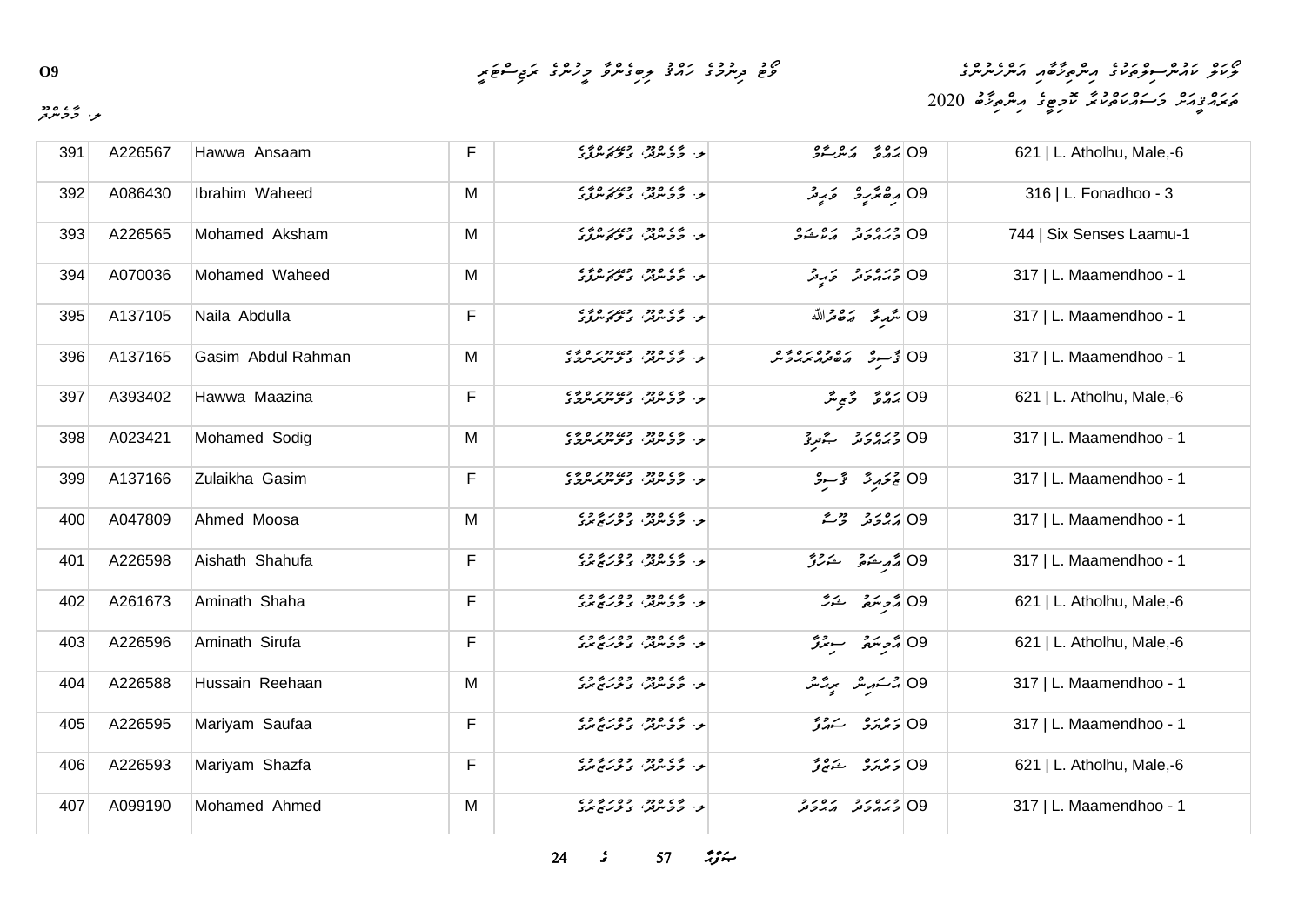*sCw7q7s5w7m< o<n9nOoAw7o< sCq;mAwBoEw7q<m; wBm;vB 2020*<br>*په پوهر وسوډيرونو لومو د موجو د مرمونه* 2020

| 408 | A226586 | Yoosuf Irufaan       | M | د ده ده ده ده ده.<br>د ووسرتر، د وره برد           | 09 ترىشۇ ھېرتى <i>گە</i>       | 317   L. Maamendhoo - 1       |
|-----|---------|----------------------|---|----------------------------------------------------|--------------------------------|-------------------------------|
| 409 | A399025 | Ahmed Nas'ath        | M | و وه وه وه وه.<br>و گرسهل و وی برو                 | 09 كەبرى قىر سىرسىر قىر        | 317   L. Maamendhoo - 1       |
| 410 | A228317 | Ali Rifath           | M | د ده ود ده ده.<br>د گرس در در در                   | $ 09 $ کيم برگ کرگ             | 317   L. Maamendhoo - 1       |
| 411 | A228319 | Hassan Nazrathu      | M | و و و ده ده وه ده<br>و و وسربر، و و بر پر          | 09  ئەسەنلەر سىنى ئىرقى        | 137   Lh. Naifaru - 2         |
| 412 | A137461 | Hawwa Zahira         | F | و وه وه وه وه.<br>و گړس و گريم پرو                 | 09 ئەيمۇس ئى ئېرىتىل           | 317   L. Maamendhoo - 1       |
| 413 | A406215 | Hussain Azmathu      | M | و وه وه وه وه.<br>و گړس                            | 09 ير سَمبر شريح تحريجو        | 621   L. Atholhu, Male,-6     |
| 414 | A228323 | Ibrahim Inahath      | M | د ده ود وه ده ده<br>د گرسهن و دیم برد              | 09 مەھەمگەيىۋە مەمىگەتمۇ       | 137   Lh. Naifaru - 2         |
| 415 | A228315 | Mohamed Miduhath     | M | د ده ود ده ده.<br>د گرس در در در                   | 09 دېممرد ته د ورته و          | 317   L. Maamendhoo - 1       |
| 416 | A227935 | Shirumeena Ahmed     | F | و وه وه وه وه وه.<br>د گرسهل و گرم مرد             | 09 جو مگرچ مگر کرکر تر         | 317   L. Maamendhoo - 1       |
| 417 | A082726 | Abdul Hameed Ibrahim | M | و د ورود د دره ده.<br>و د ورسربر، رسربره بربرد     |                                | 317   L. Maamendhoo - 1       |
| 418 | A137448 | Ahmed Rasheed        | M | و د ورود د در ورد ورد<br>و د ورمړنۍ کمبرنورۍ مربرو | 09   كەشكە كىم كىم كىلەشتە ئىس | 317   L. Maamendhoo - 1       |
| 419 | A226393 | Aishath Amaan        | F | و د ورود د دره ده.<br>و د و د دند کسربره برترد     | 09 گەرىشكە كەڭ ش               | 317   L. Maamendhoo - 1       |
| 420 | A137100 | Fathimath Idrees     | F | و دی ووړې د سربرو برورو د                          | 09 ۇمومۇھە بەرتىرىيەشە         | 568   Villimale' Ehenihen - 3 |
| 421 | A137123 | Mariyam Afiya        | F | و وه وړه د د ورون و<br>و ووسربن ترسربرو برترو      | 09 كەبھەتىر قەرباش             | 317   L. Maamendhoo - 1       |
| 422 | A226403 | Mohamed Sharoof      | M | و د وه د در وړ ور.<br>د د ورسربن کسربره برترو      | 09 دېرونه خومو                 | 317   L. Maamendhoo - 1       |
| 423 | A226398 | Sharaf Hassan        | M | و. په ۱۶۵۵ کامل ور ورو د                           | 09 ڪيمرڙ پرڪيش                 | 317   L. Maamendhoo - 1       |
| 424 | A233495 | Aishath Suiza        | F | د. د ده مرد د کرد                                  | 09 مەم يىسكىم ئىس قىم يىتم     | 621   L. Atholhu, Male,-6     |

 $25$  *s* 57 *n***<sub>3</sub>**  $\frac{2}{3}$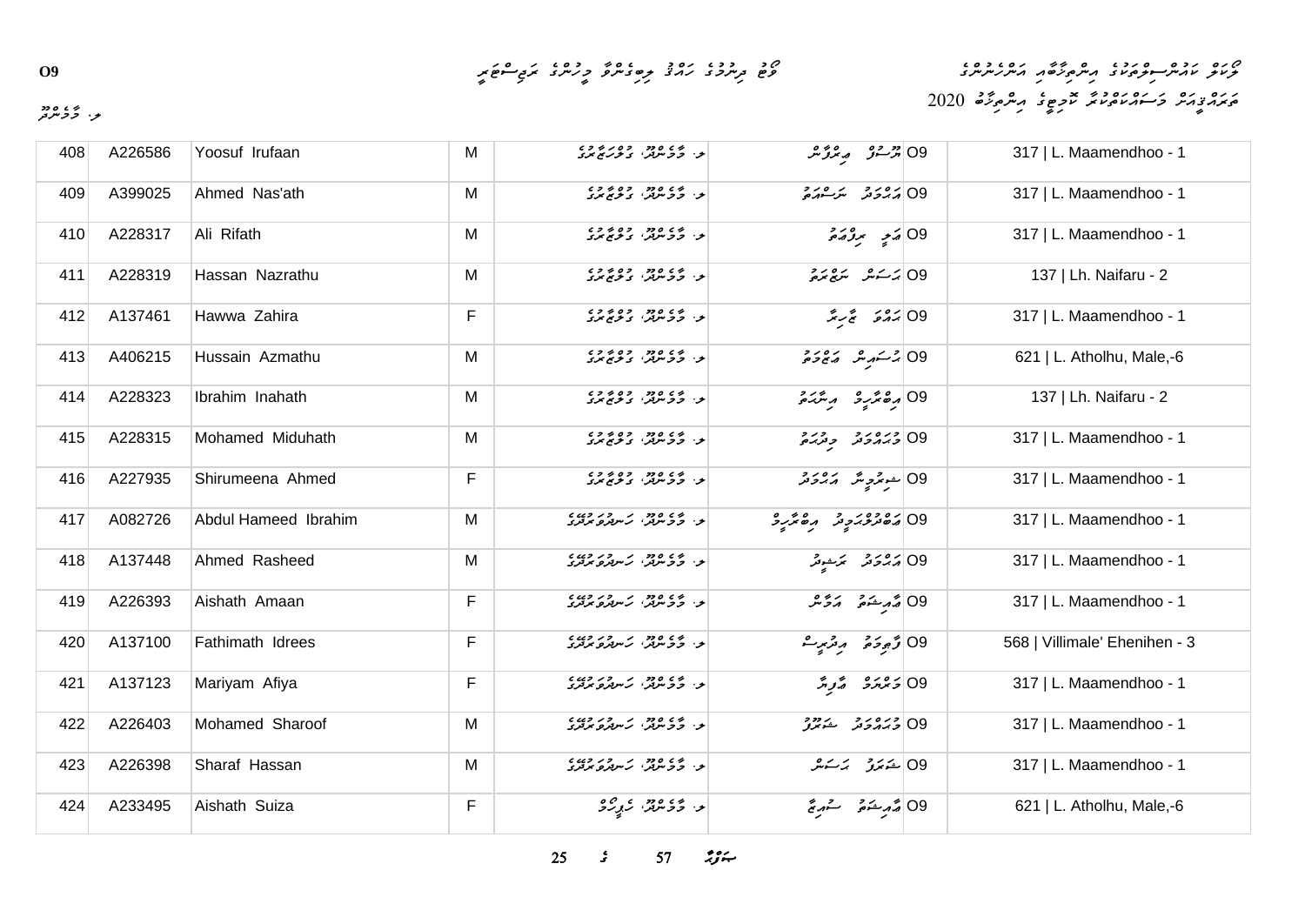*sCw7q7s5w7m< o<n9nOoAw7o< sCq;mAwBoEw7q<m; wBm;vB* م من المرة المرة المرة المرجع المرجع في المركبة 2020<br>مجم*د المريض المربوط المربع المرجع في المراجع المركبة* 

| 425 | A233502 | Aminath Sheeneez     | F           | د. د د هند، روژد         | 09 گەجەتتۇ ھېسپەتى                             | 317   L. Maamendhoo - 1        |
|-----|---------|----------------------|-------------|--------------------------|------------------------------------------------|--------------------------------|
| 426 | A137291 | Hawwa Sheeza         | $\mathsf F$ | و کومربر وړه و           | 09 كەشرىق سىيىتى                               | 560   Hulhumale', Ehenihen - 8 |
| 427 | A054183 | Idrees Abdul Rahman  | M           | أور تحرير مريد مرور و    | 09 موترىيە ئەھەرمەر ئەر                        | 621   L. Atholhu, Male,-6      |
| 428 | A137420 | Mohamed Farhad       | M           | و. د د ورو. د وره        | 09 دېممردنه زېږېد                              | 621   L. Atholhu, Male,-6      |
| 429 | A137290 | Sanfa Ahmed          | F           | و. د د ورو. ع وړه        | 09 كەشرۇ بەيرى ئەر                             | 317   L. Maamendhoo - 1        |
| 430 | A233494 | Suhuza Idrees        | $\mathsf F$ | و. د د ه د مان د کار د   | 09 سترجيح ويقرموسة                             | 621   L. Atholhu, Male,-6      |
| 431 | A231284 | Adam Amir            | M           | و. 35مرين كرومتروغ       | 09 مُرْمَرْدَ مُرْحِدً                         | 436   Kuramathi Maldives - 1   |
| 432 | A137243 | Aishath Shifana      | $\mathsf F$ | و. ووحدي ويرمو           | 09 مۇمرىشقۇ ھەرگەنگر                           | 621   L. Atholhu, Male,-6      |
| 433 | A137242 | Aminath Ramla        | F           | و محمد من كرو شهر ه      | 09 مٌ مِ سَمَّعَ مَدَّوَةً                     | 621   L. Atholhu, Male,-6      |
| 434 | A140633 | Fathimath Zeeniya    | $\mathsf F$ | و. ووسين كريتمدة         | 09 زٌموحَمْ پِسِرَّ                            | 621   L. Atholhu, Male,-6      |
| 435 | A137464 | Hawwa Aneesa         | F           | و. ووسرين كروسمدغ        | 09 كەۋۇ كەيرىگە                                | 317   L. Maamendhoo - 1        |
| 436 | A137356 | Hussain Idrees       | M           | و. وُوسِهِرْ، رُوِسَمَهِ | 09 ژےمریش پروٹر پرے                            | 317   L. Maamendhoo - 1        |
| 437 | A231292 | Siththi Sameena      | $\mathsf F$ | والمحمومين كرويتها       | 09 سورمو ڪوپيئر                                | 24   HDh. Hanimaadhoo - 1      |
| 438 | A137147 | Aishath Abdul Rahman | F           | و. ۱۶۵۶ - ۱۶۵۶           | $O9$ $\alpha$ $\alpha$ $\beta$ $\beta$ $\beta$ | 317   L. Maamendhoo - 1        |
| 439 | A228622 | Gassan Ali           | M           | و. ۶۶۵ وه رنگروری        | 09 زَرْرْ شَنْرَ پَرَمِ                        | 317   L. Maamendhoo - 1        |
| 440 | A111796 | Moosa Naseem         | M           | و. صحيح من المصري        | 09 فرَّسَہُ سَرَسورُ م                         | 317   L. Maamendhoo - 1        |
| 441 | A137185 | Najma Ali            | F           | و. ۱۵۵۶ - ۱۵۵۶           | 09 سَمَةٌ مَّ صَمِ                             | 317   L. Maamendhoo - 1        |

 $26$  *s* 57 *n***<sub>3</sub>**  $\frac{1}{2}$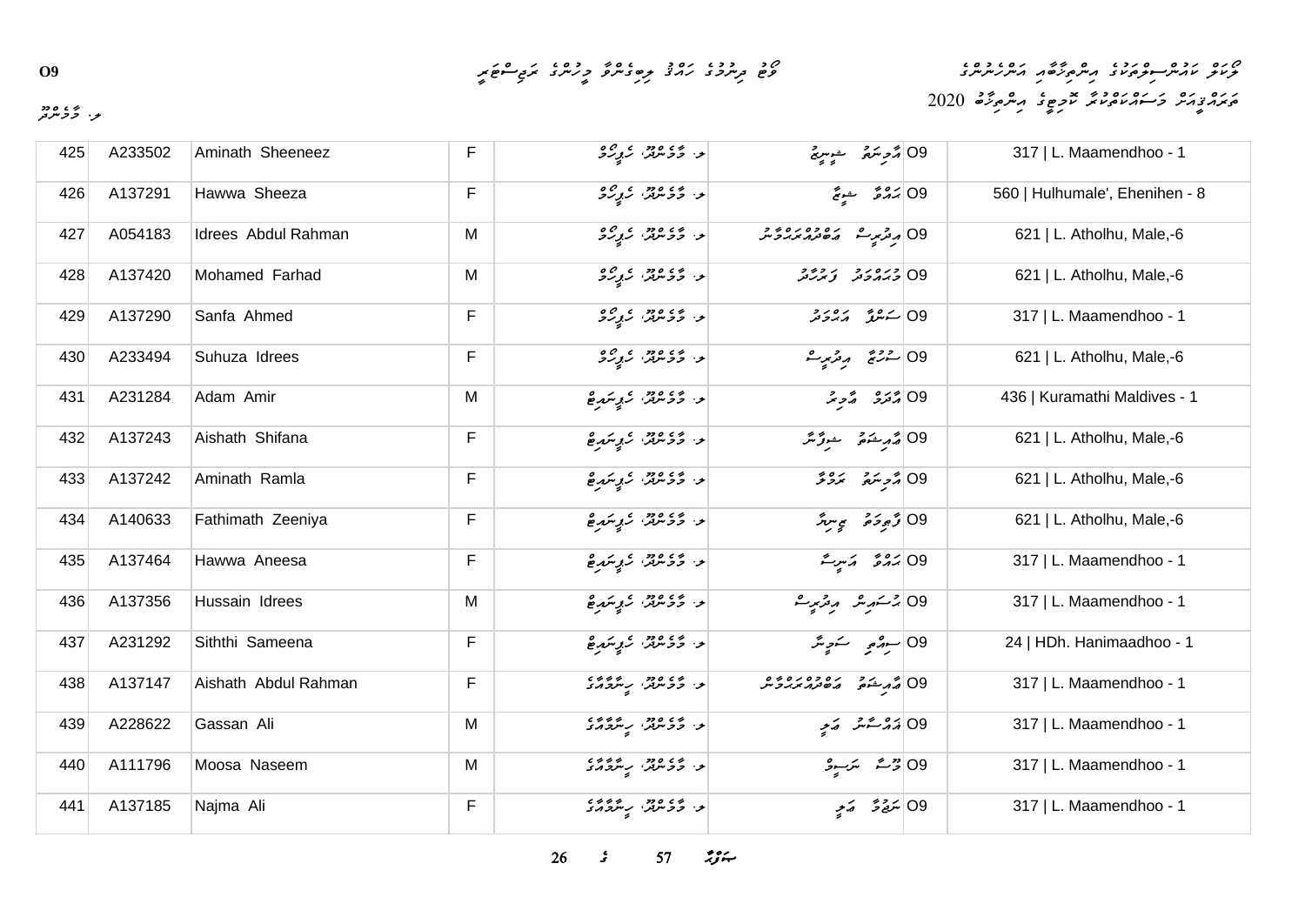*sCw7q7s5w7m< o<n9nOoAw7o< sCq;mAwBoEw7q<m; wBm;vB 2020*<br>*په پوهر وسوډيرونو لومو د موجو د مرمونه* 2020

| 442 | A137449 | Hafeeza Mohamed         | F            | ے ووس روز دیگر ویں گھر                | 09  كەرپۇ ئەكەر ئەركىلى                                   | 317   L. Maamendhoo - 1        |
|-----|---------|-------------------------|--------------|---------------------------------------|-----------------------------------------------------------|--------------------------------|
| 443 | A148702 | Abdul Raheem Yoosuf     | M            | والمحمومين كهرقه                      | 09 كەھ <i>ەركە كۆر بو</i> ر دور                           | 317   L. Maamendhoo - 1        |
| 444 | A137331 | Ali Nifsan              | M            | والمحمد ودوا كهر فرماني               | 09 كەم بىر ئىگە                                           | 621   L. Atholhu, Male,-6      |
| 445 | A154634 | Azima Yoosuf            | F            | والمحمومين كه وكه                     | 09 مَّيحٌ بَرْ- َبْرُ                                     | 621   L. Atholhu, Male,-6      |
| 446 | A235005 | Fathimath Qisaama       | $\mathsf F$  | و. ووسرين كه ومع                      | 09 زَّەپەرَە ئ <sup>ې</sup> رىشۇ                          | 560   Hulhumale', Ehenihen - 8 |
| 447 | A153332 | Rabia Yoosuf            | $\mathsf F$  | والمحمومين كه وكه                     | 09 ئىپ، تەرىبۇ                                            | 560   Hulhumale', Ehenihen - 8 |
| 448 | A039904 | Yoosuf Hussain          | M            | و گرگرين که دَم وَ                    | 09 ټرنے پر جمہ میں                                        | 560   Hulhumale', Ehenihen - 8 |
| 449 | A104961 | Zulaikha Hussain        | $\mathsf F$  | والمحمد ودوا كهر فرماني               | 09 ئىخەر ئەسىم ئىسكەر ش                                   | 560   Hulhumale', Ehenihen - 8 |
| 450 | A053331 | Abbas Hussain           | M            | و گەنگەن بىروسۇمغۇر                   | 09 مَدْهُمْتْ بْرَ سَهْرِ مْدْ                            | 317   L. Maamendhoo - 1        |
| 451 | A037307 | Fawziyya Hussain        | F            | و گەن بەر سۆسكەت                      | 09 ۇرىم بروگە كەسكىرىك                                    | 621   L. Atholhu, Male,-6      |
| 452 | A225993 | Hussain Hamdhan Abdulla | M            | و گەنگەن بىروسۇمبەد                   | 09 يُرْسَم <i>ُ بِهِ بَرْدُ مَّدَّسَ مَ</i> صْغَرَاللَّهُ | 621   L. Atholhu, Male,-6      |
| 453 | A225996 | Moosa Vildhan           | M            | و گەھەدە رىروسۇسىدە                   | 09 تۇنئە ئۇقەتلەر                                         | 621   L. Atholhu, Male,-6      |
| 454 | A137274 | Ali Samir               | M            | و. د ورود روده                        | 09 کھوپے مسٹھویٹر                                         | 317   L. Maamendhoo - 1        |
| 455 | A137276 | Athifa Gasim            | $\mathsf{F}$ | و په دوه روه د                        | 09 مٌ جورٌ گُرِّ دِمُحَ                                   | 317   L. Maamendhoo - 1        |
| 456 | A137278 | Haseena Hussain         | $\mathsf F$  | و. ۲۶۵ وو.<br>د گرگريمن رومر          | 09  > سيسرٌ    جرشر عر                                    | 317   L. Maamendhoo - 1        |
| 457 | A232545 | Ibrahim Amir            | M            | و. ۶۶۵ وو.<br>د گرگرمنگ بروتری        | 09 بەھ ئەر ئە ئەر ئە                                      | 317   L. Maamendhoo - 1        |
| 458 | A232546 | Ihusaan Gasim           | M            | و. نور دوه روه و.<br>د. نور شرش رومرد | 09 مەيمە ئىشىر قۇسىۋ                                      | 317   L. Maamendhoo - 1        |

*27 sC 57 nNw?mS*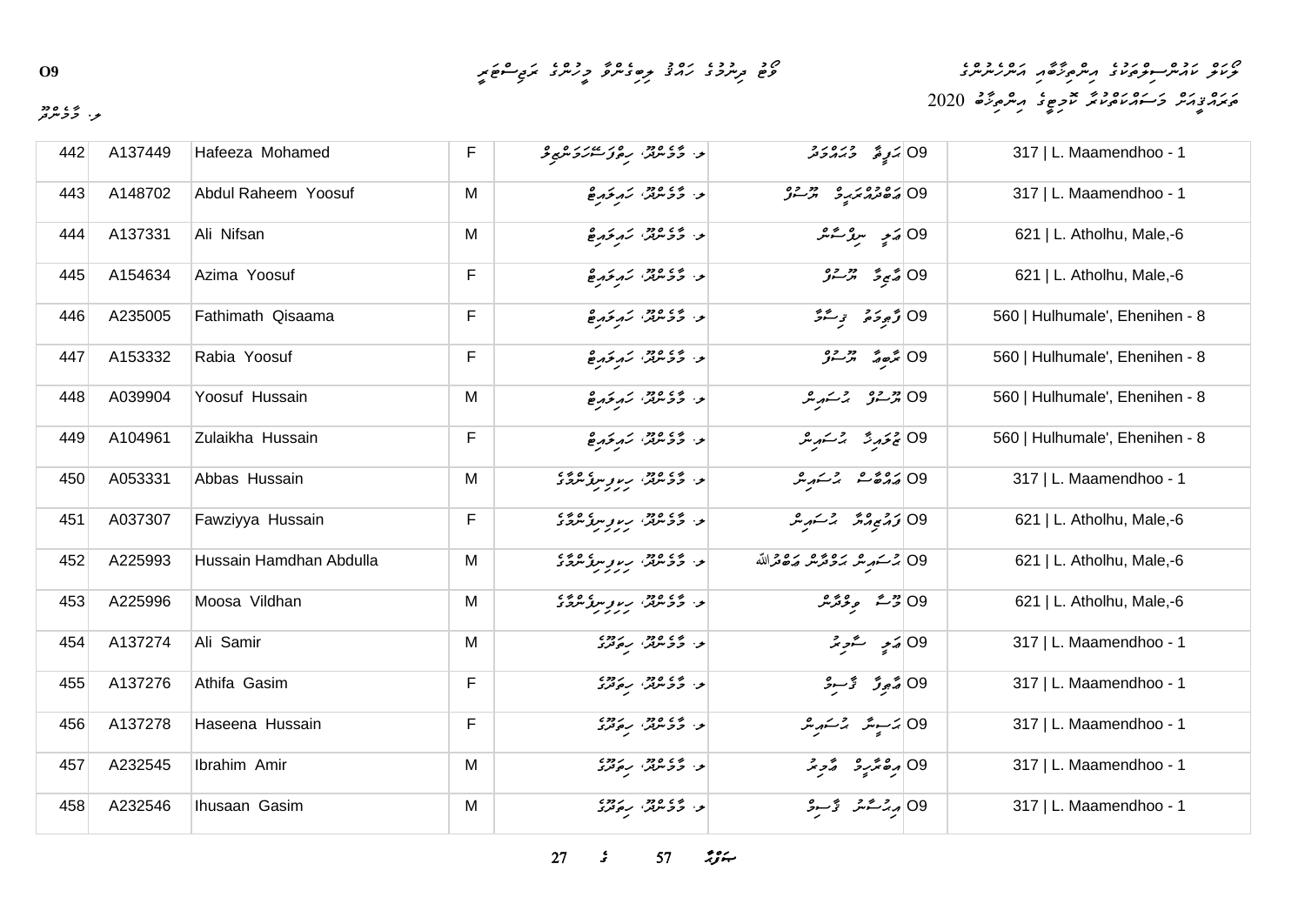*sCw7q7s5w7m< o<n9nOoAw7o< sCq;mAwBoEw7q<m; wBm;vB* م من المرة المرة المرة المرجع المرجع في المركبة 2020<br>مجم*د المريض المربوط المربع المرجع في المراجع المركبة* 

| 459 | A137275 | Mohamed Gasim        | M            | و. و و مرود رود .             | 09 دُبَہْدَوَتَہ گَے۔وُ                                | 317   L. Maamendhoo - 1                  |
|-----|---------|----------------------|--------------|-------------------------------|--------------------------------------------------------|------------------------------------------|
| 460 | A137384 | Abdulla Abdul Rahman | M            | و : د د د د پروترو سره د      | $O9$ $\approx$ $\approx$ $\approx$ $O9$ $\approx$ $O9$ | 317   L. Maamendhoo - 1                  |
| 461 | A232387 | Adil Abdulla         | M            | و په دوه روور دو              | 09 مُجْمِيعٌ صَ <b>صْ</b> قَرْاللَّه                   | 652   Fari Island-1                      |
| 462 | A101217 | Ahmed Abdulla        | M            | و گەنگە بەرگە بەر             | 09 كەبرى <i>كەن ھەقر</i> اللە                          | 621   L. Atholhu, Male,-6                |
| 463 | A137262 | Aishath Samiya       | $\mathsf{F}$ | د. د د ده ده رو د د سرو د     | 09 مەم شەمۇر سەر ئىر                                   | 621   L. Atholhu, Male,-6                |
| 464 | A232430 | Ali Shafeeu          | M            | و گەنگەن بەكەر سەك            | 09 كەمچە سىتەرچە                                       | 621   L. Atholhu, Male,-6                |
| 465 | A128962 | Aminath Shabana      | F            | و گەنگەن بەرگەنگە ئە          | 09 أَمَّ مِسَعَمٍ مُسَوَّسَرَ                          | 280   Dh. Bandidhoo - 1                  |
| 466 | A232431 | Hussain Shafeeu      | M            | و گەنگەن بەرگەنگەندى          | 09 پرڪير شروچ ڪ                                        | 621   L. Atholhu, Male,-6                |
| 467 | A232388 | Ibrahim Sabah        | M            | د کام ده ده مرکز مرکز د       | $222 - 222$                                            | 621   L. Atholhu, Male,-6                |
| 468 | A128972 | Mohamed Abdulla      | M            | و گەن بەر بەر بەر             | $O9$ $2222$ $2222$                                     | 621   L. Atholhu, Male,-6                |
| 469 | A137261 | Zubaidha Ali         | $\mathsf F$  | و گەن ھەدىرى بەر ئەس كەن      | 09 نج <i>ھوم</i> تش صَعِي                              | 621   L. Atholhu, Male,-6                |
| 470 | A226008 | Aishath Haashima     | $\mathsf F$  | أور ومحاوره والمتعرفة المراجع | 09 <i>مُّ مِ</i> شَمَّ مُّ سُمِّ مُّ                   | 621   L. Atholhu, Male,-6                |
| 471 | A226017 | Aminath Hasna        | $\mathsf F$  | و. دومبرو. روده               | 09 مَّ حِسَمَّهُ بَمَــَـمَّر                          | 317   L. Maamendhoo - 1                  |
| 472 | A225803 | Hassan Gasfaan       | M            | و. دوسربر، رسروه              | 09 ئەسەمىر تۇسۇمىر                                     | 426   Anantara Resort and Spa Maldives - |
| 473 | A137074 | Hawwa Zahira         | F            | و. دوسربر، رسرور              | 09 ئەيمۇ ئى ئەيدىگە                                    | 317   L. Maamendhoo - 1                  |
| 474 | A137220 | Khalid Mohamed       | M            | و. دوسرچي کېږوس               | 09 دَّىمِتْر كَ يَرَدُّكَ تَرَ                         | 317   L. Maamendhoo - 1                  |
| 475 | A137401 | Ahmed Shathir        | M            | ى ئۇي ھەر دۇ.                 | 09 كەشكەقىر سىگەمچە ئىر                                | 317   L. Maamendhoo - 1                  |

*28 sC 57 nNw?mS*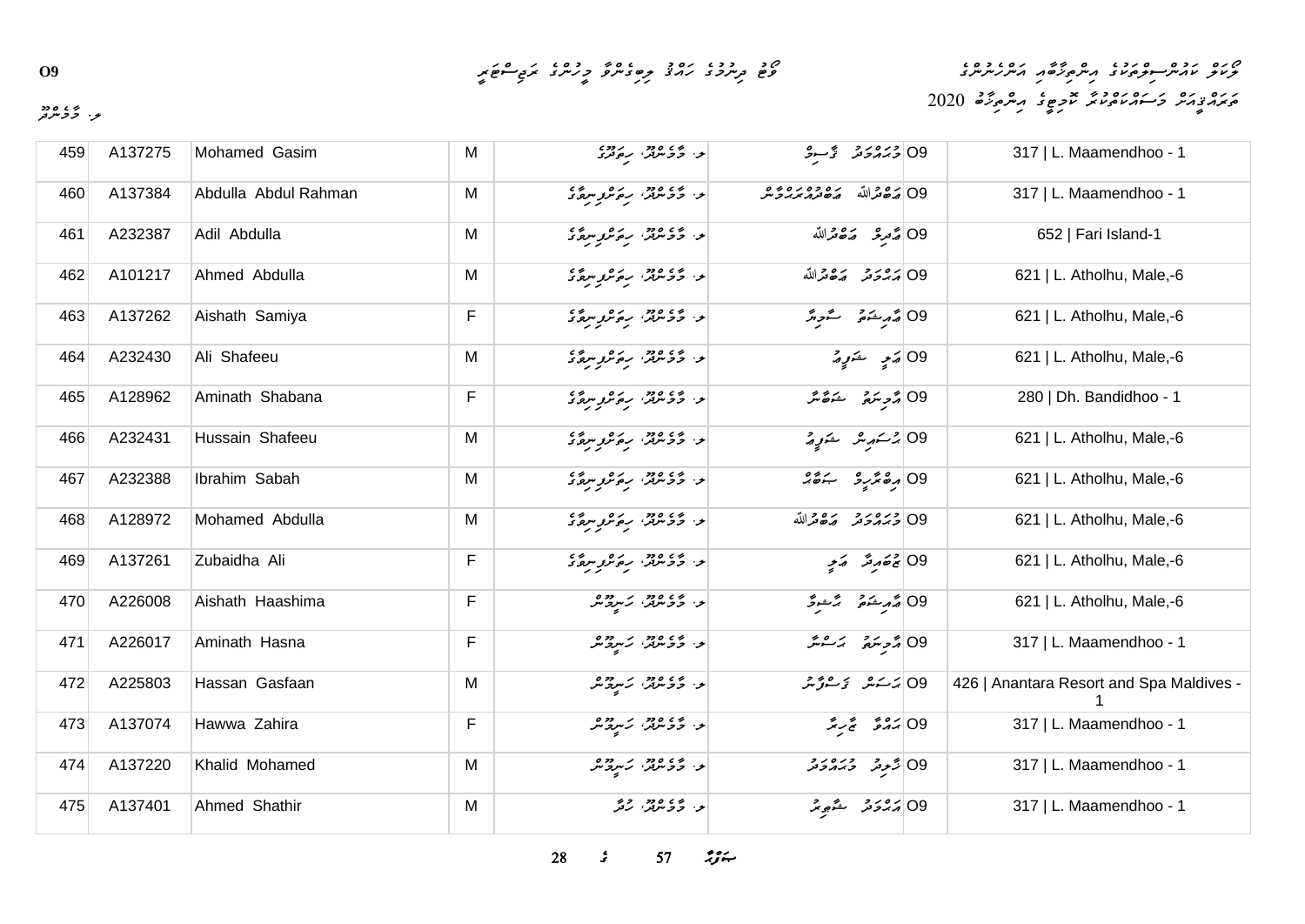*sCw7q7s5w7m< o<n9nOoAw7o< sCq;mAwBoEw7q<m; wBm;vB* م من المرة المرة المرة المرجع المرجع في المركبة 2020<br>مجم*د المريض المربوط المربع المرجع في المراجع المركبة* 

| 476 | A232601 | Hussain Yaamin      | M           | و. ووسرتر، رقر                   | 09  پرستمبر مرگوینگ                                                                                  | 317   L. Maamendhoo - 1        |
|-----|---------|---------------------|-------------|----------------------------------|------------------------------------------------------------------------------------------------------|--------------------------------|
| 477 | A232597 | <b>Ismail Shafy</b> | M           | و گەن ھەر دەر                    | 09 پر شۇرپۇ ھەرپە                                                                                    | 621   L. Atholhu, Male,-6      |
| 478 | A137299 | Khalidh Ahmed       | M           | ى ئەتەرەم دەر                    | 09 دَّىِيْرْ كَمَدْدَنْدْ                                                                            | 317   L. Maamendhoo - 1        |
| 479 | A137381 | Mohamed Shareef     | M           | ى ئەتەرەم دەر                    | 09 كەترى كىرى ئىكەنبەر 3                                                                             | 317   L. Maamendhoo - 1        |
| 480 | A137302 | Rabeeath Ali        | F           | و. گەن ھەر جەش                   | 09 بَرَجِهِ مَهْ مَهْ مِهْ الْمَسْتَفَرَّةِ مِنْ الْمَسْتَفَرَّةِ مِنْ الْمُسْتَفَرَّةِ مِنْ الْمُسْ | 317   L. Maamendhoo - 1        |
| 481 | A225544 | Ahmed Inaz          | м           | و. د د درو. د در د               | 09 كەشكەقىر بەيتىتى                                                                                  | 621   L. Atholhu, Male,-6      |
| 482 | A137049 | Ali Faiz            | M           | و. د د در د در ه                 | 09 کم په رگهرچ                                                                                       | 621   L. Atholhu, Male,-6      |
| 483 | A137367 | Aminath Azeema      | F           | و. د د در د در ه                 | 09 مٌ <i>جِسَعْۃ مَیوَخَّ</i>                                                                        | 621   L. Atholhu, Male,-6      |
| 484 | A098859 | Azeeza Mohamed      | F           | و. گەن ھەدىرى ھ                  | $09$ كَيْبِيحْ وْبَرْدْدْرْ                                                                          | 317   L. Maamendhoo - 1        |
| 485 | A225540 | Fathimath Nazeera   | F           | ى ئۇتەرە دور ق                   | 09 ۇ <sub>ج</sub> وچۇ سىي ئە                                                                         | 317   L. Maamendhoo - 1        |
| 486 | A225548 | Hawwa Seema         | $\mathsf F$ | و. ۇەس روزى                      | 09 ئەبۇ ب                                                                                            | 317   L. Maamendhoo - 1        |
| 487 | A225559 | Mariyam Nashiya     | F           | و. د د در د در ه                 | 09 كەنگەر ئىگە ئىشىدىگە                                                                              | 317   L. Maamendhoo - 1        |
| 488 | A225555 | Thoha Yoosuf        | M           | و. ۇەس ئەرزىق                    | 09 ۾ً پُه چڻ شريح                                                                                    | 621   L. Atholhu, Male,-6      |
| 489 | A137048 | Yoosuf Hussain      | M           | ى ئەمەدە دور ق                   | 09 ټرنے پر جمہ میں                                                                                   | 317   L. Maamendhoo - 1        |
| 490 | A153353 | Khadeeja Hussain    | F           | و. وه ووه وروه<br>و. ووسربر، روړ | 09 كَتَعْرِيقٌ - شُرْسَمْرِ مِسْرً                                                                   | 621   L. Atholhu, Male,-6      |
| 491 | A234981 | Aboobakur Mohamed   | M           | ی وی وه وروپه د                  | 09 גמני כי כי כי כל                                                                                  | 317   L. Maamendhoo - 1        |
| 492 | A234989 | Ahmed Sameer        | M           | و. گەرەپەر رەھ بەر               | 09 كەندى كەر مىكەند                                                                                  | 560   Hulhumale', Ehenihen - 8 |

*29 sC 57 nNw?mS*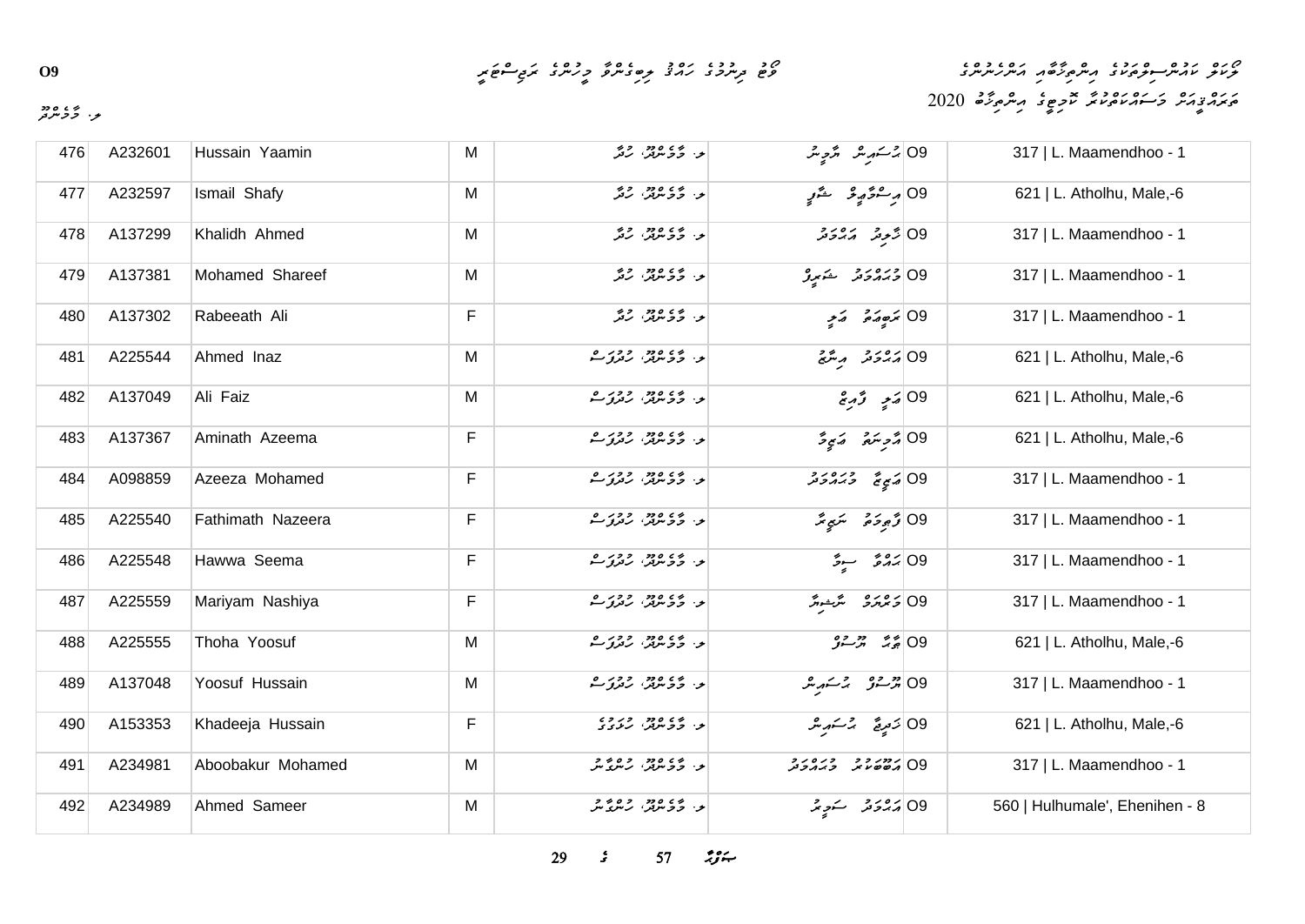*sCw7q7s5w7m< o<n9nOoAw7o< sCq;mAwBoEw7q<m; wBm;vB* م من المرة المرة المرة المرجع المرجع في المركبة 2020<br>مجم*د المريض المربوط المربع المرجع في المراجع المركبة* 

| 493 | A234991 | Ahmed Vikash          | M | و. ووهين رمومبر                            | 09  مەمەكە مەم ئەھ                                  | 317   L. Maamendhoo - 1       |
|-----|---------|-----------------------|---|--------------------------------------------|-----------------------------------------------------|-------------------------------|
| 494 | A414113 | Aishath Wiksham       | F | و. وەھرىق رەھ د                            | $9.42$ مُبْ $\sim$ مِرْ مَدَى                       | 317   L. Maamendhoo - 1       |
| 495 | A137414 | Aishath Zahmeena      | F | و. ووهين رمور                              | 09 مۇم شەمۇر سىم ئىرى بىر                           | 317   L. Maamendhoo - 1       |
| 496 | A137321 | Aminath Aneega        | F | و. گەن ھەر 222 كى                          | 09 مَّ صِنَعَهُ مَسِنَّهُ                           | 568   Villimale' Ehenihen - 3 |
| 497 | A137322 | Fathmath Abdul Rahman | F | و. گەن ھەر جەھ ج                           | 09 توجه حرم مصر مده محمد شر                         | 317   L. Maamendhoo - 1       |
| 498 | A137415 | Hawwa Zalifa          | F | و. گەن ھەر جەھ ج                           | 09 كەشق قى جۇ ق                                     | 317   L. Maamendhoo - 1       |
| 499 | A153737 | Ibrahim Sameer        | M | و. ووجهيز، رحوم و                          | 09 رەمگرىر ئىسكىچىتى                                | 317   L. Maamendhoo - 1       |
| 500 | A137320 | Idrees Mahir          | M | و. گې وو. ژوه د                            | 09 موشر ہوتے ہے تجربتی                              | 317   L. Maamendhoo - 1       |
| 501 | A234987 | Mariyam Sameena       | F | و. گەن ھەر جەھ ج                           | 09 كەندىمى ئىستىرىتىر                               | 317   L. Maamendhoo - 1       |
| 502 | A234985 | Mohamed Atheef        | M | و. وەھەدە دەھ د                            | 09 <i>2225 مُووْ</i>                                | 744   Six Senses Laamu-1      |
| 503 | A063297 | <b>Abdul Rasheed</b>  | M | د. دی ورو. در دد ور<br>د. وگرسههای روسههای | 09 كەھە <i>ترى تەخبىرى</i> ر                        | 317   L. Maamendhoo - 1       |
| 504 | A137369 | Ahmed Muaz            | M | و وه وه در ده د<br>و ووسربر روس در         | 09 كەبر <i>ۇ بىر قەقر</i>                           | 260   V. Felidhoo - 1         |
| 505 | A230266 | Aishath Jumana        | F | و. وه وه در دوه<br>و. وگوشهر، روشههروی     | 09 مَّ مِـ شَعْرِ فَيَحْسَّر                        | 317   L. Maamendhoo - 1       |
| 506 | A137179 | Aminath Hussain       | F | و ووجه وړ ده.<br>د ووسرن روسرن             | 09 مٌحِ سَمَعٌ بِمُ سَمَٰ سِمَّدٍ مِنْ              | 317   L. Maamendhoo - 1       |
| 507 | A230262 | Hussain Jinah         | M | و. و و وړه ور وو ،                         | 09 برڪوپر ۾ سگر                                     | 251   ADh. Dhangethi - 2      |
| 508 | A137371 | Mohamed Rasheed       | M | و وه وه در دوه<br>و ووسربر، روسهروی        | 09  22,23 كەشپەتر                                   | 621   L. Atholhu, Male,-6     |
| 509 | A137180 | Nasreena Abdul Samad  | F | و وه وو در دوه<br>و ووسربر روسهرود         | 09 ىرگ <sub>ىرىم</sub> ىتر ب <sub>ە</sub> رەرە بەرد | 317   L. Maamendhoo - 1       |

*30 sC 57 nNw?mS*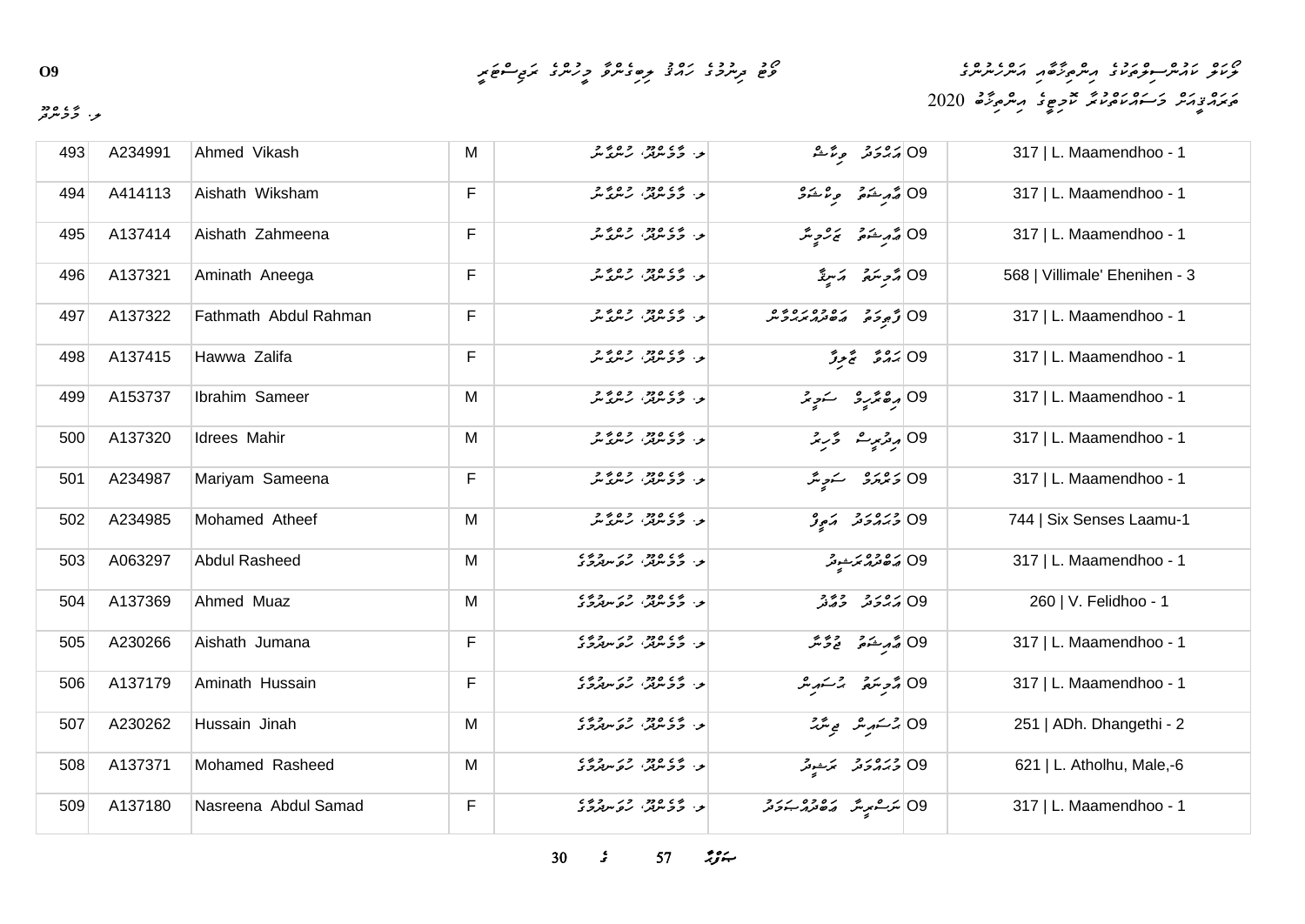*sCw7q7s5w7m< o<n9nOoAw7o< sCq;mAwBoEw7q<m; wBm;vB* م من المرة المرة المرة المرجع المرجع في المركبة 2020<br>مجم*د المريض المربوط المربع المرجع في المراجع المركبة* 

| 510 | A082725 | Nazima Abdul Samad | F           | و کام ورو در دور<br>د گاه سرگرا گاه سرگروی | 09 ئىنجۇ ھەقىدىسكە ئىر                         | 317   L. Maamendhoo - 1   |
|-----|---------|--------------------|-------------|--------------------------------------------|------------------------------------------------|---------------------------|
| 511 | A137219 | Ahmed Shujau       | M           | و. 3000 مرحود                              | 09 كەبرى ھىر ئىشقى ھە                          | 317   L. Maamendhoo - 1   |
| 512 | A155297 | Aishath Shahula    | F           | و. ۱۶۵۶ مرد دور                            | 09 كەرىشە ئىسىمىتىگە                           | 317   L. Maamendhoo - 1   |
| 513 | A137339 | Aminath Shadiya    | $\mathsf F$ | والمحتج والملح والمحروري                   | 09 گەجەتتىھ شەمرىگە                            | 317   L. Maamendhoo - 1   |
| 514 | A037613 | Hawwa Hussain      | F           | و. 3000 مرجود                              | 09 كەشرق بەسكىرىش                              | 317   L. Maamendhoo - 1   |
| 515 | A225528 | Ahmed Ruhaam       | M           | و گەنگەن مەردىكە                           | 09 كەندى كەندى بورى                            | 621   L. Atholhu, Male,-6 |
| 516 | A137366 | Ali Waheed         | M           | و گەندىق مەردە ئەگ                         | 09 ھَ جِس - حَ بِي حَمْ                        | 621   L. Atholhu, Male,-6 |
| 517 | A137460 | Maryam Saeeda      | $\mathsf F$ | و گرگوری متر است                           | 09 كەندىرى سىھەتىر                             | 621   L. Atholhu, Male,-6 |
| 518 | A225526 | Mohamed Rushdhan   | M           | و گەندىق مىزلاشك                           | 09 دېرم د ته مرشومگرمل                         | 621   L. Atholhu, Male,-6 |
| 519 | A225506 | Rooya Ali Waheed   | $\mathsf F$ | و گەندىق مىزلاشك                           | 09 بُرْبُرْبَرٌ   يَرْمٍ   يَرْبِرْ            | 621   L. Atholhu, Male,-6 |
| 520 | A159933 | Abdul Rasheed Ali  | M           | و. ووهين مترومو                            | $\sim$ 25 مَرْدٌ مَرْشِيدَ - مَرْمِرِ - $\sim$ | 317   L. Maamendhoo - 1   |
| 521 | A091089 | Adam Saleem        | M           | و. 3000 مرکز دی                            | 09   گەنىۋە سىمبور                             | 317   L. Maamendhoo - 1   |
| 522 | A137117 | Ahmed Asif         | M           | و گوهن مترومي                              | 09 كەشقەقلىر ئەسىر                             | 621   L. Atholhu, Male,-6 |
| 523 | A227315 | Aishath Nasra      | F           | و کا کاروی مرکز کار کا                     | 09 مُ مِسْدَمْ سَرَسْدْمُرٌ                    | 317   L. Maamendhoo - 1   |
| 524 | A227299 | Aishath Nihama     | $\mathsf F$ | و. د ده ده مرکزه د                         | 09 م <i>ۇم شۇمۇ</i> س <i>رىڭ</i> ۇ             | 621   L. Atholhu, Male,-6 |
| 525 | A227310 | Aishath Sofa       | $\mathsf F$ | و. د ده ده د د د د                         | 09 م <sup>ح</sup> مرشم محمد مستوفر             | 317   L. Maamendhoo - 1   |
| 526 | A137198 | Ali Hussain        | M           | و. ڈوسربی پر پروپر ع                       | 09 كەيپ - يرىسكوپىر                            | 317   L. Maamendhoo - 1   |

**31** *s* **57** *n***<sub>s</sub>**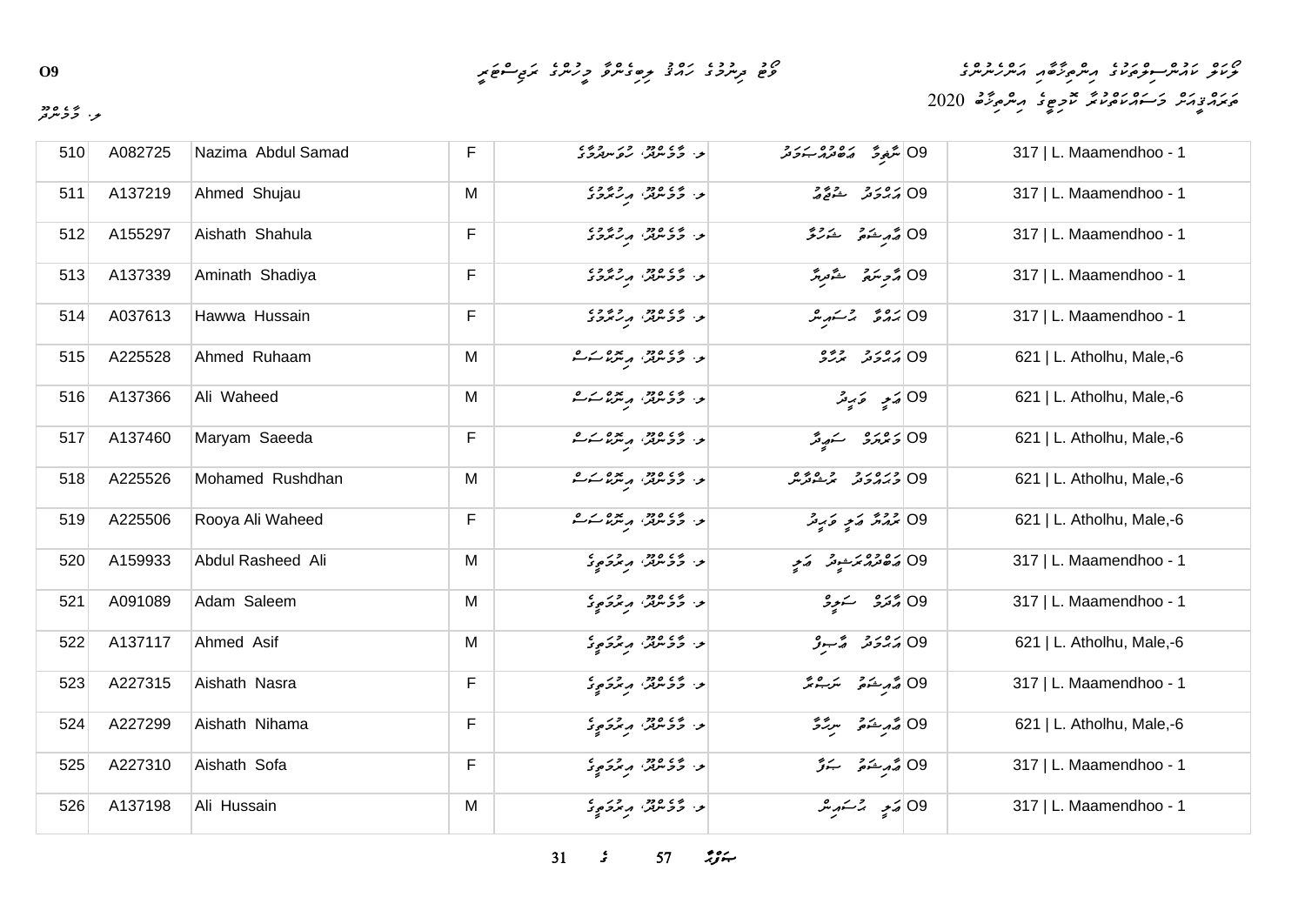*sCw7q7s5w7m< o<n9nOoAw7o< sCq;mAwBoEw7q<m; wBm;vB* م من المرة المرة المرة المرجع المرجع في المركبة 2020<br>مجم*د المريض المربوط المربع المرجع في المراجع المركبة* 

| 527 | A227306 | Aminath Safa             | F           | د. د دوره مرکزه د     | 09 أَمَّ مِ سَمَّةٌ مَسَنَّةٌ              | 621   L. Atholhu, Male,-6 |
|-----|---------|--------------------------|-------------|-----------------------|--------------------------------------------|---------------------------|
| 528 | A369926 | Fathimath Shifa          | F           | و. ووهين متروم و      | 09 <i>وُّجِودَة</i> شِعْرً                 | 317   L. Maamendhoo - 1   |
| 529 | A137115 | Fathimath Suhana         | F           | و. د ده ده مرکز د د   | 09 ۇ <sub>ج</sub> ودۇ ش <sup>ې</sup> رىتىر | 621   L. Atholhu, Male,-6 |
| 530 | A227296 | Hussain Nihan            | M           | و. د د د د د د د د    | 09 بُرْسَهِ بِعْدِ سِرَنَهْدِ              | 317   L. Maamendhoo - 1   |
| 531 | A227249 | Khadheeja Ali            | F           | و. ووصرفر، مربرومور   | 09   دَمِيعٌ – مَ مٍ                       | 317   L. Maamendhoo - 1   |
| 532 | A137118 | Mohamed Aswad            | M           | و. ووصرفر، مربرومور   | 09 دېږدونه پر عامرو                        | 252   ADh. Dhigurah - 1   |
| 533 | A227311 | Mohamed Saif             | M           | د گروهندي مرگروي      | 09 ۇيرو ئەر سەر ئى                         | 621   L. Atholhu, Male,-6 |
| 534 | A227314 | Yasfa Adam               | F           | و. د ده ده مرکز وی    | 09 پُرَےوَّ گَرَمَرَّ                      | 621   L. Atholhu, Male,-6 |
| 535 | A137116 | Zulfa Ali                | F           | و. د د در بر د د د    | 09 ج تحرَّز کا م <sub>ج</sub> رِ           | 621   L. Atholhu, Male,-6 |
| 536 | A125998 | Fauziyya Hussain         | F           | و. د د ود ن و ر د وير | 09 زَرۡعِ مِنۡ مِنۡ مِسۡمَدِینَ            | 317   L. Maamendhoo - 1   |
| 537 | A231961 | Shamweel Abdulla Rasheed | M           | و. ووهين في مريد وو   | 09 ڪوي چڏھ ھارالله مرحومر                  | 317   L. Maamendhoo - 1   |
| 538 | A063096 | Abdul Raheem Idrees      | M           | و می وجود دی دول      | 09 كەھەركەتكەر قىرىرىشى بىر                | 317   L. Maamendhoo - 1   |
| 539 | A359644 | Aishath Nafha            | $\mathsf F$ | و محومه ده دوه        | 09 مەم شىم سىرتىگە                         | 317   L. Maamendhoo - 1   |
| 540 | A228626 | Ali Nuhaz                | M           | و می وجود د مرده      | 09 کھ پہ سرگرمی                            | 744   Six Senses Laamu-1  |
| 541 | A137152 | Fathimath Ali            | $\mathsf F$ | و می وجود دی دول      | 09 ڙ <sub>يجو</sub> حَقي صَمِي             | 317   L. Maamendhoo - 1   |
| 542 | A228629 | Hawwa Nuzuhath           | F           | و می وجود دی دول      | 09 كەشۇ شى ئە                              | 317   L. Maamendhoo - 1   |
| 543 | A121397 | Mohamed Shareef          | M           | و می وجود دی دول      | 09  32,25 شَمَيِرْ                         | 317   L. Maamendhoo - 1   |

**32** *s* **57** *z***<sub>***f***</sub>**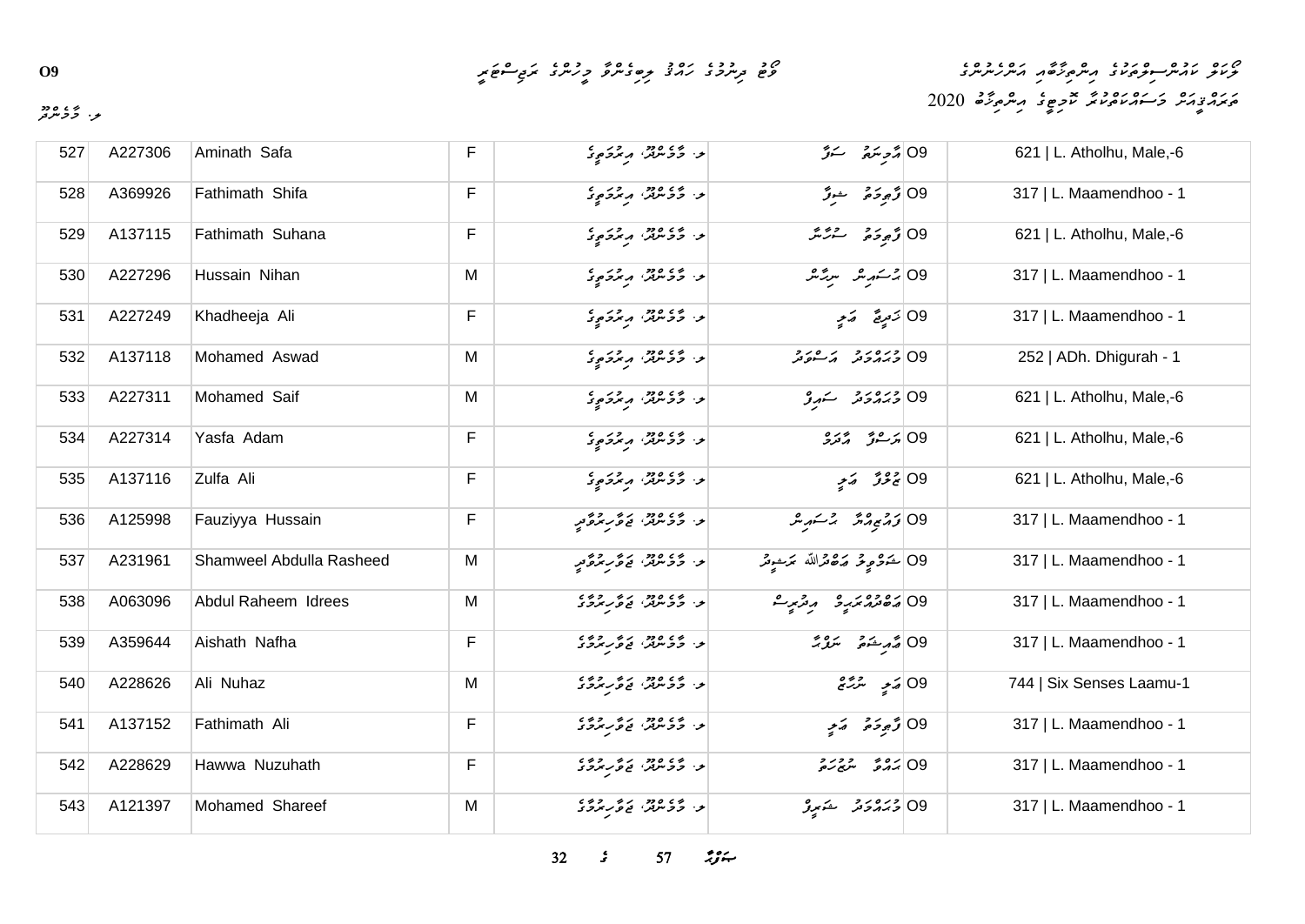*sCw7q7s5w7m< o<n9nOoAw7o< sCq;mAwBoEw7q<m; wBm;vB* م من المرة المرة المرة المرجع المرجع في المركبة 2020<br>مجم*د المريض المربوط المربع المرجع في المراجع المركبة* 

| 544 | A261406 | <b>Mohamed Nifaaz</b> | м           | و گروه ده ده دوه                                    | 09  5 ئەزدى ئىرومىتى ئى        | 317   L. Maamendhoo - 1                   |
|-----|---------|-----------------------|-------------|-----------------------------------------------------|--------------------------------|-------------------------------------------|
| 545 | A230140 | Ahmed Rameez          | M           | و وه وه در ورود ور<br>و ووس تر قاوی ساترس           | 09 كەشكەقىر - ئىكرىپى          | 317   L. Maamendhoo - 1                   |
| 546 | A230136 | Ali Rameez            | M           | و دی وجود دی در او دور<br>او در گرمزانی افزار کارگر | 09 ھَ پہ سَرِي                 | 317   L. Maamendhoo - 1                   |
| 547 | A137453 | Moosa Mohamed         | M           | و په ووه په در میروه<br>و ووس                       | 09 تۇنئە ئەيرە ئەر             | 317   L. Maamendhoo - 1                   |
| 548 | A137182 | Yoosuf Rameez         | M           | و وه وه ده در ویروه<br>و ووس تر توری سنترس          | 09 تېر يىق ئىمرچ تى            | 744   Six Senses Laamu-1                  |
| 549 | A137338 | Ahmed Niyam           | M           | والمحوضون في والحج                                  | 09 كەندى كەر سىرىگە            | 317   L. Maamendhoo - 1                   |
| 550 | A235084 | Aishath Neesha        | F           | والمحوضون في والحج                                  | 09 مُرشَو سِيدً                | 317   L. Maamendhoo - 1                   |
| 551 | A144511 | Aminath Reesha        | $\mathsf F$ | والمحومون وبمجابي                                   | 09 أُمُّ صِنْعُو سَمِيشَّة     | 317   L. Maamendhoo - 1                   |
| 552 | A137337 | Mariyam Ali           | F           | والمحوضون في والحج                                  | 09 كەنگەنىۋە كەبچە             | 317   L. Maamendhoo - 1                   |
| 553 | A137336 | Yoosuf Ibrahim        | M           | والمحوصوص في وقع                                    | 09 ترتے و مٹاپری               | 317   L. Maamendhoo - 1                   |
| 554 | A042841 | Hussain Idrees        | M           | و. وەھەدىر دىر                                      | 09 پر شہر مر مریز ہے۔          | 425   One & Only Reethi Rah, Maldives - 1 |
| 555 | A137089 | Khadeeja Idrees       | F           | و. وەھەدىر دىر                                      | 09 كَسِيعٌ مِثْرَمِيٍّــْ ْ    | 317   L. Maamendhoo - 1                   |
| 556 | A137088 | Waheeda Idrees        | F           | و. گې ووه، کورون                                    | 09 كۈيەتتە بەيئە يېتىشە        | 317   L. Maamendhoo - 1                   |
| 557 | A137277 | Ahmed Gasim           | M           | والمحتج وودا كالساوحي                               | 09 كەندى قۇسىۋ                 | 317   L. Maamendhoo - 1                   |
| 558 | A232548 | Aishath Umeyma        | F           | والمحصوص كالساوح                                    | $552$ مَجْمَعَتْ مَرْدَدَّ     | 317   L. Maamendhoo - 1                   |
| 559 | A137480 | Aminath Saleema       | F           | و گەرەپى ئەسەمب                                     | 09 أُمُّ حِسَنَةٌ مُسَبَّحِيقٌ | 317   L. Maamendhoo - 1                   |
| 560 | A232547 | Mohamed Aiman         | M           | والمحصوص كالساوح                                    | 09   جزیر برقر از کرد بر شر    | 317   L. Maamendhoo - 1                   |

**33** *s* **57** *z***<sub>***s***</sub>**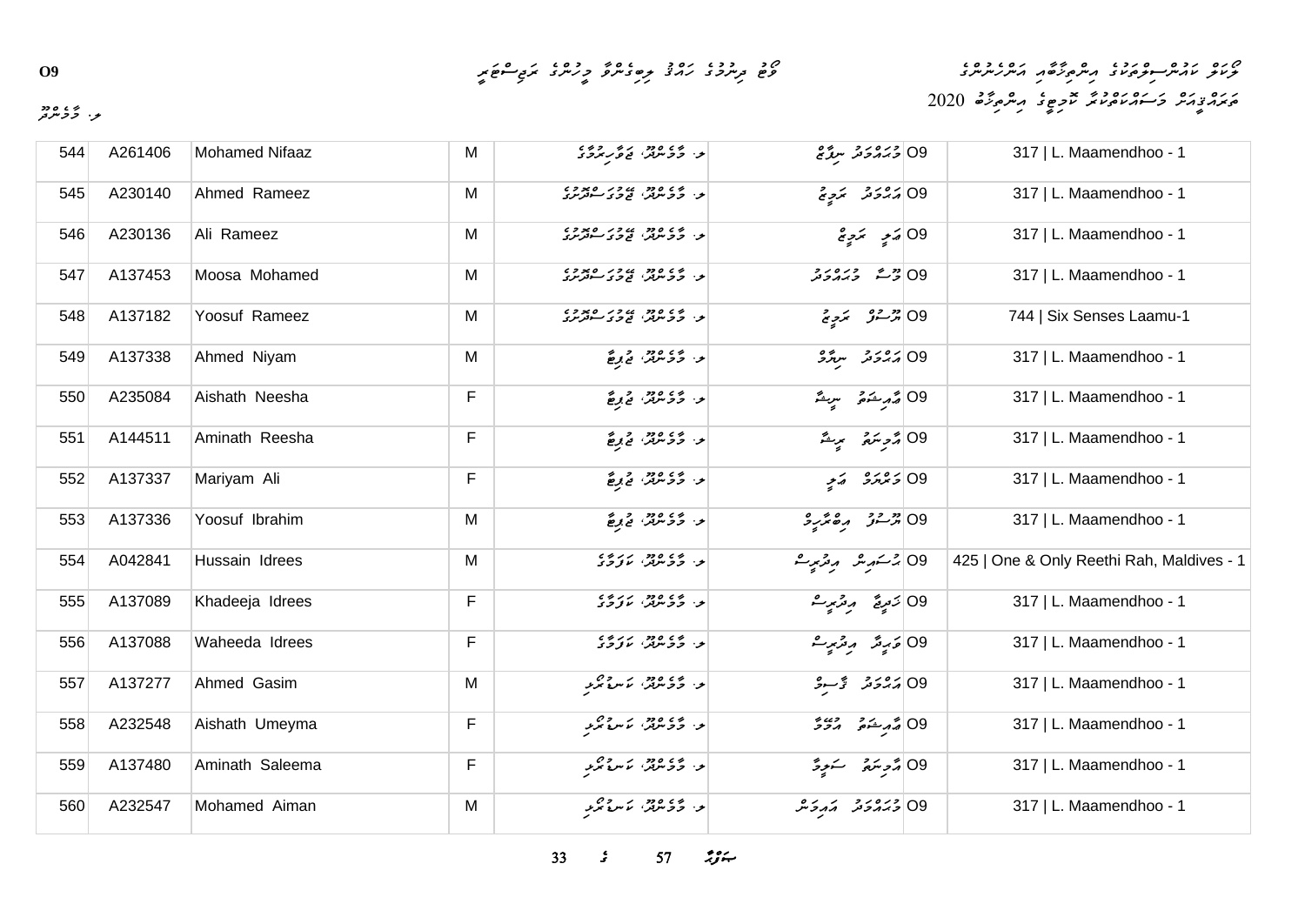*sCw7q7s5w7m< o<n9nOoAw7o< sCq;mAwBoEw7q<m; wBm;vB* م من المرة المرة المرة المرجع المرجع في المركبة 2020<br>مجم*د المريض المربوط المربع المرجع في المراجع المركبة* 

| 561 | A140318 | Abdul Muhaimin Ahmed | M | د. د دور نمبربرد د          | 09 كەھىر بۇ جۇ ئەر ئەر ئەر ئايرىد                                                   | 621   L. Atholhu, Male,-6     |
|-----|---------|----------------------|---|-----------------------------|-------------------------------------------------------------------------------------|-------------------------------|
| 562 | A137466 | Aminath Zuhaira      | F | و. ۶۵۰۰ متر دو،             | 09 مٌحِ سَمَعٌ تَجْسَمِهِ مَّ                                                       | 317   L. Maamendhoo - 1       |
| 563 | A137083 | Khadeeja Ali         | F | و. گەن ەەد بەيدۇر           | 09 كَسٍعٌ - مَدِّجٍ                                                                 | 317   L. Maamendhoo - 1       |
| 564 | A137131 | Adam Naseer          | M | و. د و وه پرور پ            | 09 مُحَمَّدٌ سَنَبِيمٌ                                                              | 317   L. Maamendhoo - 1       |
| 565 | A227144 | Thoif Gasim          | M | و. ووسربر، لاسرونوی         | 09 عُمْرِ وَ سَنْ سِنْحَ                                                            | 621   L. Atholhu, Male,-6     |
| 566 | A336395 | Thorig Azeez         | M | و. دماه ده کامل دمانی       | $\mathcal{E}$ ۾ُ سِرَتَر ڪَ جِي                                                     | 317   L. Maamendhoo - 1       |
| 567 | A230821 | Amjad Moosa          | M | و وه دره ود در ده.<br>و ووس | $23.550$ $09$                                                                       | 621   L. Atholhu, Male,-6     |
| 568 | A137201 | Minna Moosa          | F | و. دمی دور در ده ده.        | 09 د ندند ژبخته                                                                     | 317   L. Maamendhoo - 1       |
| 569 | A153770 | Muksiya Moosa        | F | و. دمی دور در ده ده.        | 09 ديم ستر ترمشم                                                                    | 568   Villimale' Ehenihen - 3 |
| 570 | A153726 | Waheeda Idrees       | F | و. دمی دور در ده ده.        | 09 كۈيەتتە بويۇرېيەشق                                                               | 317   L. Maamendhoo - 1       |
| 571 | A054538 | Aishath Asma         | F | و گەۋەھەر ئىرىگە            | 09 گەرىشكى كەشگە                                                                    | 317   L. Maamendhoo - 1       |
| 572 | A130875 | Ali Rasheed          | M | ى ئۇق ھەر ئايرىگ            | 09 کھ پر مخرشونڈ                                                                    | 317   L. Maamendhoo - 1       |
| 573 | A295547 | Fathmath Aisham      | F | و- 35 مۇش ئايرىگ            | 09 زٌموِدَة سَرِسَدَدْ                                                              | 317   L. Maamendhoo - 1       |
| 574 | A404463 | Mohamed Adheem       | M | و- 3000 كېږىنگ              | 09  32,35 كەيرۇ                                                                     | 621   L. Atholhu, Male,-6     |
| 575 | A230321 | Hassan Mahzoom       | M | و گەرەپى ئەرھۇ              | 09 ئەسىر ئەمدىن ج                                                                   | 621   L. Atholhu, Male,-6     |
| 576 | A230313 | Hussain Mahuroosh    | M | و گەمەن ئەرگە               | 09 يُرْسَمْرِ مَثْرَ بِرْمِيْرِ شَفْرَ الْمُسْتَقْرِ بِهِ مُسْتَقْرِ بِهِ مُسْتَقِي | 317   L. Maamendhoo - 1       |
| 577 | A013046 | Mohamed Waheed       | M | و کامان میں دی              | 09  32,35 كەبەتر                                                                    | 621   L. Atholhu, Male,-6     |

**34** *s* **57** *z***<sub>***s***</sub><sup>c</sup>**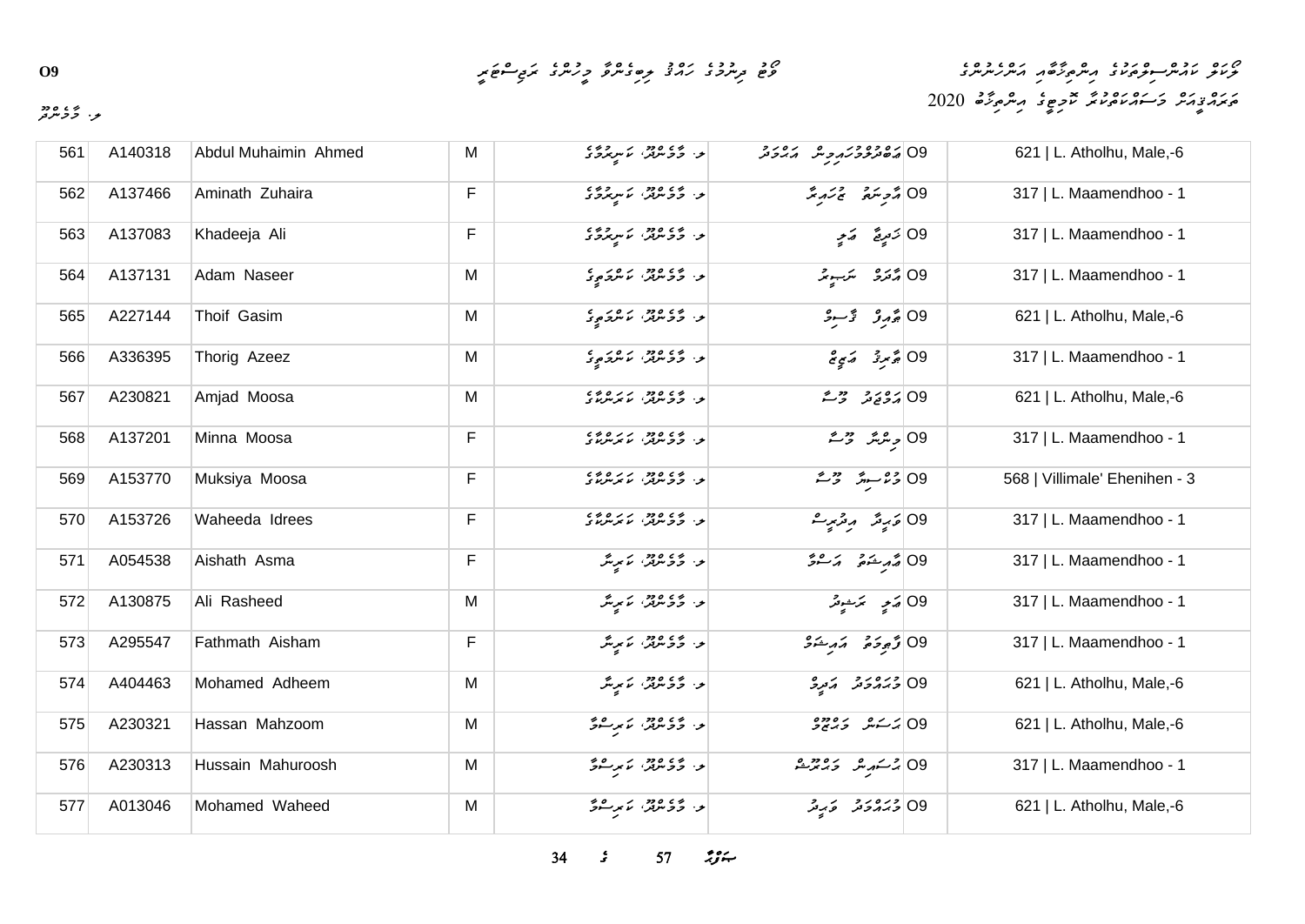*sCw7q7s5w7m< o<n9nOoAw7o< sCq;mAwBoEw7q<m; wBm;vB* م من المرة المرة المرة المرجع المرجع في المركبة 2020<br>مجم*د المريض المربوط المربع المرجع في المراجع المركبة* 

| 578 | A137200 | Saleema Idrees          | F | و- 35 مەيل، ئامرىسى      | 09  سەرچۇ بوتۇرىيە                    | 621   L. Atholhu, Male,-6 |
|-----|---------|-------------------------|---|--------------------------|---------------------------------------|---------------------------|
| 579 | A064050 | Aboobakuru Abdul Rahman | M | و. صحيح ميرو. م سعوم مرد | 09 / 2222 2222 09                     | 317   L. Maamendhoo - 1   |
| 580 | A226035 | Ilham Aboobakuru        | M | و ده ود د وده د ود       | $22222$ $2232$                        | 317   L. Maamendhoo - 1   |
| 581 | A137080 | Mariyam Faiza           | F | و. صحيح صور عاصو مرد     | 09 كەنگەر ئۇرىتى                      | 621   L. Atholhu, Male,-6 |
| 582 | A137191 | Ahmed Abdul Rahman      | M | و. ووسربن الماليون       | 09 كەبەر بەرە مەمدە بور               | 317   L. Maamendhoo - 1   |
| 583 | A226309 | Ahmed Rayyaan           | M | و. ووسيس ماء دور         | 09 كەبروتر ئىركەتگە                   | 317   L. Maamendhoo - 1   |
| 584 | A140337 | Ali Ishan               | M | و. ووسربو ، و و و ،      | 09 کیمو پیشمر                         | 317   L. Maamendhoo - 1   |
| 585 | A140396 | Asma Ahmed              | F | و گرس ده و د ده          | 09 كەشق كەيمەد تەر                    | 317   L. Maamendhoo - 1   |
| 586 | A226295 | Hussain Sifan           | M | و. ووهير، الماليون       | 09  پرستمبر سورمنگ                    | 317   L. Maamendhoo - 1   |
| 587 | A226299 | Ibrahim Risfan          | M | و. ووسيس ماء دور         | 09 مەھەر يەر يەر ئەرگە                | 621   L. Atholhu, Male,-6 |
| 588 | A137097 | Mariyam Niuma           | F | والمحمومين الملاحدة      | 09 كەممىر ئاسمىگە ئىس                 | 621   L. Atholhu, Male,-6 |
| 589 | A157626 | Mohamed Ahmed           | M | و. ووسيس ماء دور         | 09 ديرورو برور د                      | 317   L. Maamendhoo - 1   |
| 590 | A226286 | Mustafa Ahmed           | M | و. ووسيس ماء دور         | 09 ۇببۇ ئەر ئەرە                      | 317   L. Maamendhoo - 1   |
| 591 | A137108 | Nasira Ahmed            | F | و. ووردون الماليون       | 09 مَّرْسِومَّد - <i>مَ</i> كْرَدَمْر | 317   L. Maamendhoo - 1   |
| 592 | A226313 | Razaan Mohamed          | M | و گرس ده و د ده          | 09 كَرَيَّ شَرِ جَرَ جَرْ جَرْ        | 317   L. Maamendhoo - 1   |
| 593 | A119664 | Salma Ahmed             | F | و. ووهير، مالابروي       | 09 كەنزۇ كەبرۇتر                      | 621   L. Atholhu, Male,-6 |
| 594 | A140397 | Samoona Ahmed           | F | و. و و ده د و و د        | 09 كەۋش مەردىر                        | 317   L. Maamendhoo - 1   |

**35** *s* **57** *n***<sub>y</sub> <b>***n*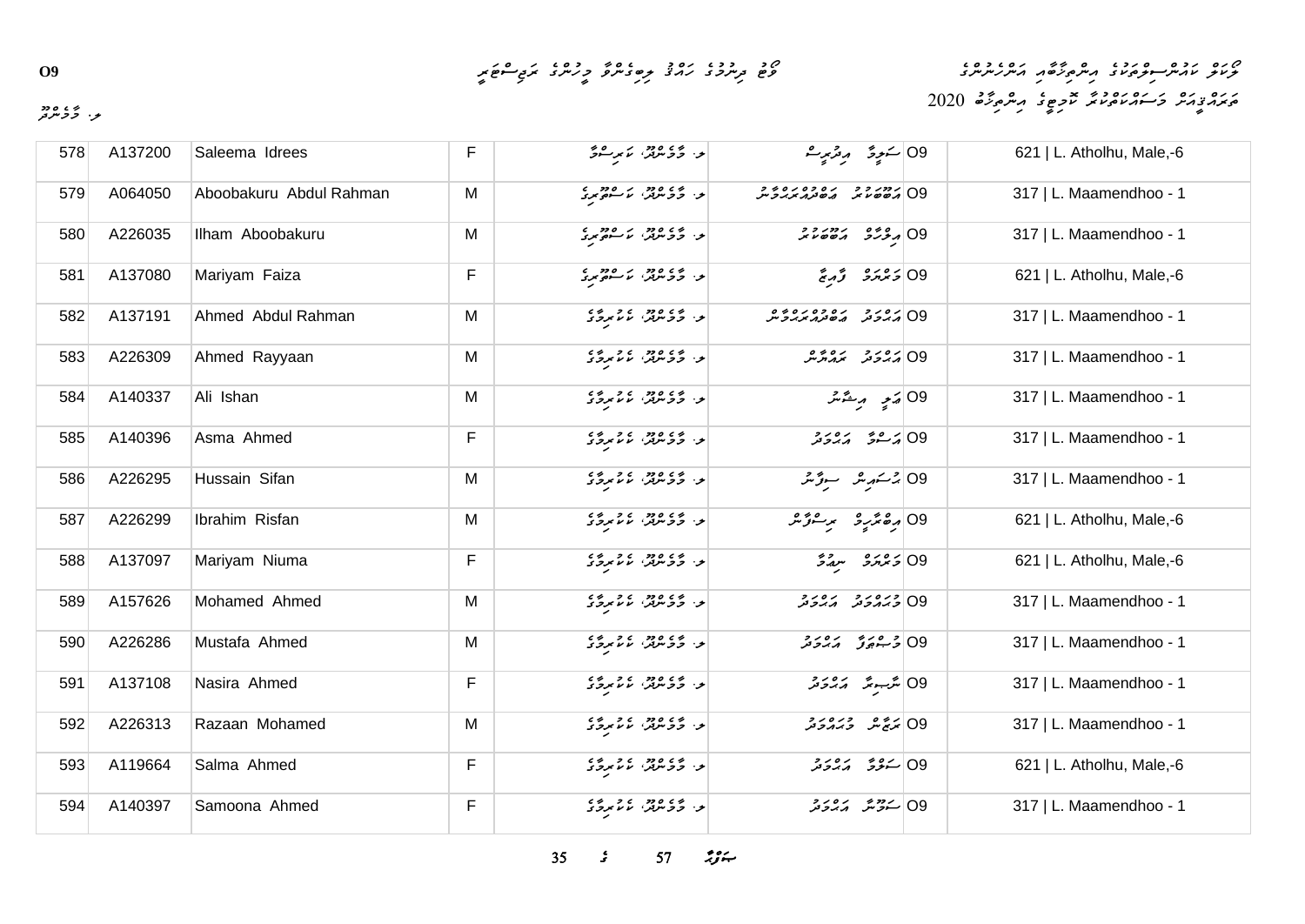*sCw7q7s5w7m< o<n9nOoAw7o< sCq;mAwBoEw7q<m; wBm;vB* م من المرة المرة المرة المرجع المرجع في المركبة 2020<br>مجم*د المريض المربوط المربع المرجع في المراجع المركبة* 

| 595 | A137072 | Ali Yoosuf            | M           | و گرگور وربروگ                                | 09 کھ پر چھر شرقو                          | 317   L. Maamendhoo - 1        |
|-----|---------|-----------------------|-------------|-----------------------------------------------|--------------------------------------------|--------------------------------|
| 596 | A137078 | Aminath Soodha        | F           | و. د وه و وربه د و                            | 09 أُمُّحِ مَنْهُمْ مُسْتَمَرٌ مُنْ        | 560   Hulhumale', Ehenihen - 8 |
| 597 | A137077 | Fathimath Suwaidha    | F           | و. د د ود د د د د د                           | 09 زَّەپرىق سىھَ مەمَد                     | 317   L. Maamendhoo - 1        |
| 598 | A225841 | Hussain Simaad        | M           | و. ۵۶۵ وو.<br>د. و و سربل، ماتور مورد         | 09 پرسے ہو سوگ تر                          | 560   Hulhumale', Ehenihen - 8 |
| 599 | A137076 | Naeema Mohamed        | F           | و گوسربر، نورپوژی                             | 09 ~ سَمِيعٌ = 2 دُمَرْدَ مَرْ             | 560   Hulhumale', Ehenihen - 8 |
| 600 | A137237 | Ali Hussain           | M           | و وه وه وروه و                                | 09 كەيپ - يەسىر شەر                        | 322   GA. Kolamaafushi - 2     |
| 601 | A231380 | Aminath Azmeena       | F           | و. د و ده و ده و د د                          | 09 أُمُّحِ سَمَّعَ مَنْ جِسَّر             | 266   M. Mulah - 2             |
| 602 | A137125 | Ali Naseer            | M           | و. د وه د وره و د                             | 09 كەي سىبولىم                             | 621   L. Atholhu, Male,-6      |
| 603 | A137398 | Ali Sujah             | M           | و. د ه دور و بره د د                          | 09 ھَ۔ جو سُمَعَ مُ                        | 317   L. Maamendhoo - 1        |
| 604 | A365110 | Fathmath Maniya       | F           | و. و و ده و ده و ده.<br>د و وسربر، مامربروو د | 09 زٌموِدَمْ دَّسِرَّ                      | 621   L. Atholhu, Male,-6      |
| 605 | A137111 | Hawwa Ali             | F           | و وه و د ده و ده.<br>د گرسهن متربرگوری        | 09 يَرْدُوَّ - مَ يَحْ                     | 317   L. Maamendhoo - 1        |
| 606 | A226981 | Hawwa Maiha           | F           | و. د وه د وروه و .                            | 09 كەم قىمىدىگە                            | 317   L. Maamendhoo - 1        |
| 607 | A226976 | Mariyam Shirhana Adam | $\mathsf F$ | و. د و و و د ه د و د                          | 09 كەشەر ئەسىر ئەسىر ئەسىر ئەسىر ئاسىر ئاس | 317   L. Maamendhoo - 1        |
| 608 | A137112 | Mohamed Najeeb        | M           | و. د وه د وروه و .                            | 09  32,35 كمبي صحيح                        | 317   L. Maamendhoo - 1        |
| 609 | A137063 | Ali Rasheed           | M           | ه ده ود ورد وده<br>د گروهرنس میرستردی         | 09 كەيپ - ئىرىشوش                          | 317   L. Maamendhoo - 1        |
| 610 | A137053 | Hassan Aboobakuru     | M           | و وه ور در دود .<br>د گرسرتر، باس سرتری       | $22222$ $-220$                             | 317   L. Maamendhoo - 1        |
| 611 | A137062 | Sanfa Hassan          | F           | د ده وده و در دوده<br>د و و سربر، پاسربرسربرد | 09  سىرىق برسىسى                           | 317   L. Maamendhoo - 1        |

**36** *s* **57** *z***<sub>***s***</sub>**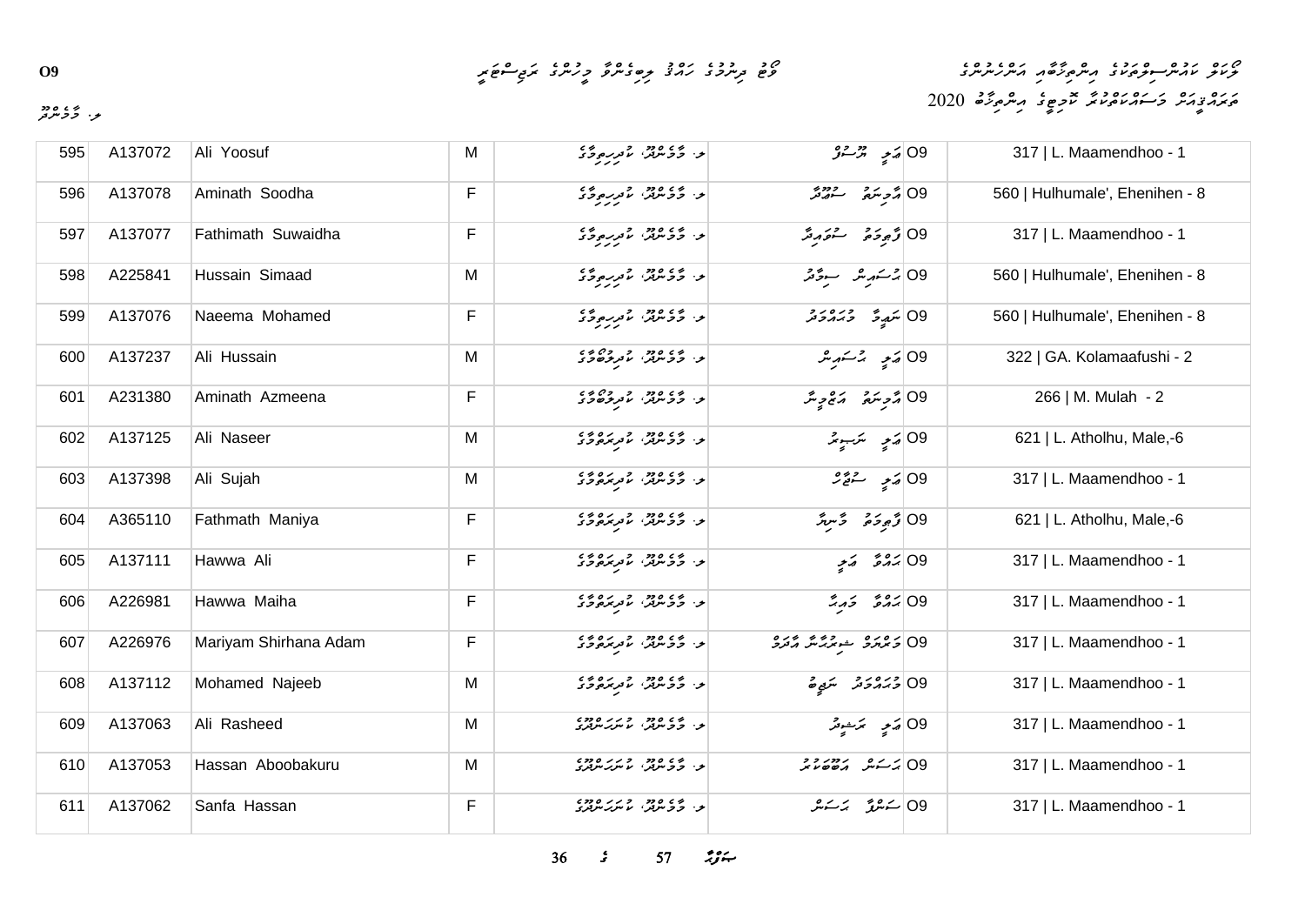*sCw7q7s5w7m< o<n9nOoAw7o< sCq;mAwBoEw7q<m; wBm;vB* م من المرة المرة المرة المرجع المرجع في المركبة 2020<br>مجم*د المريض المربوط المربع المرجع في المراجع المركبة* 

| 612 | A373303 | Aishath Hamna      | F           | و وه ده ده وه ده د<br>و ووسربر ناسرسرپرور | 09 \$رىشقى ئەۋىگر         | 317   L. Maamendhoo - 1   |
|-----|---------|--------------------|-------------|-------------------------------------------|---------------------------|---------------------------|
| 613 | A137040 | Hafeeza Moosa      | F           | و. وه وه وه ووه                           | 09 كىرىقى قۇمىگە          | 317   L. Maamendhoo - 1   |
| 614 | A137146 | Hussain Moosa      | M           | و. وه وه وه ووه و                         | 09 ير شهر مثر محرث        | 317   L. Maamendhoo - 1   |
| 615 | A137036 | Mohamed Shareef    | M           | د ده ود ده دده<br>د ووسهر، مسهر درد       | 09 كەترى كىرى ئىكەنبىر ئى | 318   L. Hithadhoo - 1    |
| 616 | A076304 | Aboobakuru Hussain | M           | والمحوضوض الأمر                           |                           | 317   L. Maamendhoo - 1   |
| 617 | A137457 | Mariyam Khaleela   | F           | والمحوضوض الأمر                           | 09 5 يۇپۇ ئىچۇ            | 317   L. Maamendhoo - 1   |
| 618 | A235579 | Mifzal Aboobakuru  | M           | ى ئەرەپى ئەر                              | 09 دۇشگۇ مەھەملىر         | 317   L. Maamendhoo - 1   |
| 619 | A235583 | Mirsaal Aboobakur  | M           | والمحوشون الأمر                           | 09 دېرگو ره ده د          | 317   L. Maamendhoo - 1   |
| 620 | A235577 | Misbah Aboobakuru  | M           | والمحوشون الأمر                           | 222222222000              | 317   L. Maamendhoo - 1   |
| 621 | A235586 | Raaniya Aboobakur  | F           | والمحوضوض الأمر                           | $2222$ $-200$             | 621   L. Atholhu, Male,-6 |
| 622 | A235589 | Raaviya Aboobakuru | $\mathsf F$ | والمحوضوض الأمر                           | $22222$ $209$             | 621   L. Atholhu, Male,-6 |
| 623 | A137056 | Ahmed Saleem       | M           | و. ووهين لايرده                           | 09   پروژنز    سکوی    90 | 317   L. Maamendhoo - 1   |
| 624 | A225768 | Farah Saleem       | F           | و گاه ده درده                             | 09 تۇتتە سىمبرۇ           | 621   L. Atholhu, Male,-6 |
| 625 | A137055 | Fathimath Firasha  | F           | و. ووهين لايردوه                          | 09 ژَّجِرَۃُ رِبَّنَۃُ    | 621   L. Atholhu, Male,-6 |
| 626 | A225777 | Firuzul Saleem     | F           | و گاه دو د د ده.<br>د گاه سربل مامرد و د  | 09 دِ پُرچ ئې سَکو دِ کا  | 317   L. Maamendhoo - 1   |
| 627 | A137059 | Ibrahim Saleem     | M           | و. ووهين لايرده                           | 09  مەھ ئۇر ئە سىمبور     | 317   L. Maamendhoo - 1   |
| 628 | A137054 | Sanfa Ibrahim      | F           | و. ووهين المعروف                          | 09 سَمَعَدٌ مِنْ مِرْدِدْ | 317   L. Maamendhoo - 1   |

*37 sC 57 nNw?mS*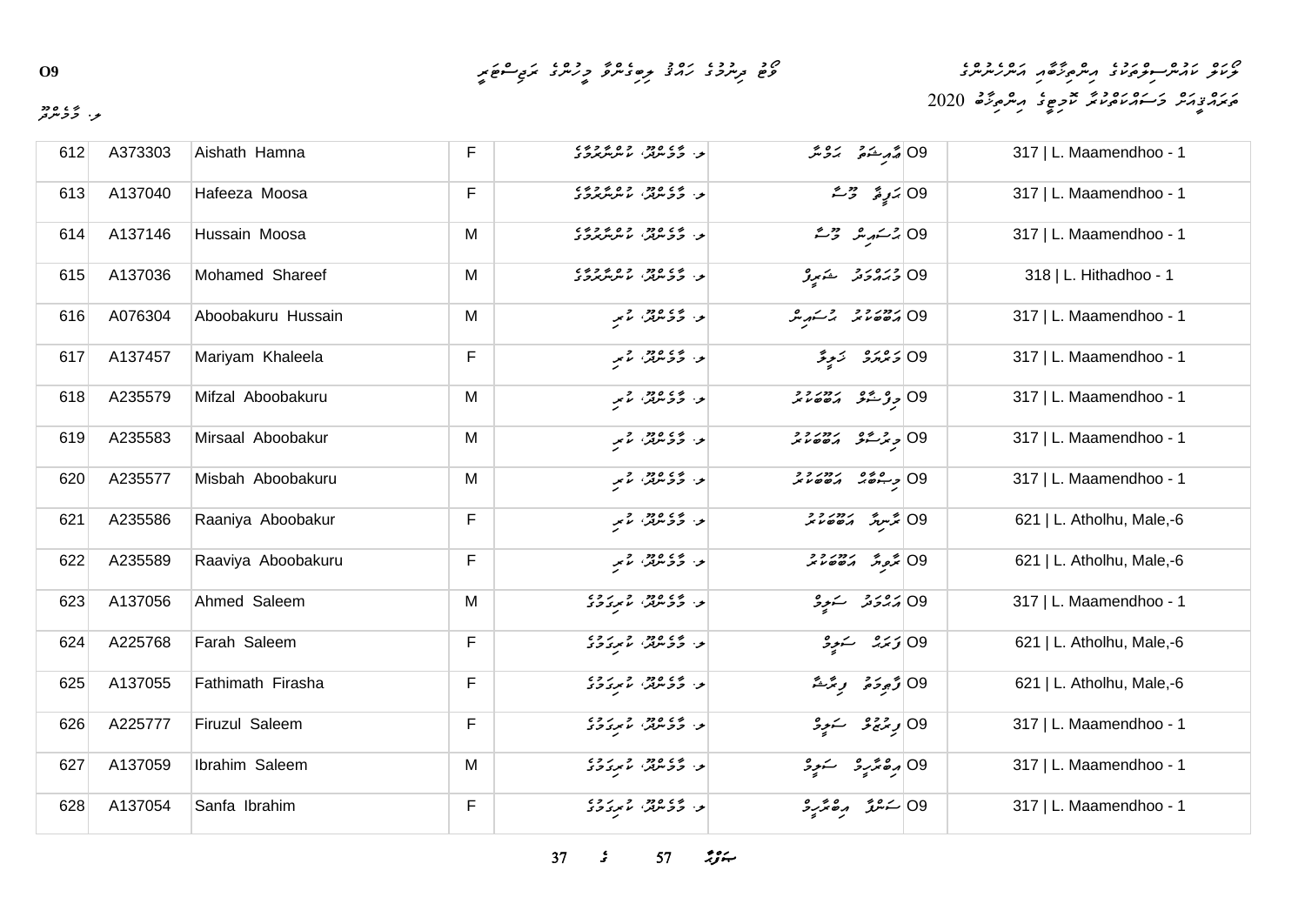*sCw7q7s5w7m< o<n9nOoAw7o< sCq;mAwBoEw7q<m; wBm;vB* م من المرة المرة المرة المرجع المرجع في المركبة 2020<br>مجم*د المريض المربوط المربع المرجع في المراجع المركبة* 

| 629 | A137323 | Aishath Areefa           | $\mathsf F$  | ا د. د د دون تا پرېد زه د              | 09 <i>مُگهِ شَهُوٌ م</i> ُگهِرَّدٌ | 317   L. Maamendhoo - 1          |
|-----|---------|--------------------------|--------------|----------------------------------------|------------------------------------|----------------------------------|
| 630 | A234997 | Aminath Siuza            | $\mathsf{F}$ | و کارود در در نورگ                     | 09 أُمُّحِ سَمَّعَ مِسْتَمَّمَّ    | 621   L. Atholhu, Male,-6        |
| 631 | A137325 | Haseena Yoosuf           | $\mathsf F$  | و ژومونز، نامرىدۇرۇ                    | 09 كەسپەنتىر تېزىشتۇ               | 317   L. Maamendhoo - 1          |
| 632 | A234998 | Hussain Humam            | M            | و. وه دوه الممر و کمرو گر              | 09 يُرْسَمَ بِهِ رَبَّحَرَّ وَ     | 317   L. Maamendhoo - 1          |
| 633 | A137324 | Khalid Idrees            | M            | و کارود در در کاروگر                   | 09 رَّحِة مِتْرَمِيْتْ             | 317   L. Maamendhoo - 1          |
| 634 | A137389 | Mariyam Siuza            | F            |                                        | 09 كەممەر ئەسىر ئىچ                | 317   L. Maamendhoo - 1          |
| 635 | A226262 | Fathmath Athoofa Ibrahim | $\mathsf F$  | و گەن ھەدە جىرىدى                      | 09 زٌمودَ وَ رُوژٌ و هُ تَرْبِهْ   | 317   L. Maamendhoo - 1          |
| 636 | A050027 | Ibrahim Ahmed Fulhu      | M            | ك محوض المميز محمد                     | 09 مەھەر بەر مەدەمدىن              | 568   Villimale' Ehenihen - 3    |
| 637 | A111300 | Abdul Hameed Ali         | M            | والمحصوص كمقامي                        | 09 كەھىرى تەرىپە تەرىپە            | 599   Fuvammulah Ehenihen-1      |
| 638 | A136842 | Aishath Salma            | $\mathsf F$  | و. وه وه وه وه و و.<br>و. ووسرس وسرونو | 09 مەم ئىشقى سىۋۇ                  | 621   L. Atholhu, Male,-6        |
| 639 | A225887 | Ali Shifaau              | M            | و. وه وه وه وه و و                     | 09 كەمچە سىبۇگە                    | 317   L. Maamendhoo - 1          |
| 640 | A137085 | Fareeda Ali              | $\mathsf{F}$ | و. ووسرس وسروبر                        | 09 تۇمپەتر كەمچ                    | 317   L. Maamendhoo - 1          |
| 641 | A225884 | Fathmath Shimla          | $\mathsf F$  | و. وه وه وه وه و و.<br>و. ووسرس وسرونو | 09 زًەپرىق سورىمۇ                  | 317   L. Maamendhoo - 1          |
| 642 | A137086 | Mohamed Yoosuf           | M            | و. وه وه وه وه و و                     | 09 <i>ۋېرو دو موسو</i>             | 317   L. Maamendhoo - 1          |
| 643 | A235138 | Aminath Suman            | F            | والمحرك وتكفي وتكفي                    | 09 أُمُّ حِبَّرَةٌ مُسْتَخَبَّرُ   | 317   L. Maamendhoo - 1          |
| 644 | A235140 | Mubeen Moosa             | M            | والمحوضرين لمحاشي                      | 09 ۇھ بىر بىلىشىشى بىل             | 744   Six Senses Laamu-1         |
| 645 | A137214 | Ahmed Asim               | M            | و. ووهيو. دونو                         | 09 كەندى قەسىد                     | 569   Kulhudhuffushi, Ehenihen-1 |

**38** *s* **57** *n***<sub>y</sub> <b>***n*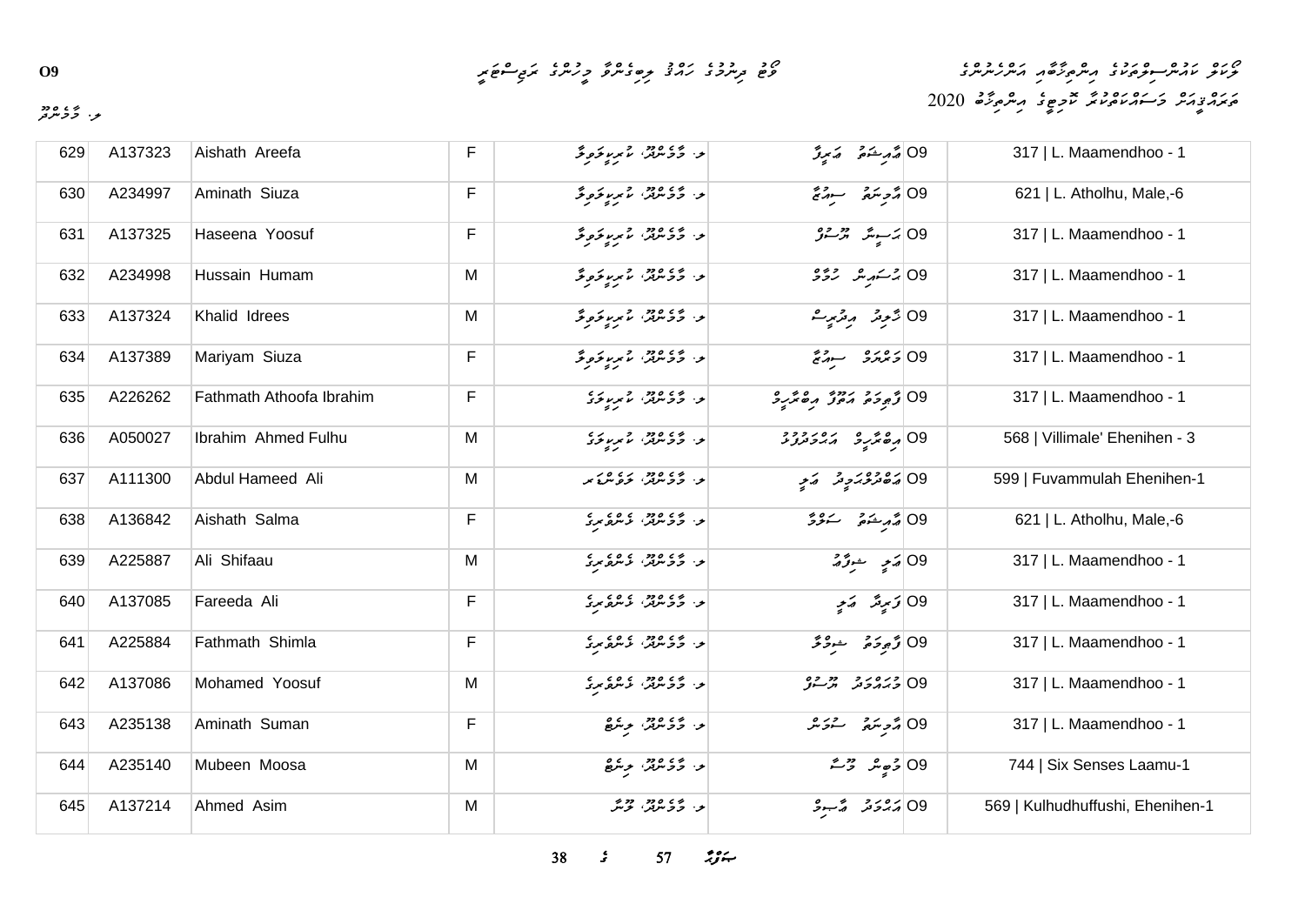*sCw7q7s5w7m< o<n9nOoAw7o< sCq;mAwBoEw7q<m; wBm;vB* م من المرة المرة المرة المرجع المرجع في المركبة 2020<br>مجم*د المريض المربوط المربع المرجع في المراجع المركبة* 

| 646 | A124010 | Aishath Nazima   | F | ى ئەرەپىي دەپر                                                     | 09 <i>مُگهِ شَهْءٍ مُ</i> گهِ مَحَّ       | 621   L. Atholhu, Male,-6  |
|-----|---------|------------------|---|--------------------------------------------------------------------|-------------------------------------------|----------------------------|
| 647 | A137224 | Fathimath Asima  | F | ى ئەرەپە دەپر                                                      | 09 ۇ <sub>ج</sub> وڭ قەسىرۇ               | 317   L. Maamendhoo - 1    |
| 648 | A096859 | Hussain Idrees   | M | و. دی ور دور                                                       | 09  جرشرشر پر مرتبریشر                    | 266   M. Mulah - 2         |
| 649 | A231144 | Mariyam Shina    | F | ى ئەرەپە بولۇ                                                      | 09 كەمجەيزى ھېدىگە                        | 621   L. Atholhu, Male,-6  |
| 650 | A137215 | Mohamed Asim     | M | و. ووهيو. دونو                                                     | $3 - 2 - 2 - 109$                         | 99   R. Dhuvaafaru - 1     |
| 651 | A137479 | Sadhuna Hussain  | F | و. دی ور دور                                                       | 09  سەقەتىر - جەسىمەتىر                   | 317   L. Maamendhoo - 1    |
| 652 | A074175 | Ahmed Lishaan    | M | و دی وجود و در در ورد و د<br>در در ورسربل، نوسهای سوترس            | 09  كەبۇ ئۇسىمىسى بەستىلىر                | 28   HDh. Hirimaradhoo - 1 |
| 653 | A124139 | Aishath Shiuna   | F | و دی وجود و در در ورد و د<br>در در ورسربل، نوسهای سوترس            | 09 مُ مِسْدَمُو سُبِمْ مُدَّ              | 621   L. Atholhu, Male,-6  |
| 654 | A074174 | Aminath Shiufa   | F | و د وه د ه د د د د و د د د و د و د و د ا                           | 09 مَّ حِبِّ مَعْدَمَ مَّ حَبَّدَةَ مِّ   | 621   L. Atholhu, Male,-6  |
| 655 | A120331 | Fathimath Ali    | F | و د ور ده د د ده د د ده د د د<br>و د ور سرټر، نوسهه کاستورنړۍ      | 09 ڙ <sub>يجو</sub> حرح <sub>صَ</sub> حِي | 317   L. Maamendhoo - 1    |
| 656 | A074173 | Hussain Ali      | M | و د وه ده د ده د ه پر و د و د<br>د د و د سرتر، نوسهه د سامبرس      | 09 ير شهر مه پر                           | 317   L. Maamendhoo - 1    |
| 657 | A120332 | Mariyam Siuza    | F | و. ۱۶۵ وو. د حسن ده د ده د د و د<br>نو. د گرسربل، نوسرهای سوتورنری | 09 كەنگەر ئەسىرگىمى يىل                   | 317   L. Maamendhoo - 1    |
| 658 | A120333 | Mohamed Siusan   | M | د ده وه د د د د د د د د د<br>د د ورس                               | 09 دېم ده د سره شور                       | 317   L. Maamendhoo - 1    |
| 659 | A137403 | Aminath Hasma    | F | و وه ووو ودي.<br>و گرس و هادوي                                     | 09 مٌ وِسَمَعٌ سَرَّحَدٌ                  | 317   L. Maamendhoo - 1    |
| 660 | A137481 | Mariyam Khaleela | F | و ده ود وده در<br>و ژوسهن وه دور                                   | 09 كەندىرى - زىرى                         | 317   L. Maamendhoo - 1    |
| 661 | A137269 | Siththi Fulhu    | F | و وه وو ووه و.<br>د ژوسهن وه دور                                   | 09 سورمورمی                               | 317   L. Maamendhoo - 1    |
| 662 | A137266 | Aishath Shiyama  | F | و. ۇەسپى ۋۇش                                                       | 09 مەرخىق ھوشۇ                            | 317   L. Maamendhoo - 1    |

**39** *s* **57** *z***<sub>***f***</sub>**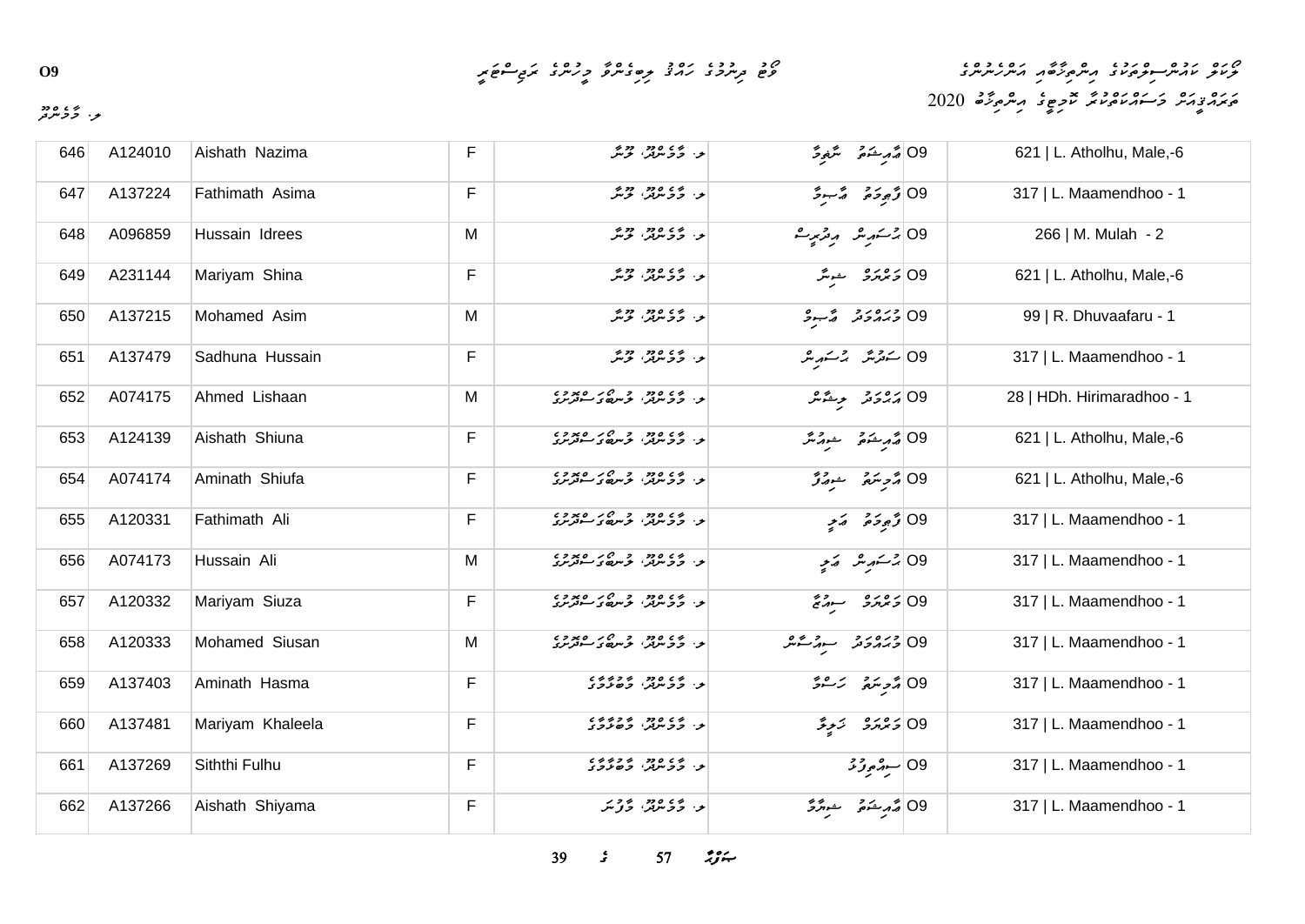*sCw7q7s5w7m< o<n9nOoAw7o< sCq;mAwBoEw7q<m; wBm;vB 2020*<br>*په ټومن د سوم پوره پورې پر سوم د سره پره و*لا

| 663 | A137446 | Ali Shareef          | M | و. ۇەمرىق، ۇۇبىر                                | 09] پَرمٍ – ڪَمِرِگر             | 317   L. Maamendhoo - 1        |
|-----|---------|----------------------|---|-------------------------------------------------|----------------------------------|--------------------------------|
| 664 | A230417 | Aminath Suma         | F | ى ۇەھەبىرى ئۇرتىر                               | 09 أَمَّ مِسَمَّدٍ مِسْتَمَّ     | 317   L. Maamendhoo - 1        |
| 665 | A230428 | Fathimath Saniyya    | F | ى ئۇدىرى ئۇرتىر                                 | 09 رَّجِوَة مَسْرِمْتَر          | 317   L. Maamendhoo - 1        |
| 666 | A230429 | Mariyam Samiyya      | F | و. ۇەمرىر، ۇۇش                                  | 09 كەممەر ئىمىدە ئىگە            | 621   L. Atholhu, Male,-6      |
| 667 | A137184 | Yoosuf Shifam        | M | ى ۋە ھەتر ۋۇش                                   | 09 تېزىقۇ شو <i>ۋ</i> ۇ          | 744   Six Senses Laamu-1       |
| 668 | A125979 | Aminath Gasim        | F | ى ئۇتەرەپ روي بەيگە                             | 09 أُمُّحِ مَنْهُمْ لِمُّ سِنْرٌ | 317   L. Maamendhoo - 1        |
| 669 | A105156 | Hussain Mausoom      | M | و گەھەم دەپمۇرەتى                               | 09 يُرْسَمَ بِهِ وَحَدِيبَةٍ وَ  | 317   L. Maamendhoo - 1        |
| 670 | A230430 | Aishath Ifasha       | F | ى گەن ھەركە                                     | 09 مٌ مِشَمَّ مِرَّسَّہُ         | 317   L. Maamendhoo - 1        |
| 671 | A372687 | Fathimath Inoosha    | F | و کام ووړ کړي و                                 | 09 رُّجِوحَة ويُتَرْجَّهُ        | 317   L. Maamendhoo - 1        |
| 672 | A137444 | Ibrahim Shareef      | M | و. گەن ھەدە كەن بە                              | 09 مەھەر بۇ ھەمرۇ                | 317   L. Maamendhoo - 1        |
| 673 | A137153 | Zulaikha Idrees      | F | و. گې ده د ده و                                 | 09  ج ئۇرىش مەرتىپ شە            | 317   L. Maamendhoo - 1        |
| 674 | A235404 | Aboobakuru Yaamin    | M | و. ووسرين وبرسمور                               | 09 كەھۋىر بۇ ئەگە بۇ ئە          | 621   L. Atholhu, Male,-6      |
| 675 | A235405 | Hussain Juman        | M | و. ووصيل ومرسمور                                | 09  ترسىرىقى قى ئەنگە            | 560   Hulhumale', Ehenihen - 8 |
| 676 | A121509 | Ibrahim Sameer       | M | و گرگوری کریریور                                | 09 رەمگرىر ئىسكىچە               | 317   L. Maamendhoo - 1        |
| 677 | A235403 | Yoosuf Jazlan        | M | والمحوسين كالمرهور                              | 09 تېزىنىق ئ <i>ۆتۈش</i>         | 317   L. Maamendhoo - 1        |
| 678 | A137441 | <b>Abdul Muhusin</b> | M | ه په دوه کرد په ده په<br>نو کوچې کرد کوچر سوري  | 09 كەھىر بۇ بەر بىر              | 453   Maafushi Jail - 2        |
| 679 | A137360 | Ahmed Mufeed         | M | ه په دور کرکړه وه په<br>نور کرکړ سرگر کو مرسورۍ | 09 كەشكە ئەھمى ئىستىكى ئىستا     | 317   L. Maamendhoo - 1        |

*40 sC 57 nNw?mS*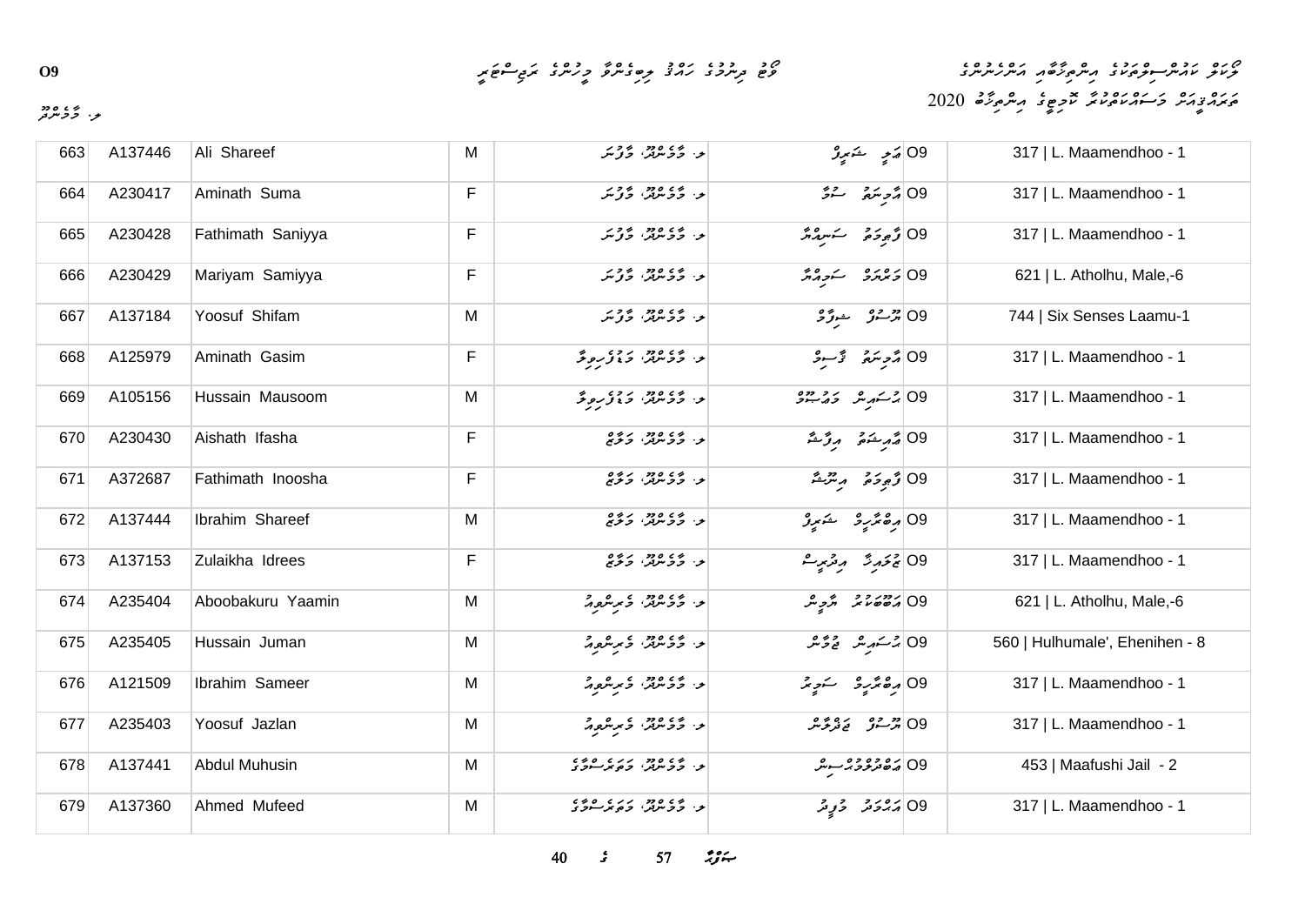*sCw7q7s5w7m< o<n9nOoAw7o< sCq;mAwBoEw7q<m; wBm;vB* م من المرة المرة المرة المرجع المرجع في المركبة 2020<br>مجم*د المريض المربوط المربع المرجع في المراجع المركبة* 

| 680 | A234018 | Aminath Saeedha   | F           | و وه ود در د وه د<br>و ووسربر وه پرسور                | 09 مٌ جِسَمٌ سَمَدٍ مُّرَ                          | 317   L. Maamendhoo - 1                            |
|-----|---------|-------------------|-------------|-------------------------------------------------------|----------------------------------------------------|----------------------------------------------------|
| 681 | A234017 | Fathimath Saeedha | F           | و و و و در د ده و و د<br>و گرگتری کرم پرستری          | 09 رَّجِوحَة مُسَ سَرِ مَّرْ                       | 317   L. Maamendhoo - 1                            |
| 682 | A137308 | Habeeba Yoosuf    | F           | و وه وه در ده وه و<br>و ووسربر وه پرسوی               | 09 كَمْھِرَّةْ مَرْسْرْدْ                          | 317   L. Maamendhoo - 1                            |
| 683 | A137443 | Ibrahim Muhusin   | M           | د ده دود در ده ده ده د<br>د و و سربر، و د پرسور       | 09 مەھەر بۇ ئەسبىر                                 | 317   L. Maamendhoo - 1                            |
| 684 | A137442 | Mariyam Saeeda    | F           | د ده وود در د ده ده<br>د ژونترنتر، ژوندستوی           | 09 كەنگەر ئىكرونگە                                 | 317   L. Maamendhoo - 1                            |
| 685 | A234013 | Mohamed Muhusin   | M           | و ده وود در در ده و د د<br>و د و و مرتز، و و بر سور د | 09 دېم دې د د کار د کار                            | 621   L. Atholhu, Male,-6                          |
| 686 | A230324 | Aishath Mahoosha  | F           | و. وگوهين وي                                          | 09 مُ مِسْمَعْ وَكِنْشُرَ                          | 621   L. Atholhu, Male,-6                          |
| 687 | A230316 | Fathmath Samoos   | F           | و. وگوهين وي                                          | 09 ۇ <sub>جو</sub> رۇ سەزمىقە                      | 621   L. Atholhu, Male,-6                          |
| 688 | A137221 | Hawwa Saleema     | F           | و. وگوشور وړ                                          | 09 كەندۇ سەمبەر                                    | 621   L. Atholhu, Male,-6                          |
| 689 | A230307 | Mariyam Sana      | F           | و. وگوشور وړ                                          | 09 كەندىرى ئۇيىگە                                  | 621   L. Atholhu, Male,-6                          |
| 690 | A065830 | Moosa Waheed      | M           | و. ۇوسرلار، ور                                        | 09 قۇيىقر قەببەتتە                                 | 621   L. Atholhu, Male,-6                          |
| 691 | A232502 | Ali Amir          | M           | ى دىمۇشۇر بەشقى                                       | 09 ھَءِ - ھُءِ جُمْ                                | 317   L. Maamendhoo - 1                            |
| 692 | A123897 | Mohamed Naufal    | M           | و. د د سربر، د سره                                    | 09 <i>ۋېزو تو</i> تر تر ترکو                       | 413   The Westin Maldives Miriandhoo<br>Resort - 1 |
| 693 | A026828 | Moosa Idrees      | M           | د. ڈکرمرفر، دِمَّرْمَ                                 | 09 ترقئے پر مرتبہ ہے۔                              | 317   L. Maamendhoo - 1                            |
| 694 | A235368 | Aishath Hanima    | $\mathsf F$ | ى دىمۇشۇ، بەقتر                                       | 09 مَگْرِسْتَمْ گُرِّسِدًّ                         | 317   L. Maamendhoo - 1                            |
| 695 | A102531 | Ali Mueez         | M           | ى دىمۇشۇ، بەقت                                        | $\mathcal{E}_{\mathbf{z}}$ کي گرينځ $\mathcal{O}9$ | 317   L. Maamendhoo - 1                            |
| 696 | A235377 | Aminath Hushama   | F           | ى دىمەت دۇش                                           | 09 مَّحِسَمَ حَسَّوَّ                              | 317   L. Maamendhoo - 1                            |

*41 sC 57 nNw?mS*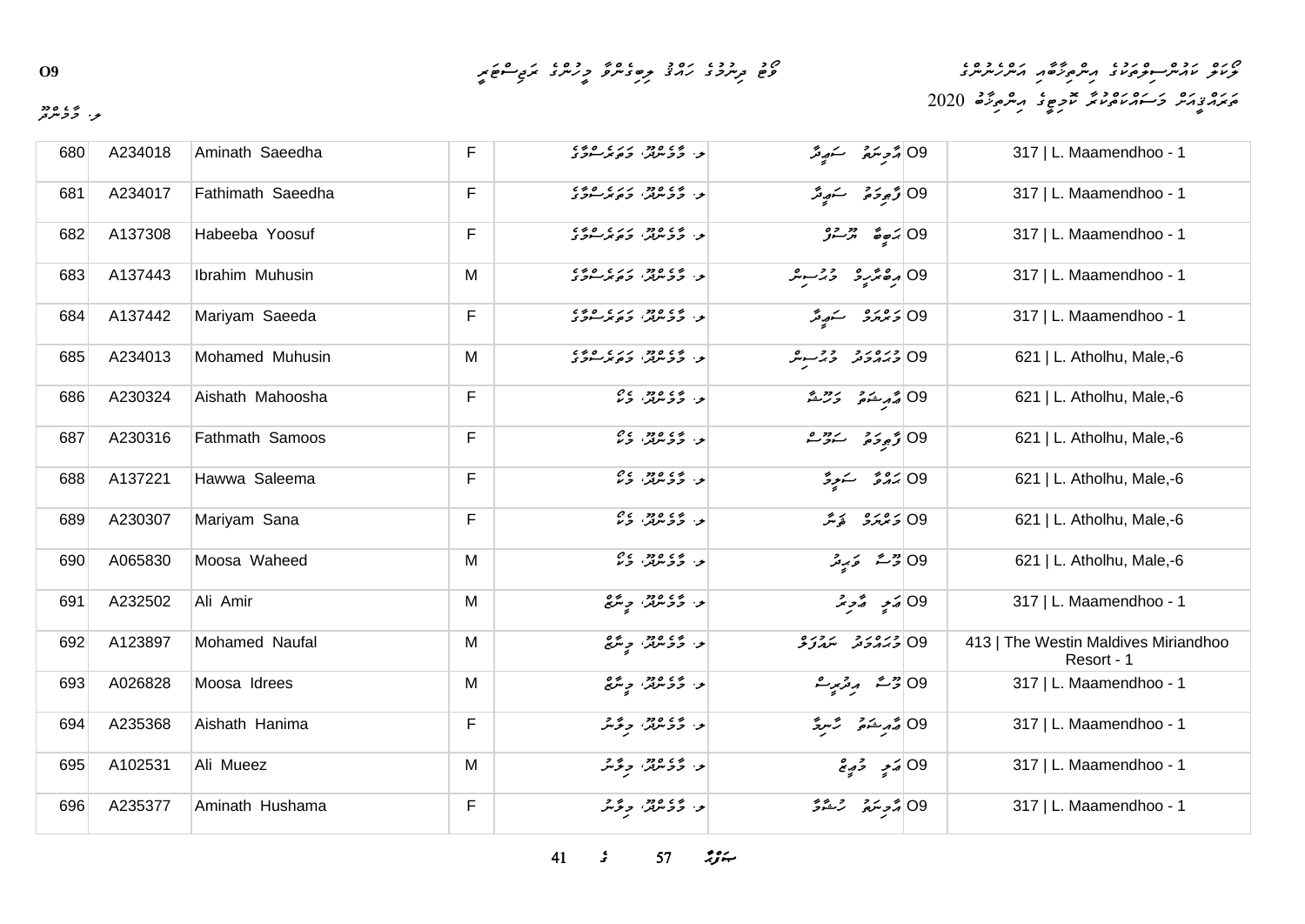*sCw7q7s5w7m< o<n9nOoAw7o< sCq;mAwBoEw7q<m; wBm;vB 2020*<br>*په پوهر وسوډيرونو لومو د موجو د مرمونه* 2020

| 697 | A235375 | Fathimath Hasma    | F           | و ڈڈیروژ ڊگر            | 09 ۇ <sub>م</sub> وخۇ ئەشۇ                                                                                     | 317   L. Maamendhoo - 1       |
|-----|---------|--------------------|-------------|-------------------------|----------------------------------------------------------------------------------------------------------------|-------------------------------|
| 698 | A137385 | Hawwa Huzuma       | F           | و گەنگەن جۇنگ           | $52.$ $52.09$                                                                                                  | 621   L. Atholhu, Male,-6     |
| 699 | A235381 | Huzama Mueez       | $\mathsf F$ | ى دىمۇشۇ، بەقەر         | $2.5$ $3.2$ $09$                                                                                               | 317   L. Maamendhoo - 1       |
| 700 | A137342 | Khadeeja Mohamed   | $\mathsf F$ | و گەنگەنگە جۇنگە        | 09 كَتْمِيعٌ - وْبَرْهْرْوَمْرْ                                                                                | 317   L. Maamendhoo - 1       |
| 701 | A140380 | Mariyam Hathma     | F           | و گەنگەن جۇنگ           | 09 كەممەر ئەرگە                                                                                                | 317   L. Maamendhoo - 1       |
| 702 | A055030 | Abdulla Gadir      | M           | و محومون وسط معدا علم   | 09 كەھىراللە گەم <i>بە</i> گە                                                                                  | 317   L. Maamendhoo - 1       |
| 703 | A235621 | Fathimath Amanee   | F           | و ووسه وسعة المعامل     | 09 زَّجِرْۃَ مَدَّسٍ                                                                                           | 317   L. Maamendhoo - 1       |
| 704 | A137455 | Jameela Gasim      | F           | و. ووسري وسره مده د عد  | 09] قے جو بحر گا گا کے باری کے ان کے ان کے ان کے ان کے ان کے ان کے ان کے ان کے ان کے ان کے ان کے ان کا ان کے ا | 317   L. Maamendhoo - 1       |
| 705 | A235620 | Mohamed Saif       | M           | و. ووسطى وسعة سمدار علي | 09 دېم دېمر تر ت                                                                                               | 317   L. Maamendhoo - 1       |
| 706 | A137474 | Adam Aneem         | M           | و. د و وره د و و و و و  | 09 م <i>مَّترة مَ</i> سِعْ                                                                                     | 316   L. Fonadhoo - 3         |
| 707 | A143885 | Ahmed Rayn Abdulla | M           | و. د و وره د و و و و و  | 09 <i>مَدْدَدَ مَّد مِّه مَّ</i> صَمَّدَاللَّه                                                                 | 621   L. Atholhu, Male,-6     |
| 708 | A137252 | Ali Ameen          | M           | و وه دور و دوه          | 09 کمبر کمبریمر                                                                                                | 317   L. Maamendhoo - 1       |
| 709 | A231676 | Hussain Ameem      | M           | و. د وه ده و د ده و     | 09 يُرْسَمبِ مَنْ مَرْحِدً                                                                                     | 317   L. Maamendhoo - 1       |
| 710 | A137251 | Idrees Hussain     | M           | و. ووسربو. وبر دوء      | 09 موقدموے کے محمد میں                                                                                         | 317   L. Maamendhoo - 1       |
| 711 | A124900 | Mariyam Ameena     | F           | و گوشهر و مرسور         | 09  5 يرېزى    7.4 يىل                                                                                         | 621   L. Atholhu, Male,-6     |
| 712 | A226226 | Aishath Inaya      | F           | و. ووسربر، وسروء        | 09 مەم شىقى مەمتىگە                                                                                            | 568   Villimale' Ehenihen - 3 |
| 713 | A226221 | Aminath Rooza      | F           | י המספר דב המ           | 09 مٌح <i>مٍ سَمَعٌ مَمْ تَعْ</i>                                                                              | 568   Villimale' Ehenihen - 3 |

*42 sC 57 nNw?mS*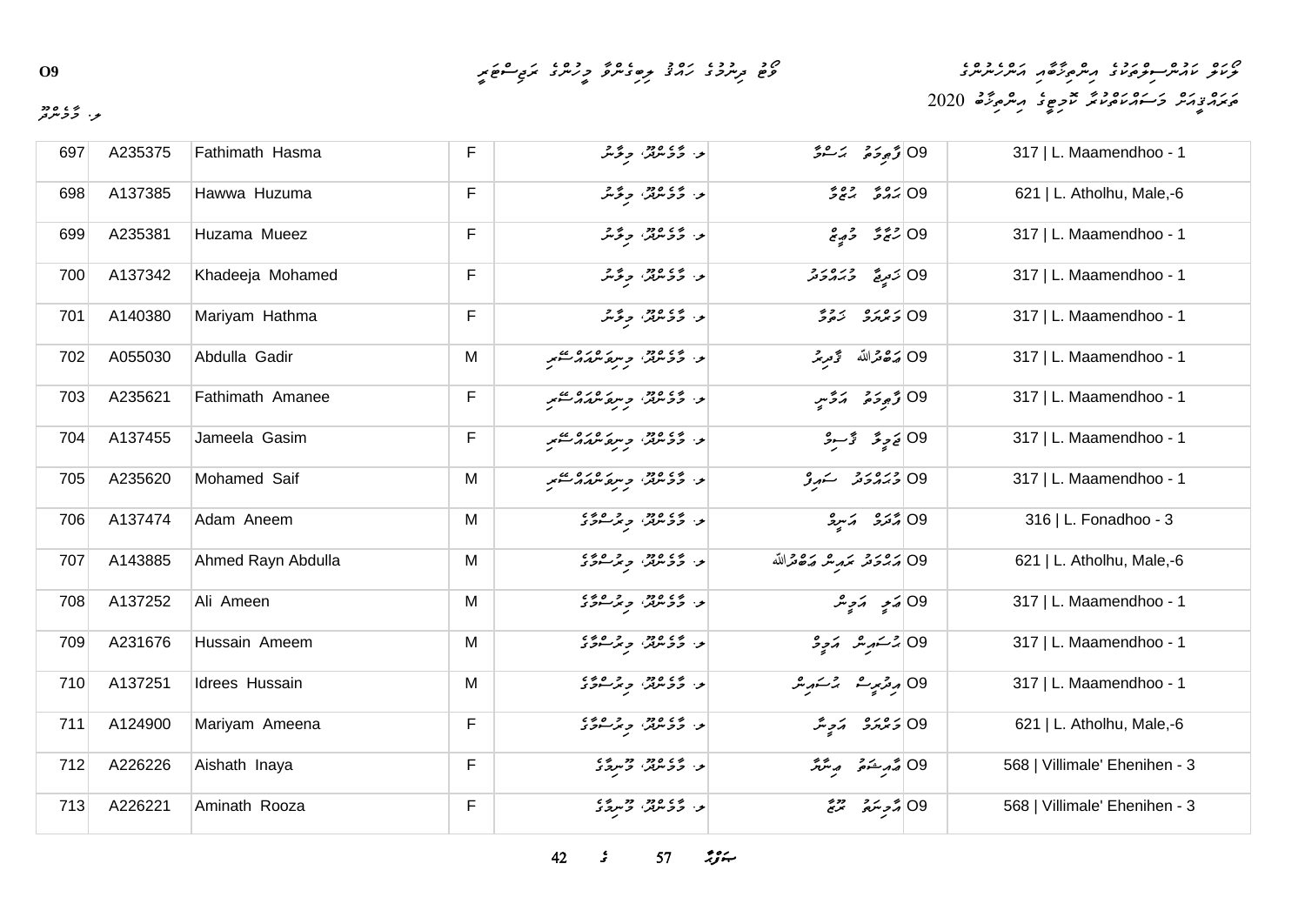*sCw7q7s5w7m< o<n9nOoAw7o< sCq;mAwBoEw7q<m; wBm;vB 2020*<br>*په پوهر وسوډيرونو لومو د موجو د مرمونه* 2020

| 714 | A137093 | Fathmath Lubna     | F           | و. ۇدىروز، دىردۇ                       | 09 وَّبِوحَمْ فَرَضْتُر                        | 317   L. Maamendhoo - 1                  |
|-----|---------|--------------------|-------------|----------------------------------------|------------------------------------------------|------------------------------------------|
| 715 | A226150 | Idrees Ahmed       | м           | י המספר דב היה<br>תי ההייתה היינה ב    | 09 مەقرىپەت كەبرى قىر                          | 317   L. Maamendhoo - 1                  |
| 716 | A226227 | Mariyam Wishah     | F           | و. وگاه دو به در د                     | 09 كەيمىر ئەستەر                               | 568   Villimale' Ehenihen - 3            |
| 717 | A137411 | Adam Siraj         | M           | و. ووجود دوم و                         | 09 أَدْ مَرْدُ سِعْرَ فِي                      | 426   Anantara Resort and Spa Maldives - |
| 718 | A137410 | Ahmed Mauroof      | M           | و. ووسربر، وسربر و                     | 09 كەمەدە بەدە دەپلىر                          | 317   L. Maamendhoo - 1                  |
| 719 | A232445 | Aishath Raziyya    | $\mathsf F$ | و. ووسربر، وسروره                      | 09 <i>مُّ مِ</i> شَوَّةٌ مَمَن <i>وهُ مُ</i> ّ | 317   L. Maamendhoo - 1                  |
| 720 | A137272 | Ali Mohamed        | M           | و. ووسربر، وسروره                      | 09 كەيپ ئەيمەد قىر                             | 317   L. Maamendhoo - 1                  |
| 721 | A137487 | Aminath Waheeda    | $\mathsf F$ | و و و دور و دور و<br>و گرسربر، ژنتربرم | 09 مٌ مِسَمَّدٍ وَرِيَّدَ                      | 317   L. Maamendhoo - 1                  |
| 722 | A232446 | Hassan Zareer      | M           | و. ووسربر، وسربر و                     | 09 كەسكەنلەر ئىم يېڭە                          | 317   L. Maamendhoo - 1                  |
| 723 | A232448 | Hawwa Ramziyya     | F           | و. ووسربر، وسروره                      | 09 كەش ئىر ئومۇر                               | 317   L. Maamendhoo - 1                  |
| 724 | A232461 | Hussain Riuman     | M           | و. گاه دو دوه در ه                     | 09 يُرْسَمْ بِهِ مِهْدَةٌ مَّرْ                | 317   L. Maamendhoo - 1                  |
| 725 | A232441 | Khadheeja Zahiyya  | F           | و و و دو دور ه<br>و گرسربر، ژنتربرم    | 09 كَتْمِيعٌ مَجْرَمْهُمْ                      | 317   L. Maamendhoo - 1                  |
| 726 | A137409 | Mariyam Fathuhiyya | $\mathsf F$ | و. ووجود دوم و                         | 09 كومرير وموروبر                              | 317   L. Maamendhoo - 1                  |
| 727 | A134990 | Mohamed Rauf       | M           | و. ووسربر، وسربر و                     | 09 ديروبرو بردوه                               | 317   L. Maamendhoo - 1                  |
| 728 | A137429 | Aishath Nazma      | $\mathsf F$ | و. ئۇ ئەرەدە ئەس ئەرەب                 | 09 مَّ مِشَمَّ سَيْءَ ٱ                        | 560   Hulhumale', Ehenihen - 8           |
| 729 | A137333 | Ali Easa           | M           | والمحمومين والرمزى والمرامل            | 09 کیم پیگ                                     | 317   L. Maamendhoo - 1                  |
| 730 | A137332 | Ameena Ali         | F           | و. ئۇ ئەرەدە ئەس ئەرەب كەش             | 09 کړې شه کړې                                  | 317   L. Maamendhoo - 1                  |

*43 sC 57 nNw?mS*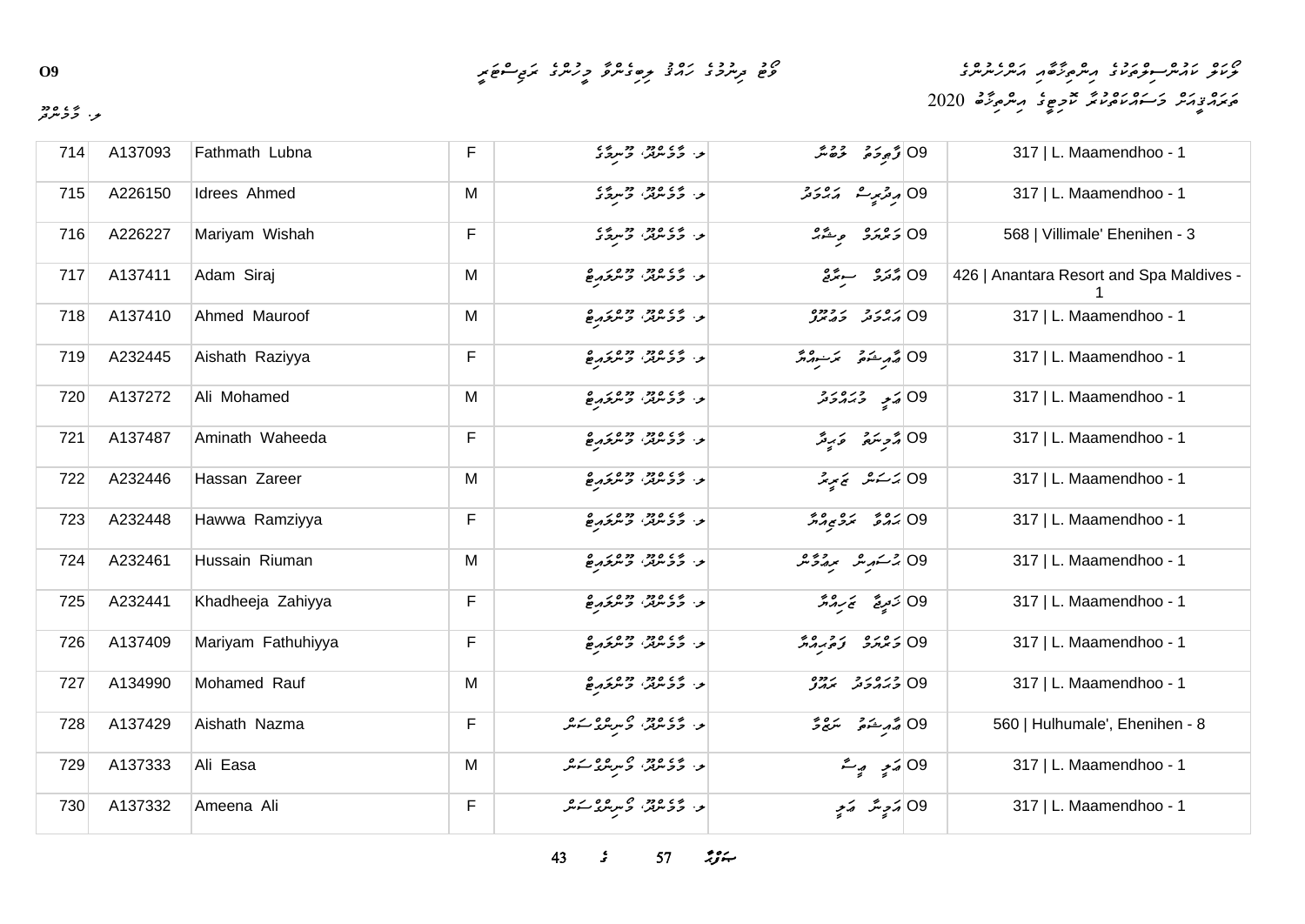*sCw7q7s5w7m< o<n9nOoAw7o< sCq;mAwBoEw7q<m; wBm;vB* م من المرة المرة المرة المرجع المرجع في المركبة 2020<br>مجم*د المريض المربوط المربع المرجع في المراجع المركبة* 

| 731 | A235013 | Aminath Nuzuma        | F            | ى ئۇي قەرەپ كەس كەنگە               | 09 أُمُّ مِنْهُمْ مُسْتَمَرَّةً           | 317   L. Maamendhoo - 1        |
|-----|---------|-----------------------|--------------|-------------------------------------|-------------------------------------------|--------------------------------|
| 732 | A152432 | Fathmath Nazima       | F            | والمحمومين والرمزى والمرامل         | 09 <i>وَّجوح</i> مْ سَمْع <sub>ُ</sub> عَ | 133   Lh. Hinnavaru - 3        |
| 733 | A235012 | Hussain Nafiz         | M            | و ووسرس وسرسی کنگر                  | 09  ترسىمبرىشە سىر ئىگە                   | 560   Hulhumale', Ehenihen - 8 |
| 734 | A137372 | Abdul Latheef Ibrahim | M            | و. گاه دود ورده د                   | 09 كەھىر كەم ئۇ مەھەر بىر                 | 317   L. Maamendhoo - 1        |
| 735 | A137394 | Ahmed Latheef         | M            | و وه ورده ورده.<br>و گرسهن و پرو وی | 09 كەشكەتىر كەلگەنى                       | 744   Six Senses Laamu-1       |
| 736 | A137319 | Aminath Hussain       | $\mathsf F$  | والمحمد ومردون                      | 09 مٌ حِسَمَةٌ حَسَبَ مِنْ                | 317   L. Maamendhoo - 1        |
| 737 | A137318 | Ibrahim Latheef       | M            | و وه ورده ورده.<br>و گرسهن و پرو وی | 09 مەھمىر ئىم ئىمبور                      | 317   L. Maamendhoo - 1        |
| 738 | A229563 | Ahmed Latheef         | M            | و. گاگاه در در د                    | 09   پر برجانی کو تحرید تحرید از ا        | 621   L. Atholhu, Male,-6      |
| 739 | A137041 | Fathimath Hassan      | $\mathsf F$  | و. ووسين ومرس                       | 09 زٌموِچَهُ بَرَسَهْر                    | 317   L. Maamendhoo - 1        |
| 740 | A137405 | Mariyam Latheefa      | $\mathsf{F}$ | و. گاگاه در در د                    | 09 كەندىر ئىمبۇ ئى                        | 317   L. Maamendhoo - 1        |
| 741 | A140320 | Mohamed Latheef       | M            | و. ووهين وبرس                       | 09  وبرورور التحجوري                      | 309   L. Gan - 2               |
| 742 | A368826 | Rahma Yoosuf          | F            | و. ځوسور و پرس                      | 09 يَرْرُدُّ بِرْ-يْرُ                    | 317   L. Maamendhoo - 1        |
| 743 | A235118 | Rajvan Latheef        | M            | و. ووسرير، ومرس                     | 09 <i>برة وَ مَّد بَوْ وَ وَ</i>          | 317   L. Maamendhoo - 1        |
| 744 | A121396 | Yoosuf Gasim          | M            | و. ووسري و پرسر                     | 09 ترقىق ئۇسۇ                             | 317   L. Maamendhoo - 1        |
| 745 | A232539 | Ahmed Kaamil          | M            | ى ئۇقسۇن سەرى سەھلى                 | 09 كەندى ئەربى                            | 621   L. Atholhu, Male,-6      |
| 746 | A137286 | Aishath Nashath       | F            | أور ووجهين التربري سموتى            | 09 كەمرىشكى سىرىشگى                       | 266   M. Mulah - 2             |
| 747 | A232541 | Aminath Simy          | F            | و. 35 مريز، سرچي سوءِ گ             | 09 مٌ حِسَمٌ مِ سِيحِ                     | 317   L. Maamendhoo - 1        |

*44 sC 57 nNw?mS*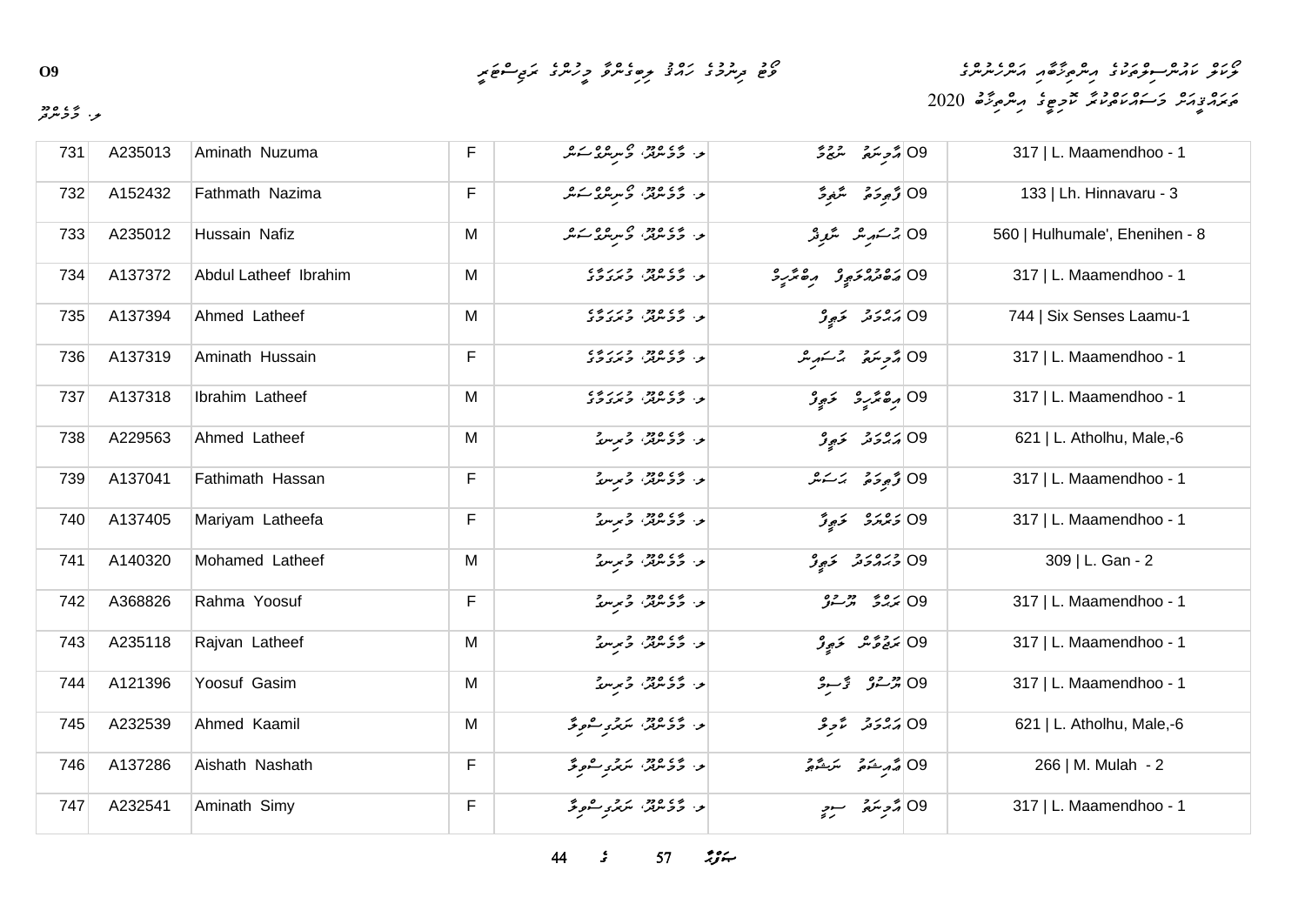*sCw7q7s5w7m< o<n9nOoAw7o< sCq;mAwBoEw7q<m; wBm;vB 2020<sup>, م</sup>وجدة المصرورة المجموعة المستورجة والم*جموعة والمجموعة والمجموعة والمجموعة والمجموعة والمجموعة والمجموعة

| 748 | A137285 | Fathimath Sadna          | F            | أورا وكالحامض الكريمي والمحافي | 09 زٌموِچَهُ سَنَقَرْتَرُ                    | 266   M. Mulah - 2         |
|-----|---------|--------------------------|--------------|--------------------------------|----------------------------------------------|----------------------------|
| 749 | A232540 | Hawwa Simna              | F            | و. ۇۋىرتى، ئىرىرى سوۋ          | 09 ئەرمۇ سومىگە                              | 317   L. Maamendhoo - 1    |
| 750 | A137284 | Hussain Ahmed            | M            | و. ۇۋىرتى، ئىرىرى سورگ         | 09 يُرَ سَمبِ مَدْ يَرْدَ مَدْ               | 317   L. Maamendhoo - 1    |
| 751 | A137326 | Ibrahim Shamil           | M            | و. ۇۋىرتى، ئىرىرى سورگ         | 09 مەھمگىر ئىس ئىقتى                         | 317   L. Maamendhoo - 1    |
| 752 | A137303 | Latheefa Idrees          | $\mathsf F$  | و. ۇۋىرتى، ئىرىرى سورۇ         | 09 كۇموگە بەرتىرىشە                          | 317   L. Maamendhoo - 1    |
| 753 | A137287 | Shehenaaz Hussain        | $\mathsf F$  | ى ئۇي ھەر بەر ئەھرىگە          | 09 يۇرتىرچ بر شەربىر                         | 621   L. Atholhu, Male,-6  |
| 754 | A072781 | Adam Haleem              | M            | و. ۇۋىلاش سرۋە ئ               | 09  جُ تَدَمَّى = يَرْمُحُ                   | 317   L. Maamendhoo - 1    |
| 755 | A136844 | Fathimath Fazna          | $\mathsf F$  | و. د د سرگر، سرگرمرگر          | 09 زَّەپە ئەستى ئۇي ئىر                      | 317   L. Maamendhoo - 1    |
| 756 | A325963 | Fathimath Maasha Mohamed | $\mathsf F$  | و. ووسربر، سرو مرو             | 09 زَّەپ ئەھ ئەھ ئەرەپ ئە                    | 317   L. Maamendhoo - 1    |
| 757 | A225826 | Mohamed Yoosuf           | M            | و. د د سر برگرو                | 09 <i>ۋېرو دو</i> مرگ                        | 317   L. Maamendhoo - 1    |
| 758 | A137349 | Ahmed Niyaz              | M            | و. ووسرير، سروشكره             | 09 كەشكەقىر سىرتىقى                          | 317   L. Maamendhoo - 1    |
| 759 | A235476 | Aishath Raaima           | F            | و. 3000 سرگرشک                 | 09 مُ مِشَمَّ مُحْمَدِ مُحَ                  | 317   L. Maamendhoo - 1    |
| 760 | A235475 | Fathimath Zoona          | $\mathsf F$  | و. ووهير سروري                 | 09 <i>وڻوخو چينگ</i>                         | 317   L. Maamendhoo - 1    |
| 761 | A137348 | Mariyam Hussain          | $\mathsf{F}$ | و. ووسرير، سروشكره             | 09 كى تەركى بەسكەر ش                         | 317   L. Maamendhoo - 1    |
| 762 | A137347 | Mohamed Nasheed          | M            | و. ووسرير، سروشكره             | 09 <i>\$ ئەۋى قى</i> سَرَىش <sub>و</sub> نتى | 317   L. Maamendhoo - 1    |
| 763 | A314374 | Zulaikha Abdul Muhusin   | F            | و. ووسين سرمشه                 | 09 ىز ئەر ئەھەر ئەرەبىر                      | 317   L. Maamendhoo - 1    |
| 764 | A136821 | Ahmed Fiyaz              | M            | و. ووسيق سمه ش                 | 09 كەبرى قىر بورگەشە                         | 410   Vakkaru Maldives - 1 |

*45 sC 57 nNw?mS*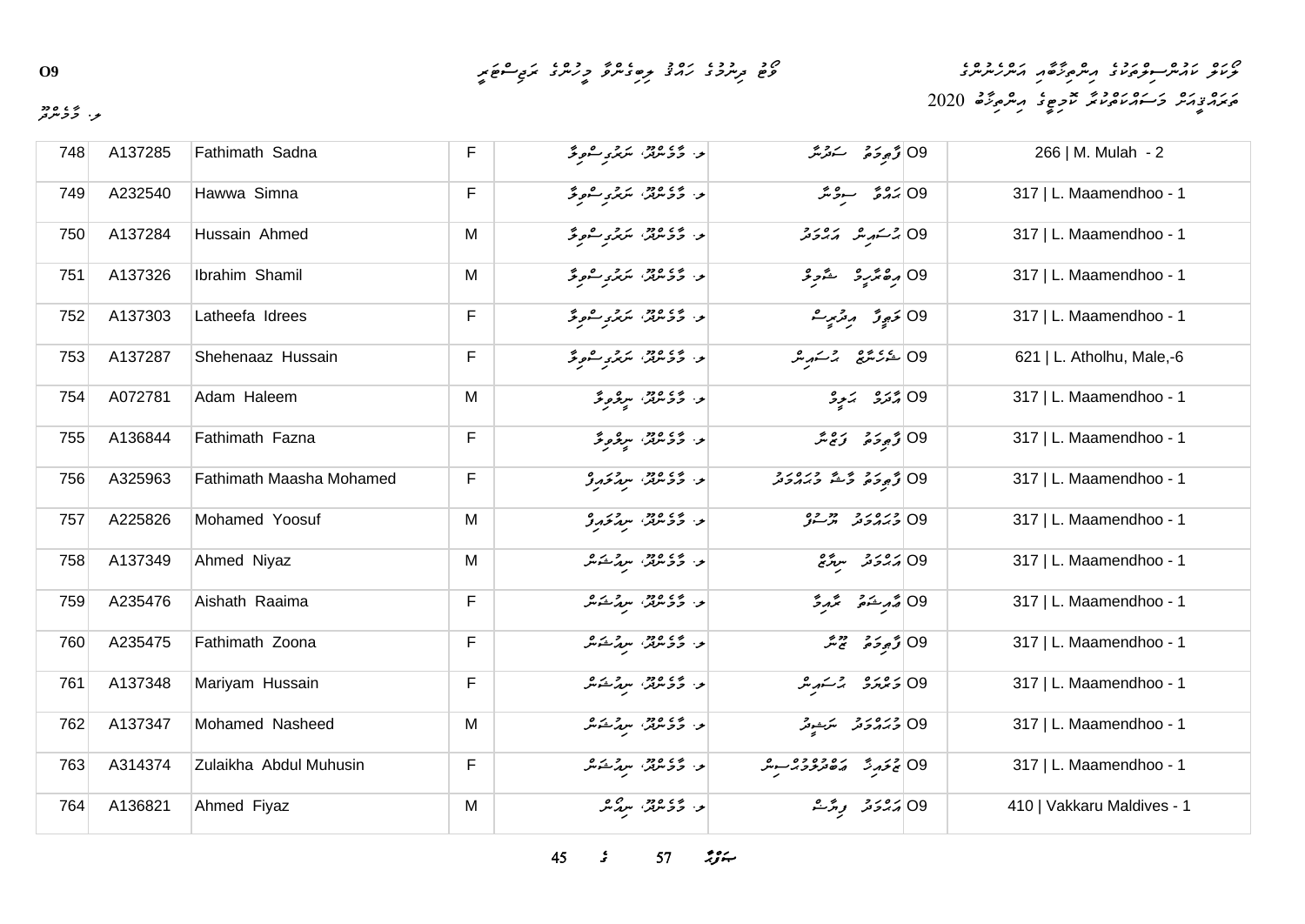*sCw7q7s5w7m< o<n9nOoAw7o< sCq;mAwBoEw7q<m; wBm;vB* م من المرة المرة المرة المرجع المرجع في المركبة 2020<br>مجم*د المريض المربوط المربع المرجع في المراجع المركبة* 

| 765 | A230403 | Hussain Husham             | M           | و. ۋوسرټر، سرىگەش                                                                                                                                                                                                                                                                                                            | 09 ير شهر مر مشرو                               | 317   L. Maamendhoo - 1      |
|-----|---------|----------------------------|-------------|------------------------------------------------------------------------------------------------------------------------------------------------------------------------------------------------------------------------------------------------------------------------------------------------------------------------------|-------------------------------------------------|------------------------------|
| 766 | A137154 | Khadeeja Idrees            | F           | و. ۇوسىر سرىقىر                                                                                                                                                                                                                                                                                                              | 09 كَتَبِيعٌ - مِثْرَىمِيْتُ                    | 317   L. Maamendhoo - 1      |
| 767 | A230425 | Mariyam Moonisa            | F           | و. ۇرس سىشك                                                                                                                                                                                                                                                                                                                  | 09 كەنگەر قىلى قىلىدىگە                         | 317   L. Maamendhoo - 1      |
| 768 | A137075 | Aminath Zaeema             | $\mathsf F$ | و. ووجه بود بود                                                                                                                                                                                                                                                                                                              | 09 مٌ <i>وِ سَعْهِ تَجْهِ وَّ</i>               | 621   L. Atholhu, Male,-6    |
| 769 | A327316 | Ahmed Haathim              | M           | $\begin{array}{cc} 0 & 0 & 0 & 0 & 0 \\ 0 & 0 & 0 & 0 & 0 \\ 0 & 0 & 0 & 0 & 0 \\ 0 & 0 & 0 & 0 & 0 \\ 0 & 0 & 0 & 0 & 0 \\ 0 & 0 & 0 & 0 & 0 \\ 0 & 0 & 0 & 0 & 0 \\ 0 & 0 & 0 & 0 & 0 \\ 0 & 0 & 0 & 0 & 0 \\ 0 & 0 & 0 & 0 & 0 \\ 0 & 0 & 0 & 0 & 0 \\ 0 & 0 & 0 & 0 & 0 & 0 \\ 0 & 0 & 0 & 0 & 0 & 0 \\ 0 & 0 & 0 & 0 &$ | 09 كەندى قىمى قىم                               | 317   L. Maamendhoo - 1      |
| 770 | A231388 | Aminath Haneefa            | $\mathsf F$ | $\begin{array}{cc} 0 & 0 & 0 & 0 & 0 \\ 0 & 0 & 0 & 0 & 0 \\ 0 & 0 & 0 & 0 & 0 \\ 0 & 0 & 0 & 0 & 0 \\ 0 & 0 & 0 & 0 & 0 \\ 0 & 0 & 0 & 0 & 0 \\ 0 & 0 & 0 & 0 & 0 \\ 0 & 0 & 0 & 0 & 0 \\ 0 & 0 & 0 & 0 & 0 \\ 0 & 0 & 0 & 0 & 0 \\ 0 & 0 & 0 & 0 & 0 \\ 0 & 0 & 0 & 0 & 0 & 0 \\ 0 & 0 & 0 & 0 & 0 & 0 \\ 0 & 0 & 0 & 0 &$ | 09 مُّحِسَمُ سَمِيَّ                            | 126   B. Thulhaadhoo - 3     |
| 771 | A296784 | Fathimath Haifa            | F           | $\begin{bmatrix} 0 & 0 & 20 & 0 & 0 \\ 0 & 0 & 0 & 0 & 0 \\ 0 & 0 & 0 & 0 & 0 \\ 0 & 0 & 0 & 0 & 0 \\ 0 & 0 & 0 & 0 & 0 \\ 0 & 0 & 0 & 0 & 0 \\ 0 & 0 & 0 & 0 & 0 \\ 0 & 0 & 0 & 0 & 0 \\ 0 & 0 & 0 & 0 & 0 \\ 0 & 0 & 0 & 0 & 0 \\ 0 & 0 & 0 & 0 & 0 \\ 0 & 0 & 0 & 0 & 0 & 0 \\ 0 & 0 & 0 & 0 & 0 & 0 \\ 0 & 0 & 0 & 0 &$  | 09 رَّجِوَةً جَهْرَ                             | 463   Srilanka / Colombo - 4 |
| 772 | A137033 | Hawwa Ahmed                | F           | $\begin{bmatrix} 0 & 0 & 0 & 0 & 0 & 0 \\ 0 & 0 & 0 & 0 & 0 & 0 \\ 0 & 0 & 0 & 0 & 0 & 0 \\ 0 & 0 & 0 & 0 & 0 & 0 \\ 0 & 0 & 0 & 0 & 0 & 0 \\ 0 & 0 & 0 & 0 & 0 & 0 \\ 0 & 0 & 0 & 0 & 0 & 0 \\ 0 & 0 & 0 & 0 & 0 & 0 \\ 0 & 0 & 0 & 0 & 0 & 0 \\ 0 & 0 & 0 & 0 & 0 & 0 & 0 \\ 0 & 0 & 0 & 0 & 0 & 0 & 0 \\ 0 & 0 & 0 & $    | 09 كەش مەركە                                    | 335   GDh. Thinadhoo - 1     |
| 773 | A231376 | Yoosuf Hassaan             | M           | $\begin{bmatrix} 0 & 0 & 0 & 0 & 0 \\ 0 & 0 & 0 & 0 & 0 \\ 0 & 0 & 0 & 0 & 0 \\ 0 & 0 & 0 & 0 & 0 \\ 0 & 0 & 0 & 0 & 0 \\ 0 & 0 & 0 & 0 & 0 \\ 0 & 0 & 0 & 0 & 0 \\ 0 & 0 & 0 & 0 & 0 \\ 0 & 0 & 0 & 0 & 0 \\ 0 & 0 & 0 & 0 & 0 \\ 0 & 0 & 0 & 0 & 0 \\ 0 & 0 & 0 & 0 & 0 & 0 \\ 0 & 0 & 0 & 0 & 0 & 0 \\ 0 & 0 & 0 & 0 & $  | 09 تېر - تۇ ئەيرىشكىر                           | 317   L. Maamendhoo - 1      |
| 774 | A070745 | Abdul Aleem Abdul Gafoor   | M           | أور وكالمرتش وتبرت                                                                                                                                                                                                                                                                                                           | 09 <sub>م</sub> ھو <i>ڑ ھي ج</i> و مصر مصر دو ج | 621   L. Atholhu, Male,-6    |
| 775 | A137297 | Abdul Gafoor Hussain       | M           | ل د د ده ده ولمرت                                                                                                                                                                                                                                                                                                            | 09 مەھىر جەمزدە ج سەم بىر                       | 621   L. Atholhu, Male,-6    |
| 776 | A137378 | Abdul Haleem Abdul Ghafoor | M           | أور ووهير والمجروب                                                                                                                                                                                                                                                                                                           | 09 <mark>"ەقىرىرىمبور" ھەمرىمەدە</mark> ج       | 621   L. Atholhu, Male,-6    |
| 777 | A233959 | Abdulla Kaleem             | M           | و. د د هري ويرت                                                                                                                                                                                                                                                                                                              | 09   مَەھْتَراللە م <i>تو</i> تْر               | 621   L. Atholhu, Male,-6    |
| 778 | A137288 | Khadeeja Abdulla           | F           | ى ئۇترىق ئويرى                                                                                                                                                                                                                                                                                                               | 09 كَتْمِيعٌ     مَرْهُ مِّرْاللَّه             | 621   L. Atholhu, Male,-6    |
| 779 | A235008 | Ahmed Fathih               | M           | و. وورود وه وه وه.                                                                                                                                                                                                                                                                                                           | 09 كەشكە ئۇم بۇ                                 | 317   L. Maamendhoo - 1      |
| 780 | A071776 | Faiza Hamid                | F           | و. وورود وه وه وه.                                                                                                                                                                                                                                                                                                           | 09 رَّمَہِ جَمَّ جَوْمَهِ                       | 621   L. Atholhu, Male,-6    |
| 781 | A137376 | Fathimath Fazeela          | F           | و. وورود وه وه وه.                                                                                                                                                                                                                                                                                                           | 09 ۇ <sub>ج</sub> ورۇ تىن يەنى                  | 317   L. Maamendhoo - 1      |

*46 sC 57 nNw?mS*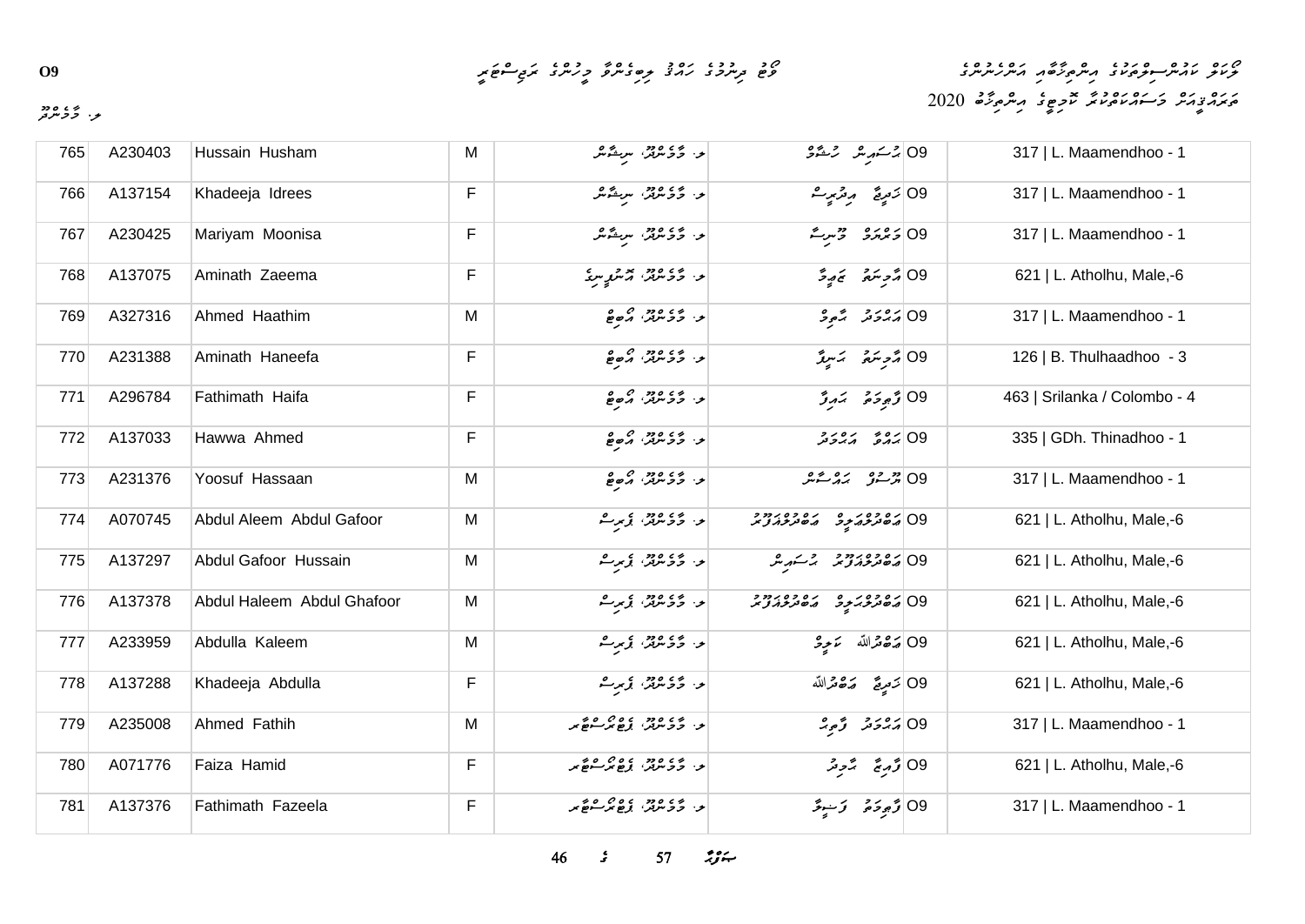*sCw7q7s5w7m< o<n9nOoAw7o< sCq;mAwBoEw7q<m; wBm;vB* م من المرة المرة المرة المرجع المرجع في المركبة 2020<br>مجم*د المريض المربوط المربع المرجع في المراجع المركبة* 

| 782 | A062486 | Fauziyya Hamid        | F | و. ووسربو، بوھ بورے پر                 | 09 كەتم پەر مەر مەر قىر                | 560   Hulhumale', Ehenihen - 8 |
|-----|---------|-----------------------|---|----------------------------------------|----------------------------------------|--------------------------------|
| 783 | A137362 | Hamid Ahmed           | M | و. وورود. وه وه وه.                    | 09 كەرەر كەندى كە                      | 317   L. Maamendhoo - 1        |
| 784 | A137329 | Hawwa Abdulla         | F | و. وورود. وه وه وه.                    | 09 <i>كَمْرُوَّ مَدَّهْ</i> قْرَاللَّه | 317   L. Maamendhoo - 1        |
| 785 | A137330 | Mohamed Farih         | M | و. وورود. وه وه وه و                   | 09 در بروتر گريز                       | 621   L. Atholhu, Male,-6      |
| 786 | A235079 | Ahmed Shah            | M | و. گاگاه دوه بوده بو                   | 09 كەبرى تەر ئىسى                      | 317   L. Maamendhoo - 1        |
| 787 | A137431 | Fathimath Zeena       | F | و. حوصور دوه بد<br>و. حوصوبي بوفرند پي | 09 <i>وُّڄِوَۃُ</i> پِسَّ              | 621   L. Atholhu, Male,-6      |
| 788 | A137335 | Hawwa Gasim           | F | ی وی وو ووه پر<br>د گرمانگراری برخانی  | $3 - 3$ $3 - 2$ 09                     | 317   L. Maamendhoo - 1        |
| 789 | A137334 | Mohamed Yoosuf        | M | و. حوم سوه بده بد                      | 09 <i>ۋېرو دو</i> برخو                 | 316   L. Fonadhoo - 3          |
| 790 | A235076 | Nashidhaa Yoosuf      | F | و. حوم سوه بده بو                      | 09 مگرې <u>ش</u> ونگر <b>تر</b> شتونو  | 317   L. Maamendhoo - 1        |
| 791 | A137357 | Yoosuf Hassan         | M | ی وه دوه دوه د<br>و و و سربل و و مایی  | 09 تېر - تۇ   ئەسەئىر                  | 317   L. Maamendhoo - 1        |
| 792 | A137163 | Abdul Latheef Mohamed | M | و. صحيح مدده ده و ده و                 | 09 בפינג ביפי כבריכיב                  | 317   L. Maamendhoo - 1        |
| 793 | A228650 | Adam Latheef          | M | و په ۲۶۵۶ کره په ۲                     | 09 مُرْمَرْد تَوْبُوتْرَ               | 621   L. Atholhu, Male,-6      |
| 794 | A137164 | Ahmed Latheef         | M | و گروه ده وي                           | 09 كەشكەتىر ئىمبوش                     | 317   L. Maamendhoo - 1        |
| 795 | A137161 | Arifa Easa            | F | و په ۲۶۵۶ کره په ۲                     | 09 ۾ مرڙھ پائ                          | 317   L. Maamendhoo - 1        |
| 796 | A228643 | Fathimath Latheefa    | F | و په ۲۵ وه ده وه<br>و ووسربر مردونون   | 09 زٌمِ دَمْ تَوَمِّرَ                 | 317   L. Maamendhoo - 1        |
| 797 | A228649 | Hassan Latheef        | M | و گوسهن نموه کړي                       | 09  تەسىھە كەبولۇ                      | 317   L. Maamendhoo - 1        |
| 798 | A137162 | Hussain Latheef       | M | و په ۲۶ وه ده وه.                      | 09  پرستمبر محبولو                     | 397   Sirru Fen Fushi - 1      |

*47 sC 57 nNw?mS*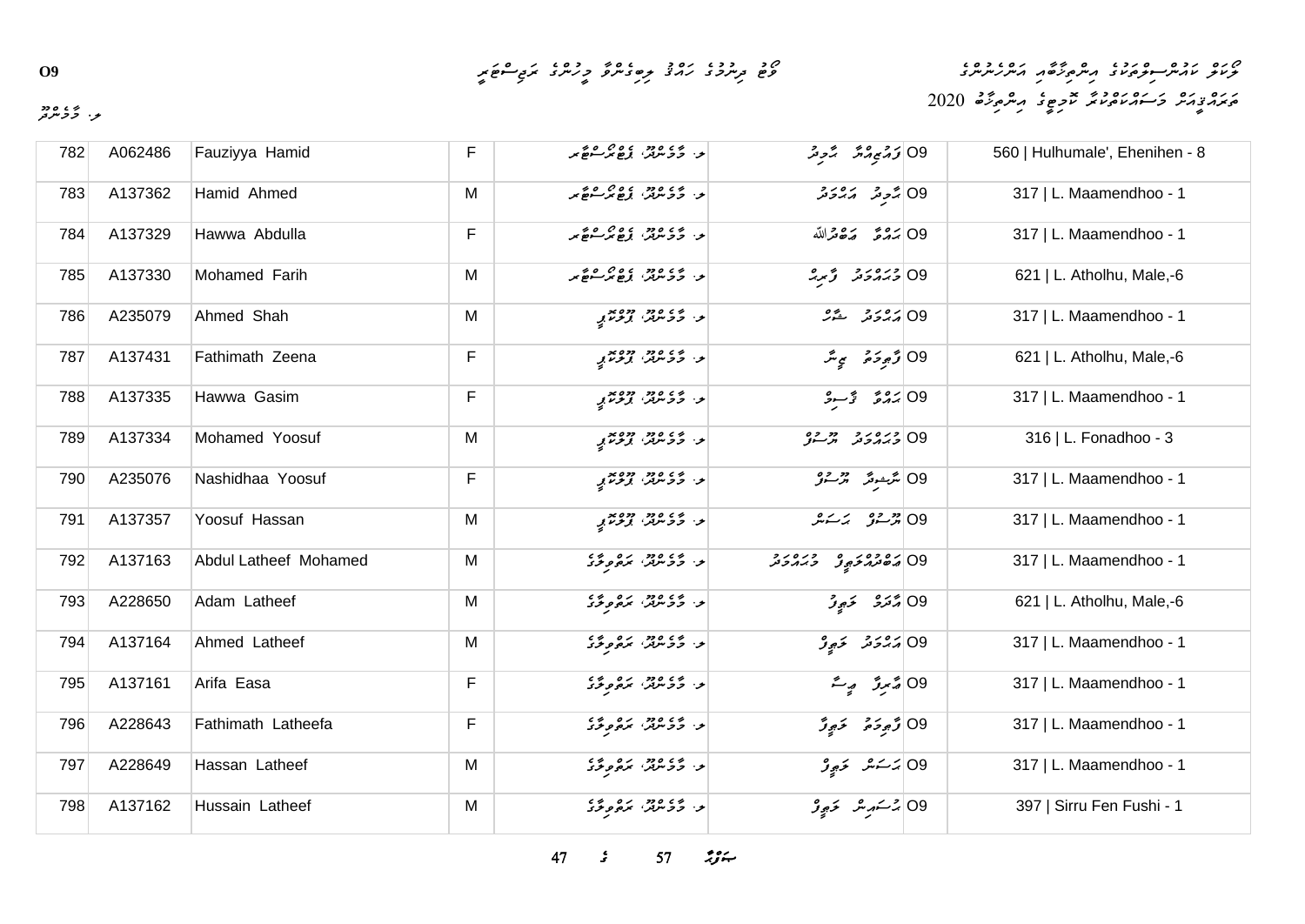*sCw7q7s5w7m< o<n9nOoAw7o< sCq;mAwBoEw7q<m; wBm;vB* م من المرة المرة المرة المرجع المرجع في المركبة 2020<br>مجم*د المريض المربوط المربع المرجع في المراجع المركبة* 

| 799 | A228631 | Ibrahim Latheef       | M            | و گەمەدە رە دە                          | 09 مەھ ئىر ئىم ئىم ئى            | 317   L. Maamendhoo - 1       |
|-----|---------|-----------------------|--------------|-----------------------------------------|----------------------------------|-------------------------------|
| 800 | A102262 | Mohamed Arif          | M            | و گەمەدە برە ئەتە                       | 09 ج: جرى - ج. برو               | 317   L. Maamendhoo - 1       |
| 801 | A228646 | Moosa Latheef         | M            | و گوسه مورو ده                          | 09 تۇشە ئىمبۇ ئى                 | 317   L. Maamendhoo - 1       |
| 802 | A395593 | Shavaan Arif          | M            | و. ۶۶۰٬۰۶٬۰۶٬۰۶٬۰۶                      | 09 ڪ <i>وگر گرو</i> گر           | 317   L. Maamendhoo - 1       |
| 803 | A137238 | Abdul Rahman Yoosuf   | M            | و. گەندە ئەرەمى                         | 09 <i>۾ ڇپري جي هي</i> جو جو ج   | 317   L. Maamendhoo - 1       |
| 804 | A231544 | Aishath Areeka        | $\mathsf F$  | و گروهی گروه                            | 09 مەم ھەم كەسپەتتا              | 317   L. Maamendhoo - 1       |
| 805 | A137478 | Ali Shaheed           | M            | و گروهی نروهیر                          | 09 / توپ ڪي پٽر                  | 317   L. Maamendhoo - 1       |
| 806 | A137239 | Aminath Shareefa      | $\mathsf{F}$ | و گروهی گروه                            | 09 مَّ حِسَمَةٌ حَسَنِوَّ        | 317   L. Maamendhoo - 1       |
| 807 | A231538 | Hawwa Rifau           | F            | و. گەن ھەر كەھەر                        | 09 كەم ئەرگە                     | 317   L. Maamendhoo - 1       |
| 808 | A137473 | Mariyam Tharoona      | F            | و گروهی گروه                            | 09 كەممەر ئەھمەتتىر              | 317   L. Maamendhoo - 1       |
| 809 | A137236 | Aminath Yoosuf        | $\mathsf F$  | و گروه دهده و<br>د گروهن پرس            | 09 أَرْحِ مَرَهُ مِنْ قَسْرَتْرُ | 317   L. Maamendhoo - 1       |
| 810 | A137235 | Mariyam Saeeda        | F            | و گروه د ورو د در ده.<br>د گروهون پرس   | 09 5 بھ پر سکھ سکھ سکھ           | 317   L. Maamendhoo - 1       |
| 811 | A137375 | Mohamed Aboobakuru    | M            | و. وه وروبر ده ده ده.<br>و. وگوشهر، برس | 09 כלהכת המיניב                  | 621   L. Atholhu, Male,-6     |
| 812 | A137234 | Shareefa Aboobakuru   | $\mathsf{F}$ | و گروه د ورو د د                        | 09 شىرىق مەھەم ئىر               | 568   Villimale' Ehenihen - 3 |
| 813 | A235562 | Ahmed Alif            | M            | و. وه وه وه وه وه و                     | 09 كەشكە قىم ئەگەنى ئى           | 621   L. Atholhu, Male,-6     |
| 814 | A235563 | Aminath Lifsha        | F            | و. و و و و و و و و و                    | 09 أُمَّ مِسْهُمْ وَمَرْ يَثْرُ  | 317   L. Maamendhoo - 1       |
| 815 | A235516 | Fathmath Abdul Rahman | F            | و. گەن ەەد بەھ بىر                      | 09 توجوجو مەھىرمەمدىق            | 317   L. Maamendhoo - 1       |

*48 sC 57 nNw?mS*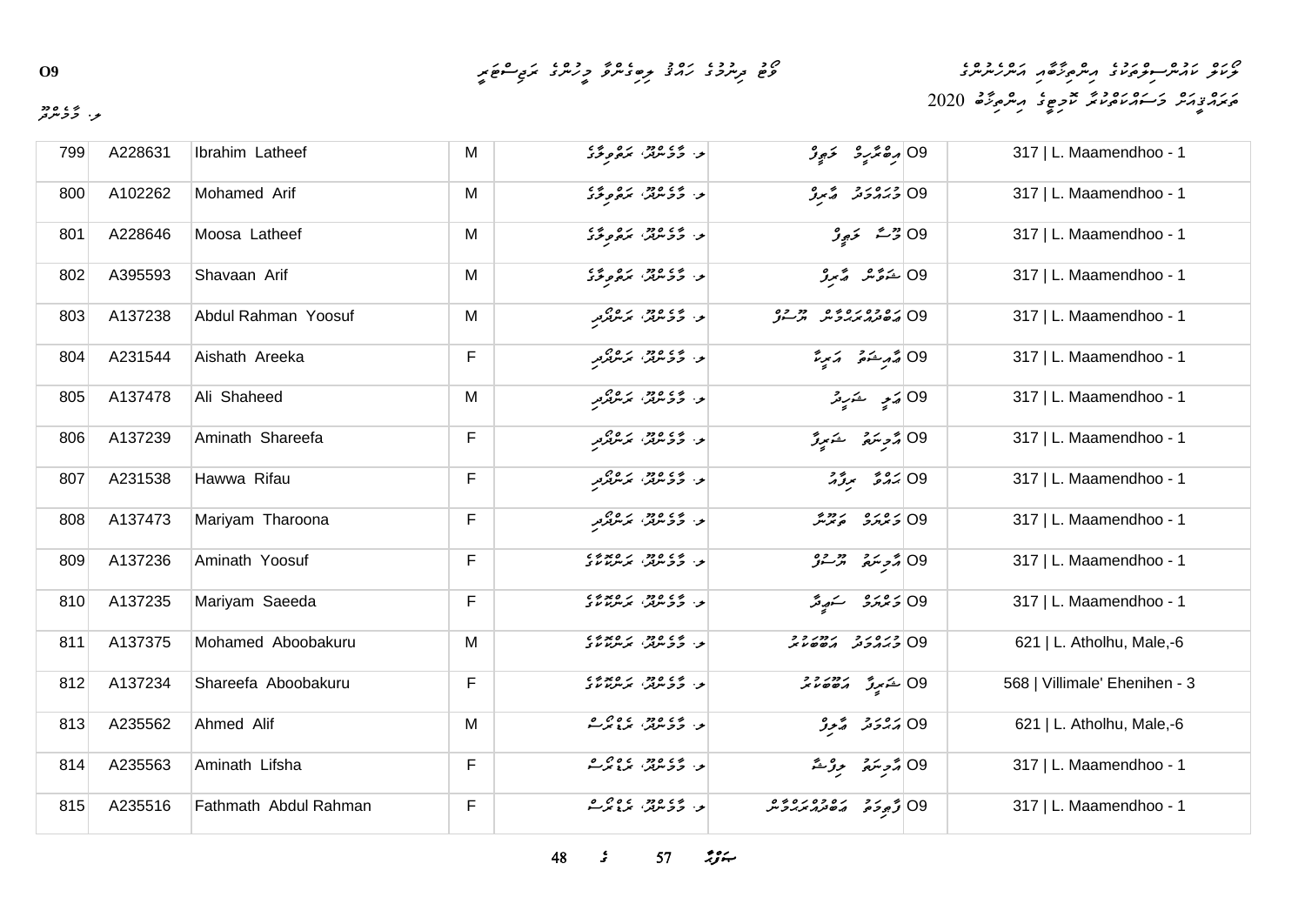*sCw7q7s5w7m< o<n9nOoAw7o< sCq;mAwBoEw7q<m; wBm;vB* م من المرة المرة المرة المرجع المرجع في المركبة 2020<br>مجم*د المريض المربوط المربع المرجع في المراجع المركبة* 

| 816 | A235564 | Hawwa Limsha      | F           | و. ووجه وه وه وه و ه | 09 ئەۋۇ بوقىغ            | 317   L. Maamendhoo - 1                  |
|-----|---------|-------------------|-------------|----------------------|--------------------------|------------------------------------------|
| 817 | A235519 | Hussain Asif      | M           | و. د د ور ، د ، د ک  | 09 ير شهر مه محب دیگر    | 744   Six Senses Laamu-1                 |
| 818 | A137475 | Mariyam Liusha    | $\mathsf F$ | و. گەن ھەر مەم ھ     | 09 كەبھەرى موركىتىگە     | 317   L. Maamendhoo - 1                  |
| 819 | A098296 | Ibrahim Sameer    | M           | و گوش پرولان         | 09 مەھمگىيە ئەسكىمىتى _  | 744   Six Senses Laamu-1                 |
| 820 | A111156 | Nasma Hussain     | F           | و. د د سرو، مرد ۷ گ  | 09 ىزىشۇ ھىشىرىش         | 317   L. Maamendhoo - 1                  |
| 821 | A052599 | Ali Nizar         | M           | و گەرەپى كەسىر       | 09 کیمپ سی تم            | 317   L. Maamendhoo - 1                  |
| 822 | A137273 | Fathimath Rufaida | F           | و. ووس ود ده ب       | 09 رَّجِوحَة مَرْرَمِةَ  | 621   L. Atholhu, Male,-6                |
| 823 | A352173 | Halaf Nizaar      | M           | و. ووسربو. ووسيد     | 09 ئىخۇ سېتىم            | 621   L. Atholhu, Male,-6                |
| 824 | A225784 | Zayaan Nizaar     | M           | و. د د سربر، برو ب   | 09 كىمرىمىشىر سېتىمىتى   | 698   Vilamendhoo Island Resort and Spa- |
| 825 | A225547 | Ahmed Nizar       | M           | و. د د سرد. برروم    | 09 كەشەك ئەستى ئىس       | 453   Maafushi Jail - 2                  |
| 826 | A225558 | Araash Nizar      | F           | و. ووسرس برروبو      | 09 كەنگەشقا سېتى تىگە    | 317   L. Maamendhoo - 1                  |
| 827 | A137209 | Hawwa Aboobakuru  | $\mathsf F$ | و. ووهين برروم       | 222222222200             | 317   L. Maamendhoo - 1                  |
| 828 | A225551 | Ibrahim Aruzal    | M           | و. د ده ده برره و    | 09 مەھەر بەر كەندىنى ئى  | 317   L. Maamendhoo - 1                  |
| 829 | A065833 | Mohamed Nizaar    | M           | و. ووسرس برروبو      | 09 د جمهو تر محمد سرچ بر | 317   L. Maamendhoo - 1                  |
| 830 | A137370 | Abdulla Waheed    | M           | و. ۇەس ئەر ئەر ئەھ   | 09 كەھەراللە     كەبوتر  | 317   L. Maamendhoo - 1                  |
| 831 | A230318 | Aishath Liva      | F           | و. ۇەس ئەشكىر        | 09 مەم شەتمە بىرقە       | 267   M. Muli - 1                        |
| 832 | A137439 | Amsoodha Hussain  | F           | و. ۇەس كەشكى ئۇ      | 09 كەۋسىقى بر سىمبەتلە   | 317   L. Maamendhoo - 1                  |

*49 sC 57 nNw?mS*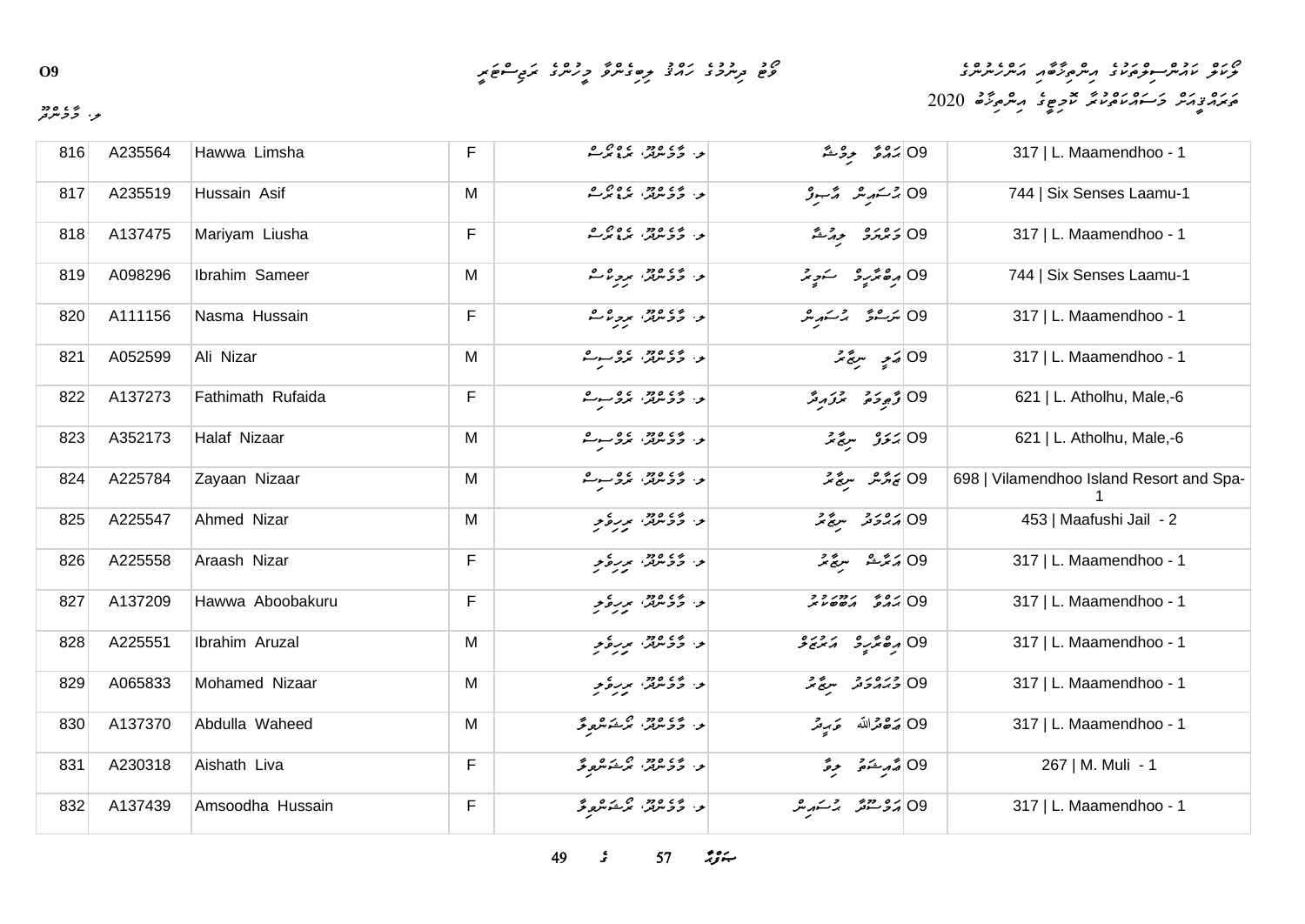*sCw7q7s5w7m< o<n9nOoAw7o< sCq;mAwBoEw7q<m; wBm;vB* م من المرة المرة المرة المرجع المرجع في المركبة 2020<br>مجم*د المريض المربوط المربع المرجع في المراجع المركبة* 

| 833 | A137195 | Aslam Hussain        | M           | ى ئۇتمەر ئەشكەرگە                                                                                    | 09 كەشكە بۇ يەسكەبلا                               | 239   AA. Mathiveri - 1              |
|-----|---------|----------------------|-------------|------------------------------------------------------------------------------------------------------|----------------------------------------------------|--------------------------------------|
| 834 | A137193 | Fathimath Gaasim     | $\mathsf F$ | و. ۇۋىرلار، ئۇشكىرىمۇ                                                                                | 09 زَّەپرىز قۇسۇ                                   | 317   L. Maamendhoo - 1              |
| 835 | A137417 | Hawwa Jeeza          | F           | و. ۇەس بە ئەيمەش ئۇ                                                                                  |                                                    | 621   L. Atholhu, Male,-6            |
| 836 | A137192 | Hussain Ismail       | M           | و. ووجهين برخوشور                                                                                    | 09 يُرْسَمْ بِهِ مِسْتَوَّرِ فِرْ                  | 317   L. Maamendhoo - 1              |
| 837 | A137194 | Mariyam Waheeda      | $\mathsf F$ | و. ۇەھەر ئەشكەھەتى                                                                                   | 09 كەندىرى كەرىگە                                  | 621   L. Atholhu, Male,-6            |
| 838 | A231889 | Aishath Saanee       | $\mathsf F$ | ى ئەرەپى ئېرترىرتى ئى                                                                                | 09 گەرىشكە كەسمە                                   | 317   L. Maamendhoo - 1              |
| 839 | A228328 | Ali Sufyaan          | M           | أورا والمحاورة والمتعادية والمحمدة والمحمدة والمحمدة والمحمدة والمحمدة والمحمدة والمحمدة والمحمدة وا | 09 كەبىر سەر ئەشر                                  | 317   L. Maamendhoo - 1              |
| 840 | A137254 | Aminath Shafiya      | $\mathsf F$ | أور وكالمرور والمحرور والمراجي                                                                       | 09 گەجەتىق شۇرىگە                                  | 621   L. Atholhu, Male,-6            |
| 841 | A137255 | Fathimath Idrees     | $\mathsf F$ | أور وكالملاه الشر والمركان المعالج والمستعم                                                          | 09 زٌموحَمْ پرمزمرِ ے                              | 317   L. Maamendhoo - 1              |
| 842 | A231365 | Hussain Abdul Rahman | M           | أور وومين الشروروكي                                                                                  | 09 يُرْسَمْ مِنْ مَصْعَمْ مِنْ مِنْ مِنْ مِنْ مِنْ | 317   L. Maamendhoo - 1              |
| 843 | A137227 | Ali Sumith           | M           | و. ۇەمەتە شرى                                                                                        | 09 کھ پر مشموم ک                                   | 673   Ozen by Atmosphere at Maadhoo  |
| 844 | A137228 | Aminath Sinadha      | $\mathsf F$ | و. ۇەس بىر شرى                                                                                       | 09 مَّرْمِتْهُمْ سِتَنَعَّرُ                       | 621   L. Atholhu, Male,-6            |
| 845 | A137225 | Fathimath Gasim      | $\mathsf F$ | و. ۇۇش بىر شرى                                                                                       | 09 زَّجِ دَمَ تَحْسِرْ \$                          | 317   L. Maamendhoo - 1              |
| 846 | A140315 | Hassan Sinan         | M           | و. د د سر د کرد                                                                                      | 09 ئەسەمىر سەيئەتتە                                | 621   L. Atholhu, Male,-6            |
| 847 | A137226 | Mariyam Nahuza       | $\mathsf F$ | و. ۇەمەتى شەرۇ                                                                                       | 09 كەممەر ئەرمىقى ئارلىق                           | 560   Hulhumale', Ehenihen - 8       |
| 848 | A137066 | Ahmed Shareef        | M           | أو. ووحدين، سُنگر                                                                                    | 09   پر برج پر شکایلی شکایل کر برای ا              | 720   Soneva Jani Medhufaru Island-1 |
| 849 | A261397 | Aishath Shamma       | $\mathsf F$ | و. گەن ھەر شەھ                                                                                       | $5.323$ $\approx$ $0.9$                            | 317   L. Maamendhoo - 1              |

 $50$  *s*  $57$  *n***<sub>3</sub>**  $\frac{6}{5}$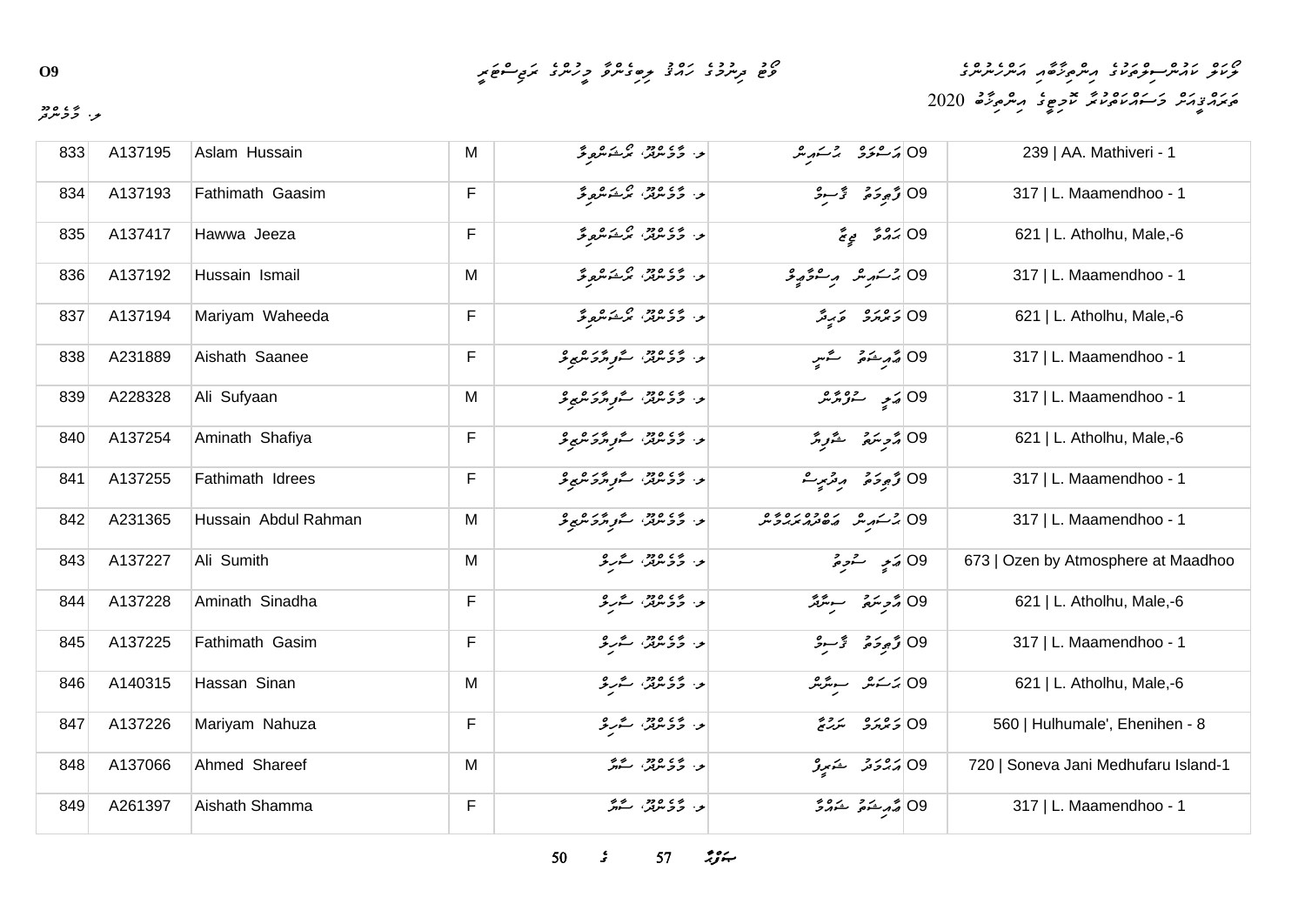*sCw7q7s5w7m< o<n9nOoAw7o< sCq;mAwBoEw7q<m; wBm;vB* م من المرة المرة المرة المرجع المرجع في المركبة 2020<br>مجم*د المريض المربوط المربع المرجع في المراجع المركبة* 

| 850 | A225761 | Aminath Shizla       | F           | ى ۋەس ئەرە            | 09 گەجەتتىمۇ سىي قەم               | 621   L. Atholhu, Male,-6 |
|-----|---------|----------------------|-------------|-----------------------|------------------------------------|---------------------------|
| 851 | A225770 | Fathmath Sama        | F           | ى ئەرەپى شەر          | 09 زٌمودَة شَدَّ                   | 621   L. Atholhu, Male,-6 |
| 852 | A137067 | Ibrahim Shifan       | M           | و. وەھەدە ئەش         | 09 مەھەر بەر ئىستىر ئىس            | 317   L. Maamendhoo - 1   |
| 853 | A137150 | Mareena Abdul Rahman | F           | و. وُوسِيْنِ سُنَيْرُ | 09 <i>كۈمەش مەھەرمەمبرى مى</i>     | 621   L. Atholhu, Male,-6 |
| 854 | A234025 | Ahmed Naail          | M           | و. د د سرزا           | 09 كەبرى ئىم ئىم ئى                | 744   Six Senses Laamu-1  |
| 855 | A137412 | Aishath Naifa        | F           | و. د د در عبرترند     | 09 مۇم شىم ئىتىمبۇ                 | 317   L. Maamendhoo - 1   |
| 856 | A137416 | Aminath Naila        | F           | و. دوسربر، شهرور،     | 09 أُمُّحِ سَمَّعَ مُسْتَمَرٍ مَحْ | 317   L. Maamendhoo - 1   |
| 857 | A132568 | Fathimath Shaheema   | $\mathsf F$ | و. د د سرور عبرون     | 09 زَّجِرَةً شَرِدَّ               | 317   L. Maamendhoo - 1   |
| 858 | A137317 | Khadeeja Najma       | F           | و. د د مرور عبرون     | 09 كَتْمِيعٌ مُسْتَمَعٌ مَّ        | 317   L. Maamendhoo - 1   |
| 859 | A229560 | Aishath Shaushan     | F           | ى ئەرەپى شەھ          | 09 مُ مِسْمَعْ شَمْ سُنَدْ سُرَ    | 621   L. Atholhu, Male,-6 |
| 860 | A137222 | Fathimath Saleema    | $\mathsf F$ | و. ۇەبەيەتى شۇۋ       | 09 زٌمودَة سَوِدً                  | 621   L. Atholhu, Male,-6 |
| 861 | A229565 | Mohamed Samy         | M           | و. ووجهين شگو         | 09 دېم پروژ تر ک                   | 621   L. Atholhu, Male,-6 |
| 862 | A053788 | Moosa Gasim          | M           | و. دمی دود. شوه       | $3 - 3$ $2$ $3$ 09                 | 621   L. Atholhu, Male,-6 |
| 863 | A313109 | Hawwa Sara           | F           | و. ۇۇشقۇ، ئۇسرى       | 09 كەشق شەتتە                      | 317   L. Maamendhoo - 1   |
| 864 | A230970 | Ahmed Maishaan       | M           | ى ئەمەدە ئەھلىرى      | 09 كەبرى قىرىشىر                   | 621   L. Atholhu, Male,-6 |
| 865 | A230968 | Aishath Maeesha      | F           | و. ووجهين شكھ مرو     | 09 گەرىشقى قەرىش                   | 317   L. Maamendhoo - 1   |
| 866 | A230958 | Fathimath Uosa       | F           | و. وورود. شکھ سرو     | 09 ڙُجِرَحَمُ پُرُتَّہُ            | 317   L. Maamendhoo - 1   |

 $51$  *s*  $57$  *n***<sub>i</sub>** *n***<sub>i</sub> <b>***n*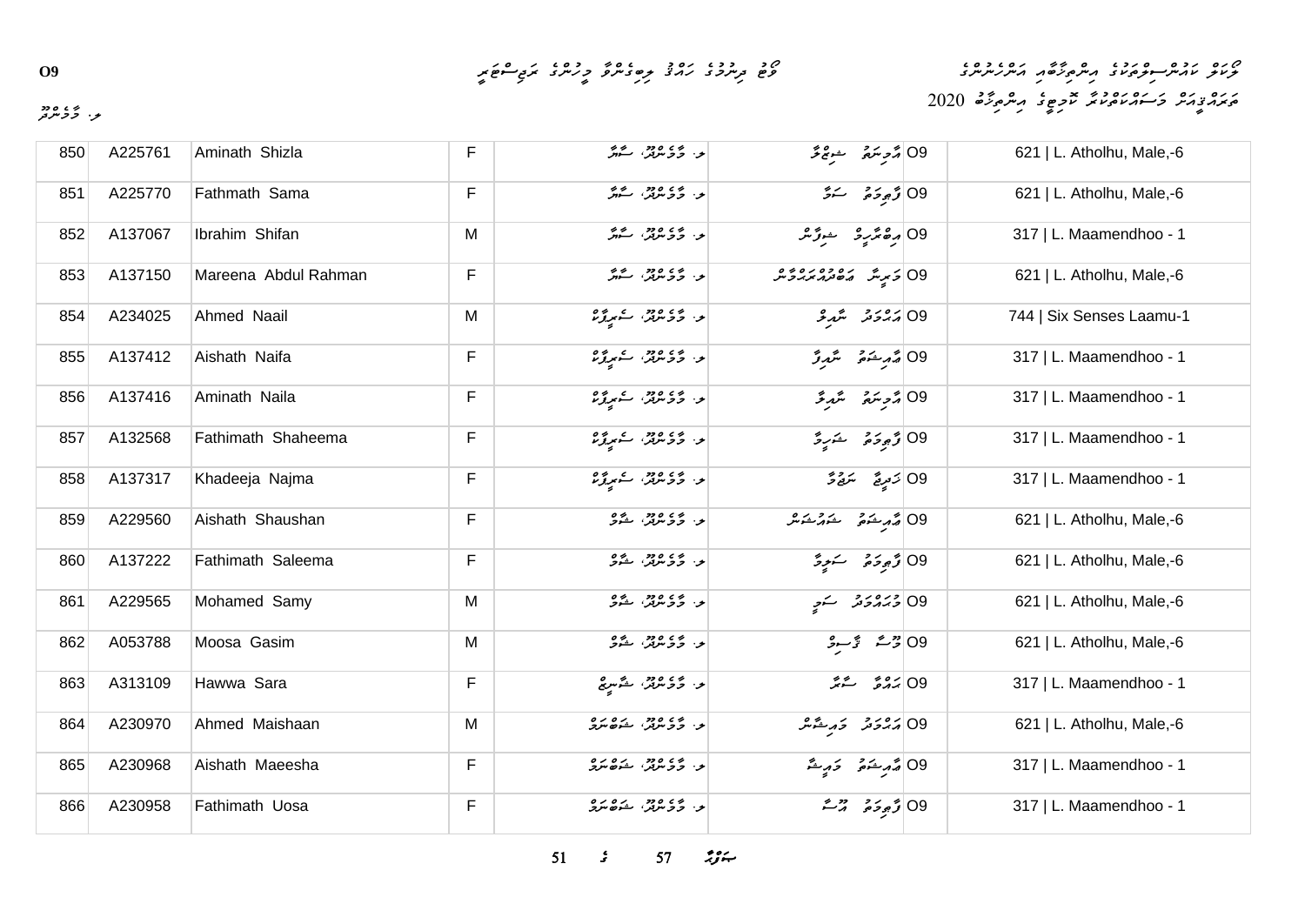*sCw7q7s5w7m< o<n9nOoAw7o< sCq;mAwBoEw7q<m; wBm;vB* م من المرة المرة المرة المرجع المرجع في المركبة 2020<br>مجم*د المريض المربوط المربع المرجع في المراجع المركبة* 

| 22064<br>ىو، دوسرىر |  |  |
|---------------------|--|--|
|---------------------|--|--|

| 867 | A137223 | Latheefa Aboobakuru | $\mathsf F$ | و. گەن ەەدە بەھ بىرە    | $1.77$ كَبِهِ رَحْمَهُ مَسْتَمَرَ $09$ | 317   L. Maamendhoo - 1    |
|-----|---------|---------------------|-------------|-------------------------|----------------------------------------|----------------------------|
| 868 | A137447 | Moosa Waheed        | M           | و. ووجه من ده ده.       | 09 تۇنئە ئەرىتر                        | 317   L. Maamendhoo - 1    |
| 869 | A235567 | Ahmed Samaam        | M           | و. دومروژ، شرمرو        | 09 كەبرى كەر ئىگەنى                    | 317   L. Maamendhoo - 1    |
| 870 | A399106 | Ali Shanmam         | M           | و. ۇۋىروز، شەئرىدۇ.     | $3.5.22 \pm 0.09$ کے م                 | 91   R. Alifushi - 3       |
| 871 | A230962 | Hussain Shaam       | M           | و. ۇەمەتى ئەشرىۋ        | 09 يُرْسَمْ بِهِ مِنْ وَمَحْ           | 733   Hurawalhi Maldives-1 |
| 872 | A137470 | Khadheeja Ali       | $\mathsf F$ | و. ۇەمەيى ئەشرىۋ        | 09 كَتْمِيعٌ - مَدْمٍ -                | 317   L. Maamendhoo - 1    |
| 873 | A051763 | Shakir Aboobakuru   | M           | و. ووسربر، ڪشريرو       | $2222$ $-242$                          | 317   L. Maamendhoo - 1    |
| 874 | A402411 | Abdulla Samooh      | M           | ى ئەرەپى شۇ             | 09 مَەمْراللە سىزدىر                   | 621   L. Atholhu, Male,-6  |
| 875 | A137305 | Aminath Yoosuf      | $\mathsf F$ | ى ئەرەپى ئەن            | 09 گەجەنىھە مەسىرو                     | 317   L. Maamendhoo - 1    |
| 876 | A233975 | Fathimath Samaha    | F           | ى ئەرەپى شۇ             | 09 زٌموحَمْ سَعَرَبُّ                  | 317   L. Maamendhoo - 1    |
| 877 | A233970 | Hariyya Mamdhooha   | F           | و. وومريز، روم          | 09 كەبىر مەدە ئەرەيدى                  | 317   L. Maamendhoo - 1    |
| 878 | A137307 | Hawwa Wajeeha       | $\mathsf F$ | ى ئەرەپى شۇ             | 09 <i>تەۋۇھۇم قەي</i>                  | 13   HA. Dhidhdhoo - 1     |
| 879 | A233973 | Hussain Mamdooh     | M           | و. دورور مرد            | 09 يُرْسَمْ بِهِ وَوَقْرَبُهُ          | 621   L. Atholhu, Male,-6  |
| 880 | A137306 | Madeeha Moosa       | F           | و. وومريز، روو          | 09 كَمَ بِيمٌ مَنْ شَرْ مُنْ           | 317   L. Maamendhoo - 1    |
| 881 | A154820 | Mariyam Sobeeha     | F           | و. وومريز، روو          | 09 كەممىز ئەھم                         | 308   L. Gan - 1           |
| 882 | A051057 | Moosa Waheed Gasim  | M           | ى ئەرەپى شۇ             | 09 تۇنئە ئەبەتمە تۇسوۋ                 | 317   L. Maamendhoo - 1    |
| 883 | A137315 | Abdulla Rasheed     | M           | و. ۋە ئەرەم سىر شەھرىگە | 09 كەڭداللە كە <u>ش</u> وتىر           | 317   L. Maamendhoo - 1    |

 $52$   $57$   $57$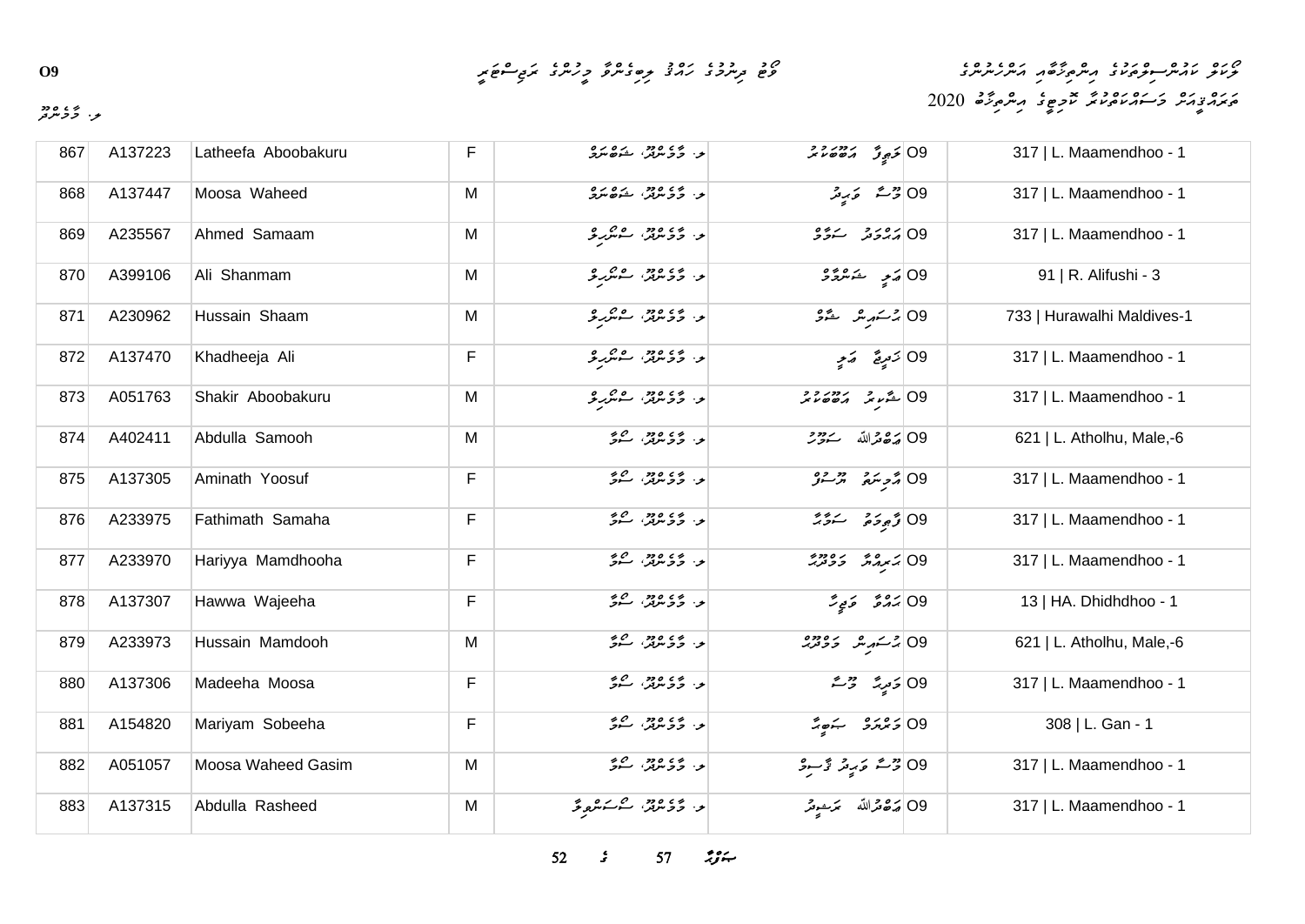*sCw7q7s5w7m< o<n9nOoAw7o< sCq;mAwBoEw7q<m; wBm;vB 2020*<br>*په پوهر وسوډيرونو لومو د موجو د مرمونه* 2020

| 884 | A100104 | Adam Nishan               | M           | ى ئۇتوپرى سەسەتلەرگە                     | 09 كەتىرى سىشكىر                              | 317   L. Maamendhoo - 1   |
|-----|---------|---------------------------|-------------|------------------------------------------|-----------------------------------------------|---------------------------|
| 885 | A137379 | Ahmed Adham               | M           | و. ۇۇس بىر سىر سىر ئىر                   | 09 كەبرى كەندىرى                              | 621   L. Atholhu, Male,-6 |
| 886 | A137390 | Aishath Hana              | F           | و. ۇۋىروز، سەسكىروگە                     | 09 مۇم شىمۇ خىگە                              | 621   L. Atholhu, Male,-6 |
| 887 | A234115 | Fathimath Shadhin Abdulla | F           | و. ۇۋىرىن سىر سىر ئورۇ                   | 09 رَّجِ حَمَّ شَّمَّتِ مَنْ مَقَامَّ اللَّهُ | 317   L. Maamendhoo - 1   |
| 888 | A137316 | Gamariyyath Ali           | F           | و دەرەر ئەسكىر                           | 09 ئۇ ئىر مەمۇر ھىمىيە                        | 621   L. Atholhu, Male,-6 |
| 889 | A234110 | Hussain Arsam             | M           | و دەرەر ئەسكىر                           | 09 يرىتىر مەيزىتىۋ                            | 317   L. Maamendhoo - 1   |
| 890 | A137434 | Aishath Shahza            | F           | ى ئەمەدەر رەمەر<br>ئەر ئەرىپى ئەسلامۇرىر | 09 <i>مُگهرِ مِنْدَهُنَّ</i> مُنْدَرِّيُّ     | 621   L. Atholhu, Male,-6 |
| 891 | A235415 | Aminath Samrau            | $\mathsf F$ | و وومړي شمېروونو                         | 09 مَّجِسَعَ سَوَعَمَّهُ                      | 317   L. Maamendhoo - 1   |
| 892 | A235414 | Fathimath Inasha          | F           | ى ئەمەدەر رەمەر<br>ئەر ئەرىپى ئىسلامۇمىر | 09 زَّەپرىق مەمَّزىش                          | 621   L. Atholhu, Male,-6 |
| 893 | A137350 | Hariyya Aboobakuru        | F           | و. د د وړي کورونو د                      | $22222$ $2422$                                | 621   L. Atholhu, Male,-6 |
| 894 | A069617 | Rasheed Aboobakuru        | M           | ى ئەمەدە سەمەدىرى                        | 09 ترشونر مقصرتمر                             | 317   L. Maamendhoo - 1   |
| 895 | A137289 | Aishath Afza              | F           | و ووسربر، سەسرور ھ                       | 09 مەم شىم مىرىمى                             | 317   L. Maamendhoo - 1   |
| 896 | A137373 | Azra Moosa                | F           | و و و مرير عمر ده و                      | 09 كەنترىتر قريشر                             | 317   L. Maamendhoo - 1   |
| 897 | A233071 | Mariyam Jazly             | F           | و گرگرين ڪرگرونج                         | 09 كەبھەر ئەيم يە                             | 317   L. Maamendhoo - 1   |
| 898 | A137351 | Moosa Easa                | M           | و و وسربر، سكتروره                       | 09 قزشہ پرشہ                                  | 317   L. Maamendhoo - 1   |
| 899 | A233918 | Maaidhu Mohamed Khaleel   | M           | و. ۇۋىرلار، سەئىرىشەرش                   | 09 دَّەپر دېرودتر رَب <sub>و</sub> تو         | 317   L. Maamendhoo - 1   |
| 900 | A066686 | Mohamed Khaleel           | M           | ى ئەمەم ئەرىئەر                          | 09  32,35 زَمِ وَ دَمَ                        | 317   L. Maamendhoo - 1   |

 $53$   $5$   $57$   $59$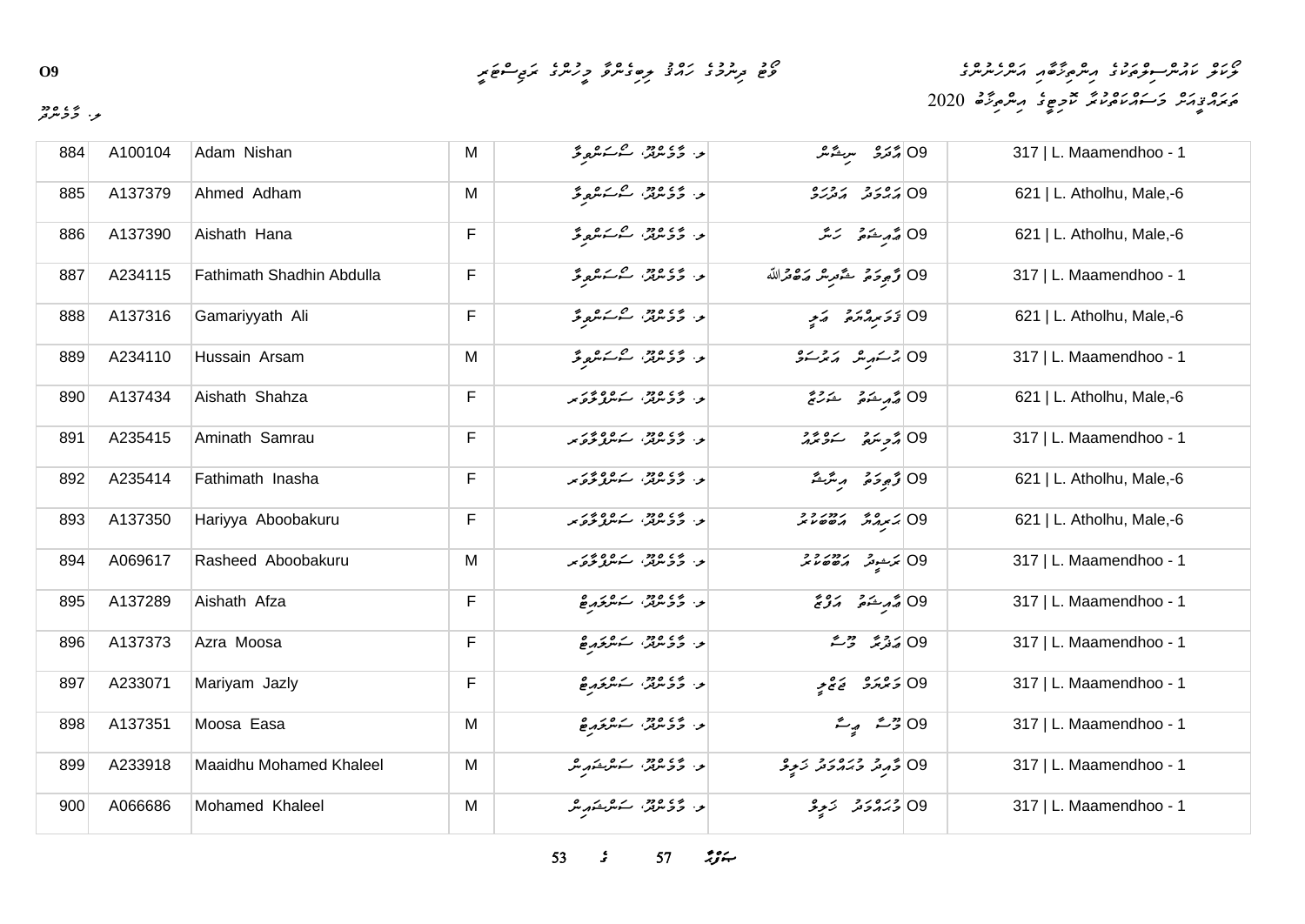*sCw7q7s5w7m< o<n9nOoAw7o< sCq;mAwBoEw7q<m; wBm;vB* م من المرة المرة المرة المرجع المرجع في المركبة 2020<br>مجم*د المريض المربوط المربع المرجع في المراجع المركبة* 

| 901 | A141782 | Aneega Ibrahim         | F | و. ووسربن سکس و                                                              | 09  كەيپى مەھمگەيدى                  | 560   Hulhumale', Ehenihen - 8 |
|-----|---------|------------------------|---|------------------------------------------------------------------------------|--------------------------------------|--------------------------------|
| 902 | A225858 | Dilshaad Abdul Latheef | M | و. د د سرس کمبر و د                                                          | 09 مروث <i>مقدم مقدم في</i> ور       | 317   L. Maamendhoo - 1        |
| 903 | A076974 | Wafiyya Ali            | F | و. ووسرين سنسهو                                                              | 09 قربر ممنح شعي                     | 560   Hulhumale', Ehenihen - 8 |
| 904 | A137218 | Aishath Azma           | F | و. گەن ھەر شەھەر                                                             | $55 - 25$                            | 317   L. Maamendhoo - 1        |
| 905 | A159534 | Ahmed Athif            | M | و گروه کرده                                                                  | 09 كەشكەتىر گەنبور                   | 331   GA. Kon'dey - 1          |
| 906 | A137393 | Fathimath Rizana       | F | و کام دو کام کام دی                                                          | 09 زَّەپرىز ئەستى ئىگە               | 317   L. Maamendhoo - 1        |
| 907 | A078062 | Ismail Zameer          | M | و. د ده ده کم مروترد                                                         | 09 مەشتۇم بۇ ي <sub>ى</sub> يۇيتى    | 317   L. Maamendhoo - 1        |
| 908 | A067473 | Jameela Ali            | F | و گوهی کم موفرد                                                              | 09] تے <sub>جو</sub> گر کے مح        | 317   L. Maamendhoo - 1        |
| 909 | A232435 | Karam Yoosuf           | M | و کام دو کام کام دی                                                          | 09 ئەنىرى تەرىپۇ                     | 560   Hulhumale', Ehenihen - 8 |
| 910 | A125972 | Yoosuf Ahmed           | M | و گەرەپى كەيرەتگە                                                            | 09 ټرينو پرویز                       | 317   L. Maamendhoo - 1        |
| 911 | A225182 | Sanfa Nashaya          | F | والمحمومين وتروى                                                             | 09 كەشرۇ سەئەدىگە                    | 621   L. Atholhu, Male,-6      |
| 912 | A092370 | Yoosuf Hassan          | M | و. ۶۶۵ وه پور د                                                              | 09 ټر <i>-یو پر پر پی</i> ر          | 317   L. Maamendhoo - 1        |
| 913 | A234966 | Aminath Aliya          | F | و. و و مرتز، ج برا                                                           | 09 مَّحِسَمَۃُ مَُحِمَّ              | 317   L. Maamendhoo - 1        |
| 914 | A234967 | Fathimath Alaaya Naeem | F | $\begin{array}{cc} C & C & 220 & C & D \\ C & C & C & D & C & D \end{array}$ | 09 زَّەپ ئە ئەڭگە سَەپ 3             | 621   L. Atholhu, Male,-6      |
| 915 | A137437 | Ibrahim Inaaz          | M | $\begin{array}{cc} C & C & 220 & C & D \\ C & C & C & D & C & D \end{array}$ | 09 مەھمىر ئەسىم                      | 621   L. Atholhu, Male,-6      |
| 916 | A234971 | Ismail Eejaz Naeem     | M | $\begin{bmatrix} C & C & 22 & C & C \\ C & C & C & C & C \\ \end{bmatrix}$   | 09 مِـــْدَّمِيعْ مِيعَّة سَمِيعْ    | 621   L. Atholhu, Male,-6      |
| 917 | A137436 | Mariyam Nazima         | F | ת בכתב שעת                                                                   | 09 <i>5 مُدْ مَرْدُ</i> مُرَّمْ مِنْ | 317   L. Maamendhoo - 1        |

 $54$   $5$   $57$   $59$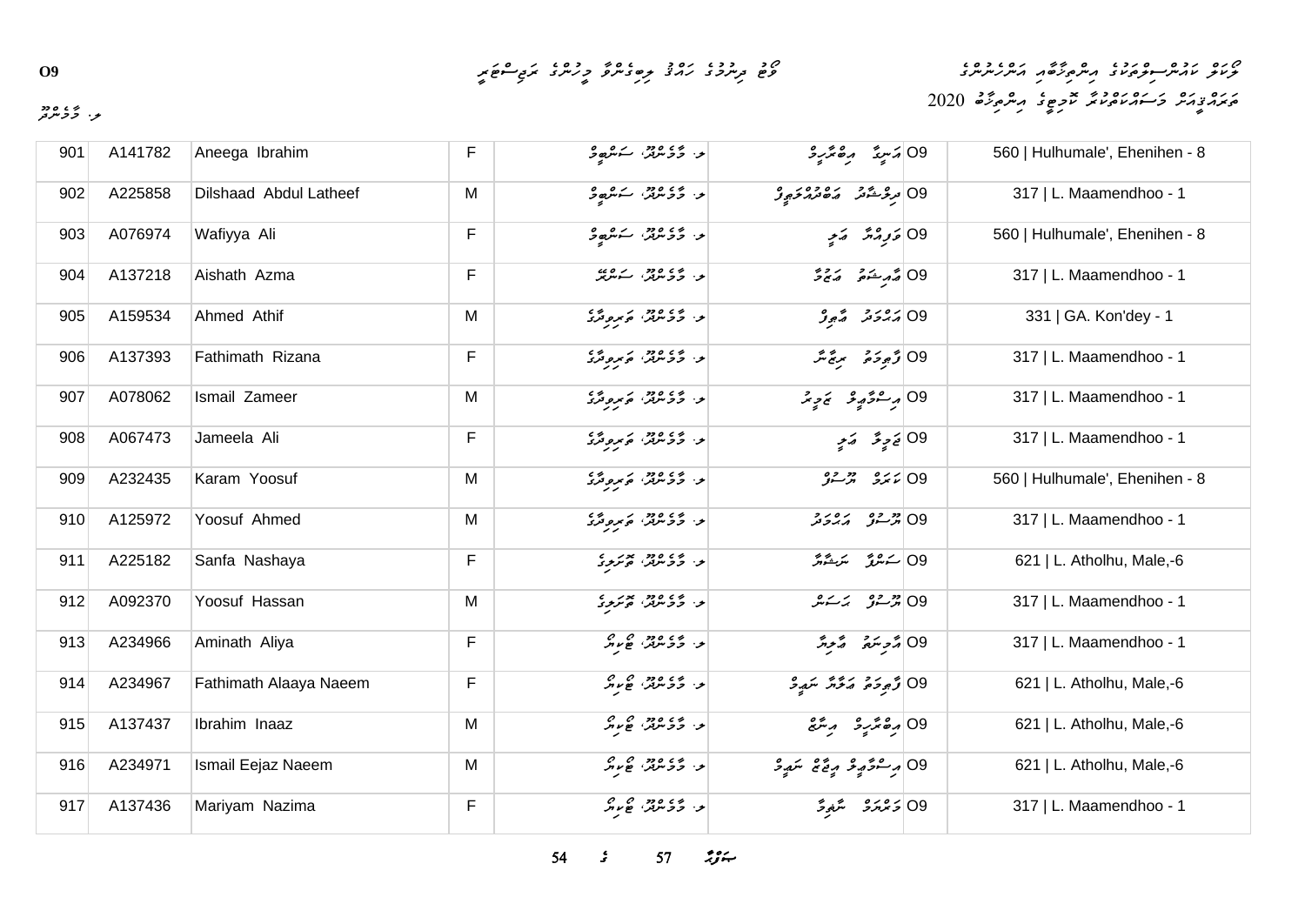*sCw7q7s5w7m< o<n9nOoAw7o< sCq;mAwBoEw7q<m; wBm;vB* م من المرة المرة المرة المرجع المرجع في المركبة 2020<br>مجم*د المريض المربوط المربع المرجع في المراجع المركبة* 

| 918 | A137312 | Mohamed Naeem          | M           | ى ئۇر مەدر، ھاياش                                                           | 09  <i>32,35 متمدٍ</i> \$                  | 317   L. Maamendhoo - 1   |
|-----|---------|------------------------|-------------|-----------------------------------------------------------------------------|--------------------------------------------|---------------------------|
| 919 | A111502 | Nazeema Naeem          | F           | $\begin{array}{cc} C & C & 220 & C & C \\ C & C & C & C & C \\ \end{array}$ | 09 <del>م</del> َرَسِوتٌ مَمَ <i>دٍ</i> وَ | 621   L. Atholhu, Male,-6 |
| 920 | A137314 | Nazim Naeem            | M           | و. وگرسري صدر                                                               | 09 سَّمَوِرْ سَمِر <sup>و</sup> َ          | 146   K. Gaafaru - 1      |
| 921 | A137435 | Nizam Naeem            | M           |                                                                             | 09 سِمَّرٌ سَمِرٌ                          | 317   L. Maamendhoo - 1   |
| 922 | A140371 | Ahmed Shafeeq          | M           | و. گەن ھەر جەر ئە                                                           | 09 كەشكەتقى ئىكەنتى تى                     | 317   L. Maamendhoo - 1   |
| 923 | A124898 | Aishath Azma           | F           | و. گەن ھەر جەر ئە                                                           | $582 - 521$                                | 317   L. Maamendhoo - 1   |
| 924 | A140750 | Aishath Saadhuna       | F           | و. ووهين متربر م                                                            | 09 گەم شەھ كەترىگر                         | 621   L. Atholhu, Male,-6 |
| 925 | A137486 | Ali Waheed             | M           | و. ووهين المتربر علي الم                                                    | 09 کھيے ۔ توسیر پر                         | 317   L. Maamendhoo - 1   |
| 926 | A137172 | Fauziyya Gasim         | F           | و. گەن ھەر جەر ئە                                                           | 09 زَمَّ عِمَدٌ تَحْسِرْ                   | 317   L. Maamendhoo - 1   |
| 927 | A137170 | Hawwa Azeela           | F           | و. ووجود وری ه                                                              | 09 ئەيمۇ كەيپۇ                             | 317   L. Maamendhoo - 1   |
| 928 | A137197 | Ibrahim Waheed         | M           | و. د و وو. د د پرې                                                          | 09 مەھمىر ئىق ئىق                          | 317   L. Maamendhoo - 1   |
| 929 | A230250 | Khadheeja Eenas Waheed | F           | و. گەنگەن مەترىرى                                                           | 09 كَتْمِيعٌ ۖ مِيمَّرْ - وَبِيمْر         | 6   HA. Hoarafushi - 3    |
| 930 | A137173 | Mohamed Waheed         | M           | و. گەنگەن مەترىرى                                                           | 09 د پروژو تر په                           | 317   L. Maamendhoo - 1   |
| 931 | A070475 | Moosa Waheed           | м           | و. ووجود وری ه                                                              | 09 تۇشقە غەيرىتىر                          | 317   L. Maamendhoo - 1   |
| 932 | A235094 | Aishath Ibrahim        | $\mathsf F$ | و. گەن ھەر دەكرىك                                                           | 09 قەرىشقى مەھترىرى                        | 317   L. Maamendhoo - 1   |
| 933 | A235097 | Aminath Falak          | F           | و. گەن ھەر دەرك                                                             | 09 مٌ مِسَمَّدٍ وَ مَحَسَّ                 | 318   L. Hithadhoo - 1    |
| 934 | A137340 | Habeeba Mohamed        | F           | و. ووردور وی در ه                                                           | 09 يَهِمَّ دَيَهْدَتْر                     | 317   L. Maamendhoo - 1   |

 $55$   $5$   $57$   $59$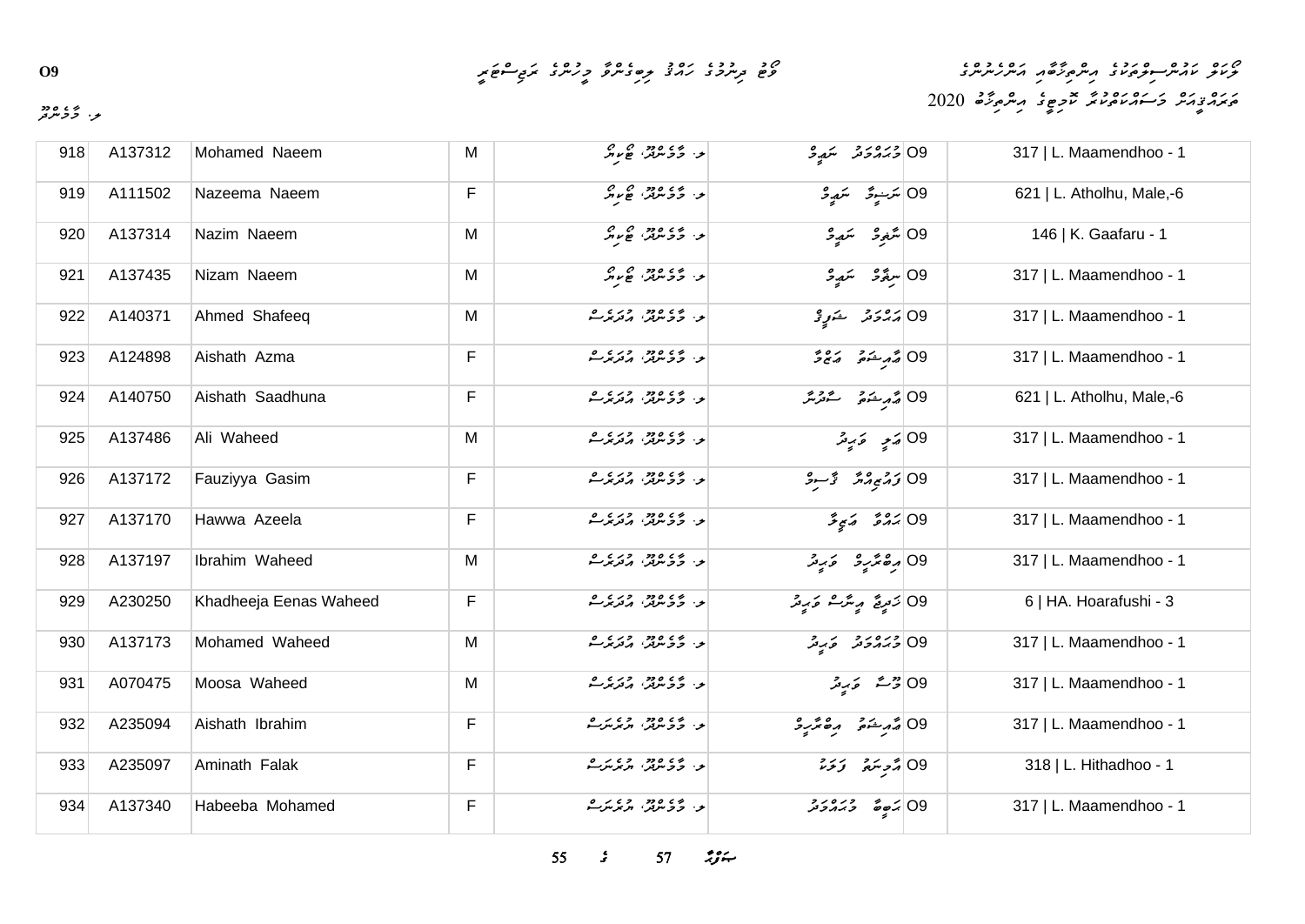*sCw7q7s5w7m< o<n9nOoAw7o< sCq;mAwBoEw7q<m; wBm;vB* م من المرة المرة المرة المرجع المرجع في المركبة 2020<br>مجم*د المريض المربوط المربع المرجع في المراجع المركبة* 

| この くぐ   |  |
|---------|--|
| ىر. درس |  |

| 935 | A137341 | Ibrahim Idrees     | M           | و. ووسربر، مهرس                  | 09 مەھ ئۇر بىر مەمدىرىشە               | 599   Fuvammulah Ehenihen-1 |
|-----|---------|--------------------|-------------|----------------------------------|----------------------------------------|-----------------------------|
| 936 | A137427 | Mariyath Ibrahim   | F           | و. وورود و، ره و                 | 09 ۇىرىرى مەھزىر ۋ                     | 317   L. Maamendhoo - 1     |
| 937 | A137311 | Aminath Idrees     | F           | و وه وو دوه<br>و ووسرتر مهری     | 09 گەجەنىمۇ ھەرىرىيە                   | 621   L. Atholhu, Male,-6   |
| 938 | A137402 | Imthiyaaz Ali      | M           | و. وه ووه ووه.<br>و. ووس         | 09 مرڈ مومزیح کے مح                    | 621   L. Atholhu, Male,-6   |
| 939 | A137408 | Khairunnisa Ali    | F           | و وه وو وووه<br>و ووسربر پرونړۍ  | 09 ئەرىردىرىسى ھەمپە                   | 621   L. Atholhu, Male,-6   |
| 940 | A097633 | Mohamed Najih Ali  | M           | و وه وووه<br>و ووسيس محمد        | 09] وُيَرَدُونَهُ ـ مَّهِ بِرَ ـ رَمِي | 621   L. Atholhu, Male,-6   |
| 941 | A231948 | Shamsunnisa Ali    | F           | و. وه وو دوه.<br>و. ووسرتر، مومر | 09 خۇچىمرىت كەير                       | 621   L. Atholhu, Male,-6   |
| 942 | A230173 | Hassan Saaneez     | M           | و. ۇوس ۋۇر                       | 09 ئەسەنلەر شەيبى                      | 621   L. Atholhu, Male,-6   |
| 943 | A137069 | Hussain Hassan     | M           | و. ۇۇرىتر، ۋۇپ                   | 09  پرستمبر پرسکر                      | 317   L. Maamendhoo - 1     |
| 944 | A137177 | Mariyam Latheefa   | F           | ى ۇەس ئەرە                       | 09 كەندىر ئىمبۇ ئى                     | 317   L. Maamendhoo - 1     |
| 945 | A230170 | Mohamed Leevaan    | M           | ى ۇەھەر ، ئەر                    | 09 دُبَرْدْدَنْر بِوَنْدْ              | 317   L. Maamendhoo - 1     |
| 946 | A230165 | Yoosuf Jailam      | M           | و. ۇەھەر ، ئەر ق                 | 09 ترجيع تجديدة                        | 317   L. Maamendhoo - 1     |
| 947 | A137213 | Abdulla Shareef    | M           | ى ئۇق ھەر مەرگ                   | 09 كەھەراللە خ <i>ەمرى</i> ر           | 317   L. Maamendhoo - 1     |
| 948 | A137186 | Aishath Amira      | $\mathsf F$ | ى ئۇق ھەر مەرگ                   | 09 مەم شىم قىم قى                      | 317   L. Maamendhoo - 1     |
| 949 | A230405 | Fathimath Samahath | $\mathsf F$ | و. 35مريز، <sub>ج</sub> مكرے     | 09 زَّەپەرَە ئەسەرَىدە                 | 317   L. Maamendhoo - 1     |
| 950 | A230426 | Hussain Samah      | M           | و. 35 مۇش مەس كە                 | 09 ير شهر مسترمبر                      | 744   Six Senses Laamu-1    |
| 951 | A230421 | Ismail Shareef     | M           | و. 35مريز، <sub>ج</sub> مكرے     | 09 مەشۇر ئىستىر ۋە                     | 317   L. Maamendhoo - 1     |

 $56$   $5$   $57$   $59$